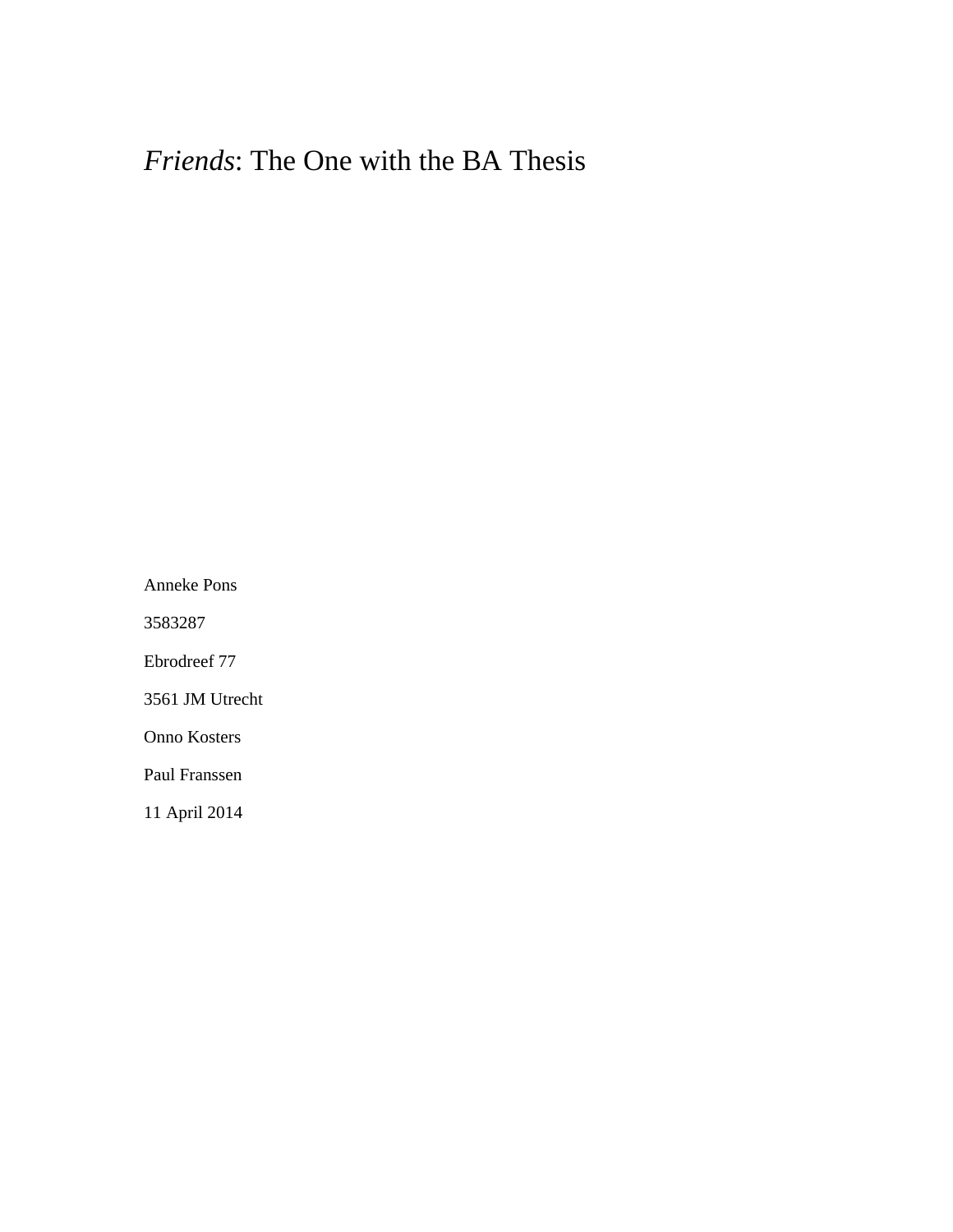## **Contents**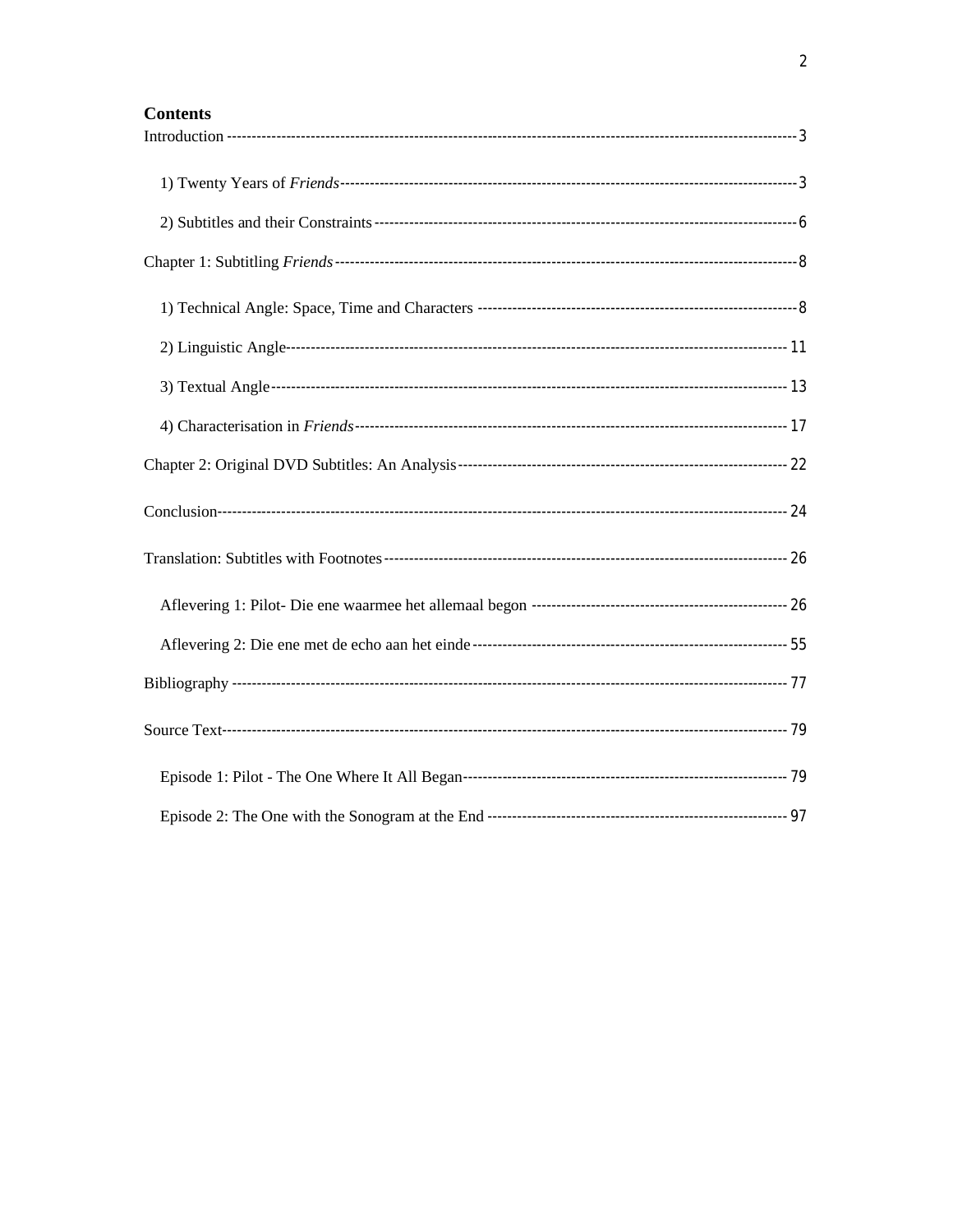#### **Introduction**

### **1) Twenty Years of** *Friends*

In this thesis, I will be subtitling the first two episodes of the television series *Friends*. I will review the many constraints connected to subtitling and how these constraints create translation issues in the dialogue of the episodes. I will also analyse the way the main actors flesh out their characters and how this causes problems in translation, and I will also analyse some of the most remarkable choices made in the original subtitles. Finally you will find my translation with footnotes and the original text.

*Friends* is an American television series on the NBC channel that aired for ten seasons; from 1994 to 2004. It is a comedy series and filming took place in front of a live studio audience, as is custom for many American television shows. The show became immensely popular with the public and has received many award nominations and wins, among which the British BAFTA award for Foreign TV Program in 1998 ("Television" n.p.), a Primetime Emmy for Outstanding Comedy Series in 2002 ("Friends Awards" n.p.) and a Golden Globe for Jennifer Aniston for Best Performance by an Actress in a Television Series in 2003 ("Jennifer Aniston" n.p.). The series finale was the decade's most watched television show ("Friends Finale"). Every few months new rumours of a reunion surface, while most of the main actors have already pointed out numerous times they do not desire a reunion.

Now, in 2014, it has been twenty years since the first episodes aired and the series is still popular with the public. As Anne Donhue recently reported in *The Guardian*, the series is still representative to mid-20s life, especially in aspects like pursuing a career and dating life, despite technology having progressed rapidly (n.p.).

The series revolves around six friends in their mid-twenties: Monica Geller, her brother Ross, Phoebe Buffay, Joey Tribbiani, Chandler Bing and Rachel Green; who all live in Manhattan. The first two episodes of the series, on which this BA thesis is focused, are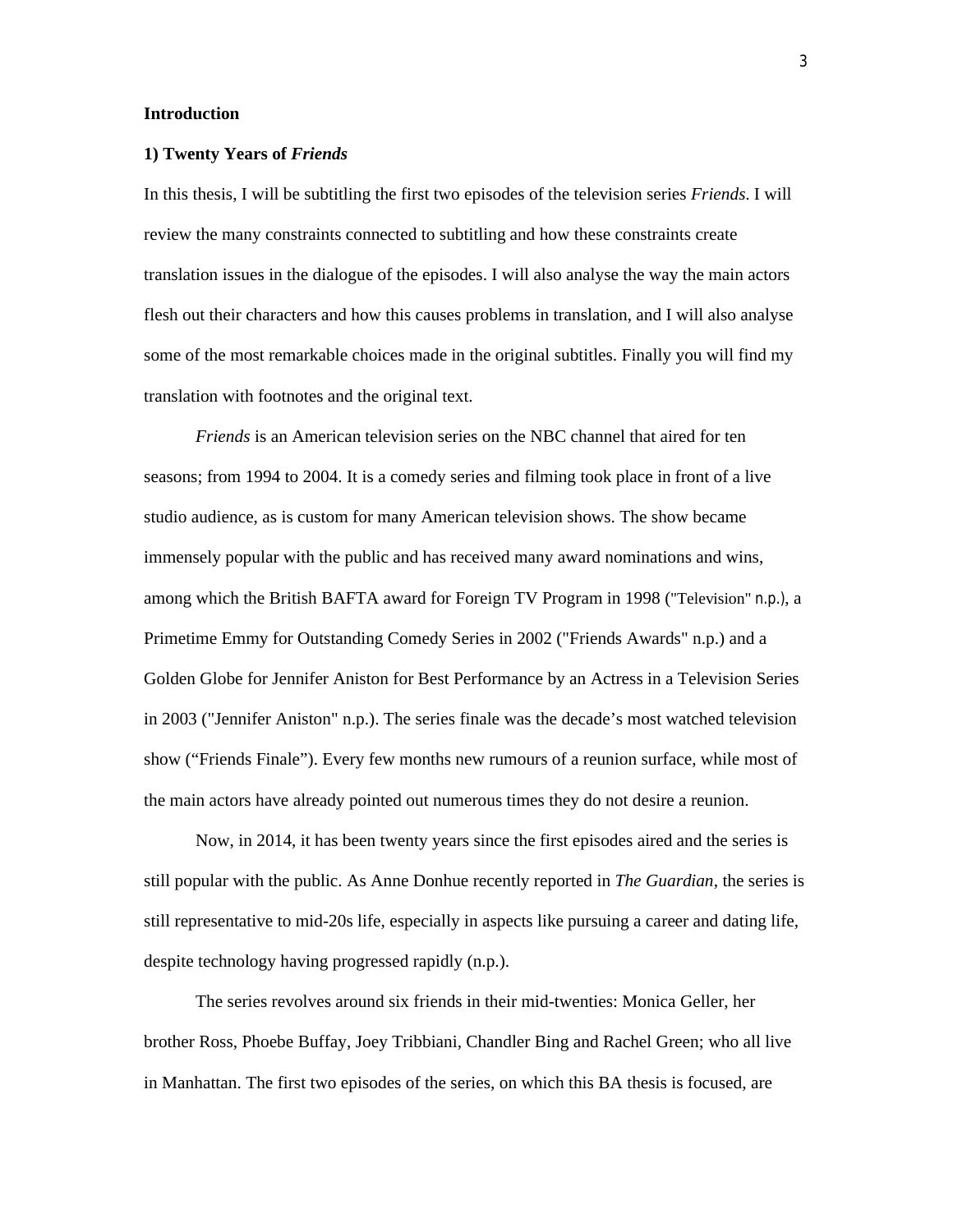called "The One Where It All Began", and "The One with the Sonogram at the End". In the first episode the viewer is introduced to the group of friends, who are at first without Rachel. While they hang out at their favourite coffee place, Central Perk, the audience finds out Ross is recently divorced, and has a hard time coping with the reason for all this; his ex-wife Carol discovered she is a lesbian. Right at that moment Rachel bursts in, soaked and wearing a wedding dress. It turns out she left her fiancée at the altar and came to look for Monica, who was her best friend in high school. She moves in with Monica and has to learn to be independent, which means she has to find a job and do chores herself for the first time. Meanwhile Monica has a date with a guy from her work, about whom she later learns that he lied to get into her pants. In the second episode Ross's ex-wife tells him she is pregnant with his child. At the same time Monica is stressed because her parents, who have always been highly critical of Monica while Ross is their absolute favourite, are coming over for dinner. Monica convinces Ross to tell their parents what the exact reason is Ross and Carol got a divorce. Unfortunately, even this news is unhelpful regarding the way their parents see Monica. After this, Ross comes to the Carol's sonogram, where the audience also meets her new lover, Susan. The meeting soon turns into a discussion of what the baby's first and last name should be. Rachel returns her wedding ring to Barry, whom she left at the altar. She discovers Barry is not afflicted by their break-up and is actually dating her maid of honour now.

These two episodes have been chosen as the source text for this thesis because they provide the viewer with an introduction to all the main characters. Every actor attempts to highlight their character's particular traits and show the audience how the group dynamics function. Out of the six main characters, Ross Geller is the oldest. He is a palaeontologist and works at a museum. As said before, in these first episodes Ross is quite depressed due to his recent divorce. When he meets Rachel he is reminded of the intense passion he used to feel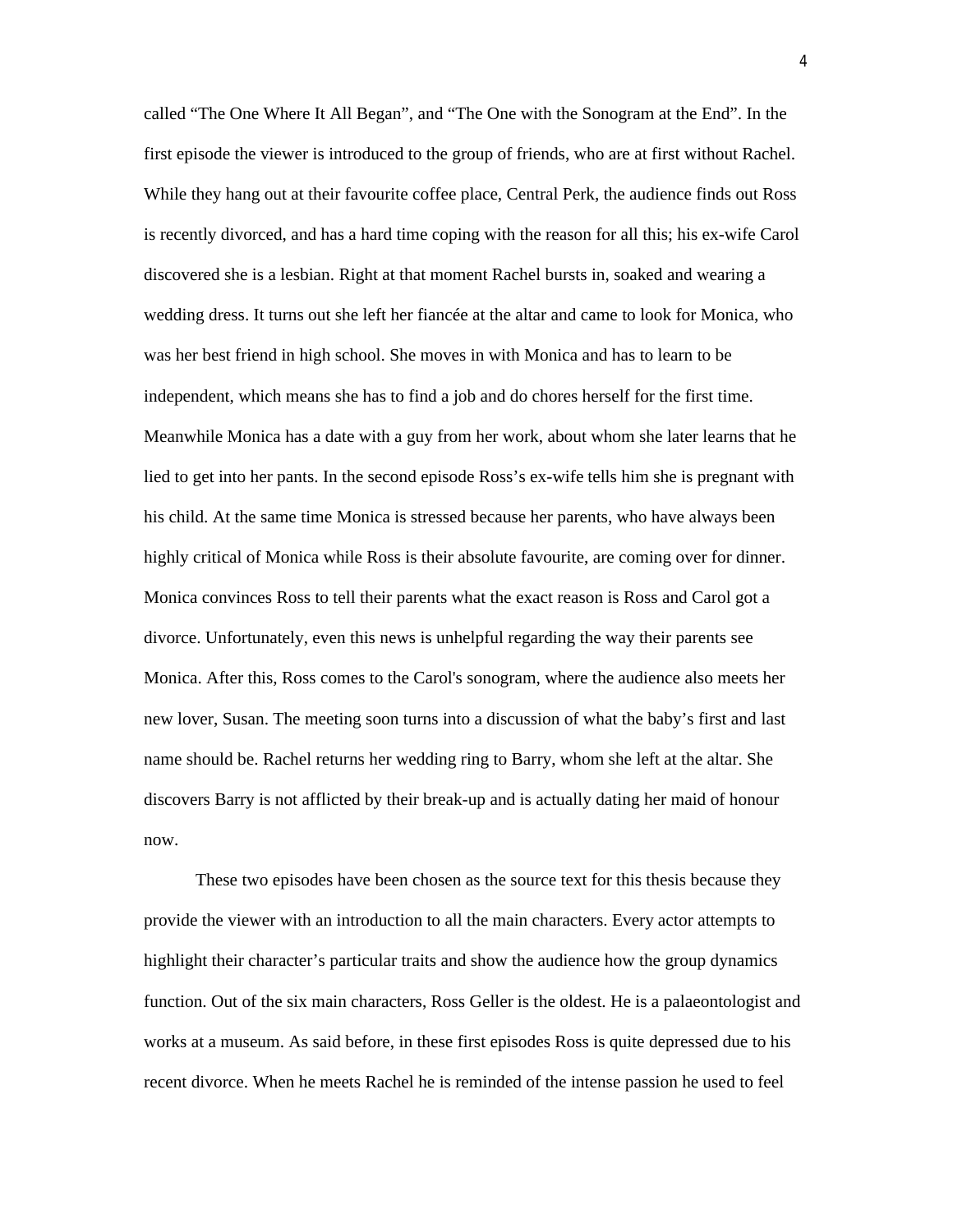for her in High School. Monica, Ross's younger sister, is a chef at a restaurant and also functions as the group's mother hen. Monica is an obsessive perfectionist, always battling for her parents' attention. She lives at an apartment alone above the group's favourite coffee house, Central Perk. When Rachel comes to Monica, looking for help, she can stay with Monica in the spare bedroom. Rachel Green is newly introduced to the group, as she is an old high school friend of Monica's. She has always been quite spoiled by her father and does not know how to live on her own. With help of the group she has to learn to fend and provide for herself. In these first two episodes, Monica, Ross and Rachel receive the most attention, as they are all currently struggling with personal issues. The other three characters remain somewhat more flat, but still have a personal influence in the show and their characteristics are introduced as they interact with the rest of the group. Chandler Bing is the sarcastic one of the group, always adding cynical comments to the conversation. Nobody quite grasps what Chandler does for a living, which remains a mystery throughout the entire series. He lives across the hall from Monica and Rachel, whom he often mocks. Another main character is Joey Tribbiani. He is an actor of Italian origin, who in the beginning of the series has not had a very successful career. Joey abhors the idea of settling down with a woman and dates several women at the same time. Joey is not very bright and often does not understand what the rest is talking about. His confused remarks give Chandler more reason to mock him. Furthermore, in the first few minutes of the series, we are introduced to Phoebe Buffay, who lives with Monica. She is an eccentric character, who believes in auras and often comes off as quite idiotic. She is a masseuse and she writes her own songs, which contain unusual lyrics. Before she first came to New York her mother had killed herself and Phoebe was homeless. She often tells the others bizarre stories of her life on the streets, but the viewer never quite finds out her complete history. This causes her to remain a mysterious character.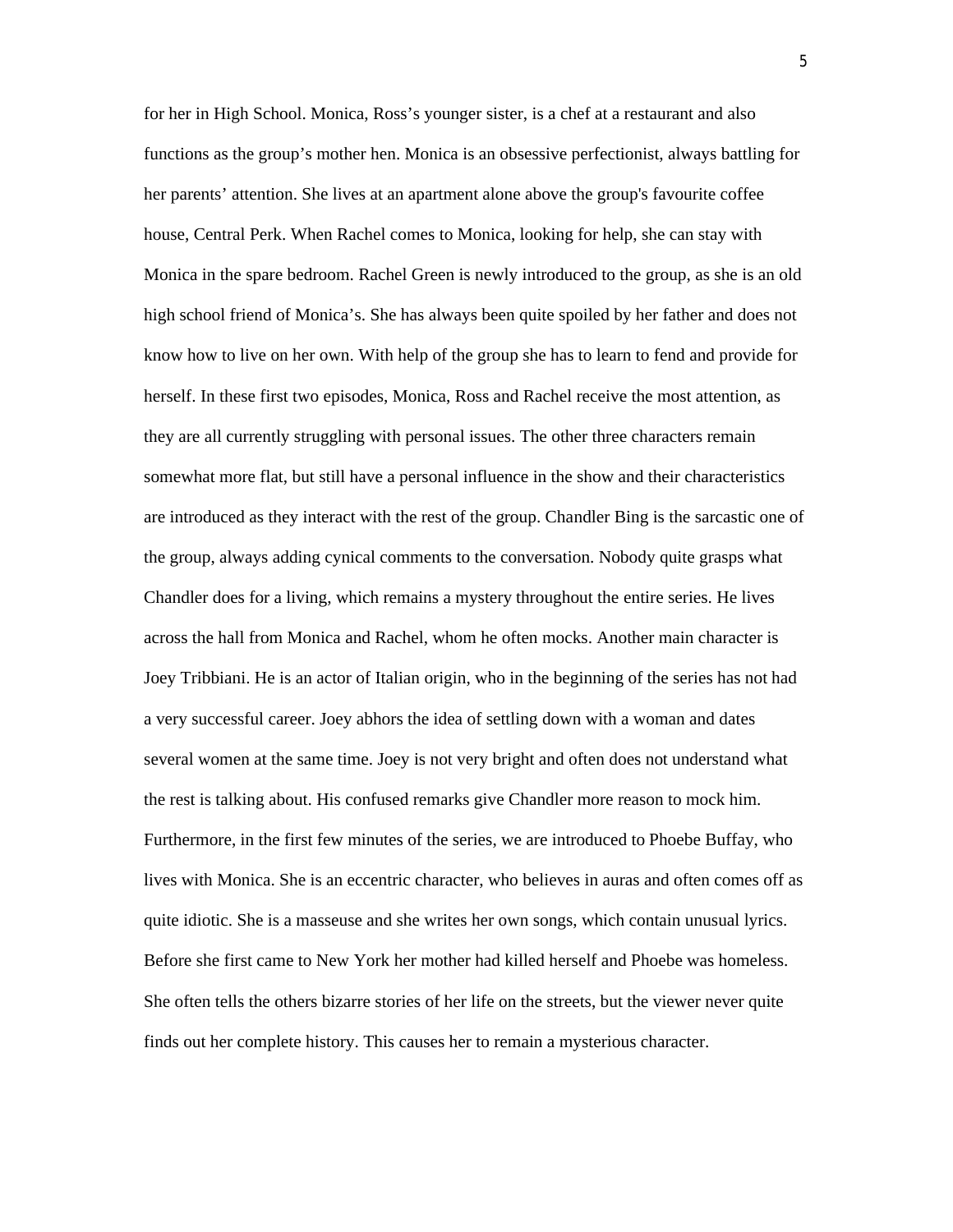#### **2) Subtitles and their Constraints**

In *Overcoming Language Barriers in Television: Dubbing and Subtitling for the European Audience*, Georg-Michael Luyken defines subtitles as:

...condensed written translations of original dialogue which appear as lines of text, usually positioned towards the foot of the screen. Subtitles appear and disappear to coincide in time with the corresponding portion of the original dialogue and are almost always added to the screen image at a later date as a post-production activity. (31)

This definition, however, is merely a simplified version of the full story. There are numerous factors to take into account when subtitling a television programme. As Jorge Díaz Cintas and Aline Remael explain:

Subtitles must appear in synchrony with the image and dialogue, provide a semantically adequate account of the [source language] dialogue, and remain displayed on screen long enough for the viewers to be able to read them. (9)

Furthermore, Panayota Georgakopoulou in his article on subtitling for the DVD industry argues that subtitles do not replace the source text, but that both are represented in the subtitled version. Georgakopoulou states: "[s]ubtitles are said to be most successful when not noticed by the viewer" (21). With this statement she refers to the amount of attention subtitles attract from the viewer. When the subtitles are in synchrony with the source text, the viewer will subconsciously read the subtitles and register the information and hardly realize he is. Unfortunately, there are many factors affecting the subtitles appearing in synchrony with the source text. This means the subtitles have to be as concise as possible as well as retain a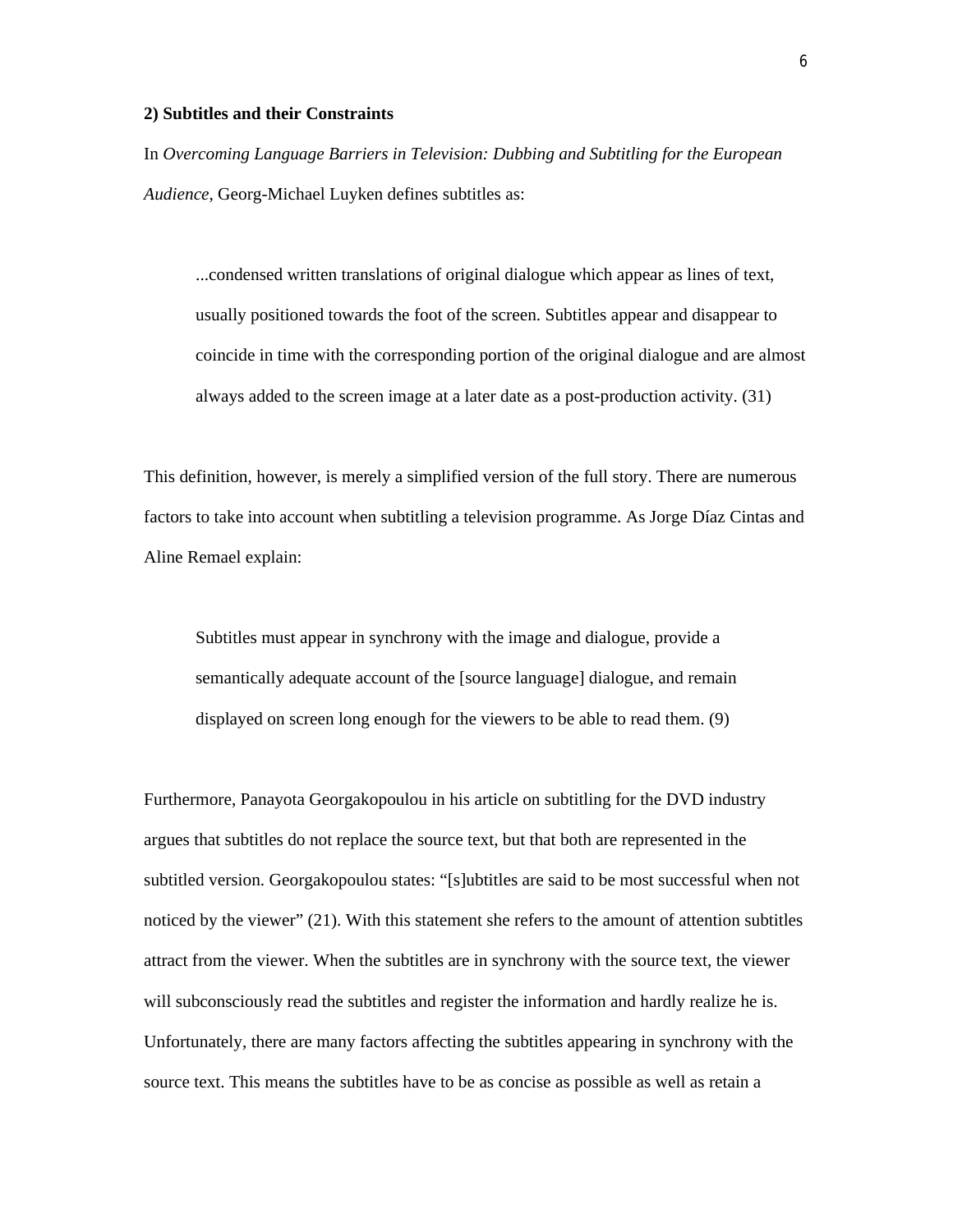certain level of readability, so the viewer is not distracted from the television programme by the presence of the subtitles (Georgakopoulou 21). All these factors form constraints for the subtitler when translating a television show. Looking closely at these several constraints connected to subtitling will gain an insight on what would be the best strategy when subtitling a television show like *Friends.*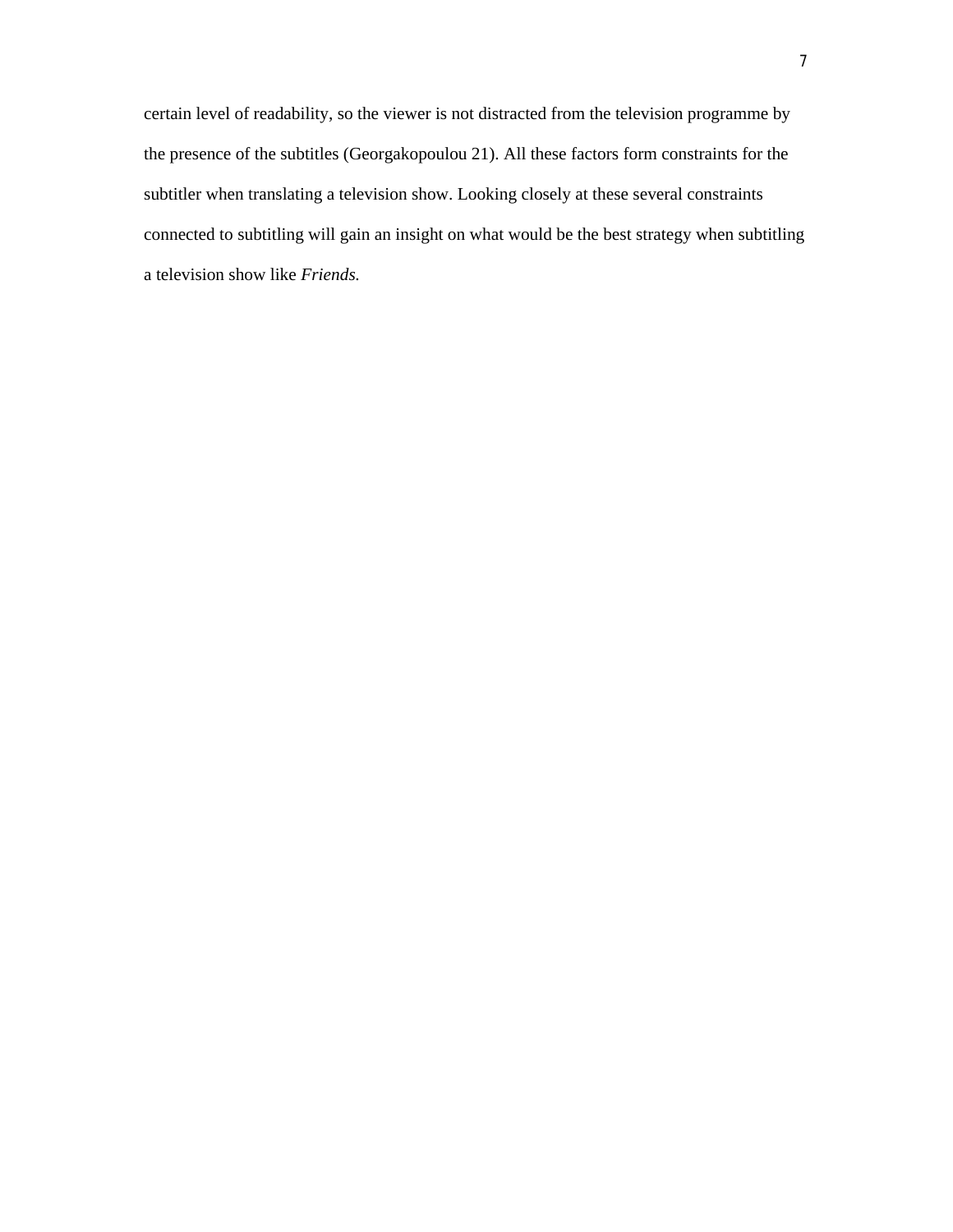#### **Chapter 1: Subtitling** *Friends*

#### **1) Technical Angle: Space, Time and Characters**

The technical difficulties include the space subtitles are allowed to occupy (limited to two lines of text, with a limited number of characters per line). These constraints ensure that the subtitles will not attract too much attention. By limiting the subtitles to two lines they take up no more than two twelfths of the screen (Díaz Cintas, Remael 82). As a consequence, long explanations are impossible, as opposed to written text translation, in which there is often room for explanation in a footnote or in brackets. Another technical condition is time. The subtitles are supposed to strike a balance between the time the audience needs to read them and the time they are allowed on the screen before new subtitles are necessary (Georgakopoulou 22). If the audience does not have the time to read a subtitle, it fails to reach its goal.

As Díaz Cintas and Remael explain, there is a lack of consensus when it comes to presenting subtitles on screen. Every country has its own guidelines, although some subtitling rules are shared between several countries and have become conventions (80). The house rules that are provided by Dutch subtitling firm Hoek&Sonépouse Subtitling, help to gain an insight into the basic rules of Dutch subtitles. Hoek&Sonépouse state that a subtitle has to follow speech rhythm and speech length and should therefore not be on the screen longer than necessary. It also has to be comprehensible, clear and correct. Hoek&Sonépouse prefer a form of subtitles that keep word groups and phrases together. If a text can be fit into one line, it should be only on one line. One-line subtitles should be placed on the second, bottom line. When a sentence is cut off by the subtitle, the title has to end with three full stops, but the next title should not start with these, as this would use up to much space and the first full stops already indicate the line continues. One should avoid sentences that run on for more than two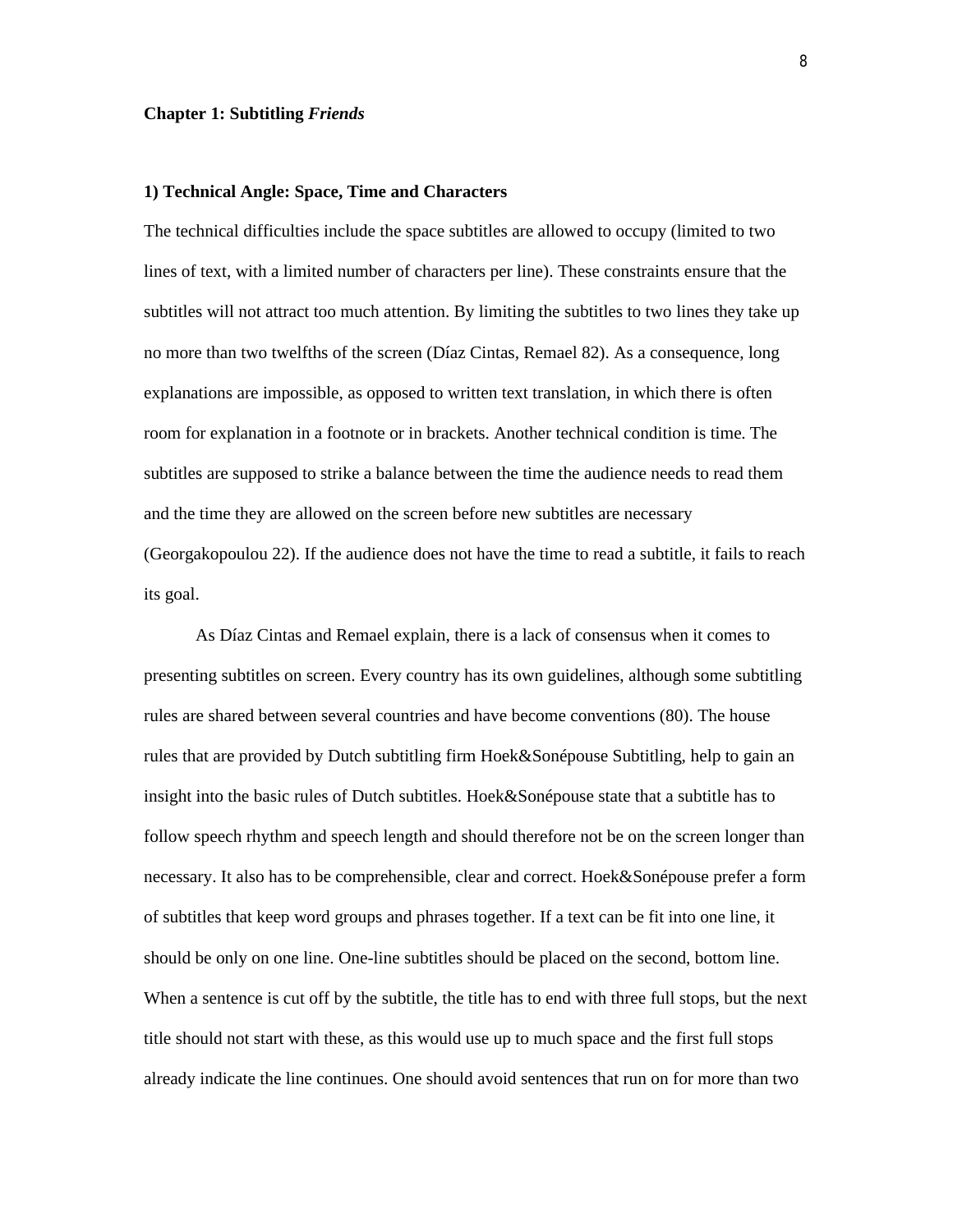titles. The house rules clearly prohibit use of exclamation marks in the subtitles, as this would leave no room for the viewers to insert their own interpretation. Also, numbers from one to twenty and decimals should be written in full with an exception to ages, years, money and house numbers. Furthermore, subtitles should be on the screen for a minimum of one second, in the case of a one-line subtitle for a maximum of three seconds. A two-line subtitle has a maximum screen time of six to seven seconds. Díaz Cintas and Remael explain why this onesecond minimum is necessary: "Subtitles that are kept on screen for a shorter period of time risk appearing and disappearing like a flash and therefore not being read by the viewer" (85). On the other hand, if a subtitle remains longer on the screen than necessary, viewers have a tendency to read the title again. This leads to irritation and distraction from the action on the screen (Díaz Cintas, Remael 89).

Moreover, motion picture is measured in feet and frames. One foot of film contains sixteen frames. The viewer recognizes motion on the screen when 25 frames are shown on the screen per second. This means one second of film contains one foot and nine frames. In order to optimize readability, Díaz Cintas and Remael dictate one foot of film has a maximum of ten characters, including spaces and punctuation marks. However, they later explain that two frames allow one subtitle space (72-75). This means that in one second of film, 25 frames, one could read twelve to thirteen spaces. If a subtitle runs for the maximum of six seconds, this means some 72 characters are allowed. The moment a subtitle should appear, which is called the "incue" is always about three frames before the speaker starts talking and the "outcue"; the moment the subtitle must disappear, is always about six to twelve frames after the speaker has stopped talking. When changing the subtitles, a pause of at least three frames has to run between the two subtitles in order for the viewer to become aware that the subtitles have changed. Hoek&Sonépouse state these rules optimise the readability of the subtitles to the viewer.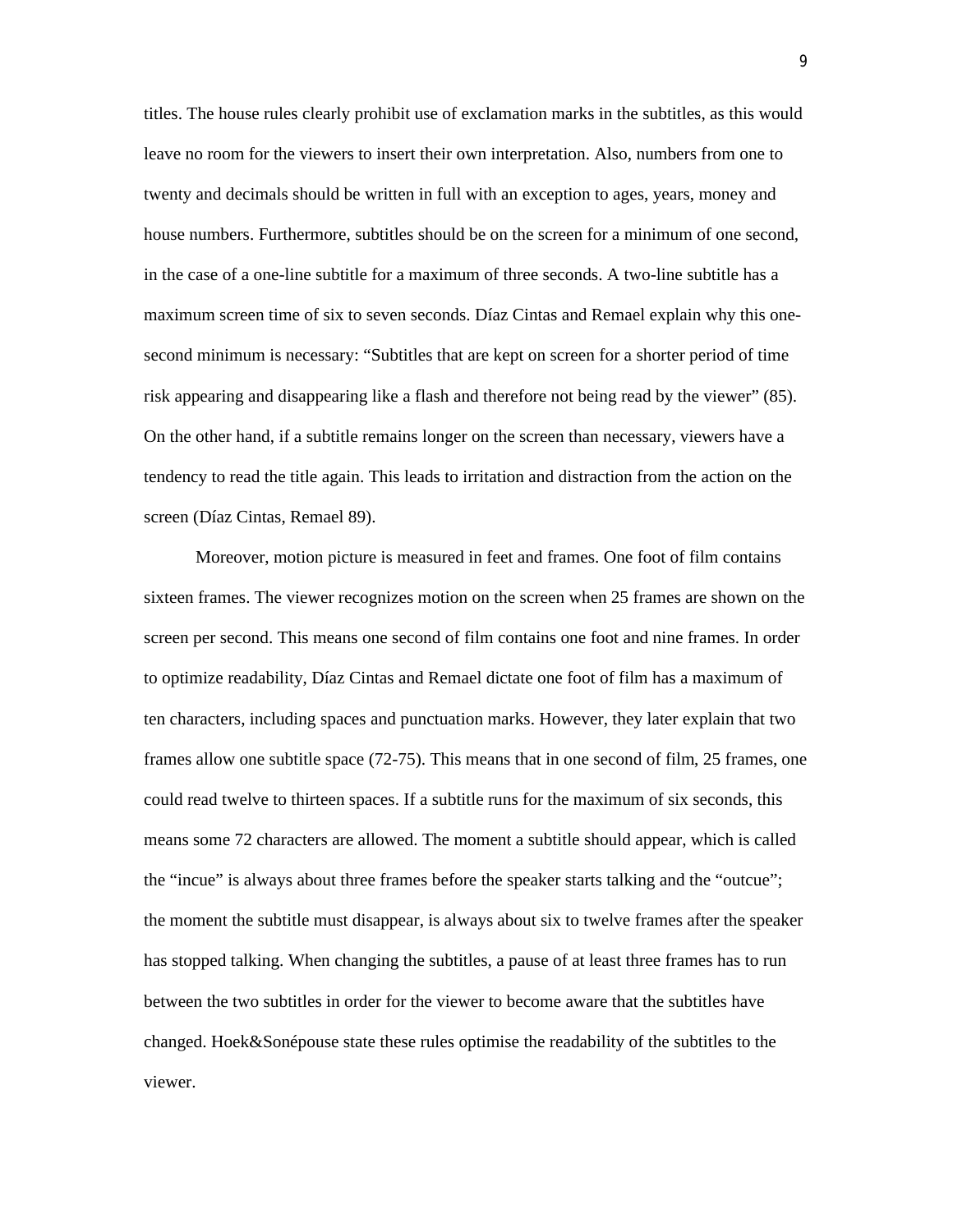Unless indicated otherwise, in the present subtitling of the two episodes from *Friends* I have resorted to the Hoek&Sonépouse guidelines. They are clear and concise, and relatively easy to process. Where I depart from these guidelines, the reason may be found in considerations to do with the linguistic and textual angles or specific characterisation issues, all which will be discussed below.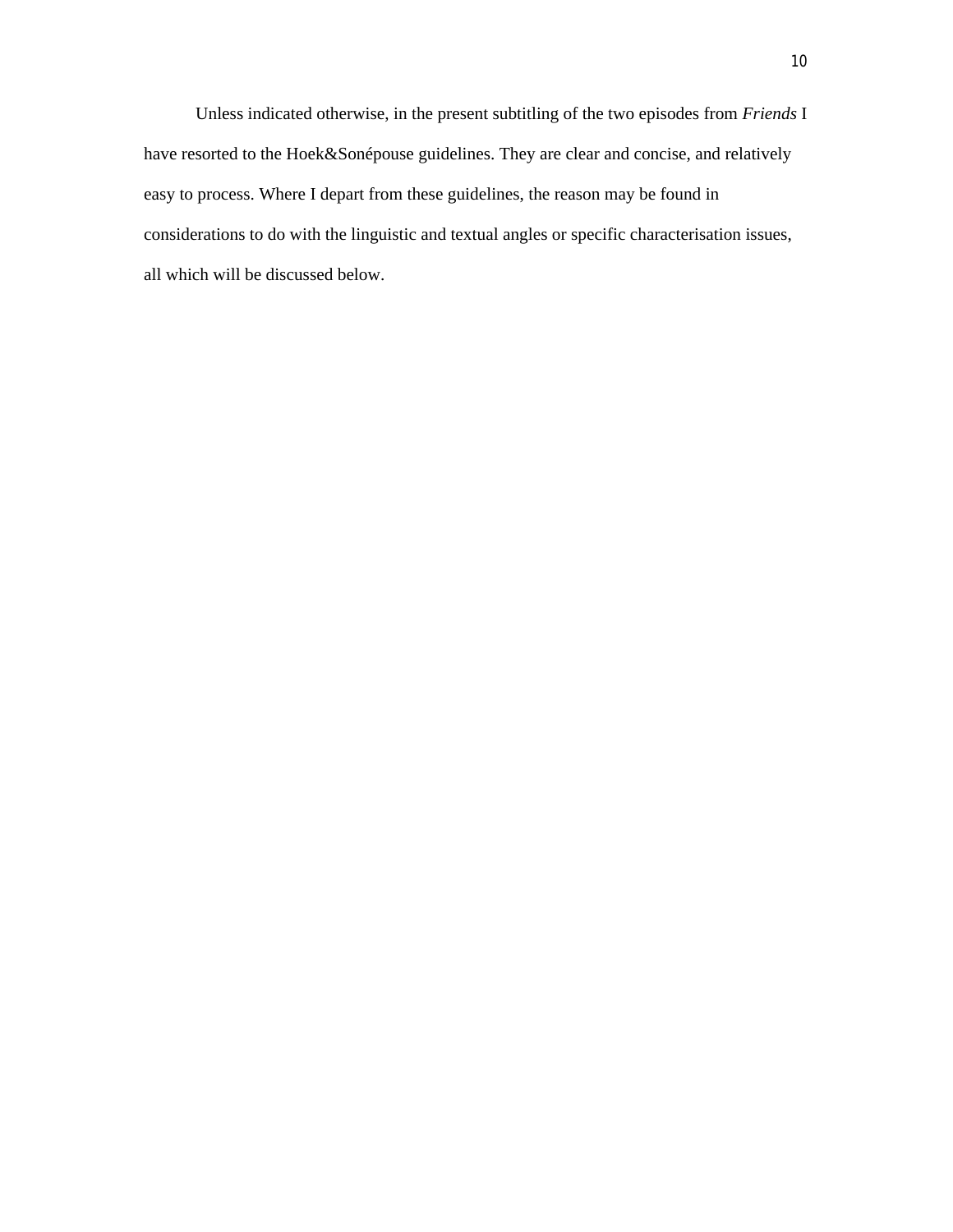#### **2) Linguistic Angle**

Obviously, subtitlers are forced to reduce speech in the written version, because of the space and time constraints. In addition, viewers are expected to process many different things at the same time; the action on screen, the soundtrack and the subtitles. Another reason for text reduction is the reading speed constraint. Speech is more quickly processed than writing and in order to register and understand the written translation the viewer must be given some time, which can be achieved by text reduction (Díaz Cintas, Remael 146). They explain that in reducing spoken text not all speech features are necessarily lost and quite a few can be saved in the translation, but to keep them all would cause exceedingly long and unreadable subtitles (63-64). According to Irena Kovaçiç there are three levels of discourse elements in subtitling. First of all the indispensable elements, which have to be translated; secondly, the partly dispensable elements, which can be compressed; and finally the dispensable elements, which can be omitted (409). The indispensable elements carry the most important information, if these would be condensed, the viewer would not be able to understand what the characters are talking about. Georgakopoulou names several examples of dispensable elements, such as repetitions, internationally known words such as "yes", "no" and "OK", exclamations such as "oh" and "wow", and unintentional ungrammatical constructions (27). Most of these elements the viewer will be able to recognize from the soundtrack and it would therefore lead to duplication to also mention these in the subtitles. Other words that are also often omitted are modifiers, such as adjectives and adverbs. When a subtitler desires to reduce these by omission, he or she must consider how important the modifiers in question are for the content (Díaz Cintas, Remael 163). The dialogue in *Friends* contains many dispensable elements. The characters are often hesitant in speech, which leads to much repetition. "Oh", "okay", "yeah" and "hey" also appear frequently during the conversations. The characters in Friends often follow each other up at a high pace. When this happens and not every line can be fit in the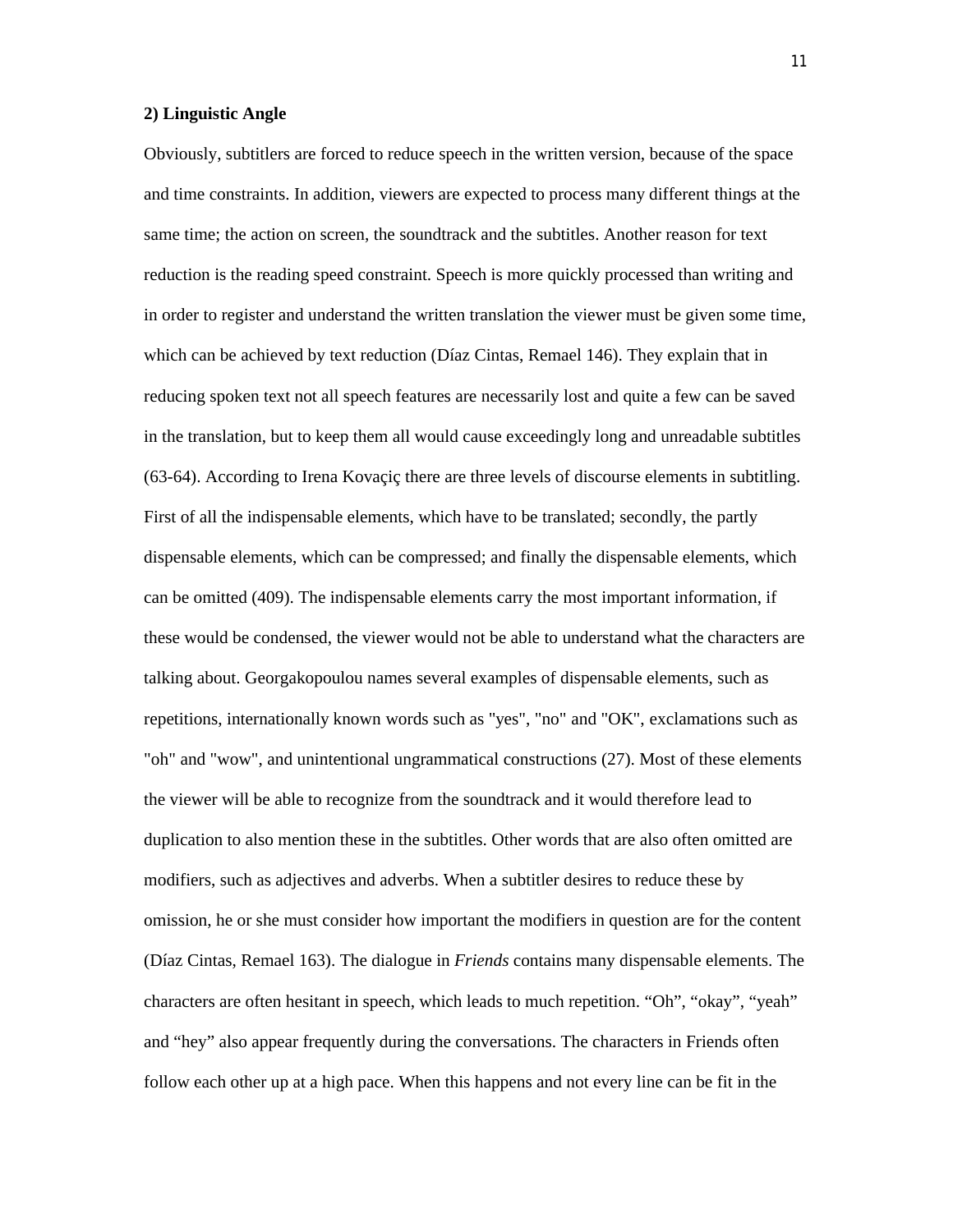subtitle, relevance is also key. The subtitler has to give priority to the character who provides the crucial information; the others are considered as dispensable. Repetition or ungrammatical constructions can also be partly indispensable elements when they contribute to the textuality of the television programme and character development. These are therefore sometimes not omitted but condensed so as not to take up too much space and time. Examples in *Friends* are hesitations expressing anxiety and uneasiness. Díaz Cintas and Remael offer several examples of condensation and reformulation. A few of the examples on a lexical level entail using a shorter synonym or equivalent expression, using simple instead of compound tenses, simplifying verbal periphrases, an example of which would be shortening *I should really be going* into *I have to leave* (151-154)*.* On a sentence or clause level Díaz Cintas and Remael name examples like changing negations or questions into affirmative sentences and indirect questions into direct ones, turning direct speech into indirect speech, changing the sentence or phrase subject, turning compound sentences into simple ones and changing active to passive or vice versa (154-159).

Díaz Cintas and Remael also put together a list of rules on line breaks, which should optimize readability. The first rule dictates words should not be hyphenated under any circumstances, as this distracts from the image on the screen. Another important rule from the list is that sense-units should not be disrupted, as this will lengthen reading time. Also, according to the list, lexical verbs should not be separated from their auxiliaries and verbs should not be separated from their direct or indirect objects, otherwise the audience will go looking for these lexical verbs and it will once again distract from the image. The last rule on the list states that replies or reactions should ideally be placed on the second line instead of in the next subtitle, unless this would give away too much information.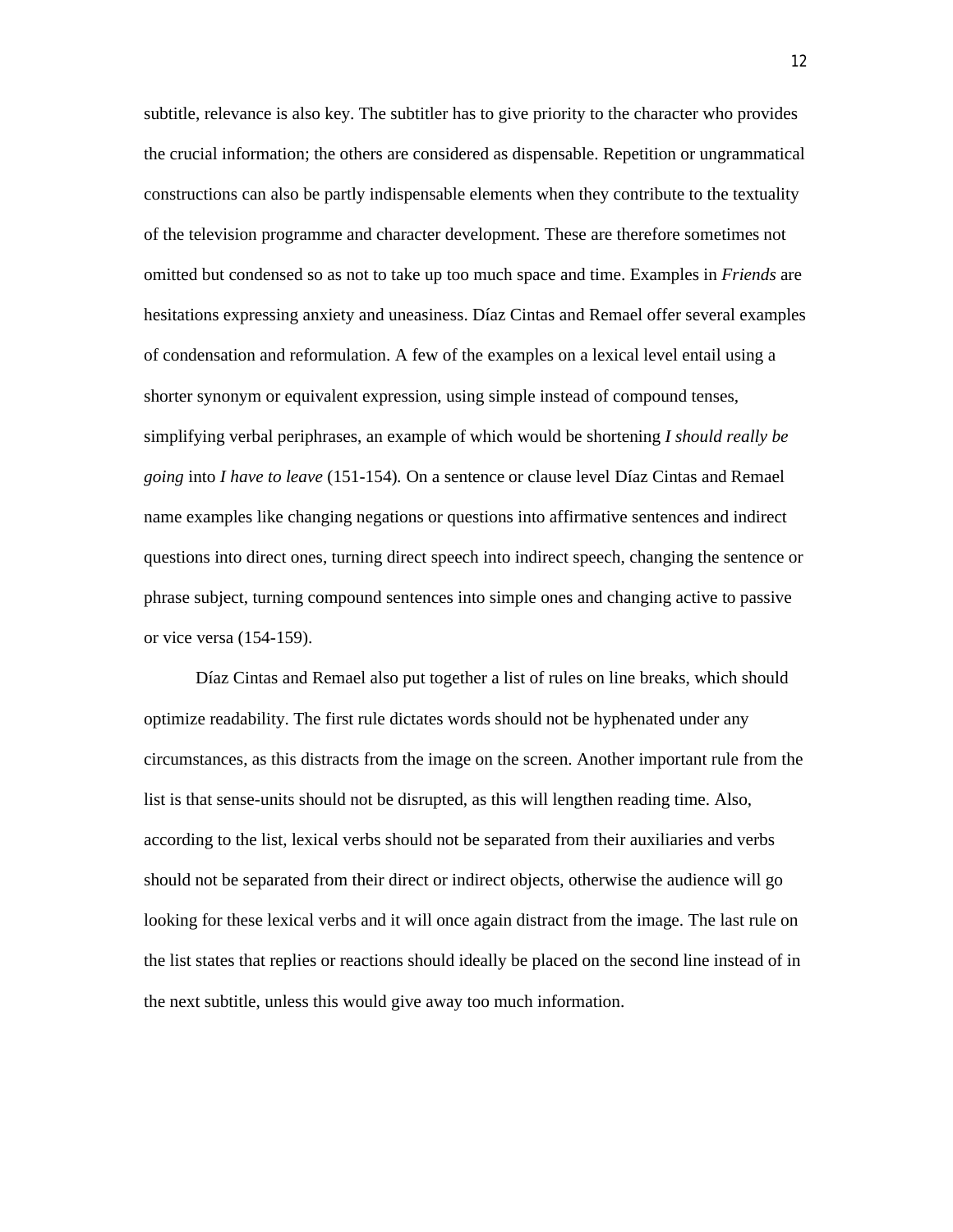#### **3) Textual Angle**

As said before, when watching a television programme, a viewer has to concentrate on several aspects at once. There is the action on the screen, verbal information provided by the source text and the subtitles. When watching, it is nearly impossible to read back subtitles because of their temporary appearance. Egil Törnqvist explains that if there is too much going on in the lower part of the screen (e.g., subtitles), the viewer loses some visual information of the television show itself (7). In order for subtitles to be successful, Georgakopoulou offers several guidelines to ensure that the subtitles are easily processed. One of these rules dictates that the way in which the words are presented on the screen can help boost readability. This means that the simpler and more common the grammar and word order in the subtitling, the easier it will be to read and understand (23). This, however, can corrupt a character's idiolect, as use of grammar and word order can be typical to a character. A balance has to be found between simplifying grammar and word order and maintaining character-specific features. Line breaks can also be influential to comprehension and reading speed. When noun or verb phrases are broken up over the two lines, this lengthens the reading time for the audience. The audience will catch on to the sentence much faster when the phrases are kept together. Sometimes, in order to make long sentences readable to the audiences, the subtitler chooses to split them up into short, simple sentences (Georgakopoulou 25). This, however, contains a risk of confusion amongst the viewers and may even lead to discontent. As Bartho Kriek, a Dutch translator and writer, argues: "The translator has to be able to do several things at once. Firstly he has to 'simply' translate, but he also has to honour the intention, tone and use of humour of the original text. It also has to be placed in the time the event takes place" (Mulders n.p. my translation). If a translator falls short on one of these aspects, this can lead to discontent from the side of the viewer. As mentioned before, a subtitler can sometimes opt to turn long sentences into shorter, simpler sentences. However, Díaz Cintas and Remael tell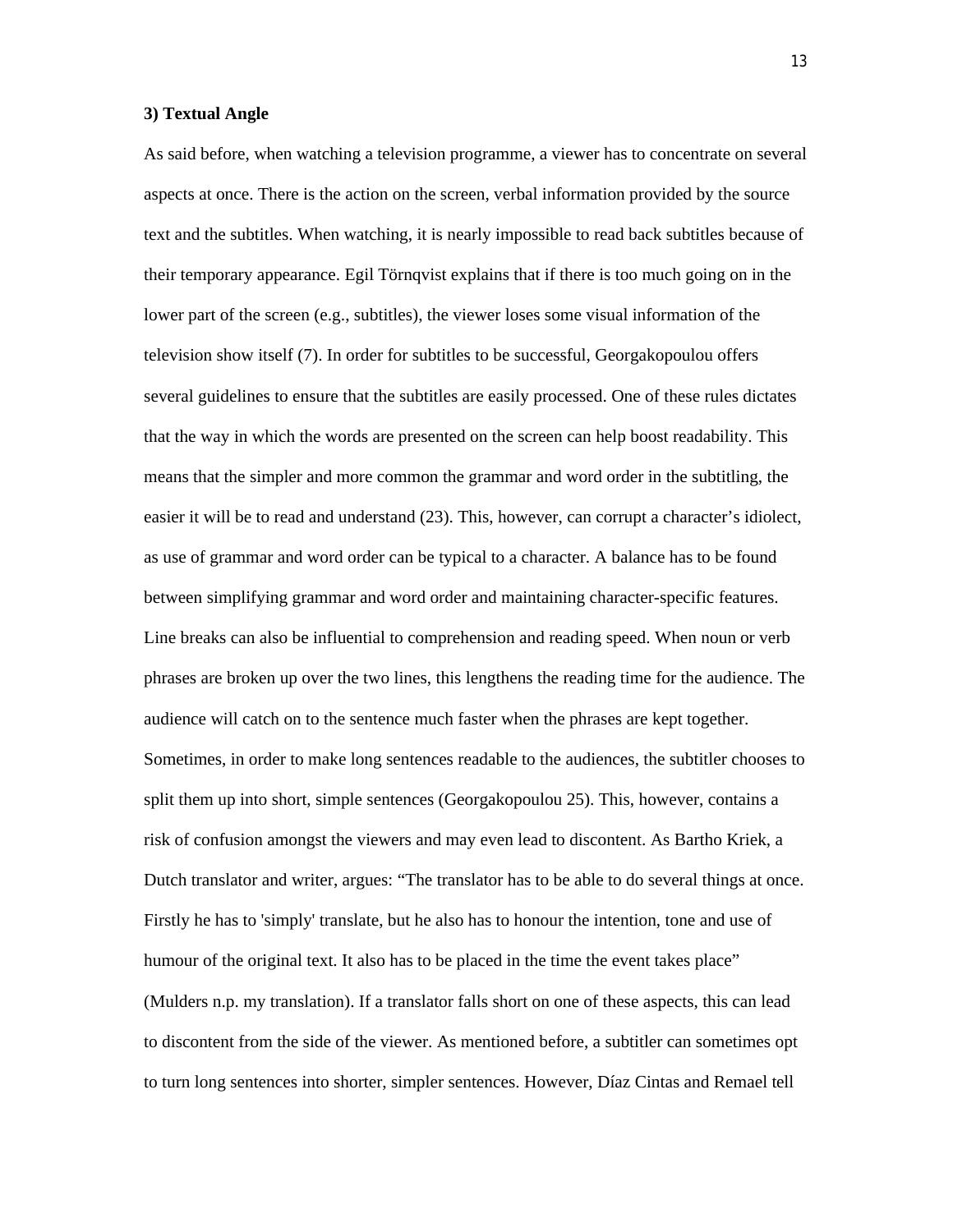us that what sets subtitling apart is that the translation is presented to the viewer together with the original. This allows the viewer to compare both texts (55). If the viewer is familiar with the source language, the viewer can immediately check the translation against the original. Since this might result in discussion among viewers who watch the television show together, this phenomenon is referred to as "the gossip effect"(Törnqvist 6).Viewers also have their own expectations of subtitles when the character in the image acts typically aggressively or rudely. Abé Mark Nornes explains to us what this means for the subtitler: "[E]very turn of phrase, every punctuation mark, every decision the translator makes holds implications for the viewing experience of foreign spectators" (17). Nornes argues that all subtitles therefore corrupt the original text. Spectators rarely have anything positive to say about the quality of the subtitles after watching foreign movies. Subtitles only attract notice when they are considered to be wrong (17). One example where the gossip effect creates additional complications regarding translating the subtitles, can be found in the first episode of *Friends*. Here, Ross, Joey, Chandler and Monica talk about "Paul the wine guy". Phoebe reacts: "What does that mean, does he sell it, drink it or he just complains a lot?". Obviously, this is a word play to the homophones "wine", the alcoholic drink, and "to whine", the synonym for "to complain". In Dutch these two words are not homophones, which means the translator has to make a choice: either keep close to the source text and translate directly, or try and maintain the word play by finding two somewhat similar Dutch homophones. However, due to the gossip effect, the subtitler risks confusing the viewer. In written translation, when a translator comes across a similar situation, he or she sometimes chooses to use rhyming words. This way the joke is maintained in the translation and the viewer is not extremely distracted from the screen. I chose to use this option in the subtitles and to end Phoebe's question with a rhyme: "Wat betekent dat, verkoopt hij het, drinkt hij het of is het een zwijn?". This also creates an assumption of Paul's behaviour, who the viewer does not know and who might as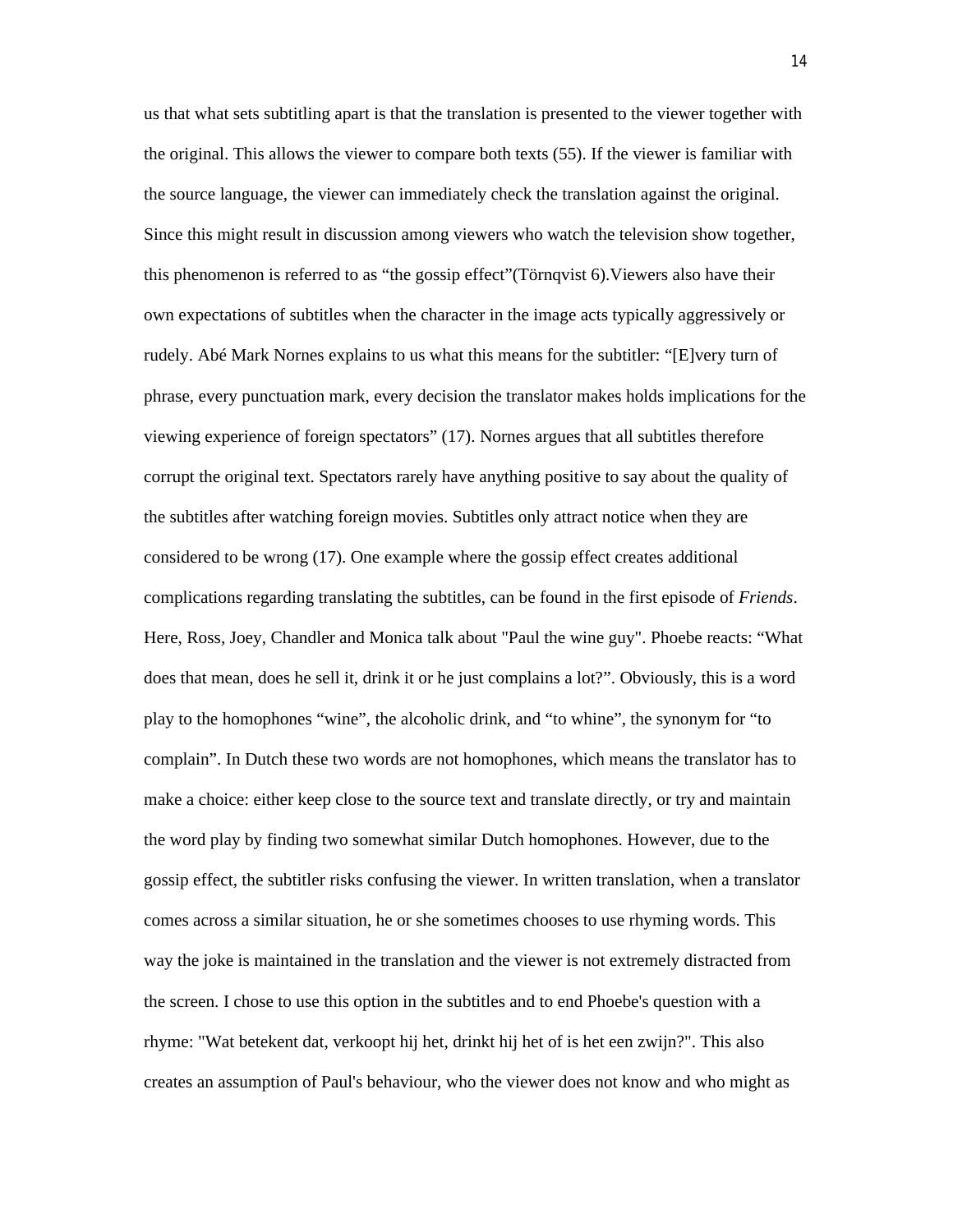well have a swine-like character, which could mean he gorges his food or he is rude to other people.

Another textual constraint is the change in mode. Gottlieb explains how subtitling is what he calls "diagonal". The horizontal types of translation are interpretation and literary translation, since speech in the source language results in an unwritten interpretation in the target language, while writing in the source language leads to a literary translation in the target language. The language mode remains the same: "[S]peech remains speech, and writing remains writing" (Gottlieb 17). Subtitling, however, crosses over from speech in the source language to writing in the target language. This intermediate translating, as Gottlieb explains, used to be seen as impossible by translation pioneers like Catford and nowadays it is still seen as impossible to achieve perfect subtitling. The "incompatibility of the oral and written subcodes alone can indeed act as a hindrance to the intended correspondence" (Gottlieb 18). This incompatibility is caused by several features that distinguish written from spoken communication. Firstly, written sources usually have to explicate the message they are trying to send, while in speech many interlocutors are connected to each other, leading to an "implicit language where some things can be taken for granted" (Gottlieb 18). Also, in spontaneous speech, such as the *Friends* actors demonstrate when trying to personalise their characters, there often are pauses, self-corrections, interruptions, unfinished sentences, overlapping speech and ambiguities. Finally, the speaker's language may contain idiosyncrasies (Gottlieb 18-19). Gottlieb also states that because subtitling means transferring the sub-code of spoken language to the sub-code of written language, "people only react if the [...] subtitling seems imperfect" (19).

Díaz Cintas and Remael offer a number of tactics that connect the source text and the translation. A first one is to transfer terms that have "phonetic or morphological similarities in both languages, and that the viewer may recognize in the original dialogue" (56). As an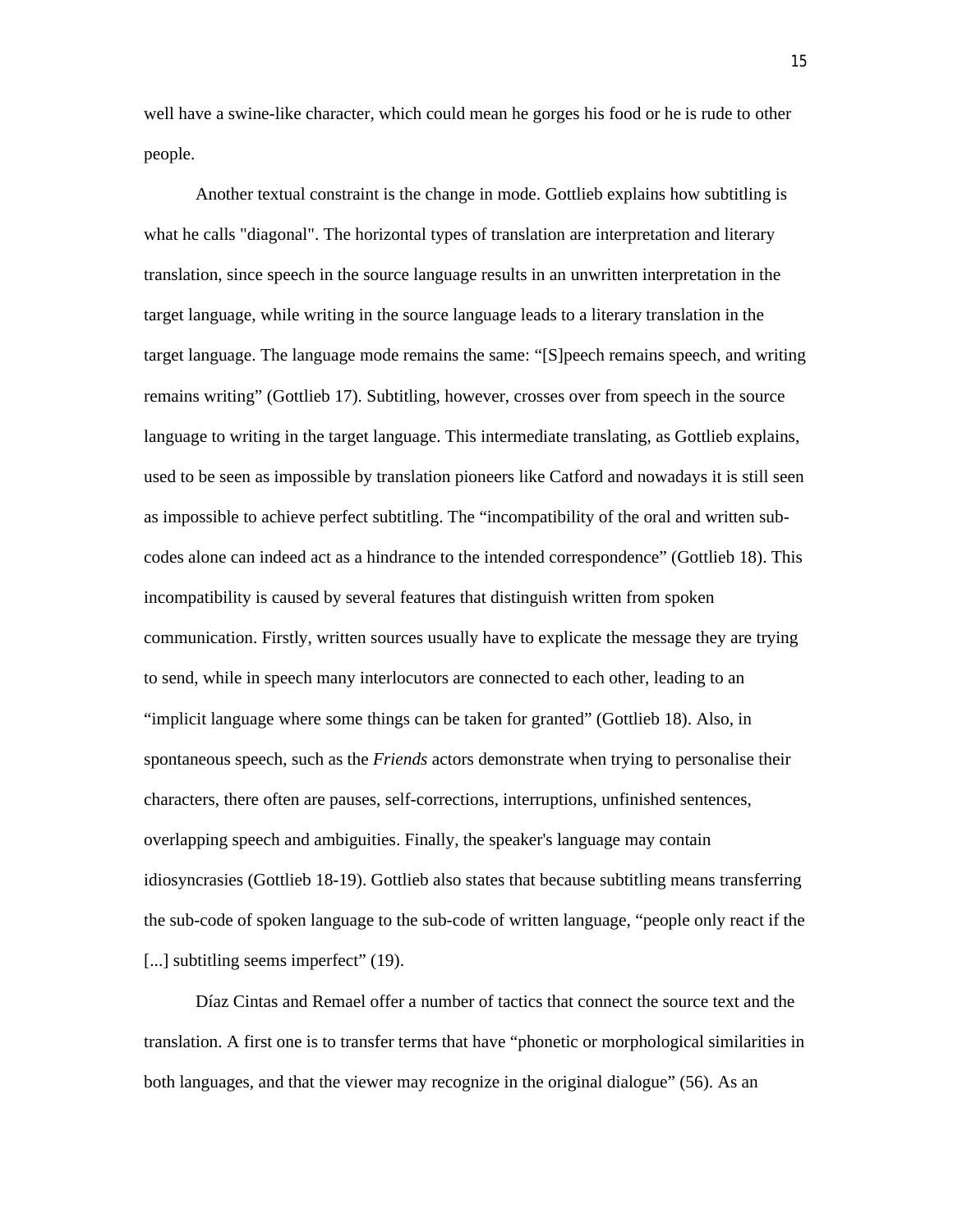example the authors use "you're getting too paranoid". They propose the translator can choose to translate this as "je wordt paranoïde" of "overdrijf niet zo", which would both be correct contentwise. However, the first option maintains the link to the audio. Díaz Cintas and Remael state the non-appearance of recognizable terms is a factor which leads to discontent from the viewer, who claim the translator has forgotten certain words they clearly heard on the dialogue. Another tactic is to remain close to the original dialogue semantically and syntactically, and to pursue maximum synchrony for two reasons: it is frustrating to hear the original information after the translation has already been displayed and "listening to one text while reading another slows down comprehension"(56).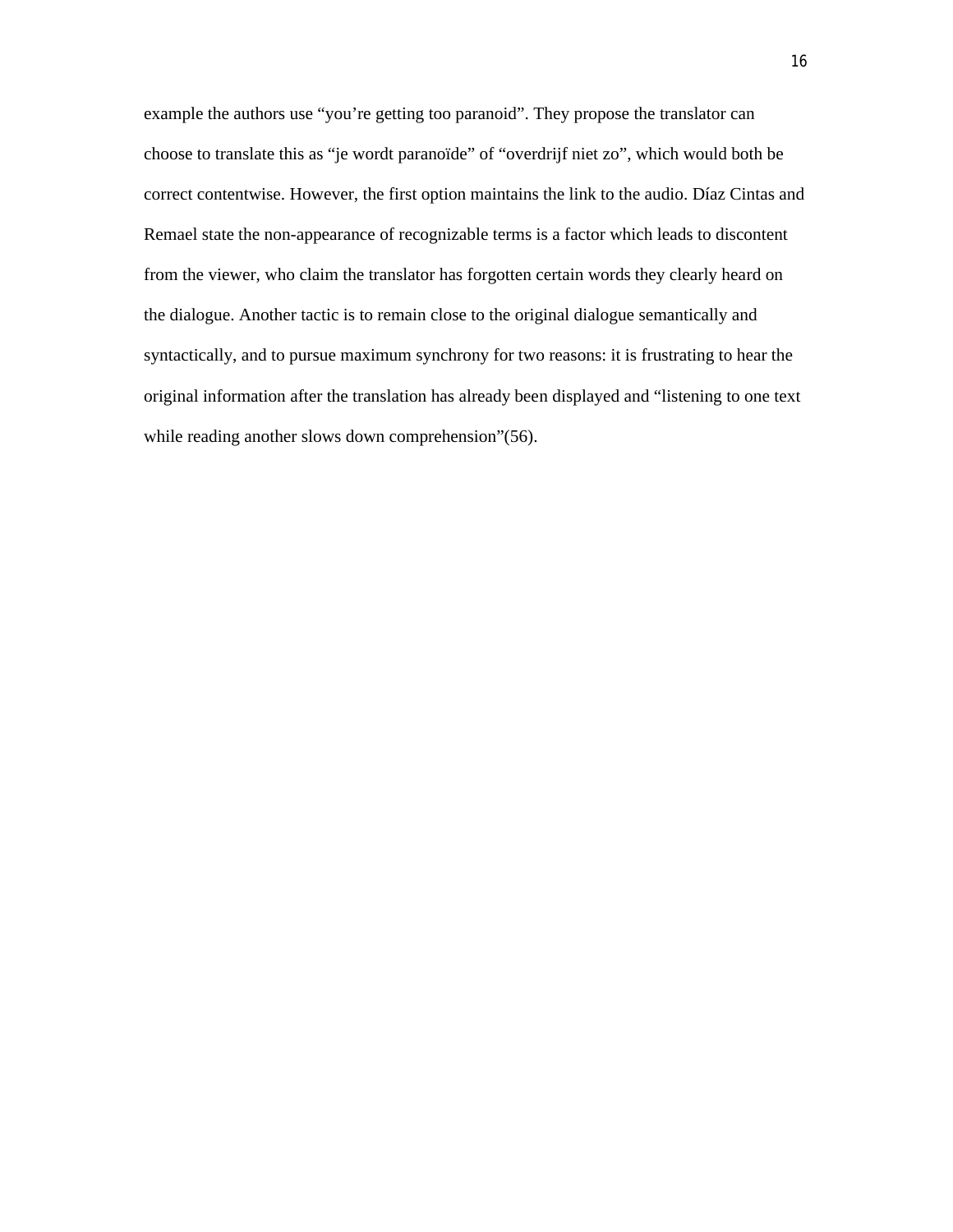#### **4) Characterisation in** *Friends*

As previously explained, the first episodes of *Friends* revolve around the introduction of the main characters to the viewer. Every character has his or her own habits and attitude, which is expressed not only in body language, but also in dialogue. Some characters experience an identity or personal crisis during these episodes, and their characterization is established through this.

One of the characters who goes through a crisis is Ross. His first appearance is already a deeply depressed one, and his first word, a simple 'hi', already outlines this due to its negative tone. He is sad since his ex-wife moved out of his apartment earlier that day. Later on in the episode it can be seen that Ross feels hopeless, he expresses several times how much he does not want to be single and hates how he is already divorced at 26. At the same time, when Rachel walks in, he is reminded of his high school crush on her. They immediately share an awkward moment when Ross wants to shake her hand, an interaction which consists almost completely of elements that would usually be categorized as dispensable ("hey", "hi", "oh", "oh God"), the audience should be able to recognize these elements from the audio. However, this moment also points out the connection between Rachel and Ross and the awkwardness Ross feels toward Rachel, which would perhaps make these utterances partly indispensable and would require them to be condensed instead of omitted. In my translation I decided the situation should be displayed in the translation. However, the event happens in a short period of time and I wanted to set the situation apart from other subtitles, so I chose to only translate Ross's "oh God". Near the end of the episode Ross and Rachel have another telling interaction, this time they are alone in the room together. Both act rather nervous, causing some repetition in their dialogue. Ross is established as a nervous or shaky character in these episodes, which can be seen in the scene where he attends the sonogram and has an argument with Susan and Carol concerning the baby's name. He is clearly still struggling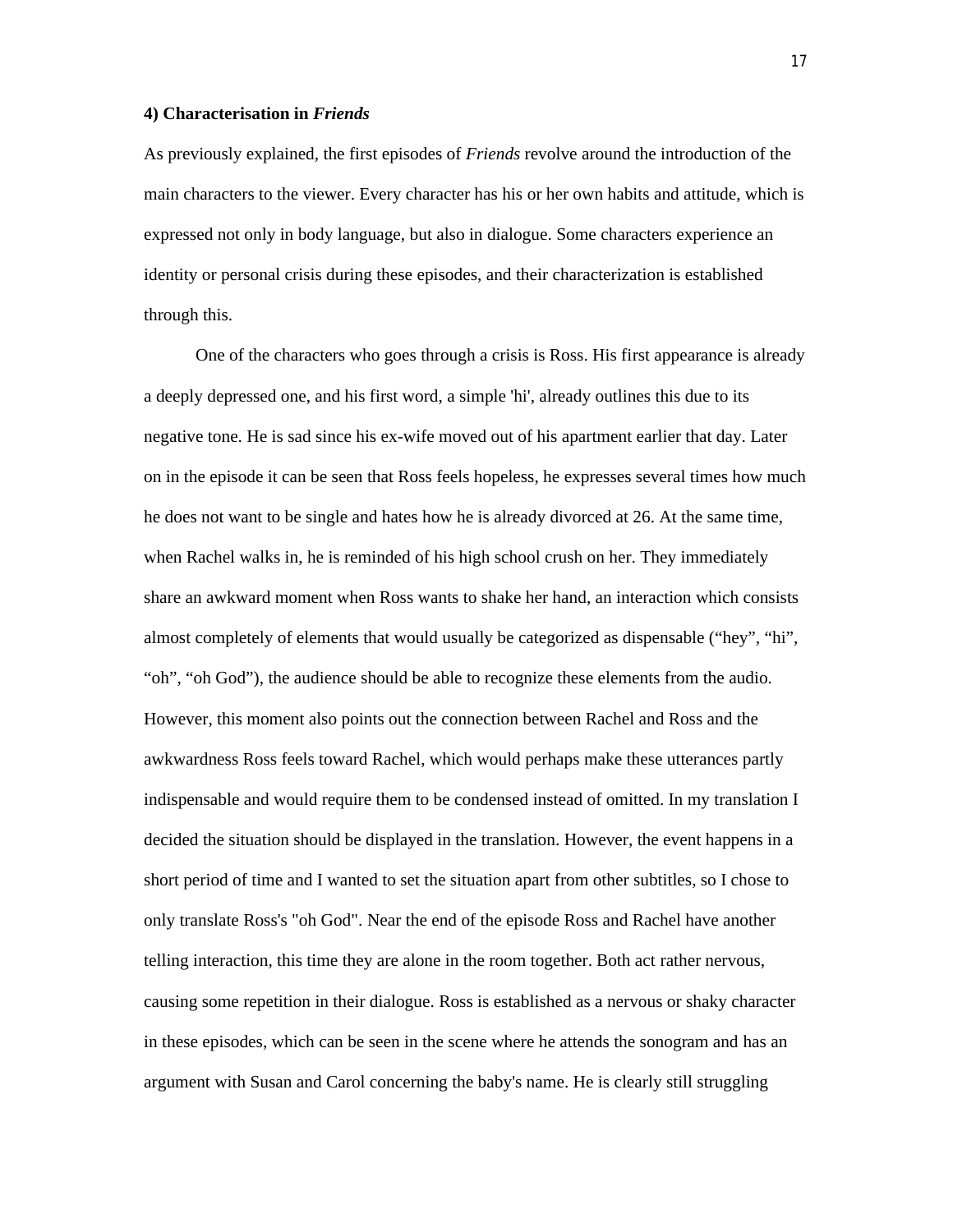heavily with Carol having a girlfriend, and him not being married to her anymore. All these moments portray Ross as a slightly depressed and nervous man, which is reflected in his manner of speech and in the translation, where his hesitant "eh" and repetitions are often displayed

Another character whose character is established through a personal crisis is Rachel. The audience first meets her when she has left her fiancée at the altar. She tells her story to the rest of the group in a rather high tempo. This makes translation difficult, since, as stated before, subtitles have to be on screen for at least one second and there have to be three frames between every switch of subtitles. This means the subtitles have to be condensed heavily. Luckily Rachel uses quite an amount of modifiers ("really gorgeous", "really freaked out"). These cannot all be omitted because they are part of Rachel's characterization as a rather overindulged girl who is used to living in luxury, which is clearly explained when Monica points out to her that she cannot keep living off of her father's money, and she replies: "I know, that's why I was getting married!". This life of luxury is established in her gestures and appearance, as well as in her use of language. Not only does she frequently use these modifiers, she also blurts out "oh God" many times and she uses shoes and hats when making an analogy with herself. The audience also sees a woman who has always been dependent on her father, as she calls her father "daddy", which normally only younger children do. She is also accustomed to using the credit card he pays for, so she is very much a daddy's girl. During the first two episodes, Rachel gradually calms down and she seems to be adopting a more mature attitude, although she does finish the second episode with a rather affronting phone call to her ex-fiancées new lover. This evolvement should also become apparent in the translation of her text. This can be seen in her expression of "oh God", which is often translated in the first episode and the beginning of the second. However, the frequency of the expression decreases and near the end of the second episode she hardly still uses it.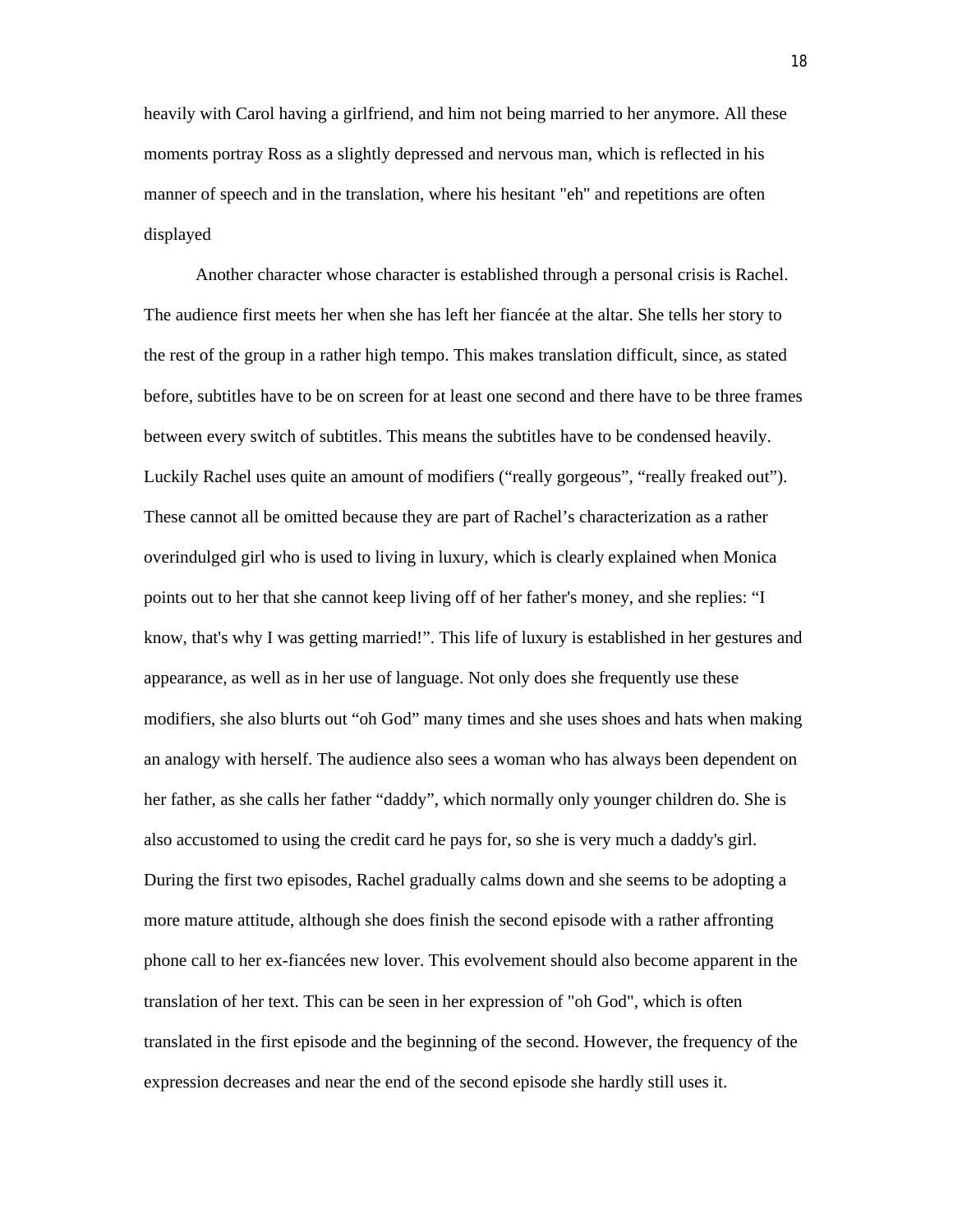Consequently, this expression slowly disappears from translation. She also generally speaks at a lower speed in the second episode than in the first, which is also displayed in the translation as her dialogue stretches over several subtitles and these subtitles can be displayed over a longer period of time.

Compared to Rachel, the character of Monica seems the exact opposite. First of all when Rachel barges in to Central Perk for the first time, quite anxious, Monica is the one who remains calm. Next to that she lives in a spacious apartment and has a secure job as a chef at a restaurant, whereas Rachel does not have a home or a job. However, at the start of the first episode Joey clarifies Monica does not go on a date often or at least does not date men that the group approves of, when he says: "Come on! you're going out with the guy, there's gotta be something wrong with him". Her lack of dating experience is also spelled out when the man she dates lies to her to get what he wants, and she does not notice. Monica's inexperience with dating also leads to immediate stress as soon as Paul, her date, appears at the apartment. It results in much stuttering and repetition, as well as during their date in the restaurant. In the second episode, when Monica and Ross' parents come for a visit, that anxiety returns, since she is always looking for their parents' approval. It is during this scene that the audience sees Monica's obsessive cleaning. Monica, who appears calm and steady in the first few minutes of the show, is actually quite restive and easily agitated. Her sometimes agitated hesitant speech will therefore not be overlooked by my subtitles and consequently the viewers. Not only do the subtitles disappear quite fast from the screen, they also display her repetitions and stutters.

The other three main characters do not go through a crisis as the first three did. However their characters contain some typical features, which should not be neglected. As has been described in the introduction, Chandler is the sarcastic one of the group. Whenever there is a chance, he makes a fast remark. An example is when the group is talking about Paul

19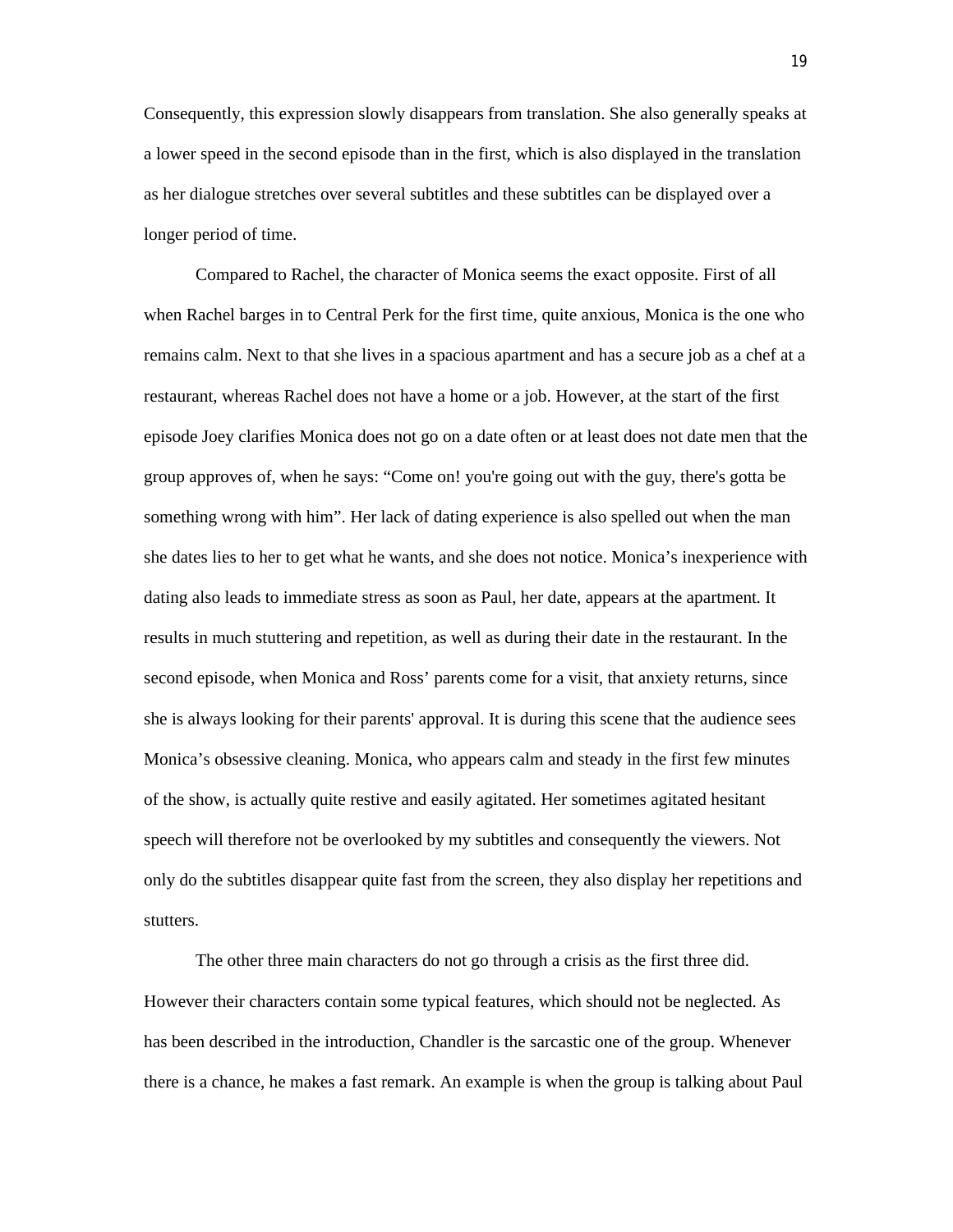and everyone is happy for Monica and he exclaims: "Oh, this is a dear diary moment!". His sarcasm is also indicated by the way he overly stresses his sentences. In the next lines the overly stressed syllables are underlined: "Yes, and we're very excited about it" "Yeah, please don't spoil all this fun". These kind of vocal techniques are difficult to translate, as it is not an option to underline syllables in subtitles, this would only distract from the image. However, this sarcasm might be considered as a dispensable element, since the audio does not disappear when subtitling. Chandler's choice of intonation will still be audible and through this the audience will be able to pick up on the sarcastic note, even though it is not immediately deducible from the subtitles. This does not exclude the fact that Chandler's sarcasm is one of his most profound characteristics presented in these first two episodes. It should therefore not completely be dismissed from the translation and his reactions are often displayed simultaneously with the sentence he is reacting to, which highlights what he is reacting to. Another strategy which I have used sometimes is to retain the translation of his remark on the screen while the live audience has already started laughing, which highlights that his remark is the reason why this audience is laughing.

Chandler's best friend and roommate Joey is not as sharp and witty; on the contrary, he often does not seem to grasp what the group's topic of conversation is. At the start of episode two, when the group is talking about kissing, and they start talking completely in metaphors, Joey at one point says: "Are we still talking about sex?" The translation of his dialogue is therefore often simplified. Another side of Joey which is accentuated concerns his ideas about romance. When at Ross's house, he mentions he has a romantic date with a woman, but he has difficulty in remembering the woman's name. He also gives a speech how there are as many different girls as there are flavours of ice cream, indicating one should try all flavours. He is quite appalled in the last scene when Monica admits Joey has a nice behind,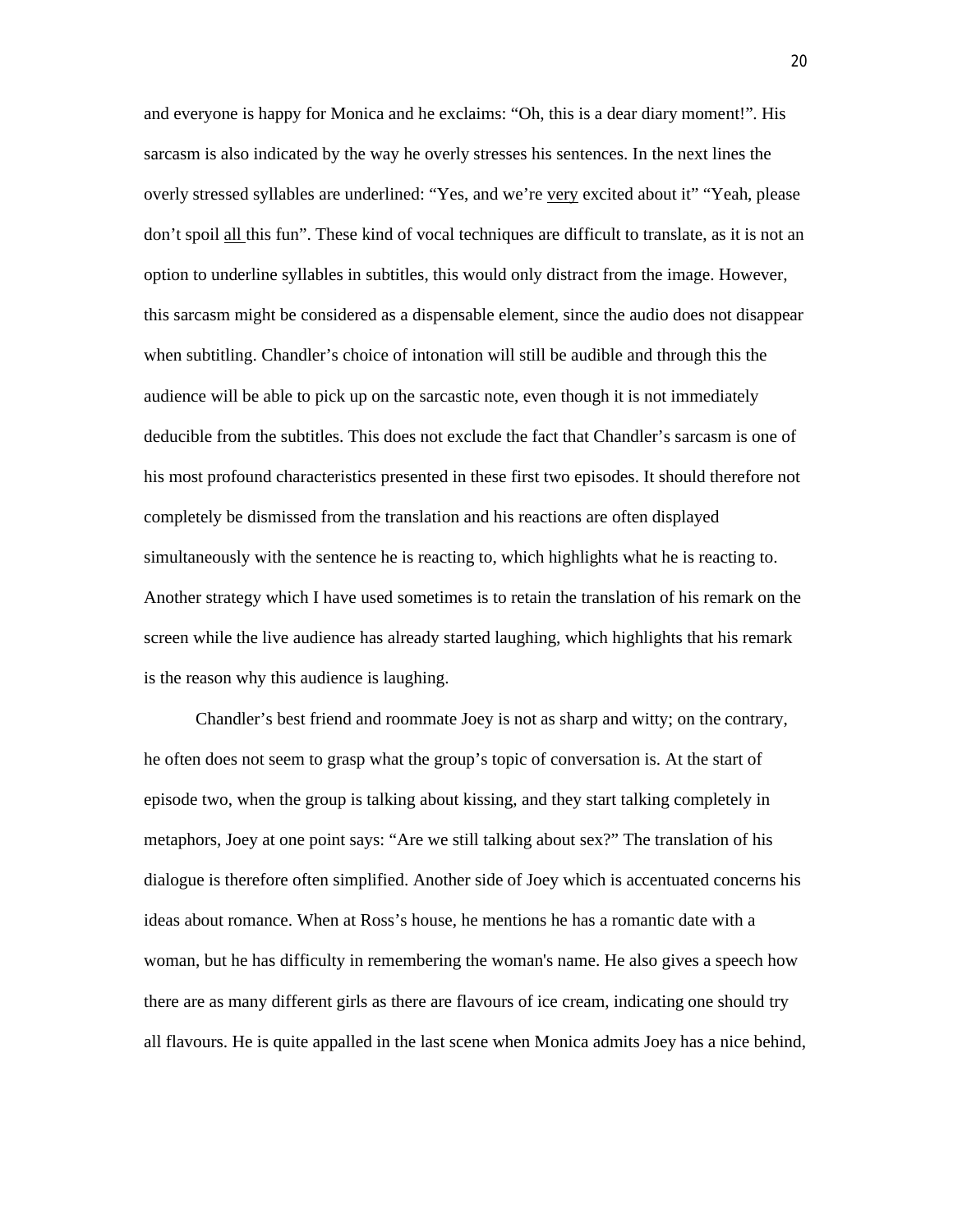just not a great one. This shows he is also quite vain. However, this is the only moment this comes up, so this feature does not seem too important in his characterization.

Lastly, of the six main characters, Phoebe is the most spiritual one. When Ross comes in depressed in the first episode, she immediately shows this trait when she tries to cleanse his aura and calls him "murky", which means she can see that his aura is quite gloomy. At Monica's apartment she tries to make Rachel feel better by singing *Favourite things* from the musical *The Sound of Music*. It also often seems like she is not paying much attention to what is happening at a certain moment: when everyone is fussing over Paul the wine guy, she observes: "Oh, I just pulled out four eyelashes, that can't be good", and when Ross tells everyone his ex-wife is pregnant, she interjects cheeringly she found Rachel's engagement ring, which the group was looking for a moment before. Another example is the first episode's closing scene, when she repeats what the others are saying in a singing voice. From the reaction from the others it is clear she does this more often but she hardly notices she is doing it. This scene in particular creates a dilemma for the translator, since what she sings is an exact repetition of the previous line, which would make it a dispensable element. However, this represents Phoebe's quirky personality and should therefore not be omitted from translation. My solution is to only translate the last words, such as: "what I'm hearing here.." and "you had…" and to omit "can't believe" and "I said". Furthermore, she has a small monologue about how her mother has killed herself and she had to live on the street for a while. She explains this quite airily, as if this is not such a big issue. It should therefore be translated airily as well, not putting too much stress on the hardship Phoebe is actually admitting here. Coincidentally, Phoebe talks at a rather high pace, forcing the translation to be shortened in order to adjust the required reading speed. This results in omission of some aspects of her monologue and diminishes the gravity of the content of the translation, which is precisely the goal.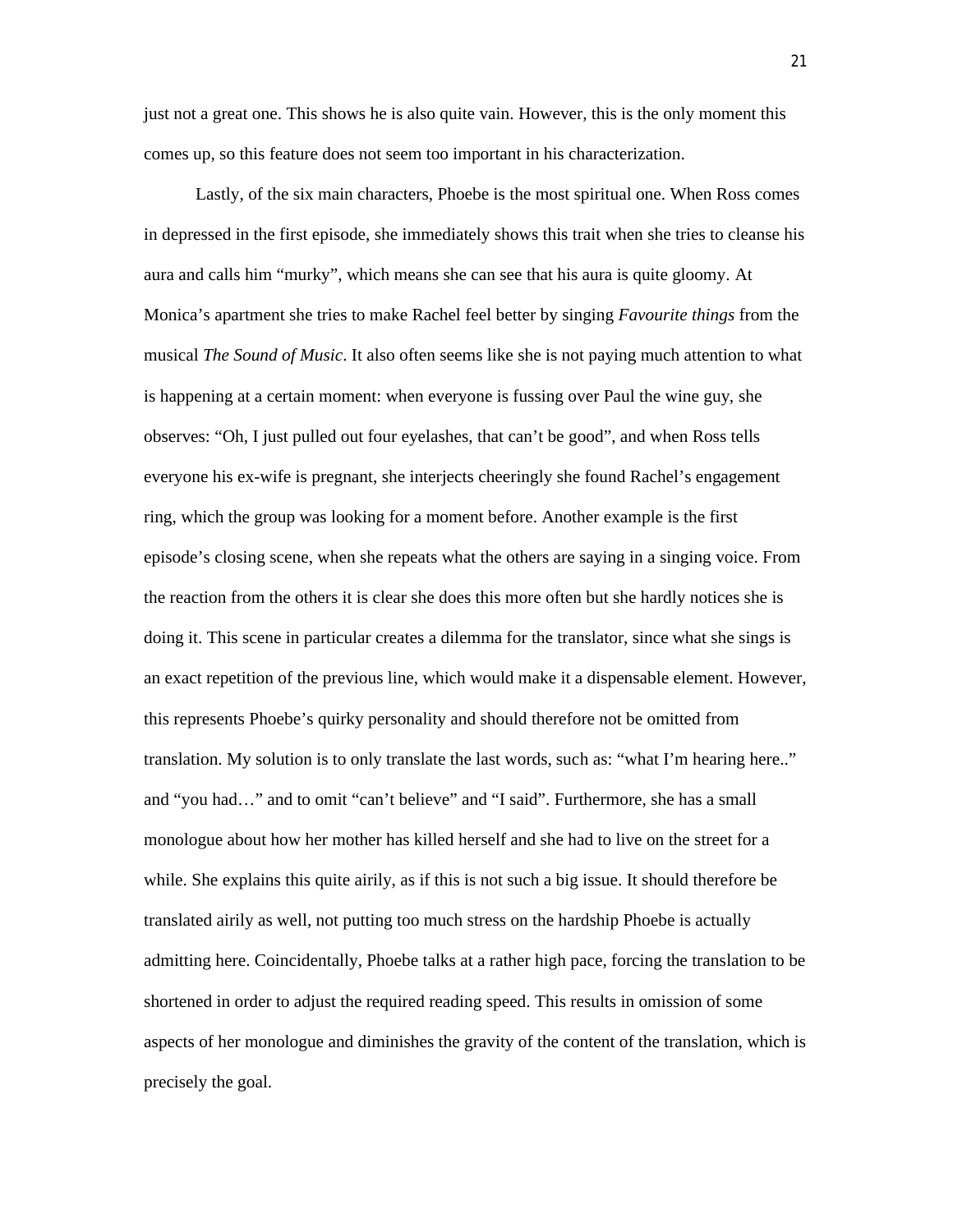#### **Chapter 2: Original DVD Subtitles: An Analysis**

As said in the introduction, these two episodes of *Friends* came out exactly twenty years ago. This means the original Dutch subtitles were also made twenty years ago. In twenty years much has changed and evolved, as well as subtitling and use of language. Therefore I will provide a short analysis of the Dutch original DVD subtitles of these two episodes and how they may be improved.

First of all it is clear that the translator of the original DVD subtitles has a preference for the subtitles to be as short as possible. On the one hand this means that only the core concepts are translated and that long sentences do not occur in the translation, which is desirable. On the other hand, short words are completely omitted. Although from the linguistic angle this is considered as ideal, omitting every small word also means the characters' personas are somewhat diminished, since some of the characterisation is transferred through the use of these small words. The first clumsy moment between Rachel and Ross is as well completely omitted from translation, as this moment consists entirely out of small, indispensable words. However, as mentioned before, in order to deliver this characterisation to the audience, some of this contact should be translated.

Another result of the short subtitles in the original DVD subtitles is that word order is often relinquished. When a subtitle can be shortened to one line by rephrasing, the original subtitlers seem to prefer this option over maintaining use of language. However, as explained before: Diaz Cintas and Remael state an audience relates more to the translation when they recognize the phrase from the audio. Maintaining phrasing should therefore sometimes be preferred over subtitle length, especially when the longer option remains within one subtitle.

Moreover, the original DVD subtitles often do not take into account a character's pauses. As a result full sentences are often displayed, while the audio tries to obtain a surprise effect by pausing before the end of the sentence, which often ends in a joke. In order to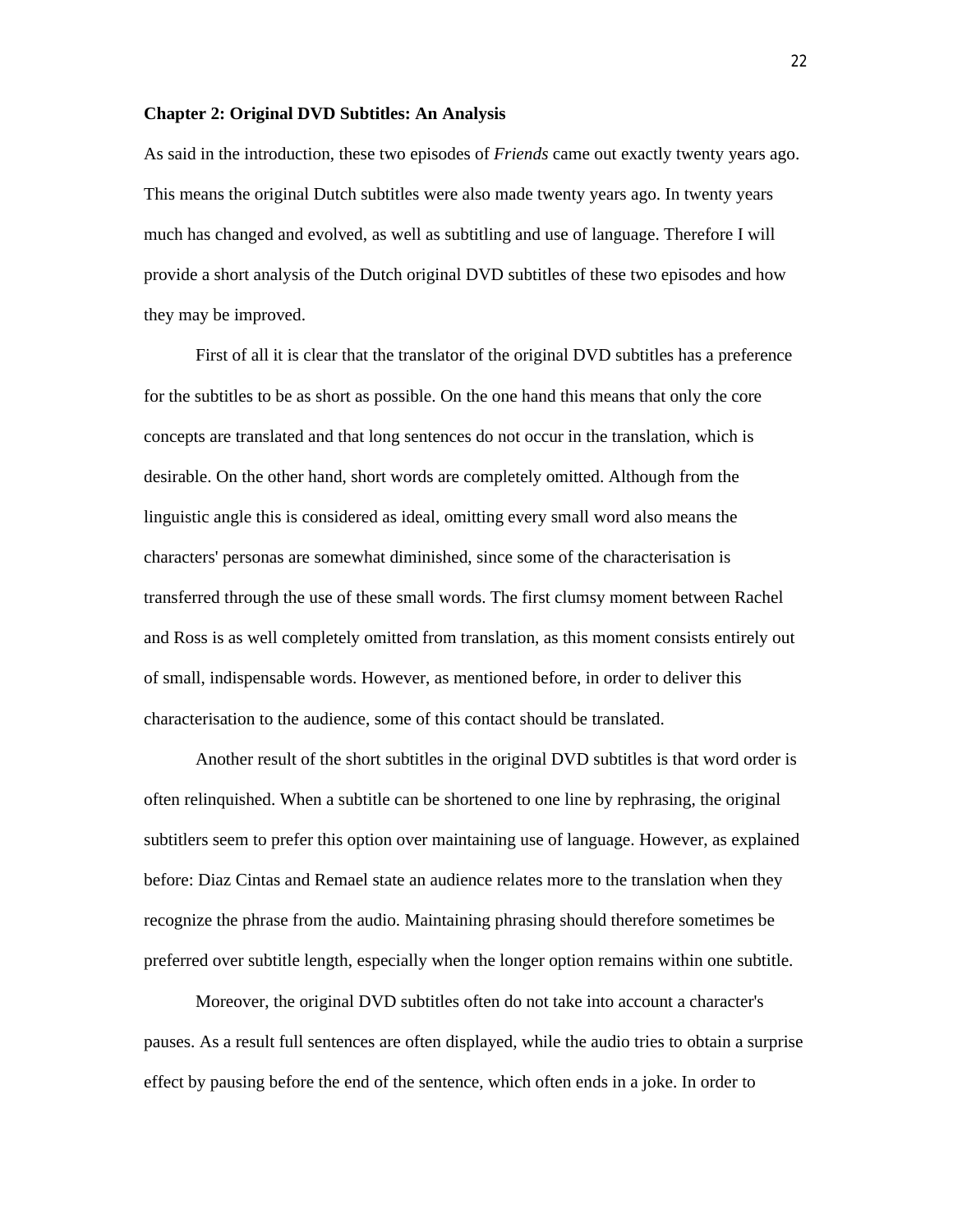maintain the surprise and humoristic effect to the Dutch viewers as well, the end of a sentence, whenever possible, should be displayed in the next subtitle.

Next to that, some phrasing of the original DVD subtitles might be outdated. In the first episode the direct translation of "sex" (which would be "seks") is meticulously avoided and more polite translations such as "vrijen" are used. It is nowadays, however, certainly more accepted to translate such expressions more bluntly than 20 years ago, as it is also more accepted by society to speak more casually about concepts such as sex. Also remarkable is the choice of the subtitlers to translate "Billy, don't be a hero", which is a song that came out in 1974. Since the original subtitles emanate from 1994, some of the viewers at the time may have recognized the reference to the song. However, since the song was never a great hit in The Netherlands or Belgium and is now 40 years old. Diederik Grit in his article on translating realia, culture related concepts, suggests several translation strategies. The strategy which would be most appropriate here is approximation, where the translator uses a similar concept in the target language (192; my translation). This way the connotations this concept contains are transferred to the Dutch audience.

Lastly, the subtitlers have chosen not to translate Phoebe's word play towards the homonyms "wine" and "whine" ("What does that mean? Does he sell it, drink it or he just complains a lot?") and simply translate as: "Ik snap het niet, drinkt 'ie het of verkoopt 'ie het?". Although this option is acceptable and diminishes the problem of the absence of a similar homonym in Dutch, the Dutch viewer will hear the audience laugh, while the translation does not contain a joke. With my solution of using a rhyme the Dutch viewer remains connected to the live audience when the word play is somewhat maintained.

23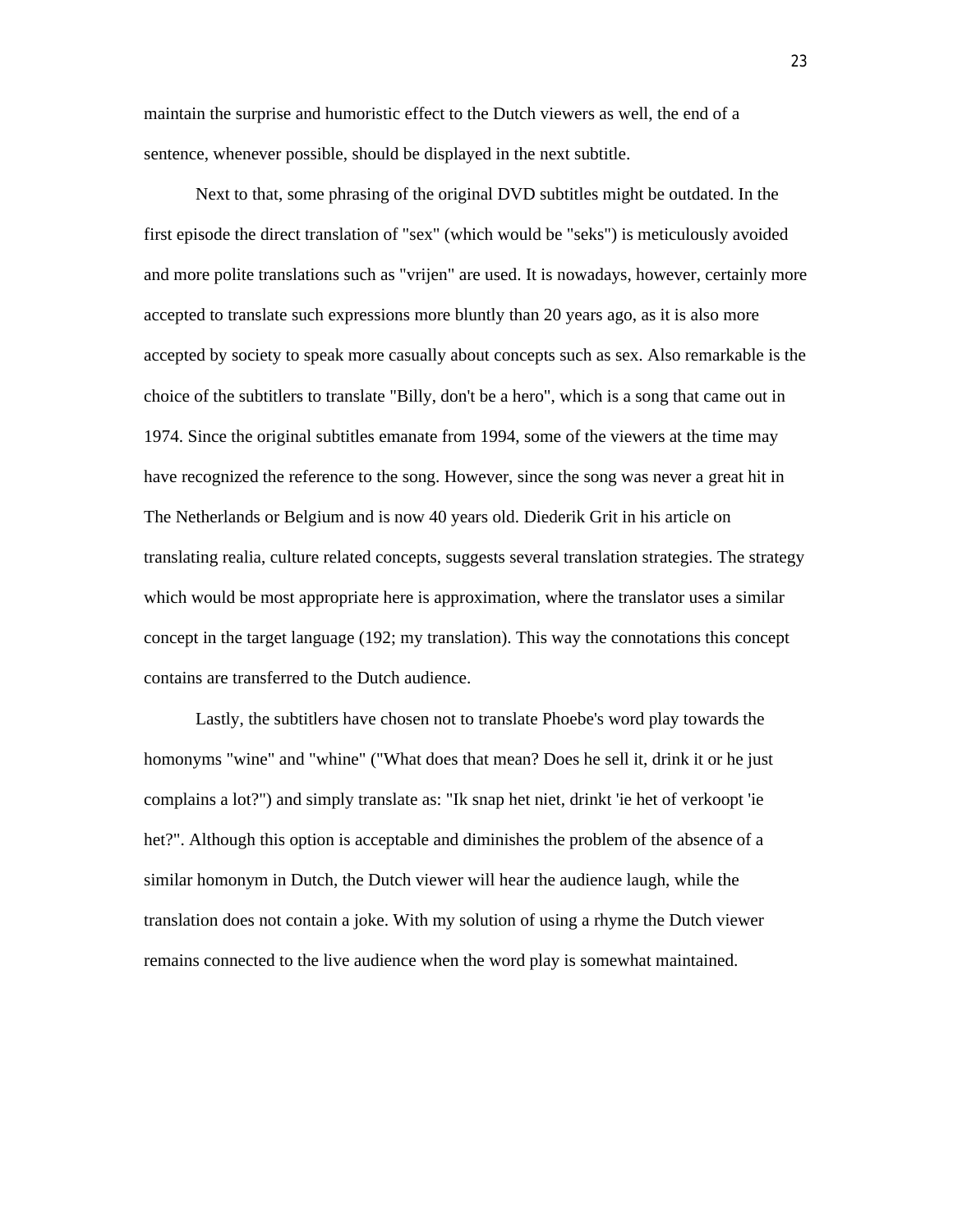#### **Conclusion**

From the above can be concluded that first of all, the translation of these two episodes should be concise and cropped. As can be seen in the source text, in these two episodes the characters of *Friends* manage to utter approximately 6.000 words. This is often at a high speed. In order to lower the required reading speed one must make choices in what should be translated and what can be omitted. As discussed above, the literature provides a few suggestions for phrases that might be omitted, such as repetition and short words such as "oh" en "look". Although the dialogue contains many elements from this category, some of these express nervousness, discomfort or irritation and some create a threshold to the following situation. When this is the case the elements should be maintained in translation.

Furthermore, as said before, the subtitles should not be too prominently present or attract too much attention to itself. My translation will therefore remain as close to the original grammar and word order as possible, and whenever possible sentences will be contained within one subtitle. However, sometimes a character pauses shortly mid-sentence, and the end of the sentence often creates an amusing situation. If the sentence would be enclosed within one subtitle, the title would diminish the surprise effect the pause creates. The last part of the sentence should therefore be displayed in the next subtitle.

Another aspect of translation is the representation of the character's persona in the translation. As explained before, every main character in Friends is different and has its own characteristics. It is important to keep these characteristics in mind when translating. Some of the supposed dispensable elements such as small words become indispensable. When a character utters certain small words quite often, as for example "oh God", which Rachel uses many times, it represents her idiolect and should therefore often be maintained in the translation; perhaps in some other form, since "oh God" carries different connotations in English as it does in Dutch.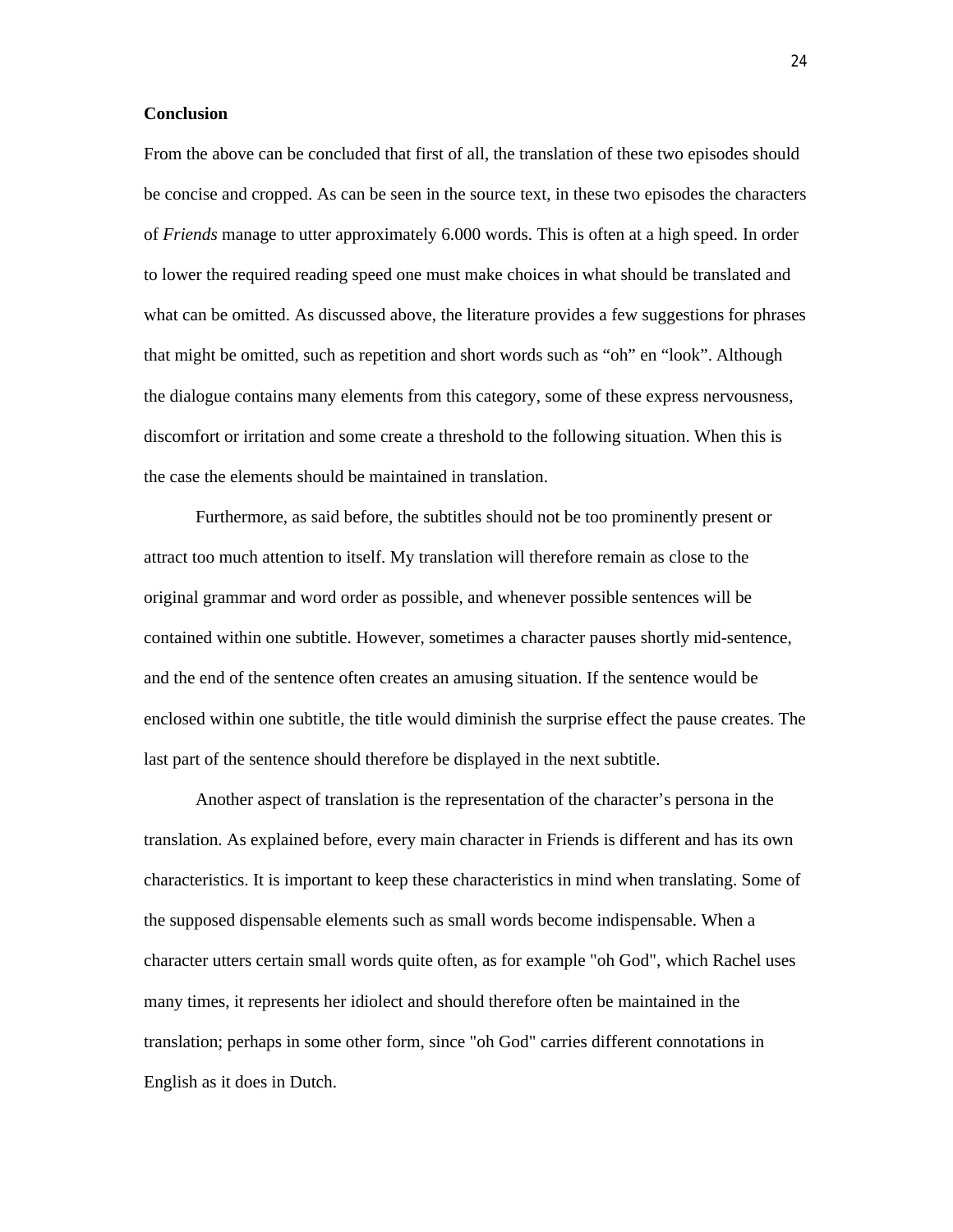However, since there is, at some moments, too little time to display every element, some of the factors named above have to be omitted sometimes as well. It is nonetheless crucial that these factors all return at some point in the translation.

It can be stated that one should not underestimate the difficulty of translating and subtitling *Friends.* The characters use many quips and timing is crucial in order to achieve the same effect with the Dutch viewer as with the viewer who does not use subtitling. There are many factors to take into account and the characters all have their own characteristics. Fortunately, the episodes never cease to amuse, no matter how often they are repeated. Translating and subtitling these episodes of Friends has been an educative and engaging process.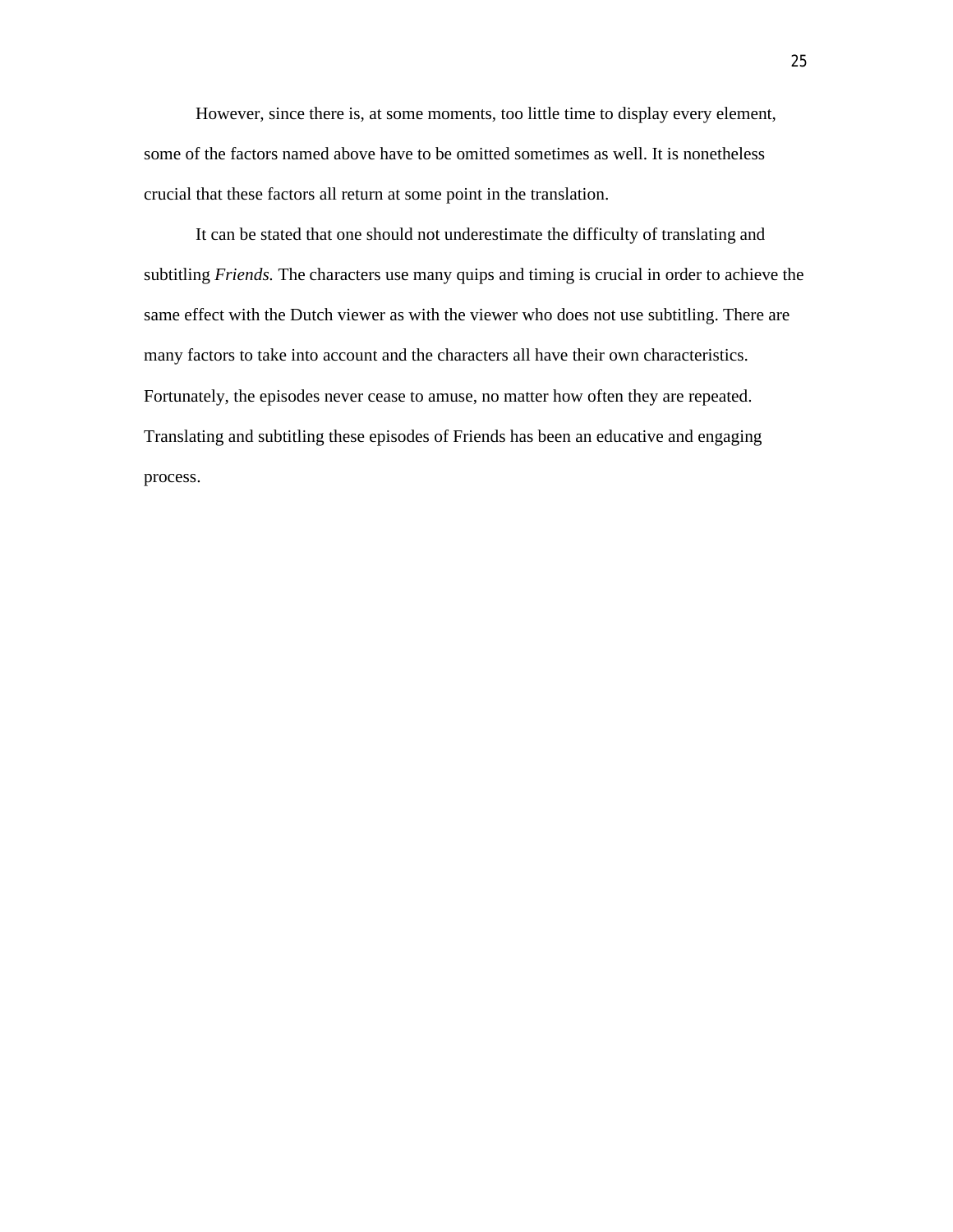## **Translation: Subtitles with Footnotes**

## **Aflevering 1: Pilot- Die ene waarmee het allemaal begon**

| Monica   | Er is niets te vertellen.<br>Gewoon een jongen waar ik mee werk.<br>00:00:52:14-00:00:56:16 04:02       |
|----------|---------------------------------------------------------------------------------------------------------|
| Joey     | Kom op. Jij gaat met hem uit,<br>er moet wel iets mis met hem zijn.<br>00:00:56:19-00:01:01:10 04:16    |
| Chandler | Joey, lief zijn.<br>Heeft hij een bochel? En een haarstukje?<br>00:01:01:13-00:01:06:10 04:22           |
| Phoebe   | Wacht, eet hij krijt?<br>Ik wil niet dat ze hetzelfde<br>00:01:07:14-00:01:12:00 04:11                  |
|          | meemaakt als ik met Carl.<br>00:01:12:03-00:01:13:14 01:11                                              |
| Monica   | Rustig aan iedereen,<br>het is niet eens een date. Echt niet.<br>00:01:13:17-00:01:18:06 04:14          |
|          | We zijn gewoon twee mensen die<br>uit eten gaan en geen seks hebben.<br>00:01:18:09-00:01:22:16 04:07   |
| Chandler | Voor mij is dat een date.<br>00:01:22:19-00:01:24:24 02:05                                              |
| Chandler | Ik ben dus weer op school <sup>1</sup> ,<br>ik sta middenin de kantine<br>00:01:26:20-00:01:30:02 03:07 |
|          | en ik realiseer me dat ik<br>poedelnaakt ben.<br>00:01:30:05-00:01:33:05 03:00                          |
|          |                                                                                                         |

<sup>&</sup>lt;sup>1</sup>The English school system is different from the Dutch school system. Grits strategy core translation is used, meaning only the essential part of the concept is used for the translation

<sup>(193;</sup> my translation), in this case, school.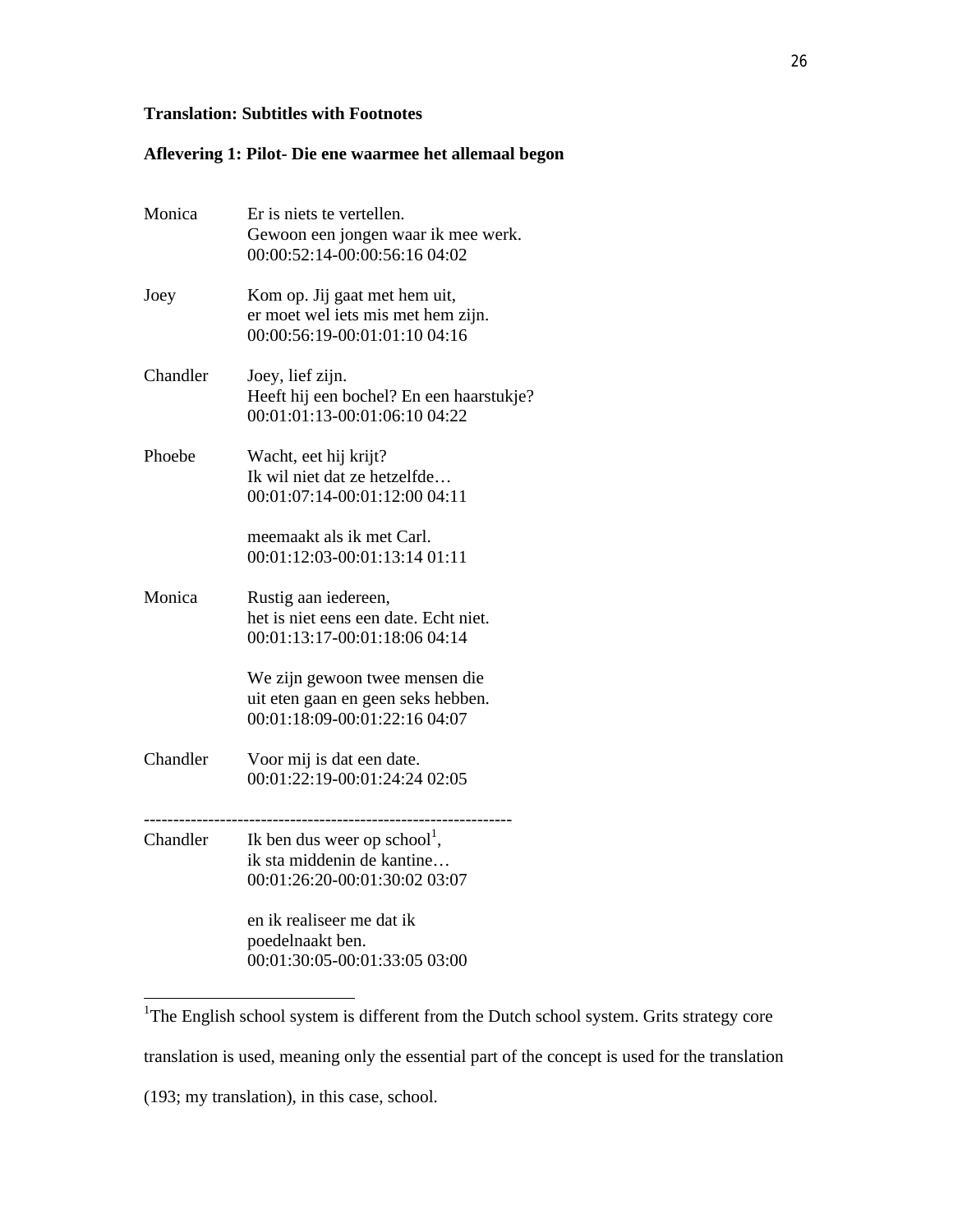| P,M,J            | Die droom heb ik ook gehad.<br>00:01:33:08-00:01:34:10 01:02                                          |
|------------------|-------------------------------------------------------------------------------------------------------|
| Chandler         | Ik kijk naar beneden<br>en ik zie een telefoon<br>00:01:34:13-00:01:38:00 03:12                       |
|                  | nou ja, daar dus.<br>00:01:39:06-00:01:40:15 01:09                                                    |
| Joey<br>Chandler | In plaats van?<br>-Ja.<br>00:01:43:10-00:01:45:06 01:21                                               |
| P,M,J            | Die droom heb ik nog nooit gehad.<br>00:01:45:20-00:01:47:00 01:05                                    |
| Chandler         | Plotseling gaat de telefoon over.<br>00:01:47:03-00:01:50:23 03:20                                    |
|                  | Ik weet niet wat ik moet doen,<br>iedereen begint naar me te kijken.<br>00:01:51:01-00:01:55:16 04:15 |
| Monica           | Deden ze dat dan nog niet?<br>00:01:55:19-00:01:57:10 01:16                                           |
| Chandler         | Uiteindelijk denk ik<br>dat ik beter kan opnemen<br>00:01:57:16-00:02:01:04 03:13                     |
|                  | Blijkt het mijn moeder te zijn.<br>00:02:01:14-00:02:04:00 02:11                                      |
|                  | Wat gek is, want die belt me nooit.<br>00:02:05:00-00:02:09:15 04:15                                  |
| Joey             | Deze jongen groet ons<br>en ik wil meteen zelfmoord plegen.<br>00:02:18:07-00:02:21:08 03:01          |
| Monica           | Gaat het, lieverd?<br>00:02:23:00-00:02:24:08 1:08                                                    |
| Ross             | Het voelt alsof mijn darm<br>uit mijn mond is getrokken<br>00:02:24:11-00:02:29:05 4:19               |
|                  | en om mijn nek is geknoopt.                                                                           |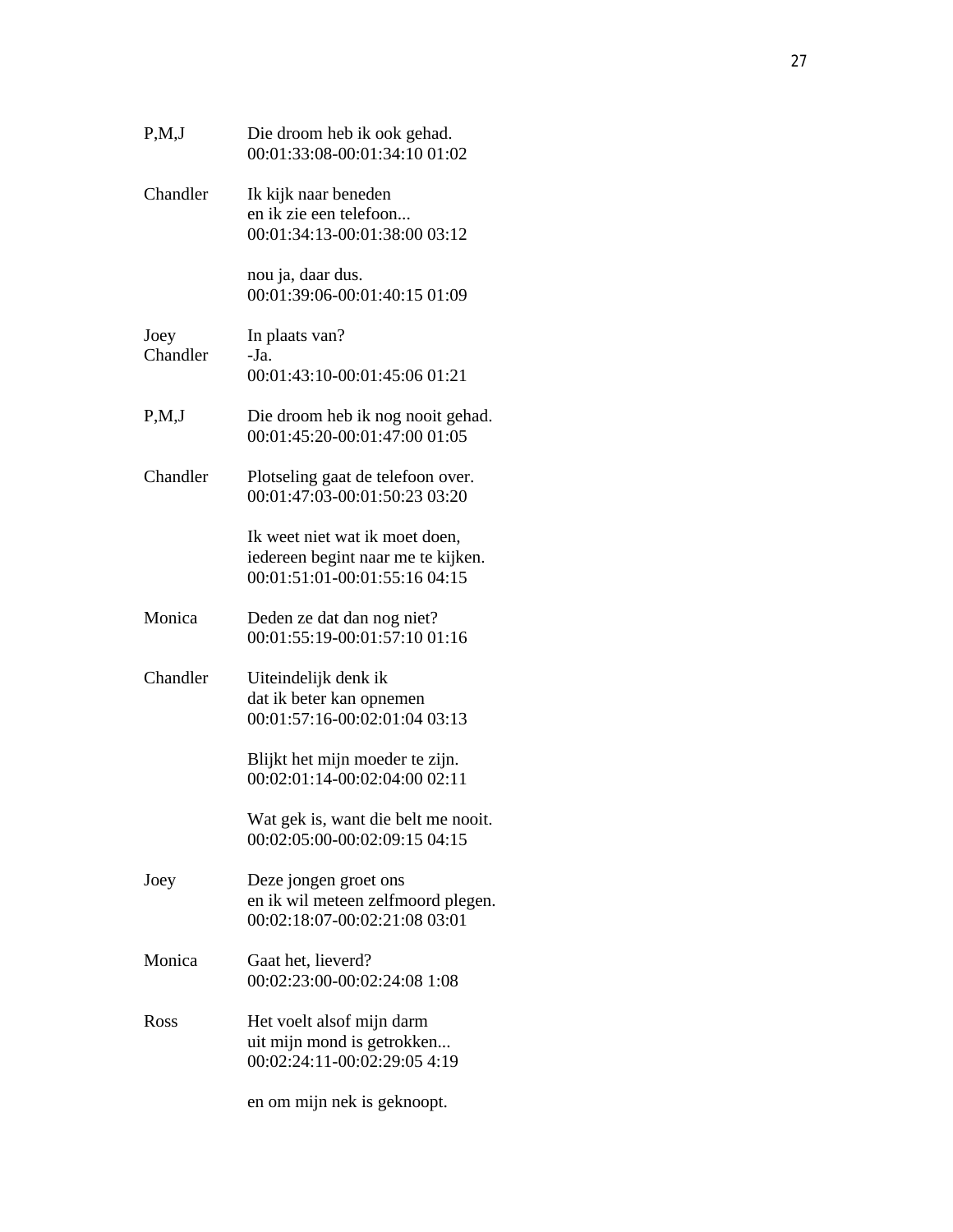| Chandler              | -Koekje?<br>00:02:29:08-00:02:32:10 03:02                                                          |
|-----------------------|----------------------------------------------------------------------------------------------------|
| Monica                | Carol heeft vandaag<br>haar spullen verhuisd.<br>00:02:33:00-00:02:36:10 03:10                     |
| Ross                  | Ik zal koffie voor je halen.<br>-Dank je.<br>00:02:36:13-00:02:39:15 03:02                         |
|                       | Houd op met mijn aura te zuiveren.<br>00:02:44:06-00:02:46:08 02:02                                |
| Ross<br>Phoebe        | Laat mijn aura gewoon met rust.<br>-Prima. Wees maar troebel.<br>00:02:47:05-00:02:51:13 04:08     |
| Ross                  | Het komt wel goed,<br>ik hoop dat ze gelukkig wordt.<br>00:02:52:00-00:02:55:10 03:10              |
| Monica<br><b>Ross</b> | Niet waar.<br>-Nee, ze mag oprotten<br>00:02:55:13-00:02:58:04 2:16                                |
|                       | zij heeft mij verlaten.<br>00:02:58:07-00:02:59:23 01:16                                           |
| Joey                  | En je wist al die tijd niet<br>dat ze lesbisch was?<br>00:03:00:01-00:03:03:04 03:03               |
| Ross                  | Nee. Waarom blijft iedereen zich<br>daarop concentreren?<br>00:03:05:15-00:03:10:15 05:00          |
|                       | Zij wist het niet,<br>hoe moest ik het dan weten?<br>00:03:12:00-00:03:15:06 03:06                 |
| Chandler              | Soms wou ik dat ik lesbisch was.<br>00:03:06:13-00:03:18:18 02:05                                  |
|                       | Zei ik dat hardop?<br>00:03:20:20-00:03:22:05 01:10                                                |
| Ross                  | Ik heb het onze ouders verteld.<br>Ze leken het goed op te nemen.<br>00:03:24:23-00:03:29:00 04:02 |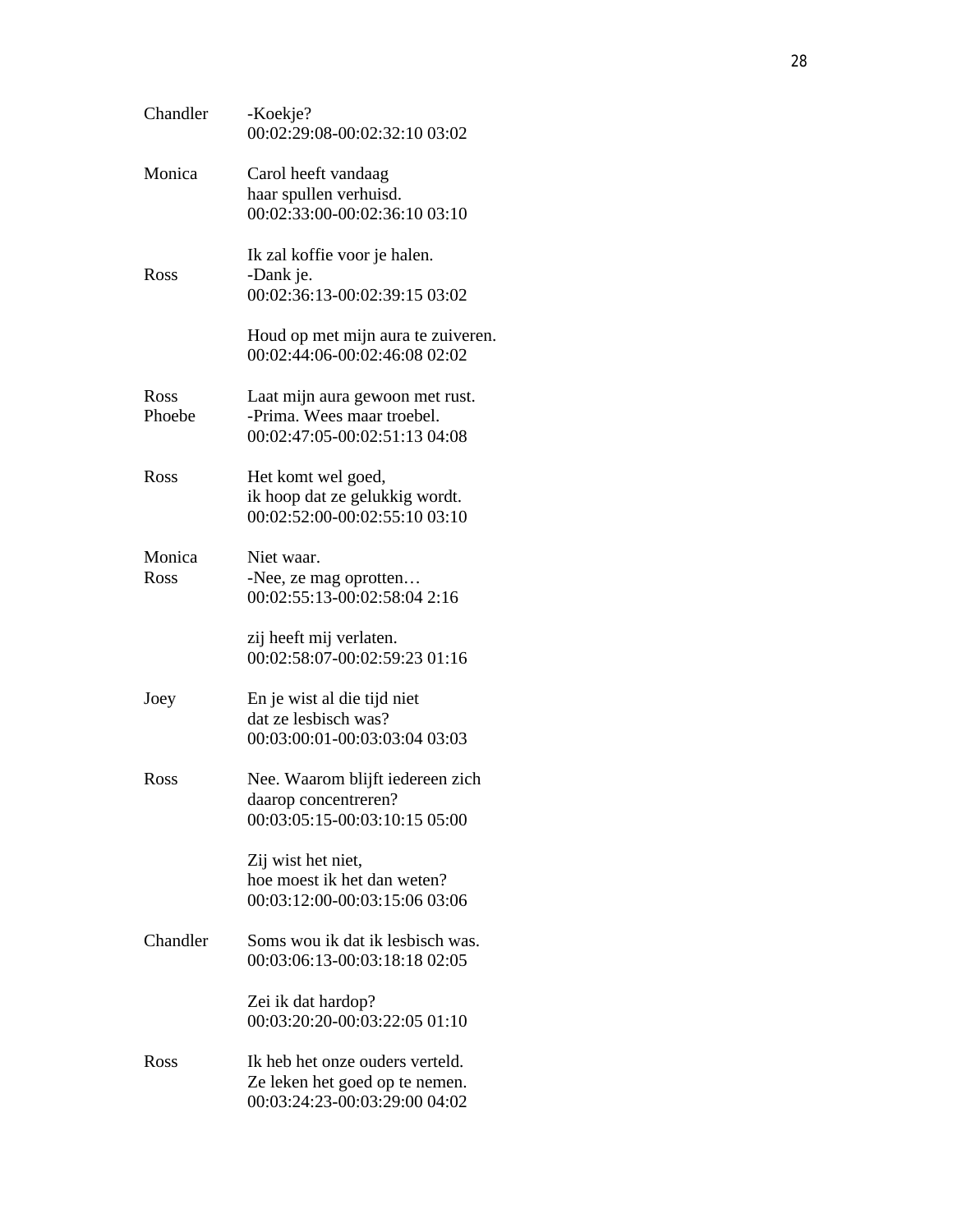| Monica             | Oh, echt? Dus dat hysterische belletje<br>dat ik gisternacht kreeg<br>00:03:29:03-00:03:33:18 04:15    |
|--------------------|--------------------------------------------------------------------------------------------------------|
|                    | 'ik zal nooit kleinkinderen krijgen.'<br>was wat, verkeerd verbonden?<br>00:03:33:21-00:03:38:19 04:23 |
| Joey               | Oké, je hebt nu veel pijn.<br>Je bent boos. Gekwetst.<br>00:03:39:20-00:03:45:13 05:18                 |
|                    | Zal ik zeggen wat helpt?<br>00:03:45:18-00:03:48:06 02:13                                              |
|                    | Stripclubs.<br>00:03:48:10-00:03:49:10 01:00                                                           |
|                    | Kom op, je bent vrijgezel.<br>Ga eens helemaal los.<br>00:03:51:13-00:03:55:00 03:12                   |
| Ross               | Maar ik wil geen vrijgezel zijn.<br>Ik wil gewoon weer getrouwd zijn.<br>00:03:55:03-00:04:00:08 05:05 |
| Chandler           | En ik wil gewoon een miljoen dollar.<br>00:04:04:15-00:04:07:10 02:20                                  |
| Rachel             | Oh gelukkig, Monica, hoi. Godzijdank.<br>00:04:13:07-00:04:15:16 02:09                                 |
|                    | Ik ging naar je huis<br>en je was er niet<br>00:04:15:19-00:04:17:19 02:00                             |
|                    | maar die man met de grote hamer zei<br>dat je misschien hier zou zijn<br>00:04:17:22-00:04:20:09 02:12 |
|                    | en je bent hier, je bent hier.<br>00:04:20:12-00:04:21:12 01:00                                        |
| Bediende<br>Monica | Koffie?<br>-Decafé.<br>00:04:21:24-00:04:23:23 01:24                                                   |
|                    | Iedereen, dit is Rachel,<br>ook een overlevende van Lincoln High.                                      |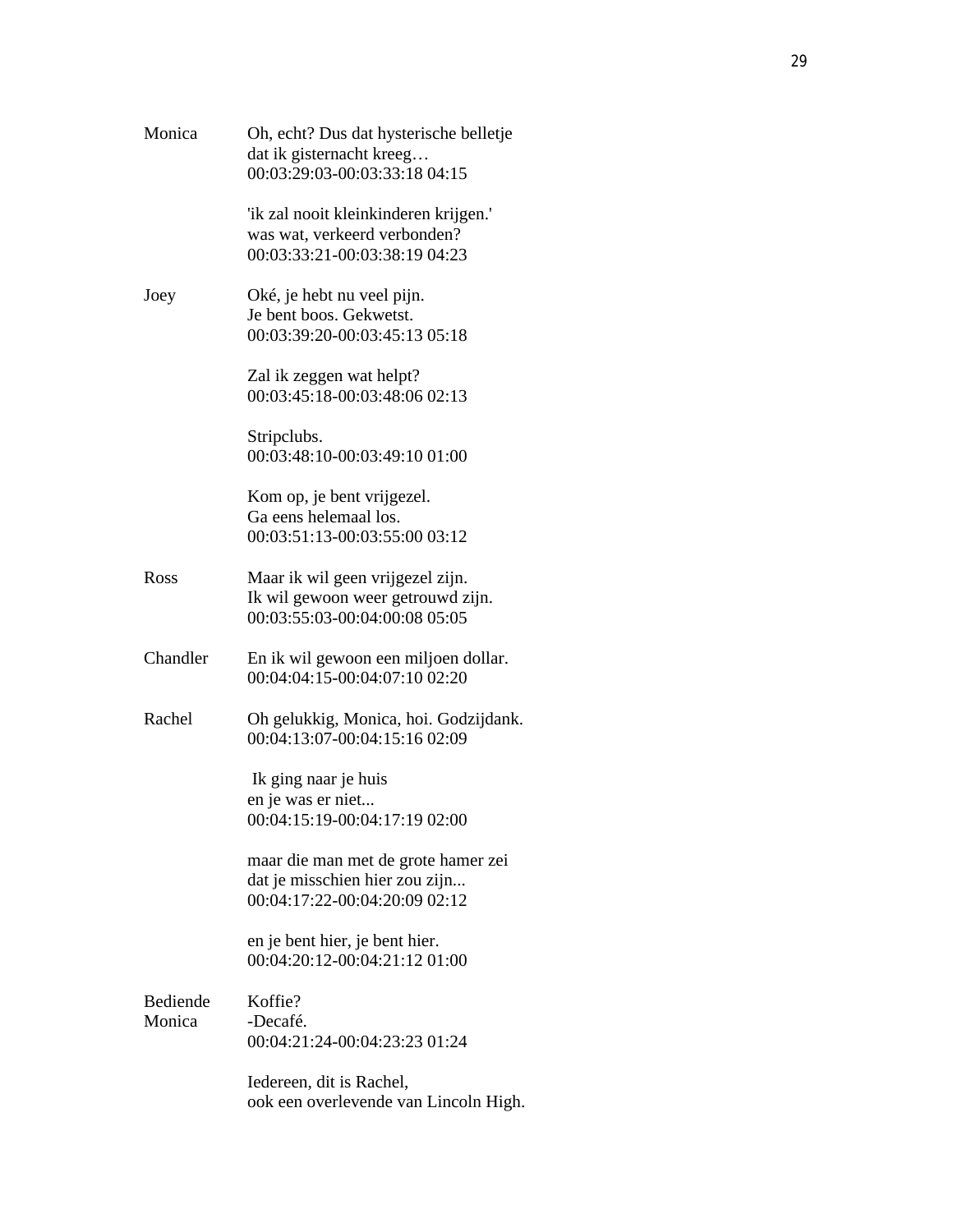|        | 00:04:25:00-00:04:29:12 04:12                                                             |
|--------|-------------------------------------------------------------------------------------------|
|        | Dit is iedereen: Chandler,<br>Phoebe, Joey<br>00:04:29:15-00:04:32:20 03:05               |
| Rachel | en ken je mijn broer Ross nog?<br>-Tuurlijk. Hoi.<br>00:04:32:23-00:04:36:09 03:11        |
| Ross   | Oh god.<br>00:04:36:12-00:04:37:12 01:00                                                  |
| Monica | Ga je ons nu vertellen wat er is<br>of wachten we nog op<br>00:04:44:05-00:04:47:15 03:10 |
|        | vier doorweekte bruidsmeisjes?<br>00:04:47:18-00:04:50:00 02:07                           |
| Rachel | Oh jeetje, het begon<br>een half uur voor de bruiloft.<br>00:04:50:13-00:04:54:15 04:02   |
|        | Ik was in de kamer waar we<br>alle cadeaus bewaarden<br>00:04:54:18-00:04:58:04 03:11     |
|        | en ik zag een juskom.<br>Een prachtige la Manche juskom.<br>00:04:58:07-00:05:03:18 05:11 |
|        | En ik realiseerde me opeens dat<br>00:05:04:00-00:05:06:10 02:10                          |
|        | deze juskom me meer opwond dan Barry. <sup>2</sup><br>00:05:09:00-00:05:12:16 03:16       |
|        | En toen zag ik opeens hoe erg                                                             |
|        |                                                                                           |

1

 $2^2$  Rachel's pause takes too long, so the lines have to be divided over two subtitles, in order to not exceed the time limit of seven seconds per subtitle.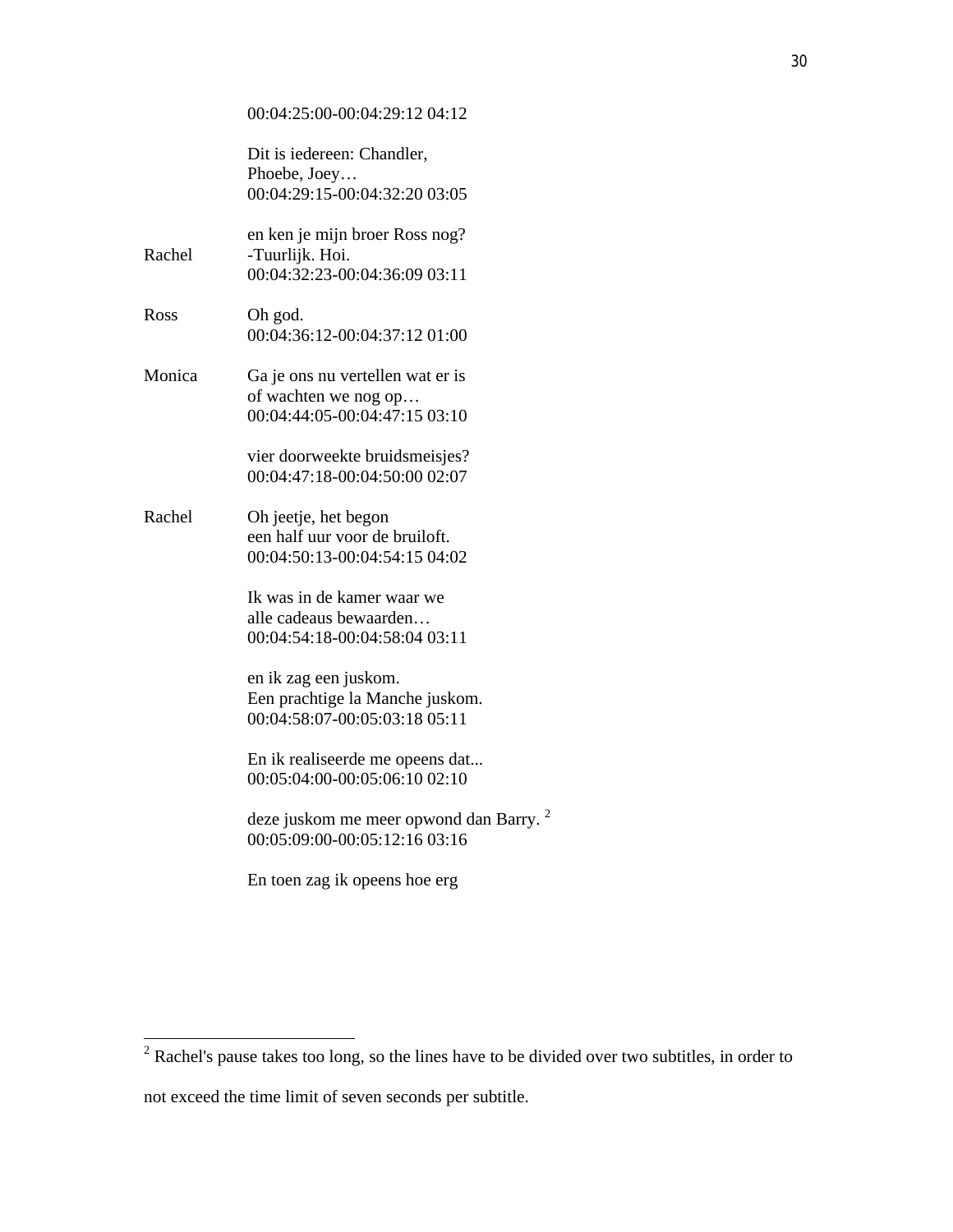|                | Barry op Mr Aardappelhoofd <sup>3</sup> lijkt.<br>00:05:13:00-00:05:17:24 04:24                         |
|----------------|---------------------------------------------------------------------------------------------------------|
|                | Hij kwam me altijd al bekend voor.<br>00:05:19:12-00:05:22:01 02:14                                     |
|                | Hoe dan ook, ik moest daar weg<br>en ik begon me af te vragen:<br>00:05:24:10-00:05:28:16 04:06         |
|                | Waarom doe ik dit?<br>Voor wie doe ik dit?<br>00:05:28:19-00:05:31:14 02:20                             |
|                | Ik wist niet waar ik heen moest<br>en ik weet dat we een beetje<br>00:05:31:17-00:05:35:20 04:03        |
|                | uit elkaar gegroeid zijn, maar<br>je bent de enige bekende in de stad.<br>00:05:35:23-00:05:39:20 03:22 |
| Monica         | Die niet was uitgenodigd.<br>00:05:39:23-00:05:41:09 01:11                                              |
| Rachel         | Ik hoopte dat<br>dat geen probleem zou zijn.<br>00:05:41:12-00:05:45:00 03:13                           |
| (Spaans op TV) |                                                                                                         |
| Monica         | Ik denk dat hij haar<br>een pijporgel heeft gegeven<br>00:05:58:01-00:06:01:17 03:16                    |

l,

 $3$ Mr. Potatohead is a character from the movie Toy Story. Grit's strategy calque is used, a transparent translation (192; my translation). The translation consists of the same elements in Dutch as it does in English ("potato" and "head"). Since the character Mr. Aardappelhoofd is well-known in Dutch, this is as well a use of Andrew Chesterman's first pragmatic strategy. In his article on the classification of translation strategies Chesterman distinquishes three main classes of translation strategies: grammatical, semantic and pragmatic strategies (154). His first pragmatic strategy is PR1: Cultural filter (168; my translation)., where elements of the source text are translated into cultural equivalents of the target language, in this case Dutch.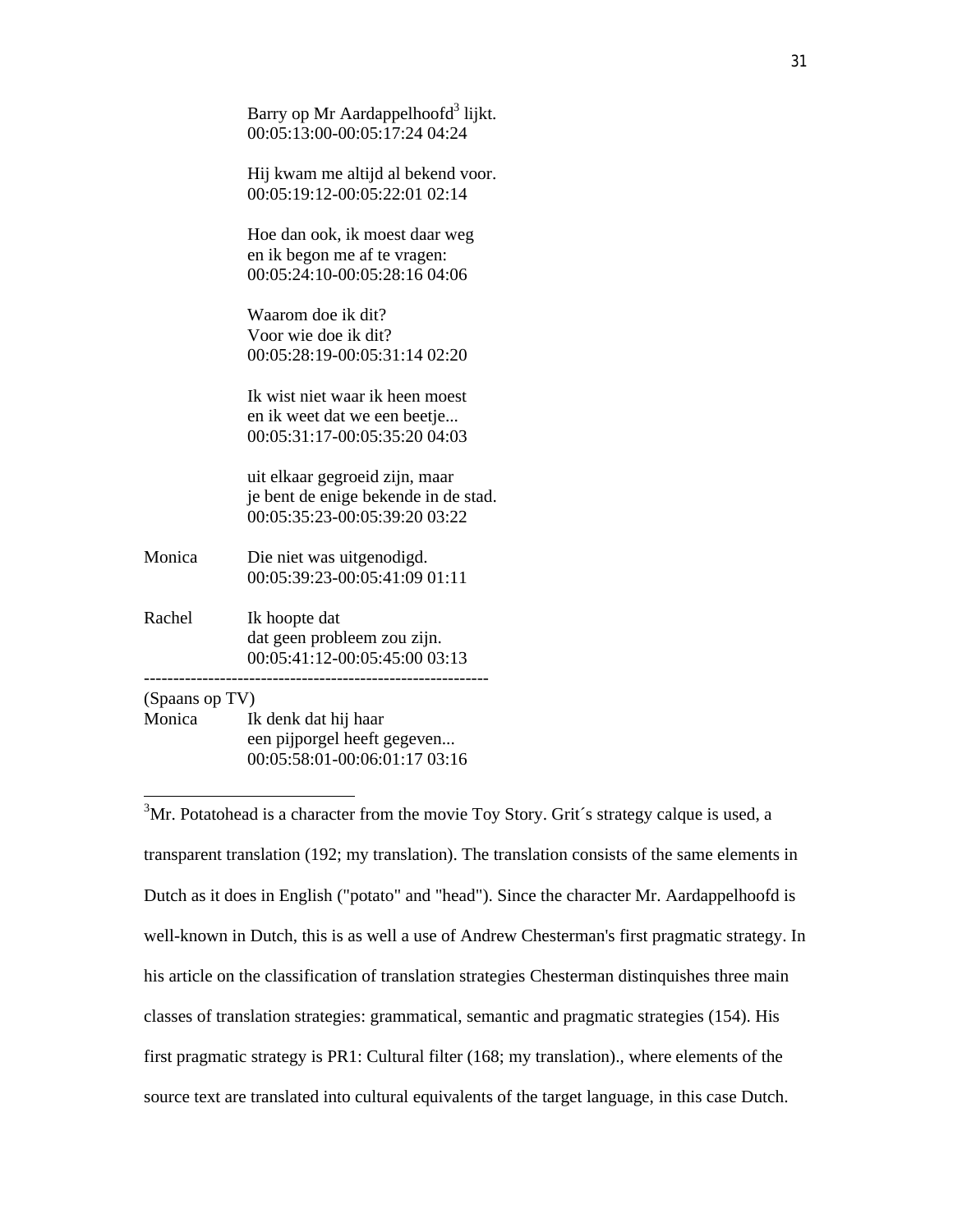|          | en ze is er niet echt blij mee.<br>00:06:01:20-00:06:04:00 02:05                                            |
|----------|-------------------------------------------------------------------------------------------------------------|
| Chandler | Broodje ei of tonijn, kies.<br>00:06:05:15-00:06:07:18 02:03                                                |
| Ross     | Ik neem wel wat Christine neemt.<br>00:06:09:12-00:06:12:01 02:14                                           |
| Rachel   | Pappie, ik kan niet met hem trouwen.<br>Sorry, ik hou gewoon niet van hem.<br>00:06:15:21-00:06:21:10 05:14 |
|          | Voor mij maakt het wel uit.<br>06:22:19-00:06:25:00 02:06                                                   |
| Phoebe   | Als ik mijn haar loslaat<br>valt mijn hoofd van mijn schouders.<br>06:28:11-00:06:32:20 04:09               |
| Chandler | Oh, die broek had ze niet<br>moeten dragen.<br>00:06:33:20-00:06:36:20 03:00                                |
| Joey     | Ik zeg duw haar van de trap.<br>00:06:38:00-00:06:40:00 02:00                                               |
| Rachel   | Kom op, pappie, luister nou.<br>Het is alsof iedereen altijd zei:<br>00:06:46:14-00:06:52:19 06:05          |
|          | Je bent een schoen. <sup>4</sup><br>00:06:52:24-00:06:56:06 03:07                                           |
|          | En vandaag zei ik tegen mezelf:<br>00:06:56:09-00:06:58:13 02:04                                            |
|          | Wat als ik geen schoen wil zijn?<br>Wat als ik een hoed wil zijn.<br>00:06:58:20-00:07:04:12 05:17          |
|          | Nee ik wil niet dat je<br>een hoed voor me koopt<br>00:07:04:15-00:07:07:16 03:01                           |

1

 $4$  Rachel repeats the sentence three times. That is why this title is on display much longer than needed. SPOT advised a length of 01:10 while it is now displayed for 03:07.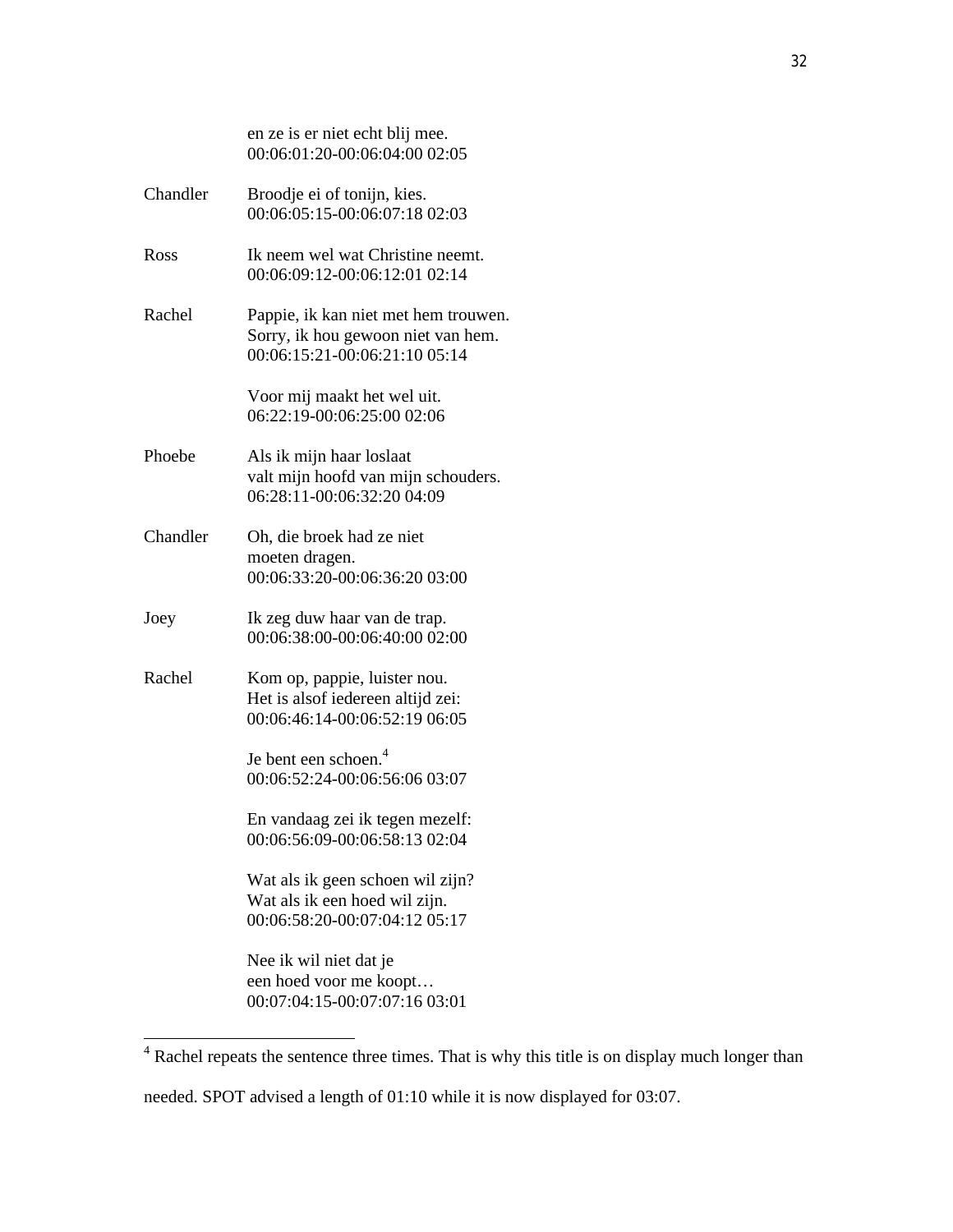|        | ik zeg dat ik een hoed b-<br>het is een metafoor papa.<br>00:07:07:19-00:07:11:06 03:12                               |
|--------|-----------------------------------------------------------------------------------------------------------------------|
| Ross   | Je snapt waar hij het moeilijk krijgt.<br>00:07:12:05-00:07:15:16 03:11                                               |
| Rachel | Nou papa <sup>5</sup> , het is mijn leven.<br>Nou misschien blijf ik dan bij Monica.<br>00:07:17:00-00:07:22:20 05:20 |
| Monica | Ik geloof dat we hebben vastgesteld<br>dat ze bij Monica blijft.<br>00:07:25:17-00:07:29:05 03:13                     |
| Rachel | Misschien is dat mijn beslissing.<br>Misschien heb ik je geld niet nodig.<br>00:07:29:19-07:35:00 05:06               |
|        | Wacht, wacht, ik zei misschien.<br>00:07:35:03-00:07:37:00 01:22                                                      |
| Monica | Haal adem. Probeer aan<br>rustige, fijne dingen te denken.<br>00:07:45:12-00:07:50:15 05:03                           |
| Phoebe | Regendruppels op rozen<br>en snorharen van jonge katjes.<br>00:07:50:18-00:07:54:11 03:18                             |
|        | Glanzende koperen ketels<br>en iets met wantjes.<br>00:07:54:14-00:07:58:20 04:06                                     |
|        | Lalala, nog iets<br>en noedels met lint                                                                               |

 $\overline{a}$ 

 $<sup>5</sup>$  Rachel's mood changes from desperate to self-defensive, which calls for a slightly tougher</sup> translation.

 $<sup>6</sup>$  Another use of Chesterman's PR1: cultural filter (168; my translation). The first lines are the</sup> official Dutch translations of the song Phoebe is singing here, which is from the movie *The Sound of Music*. However, after the third line she does not remember the original song text and improvises, diverting from the original text.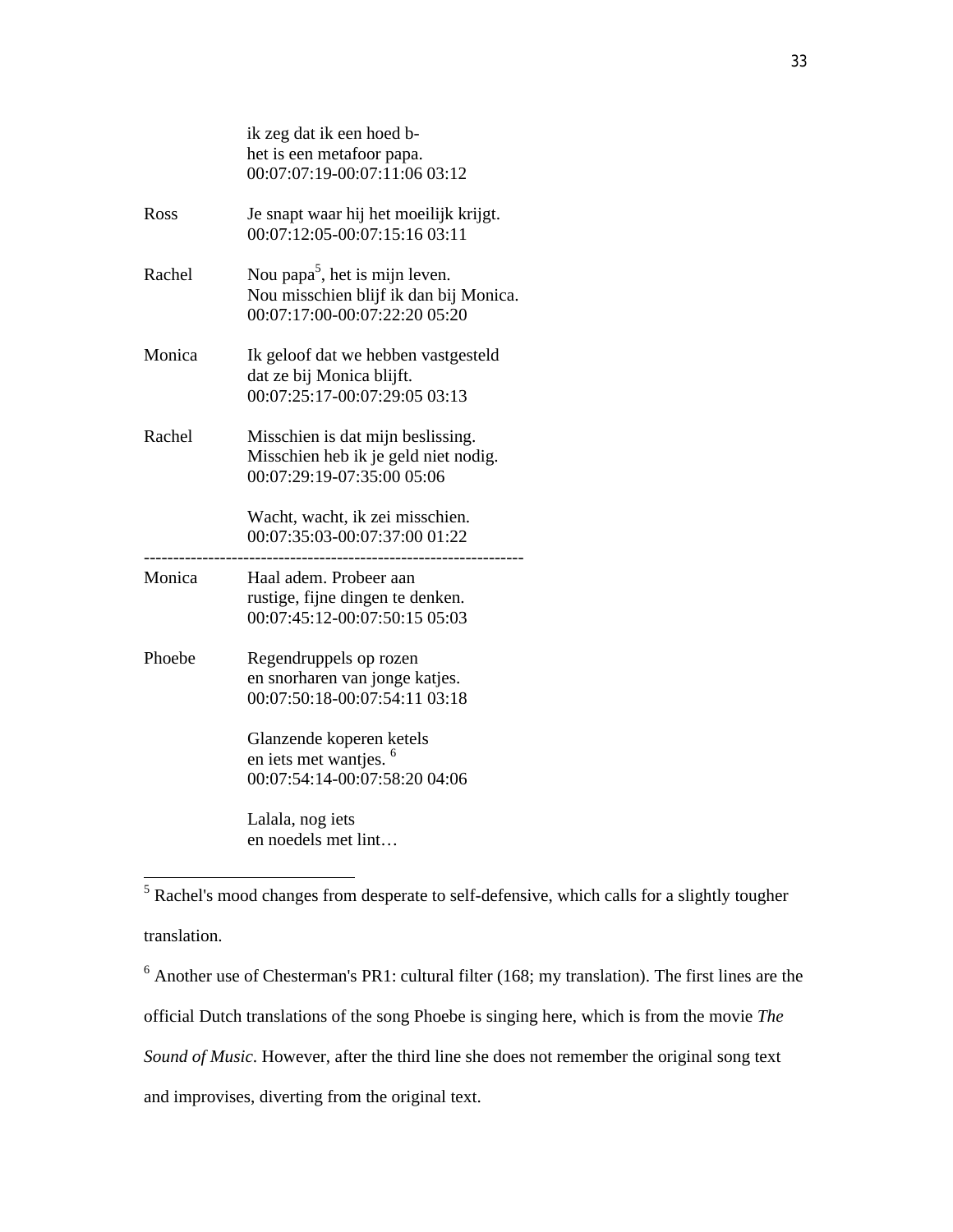## 00:07:58:23-00:08:02:12 03:14

| Rachel                | dit zijn een<br>-Het gaat al beter.<br>00:08:03:03-00:08:05:17 02:14                                |
|-----------------------|-----------------------------------------------------------------------------------------------------|
| Phoebe                | Ik heb geholpen.<br>00:08:06:15-00:08:07:24 01:09                                                   |
| Monica                | Dit is goed voor je.<br>Onafhankelijkheid<br>00:08:10:10-00:08:14:13 04:03                          |
|                       | controle over je leven,<br>het hele hoedengedoe.<br>00:08:14:16-00:08:18:00 03:09                   |
| Joey                  | En hé, als je iets nodig hebt,<br>kun je altijd bij Joey terecht.<br>00:08:18:03-00:08:22:10 04:07  |
|                       | Chandler en ik wonen hiertegenover,<br>en hij is vaak weg.<br>00:08:22:13-00:08:26:16 04:03         |
| Monica                | Houd op haar te versieren,<br>het is haar trouwdag.<br>00:08:26:22-00:08:30:05 03:08                |
| Joey                  | Zijn daar dan regels voor?<br>00:08:30:09-00:08:32:15 02:06                                         |
| (Deurbel)<br>Chandler | Ik ga wel.<br>00:08:35:07-00:08:36:07 01:00                                                         |
|                       | Doe dat niet weer, alsjeblieft,<br>het is een afschuwelijk geluid.<br>00:08:37:10-00:08:41:20 04:10 |
| Paul                  | Ik ben het, Paul.<br>00:08:41:23-00:08:43:06 01:08                                                  |
| Monica                | Oh nee hè, is het al half zeven?<br>Doe de deur maar open.<br>00:08:43:09-00:08:46:15 03:06         |
| Joey<br><b>Ross</b>   | Wie is Paul?<br>-Paul van de wijn?<br>00:08:46:18-00:08:48:21 02:03                                 |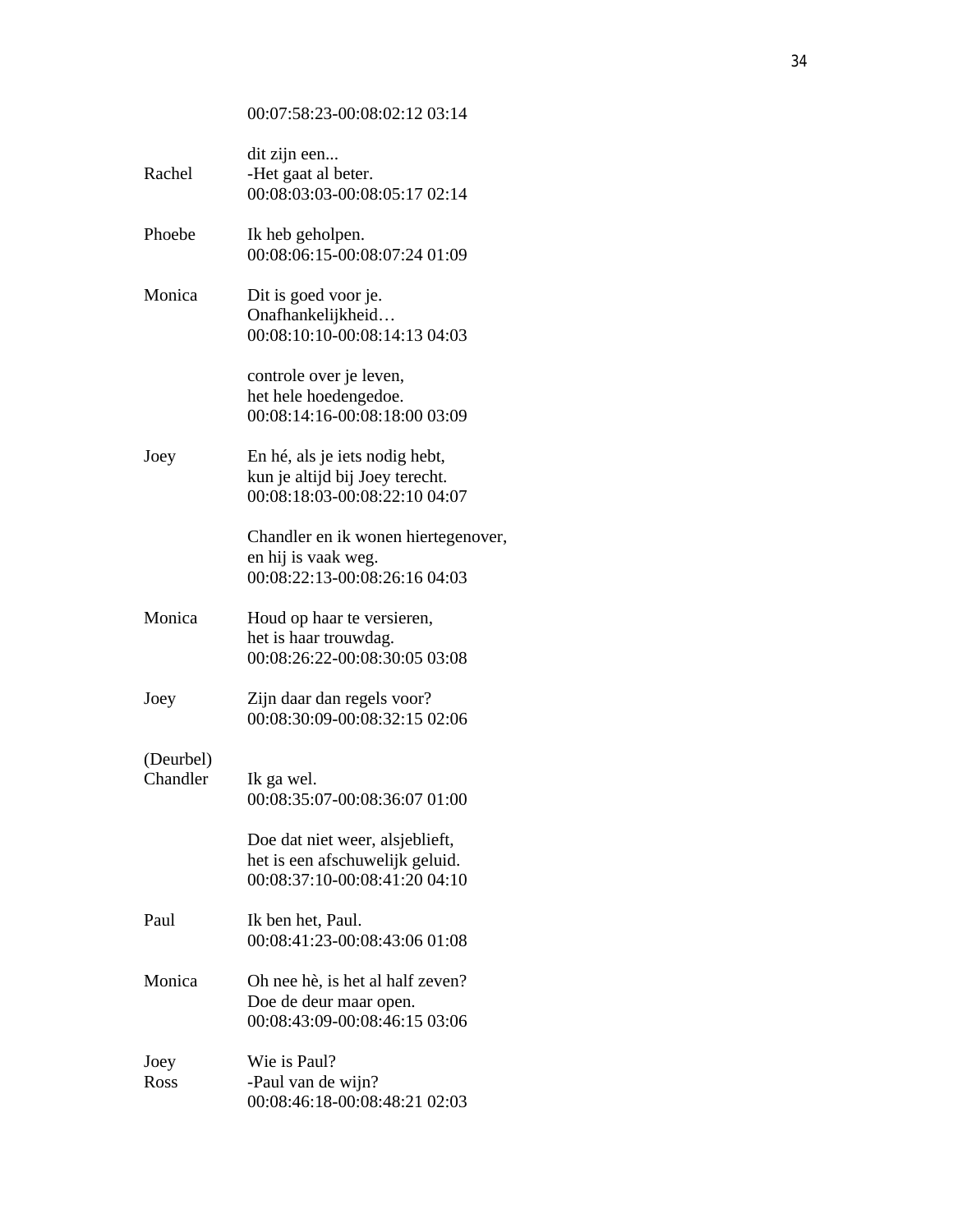| Joey             | -Wacht even, je niet-echt-een -date<br>is met Paul van de wijn? <sup>7</sup><br>00:08:49:00-00:08:53:07 04:07   |
|------------------|-----------------------------------------------------------------------------------------------------------------|
| Ross             | Vroeg hij je eindelijk mee uit?<br>00:08:53:10-00:08:55:19 02:09                                                |
| Chandler         | Oh, dit is een 'lief dagboek' moment.<br>00:08:55:22-00:08:58:17 02:20                                          |
| Monica<br>Rachel | Rachel, ik kan wel afzeggen.<br>-Nee joh, ga, het komt wel goed.<br>00:08:58:20-00:09:02:24 04:04               |
| Monica<br>Ross   | Ross, wil je dat ik blijf?<br>-Dat zou fijn zijn.<br>00:09:03:12-00:09:08:06 04:19                              |
| Monica<br>Ross   | Echt?<br>-Nee, ga nou, met Paul van de wijn.<br>00:09:10:23-00:09:14:06 03:08                                   |
| Phoebe           | Wat betekent dat, verkoopt hij het,<br>drinkt hij het of is het een zwijn? $8$<br>00:09:15:00-00:09:20:08 05:08 |
| Monica           | Hoi, kom binnen. Paul dit is<br>iedereen. Iedereen dit is Paul.<br>00:09:20:11-00:09:26:04 05:18                |
| Chandler         | Sorry, ik hoorde je naam niet.<br>Heette je Paul?<br>00:09:28:10-00:09:31:09 02:24                              |
| Monica<br>Ross   | Ik ben zo terug, ik ga even<br>-Afdwalen?<br>00:09:33:00-00:09:37:06 04:06                                      |

 $\overline{a}$ 

 $<sup>7</sup>$  Monica's "maybe" is omitted from translation as it would turn the subtitle into a three-line</sup> one and there is no space to display it in a separate subtitle. The audience will be able to deduct its meaning from context.

 $8$ As explained before, the joke is non-transferable to Dutch. In order to retain the joke, a rhyme word is chosen as a substitution.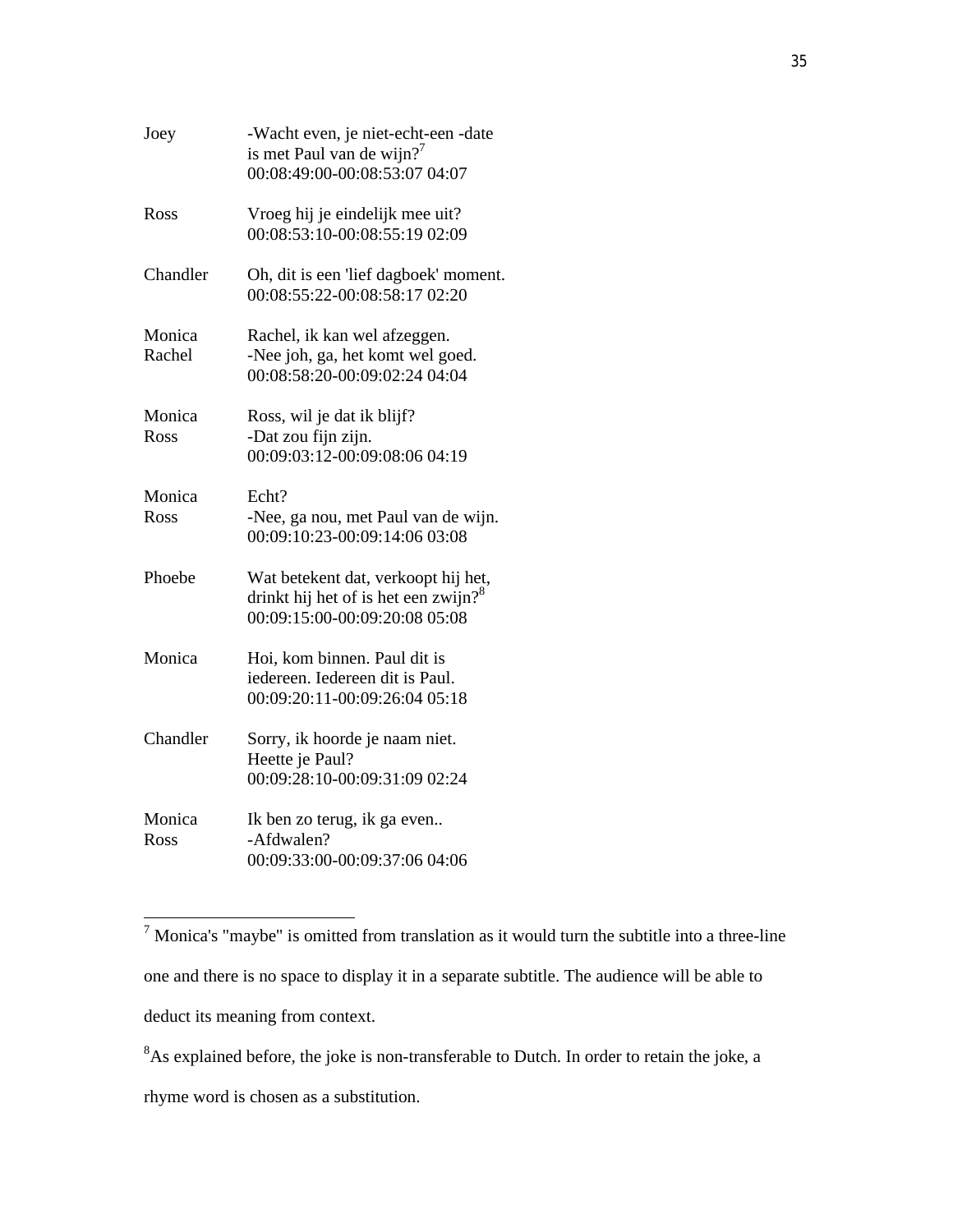| Monica   | Omkleden. Ga zitten.<br>Geef me twee seconden.<br>00:09:38:17-00:09:41:13 02:21                            |
|----------|------------------------------------------------------------------------------------------------------------|
| Phoebe   | Oh, ik trek vier wimpers uit,<br>dat kan niet goed zijn.<br>00:09:46:00-00:09:49:20 03:20                  |
| Joey     | Hé Paul, een tip: ze houdt ervan<br>als je in haar nek wrijft net zolang<br>00:09:54:17-00:10:01:00 06:08  |
|          | tot het een beetje rood wordt.<br>00:10:01:03-00:10:03:10 02:07                                            |
| Monica   | Hou je kop Joey.<br>00:10:04:00-00:10:05:05 01:05                                                          |
| Ross     | Dus, Rachel, wat ga je doen vanavond?<br>00:10:07:09-00:10:10:01 02:17                                     |
| Rachel   | Ik zou nu eigenlijk op weg zijn<br>naar Aruba voor mijn huwelijksreis<br>00:10:10:10-00:10:14:10 04:00     |
|          | dus niets.<br>00:10:14:13-00:10:15:18 01:05                                                                |
| Ross     | Je krijgt niet eens een huwelijksreis.<br>00:10:17:15-00:10:20:10 02:20                                    |
|          | Maar Aruba, deze tijd van het jaar?<br>Denk alleen al aan de<br>00:10:20:13-00:10:25:00 04:12              |
|          | grote hagedissen.<br>00:10:26:10-00:10:27:19 01:09                                                         |
|          | Als je niet alleen wil zijn vanavond,<br>Joey en Chandler komen me helpen<br>00:10:31:00-00:10:36:00 05:00 |
|          | mijn nieuwe meubels in elkaar zetten.<br>00:10:36:03-00:10:38:10 02:07                                     |
| Chandler | En we hebben er ontzettend veel zin in.<br>00:10:38:13-00:10:41:00 02:12                                   |
| Rachel   | Bedankt, maar ik blijf hier,<br>het was een lange dag.                                                     |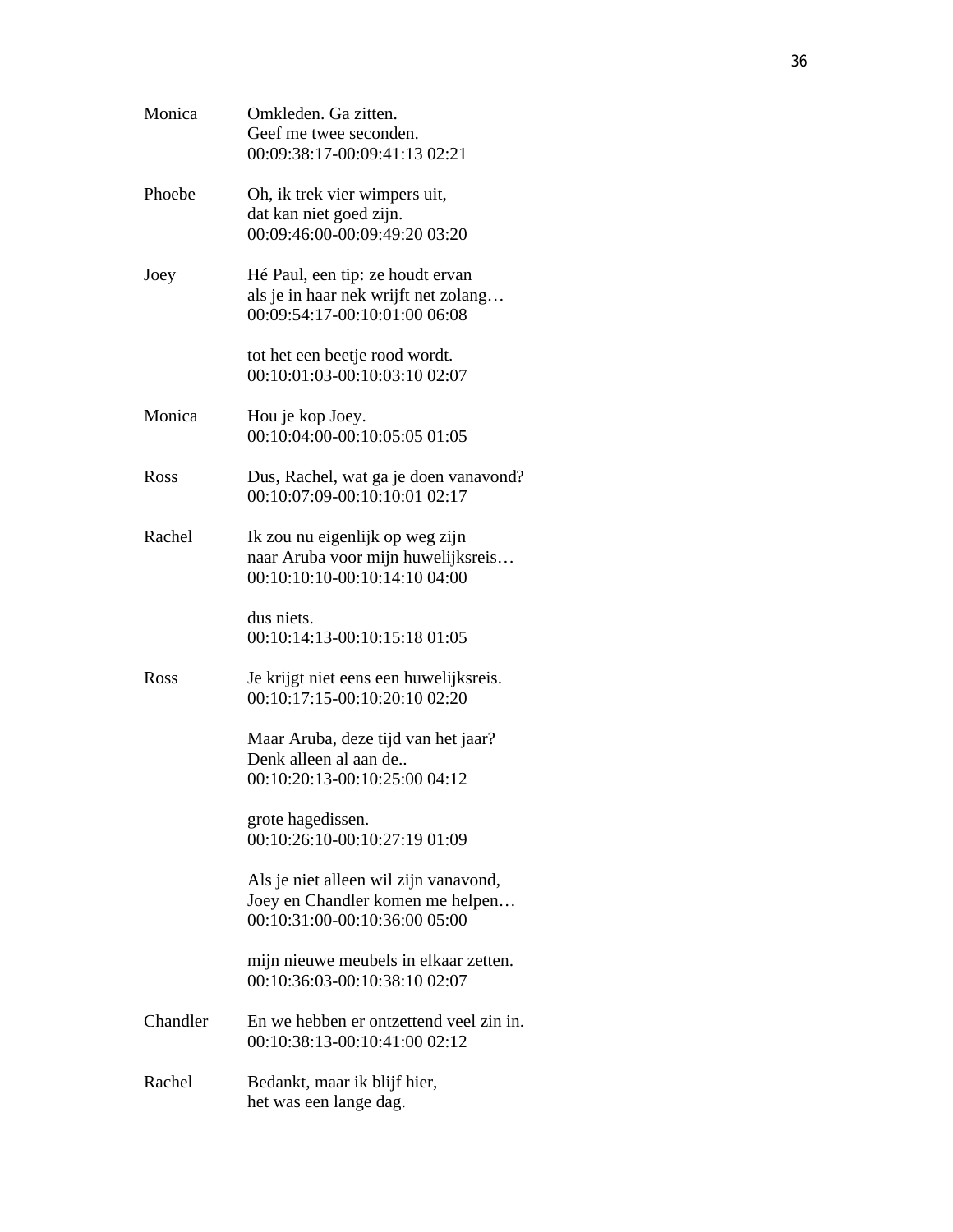|                  | 00:10:41:17-00:10:45:20 04:03                                                               |
|------------------|---------------------------------------------------------------------------------------------|
| Joey             | Hé Phoebe, wil jij meehelpen?<br>00:10:46:04-00:10:48:08                                    |
| Phoebe           | Ik wou dat ik kon,<br>maar ik heb geen zin.<br>00:10:48:11-00:10:51:03 02:17                |
| Phoebe           | Liefde is als een zomerregen,<br>Een wonderlijk kunstwerk.<br>00:10:59:15-00:11:05:14 05:24 |
|                  | Maar jouw liefde, oh jouw liefde<br>is als een enorme duif<br>00:11:06:17-00:11:13:15 06:23 |
|                  | die poept op mijn hart.<br>$00:11:15:22-00:11:18:1202:15$                                   |
| Ross             | Ik moet een haak dingetje<br>aan de zijkantjes vastmaken<br>00:11:31:18-00:11:35:18 04:00   |
|                  | met een paar van die<br>wormvormige dingen.<br>00:11:35:21-00:11:39:01 03:05                |
|                  | Ik heb geen haak dingetje,<br>ik zie geen wormvormigen<br>00:11:39:20-00:11:44:02 04:07     |
|                  | en ik voel mijn benen niet meer.<br>00:11:44:07-00:11:46:16 02:09                           |
| Joey<br>Chandler | Volgens mij hebben we een boekenkast.<br>-Prachtig.<br>00:11:50:15-00:11:54:09 03:19        |
| Joey<br>Chandler | Wat is dit?<br>-Ik zou zeggen, een L-vormige haak.<br>00:11:54:12-00:11:59:20 05:08         |
| Joey<br>Chandler | En waar zou die moeten?<br>-Geen idee.<br>00:12:01:07-00:12:04:14                           |
| Joey             | Boekenkast is klaar.<br>00:12:07:05-00:12:08:18 01:13                                       |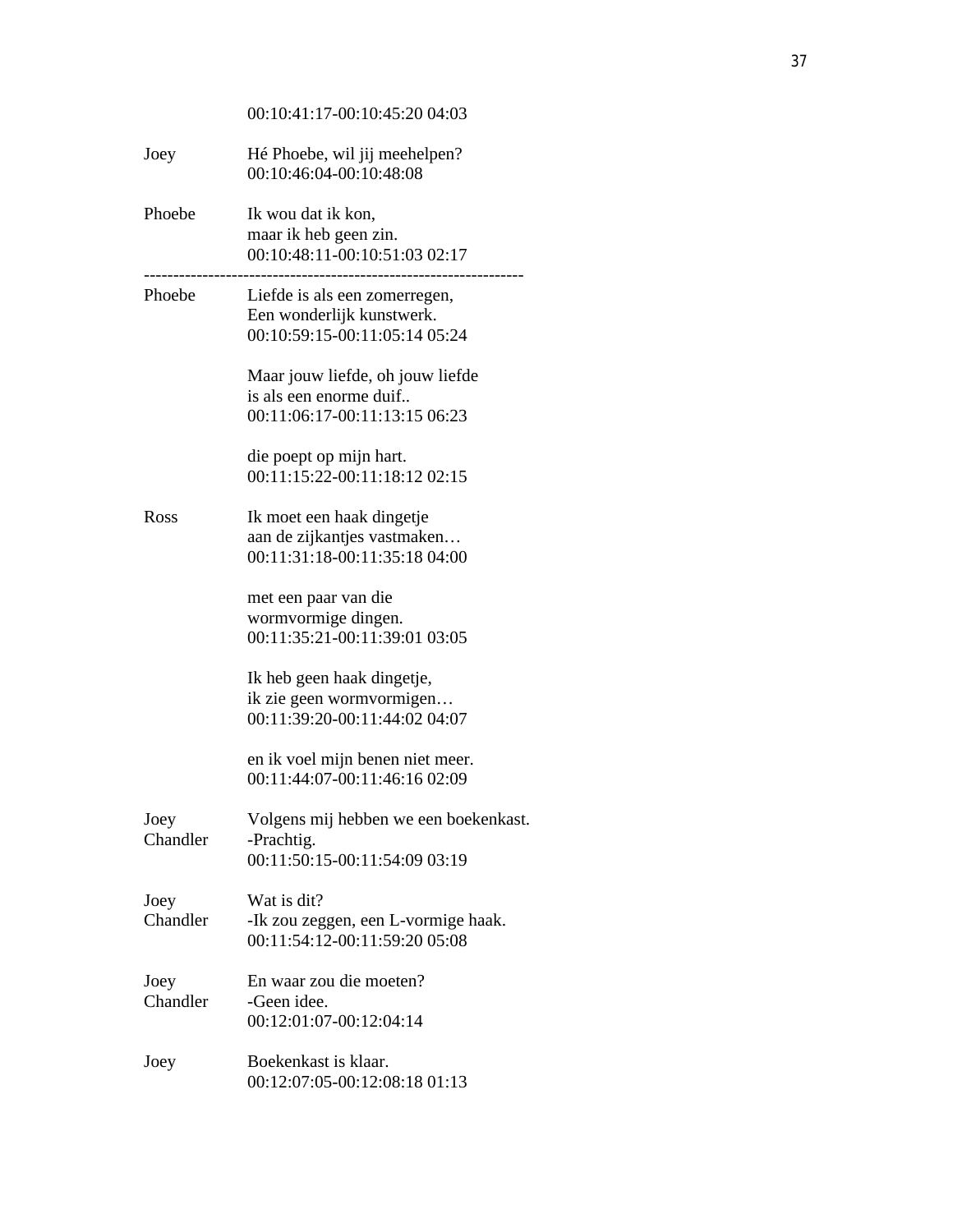| <b>Ross</b>      | Dit was het lievelingsbier van Carol.<br>00:12:13:00-00:12:15:12 02:12                                           |
|------------------|------------------------------------------------------------------------------------------------------------------|
|                  | Ze dronk het altijd uit het blikje,<br>ik had het moet weten.<br>00:12:17:00-00:12:20:20 03:20                   |
| Joey             | Hey, als je zo gaat beginnen<br>zijn we weg hier.<br>00:12:23:00-00:12:26:09 03:09                               |
| Chandler         | Ja, verpest al dit plezier nou niet.<br>00:12:26:12-00:12:29:03 02:16                                            |
| Joey             | Mag ik vragen: ze kreeg alle meubels,<br>de stereo, de goede tv, wat kreeg jij?<br>00:12:29:10-00:12:36:10 07:00 |
| <b>Ross</b>      | Jullie.<br>00:12:37:00-00:12:38:00 01:00                                                                         |
| Joey<br>Chandler | Jij bent genaaid.<br>-Oh wauw.<br>00:12:38:03-00:12:40:07 02:04                                                  |
| Monica<br>Paul   | Oh wauw <sup>9</sup> .<br>-Ik weet het, ik ben een idioot.<br>00:12:40:10-00:12:43:20 03:10                      |
|                  | Ik had het moeten weten toen ze<br>steeds vaker naar de tandarts ging.<br>00:12:44:20-00:12:49:13 04:18          |
|                  | Ik bedoel,<br>hoe schoon kunnen tanden worden?<br>00:12:49:16-00:12:51:23 02:07                                  |
| Monica           | Mijn broer maakt nu hetzelfde mee,<br>hij is er kapot van.<br>00:12:52:01-00:12:54:11 02:10                      |
|                  | Hoe ben jij erdoorheen gekomen?<br>00:12:54:14-00:12:56:03 01:14                                                 |
| Paul             | Hij kan proberen iets van haar                                                                                   |

 $\overline{\phantom{a}}$ 

 $9^9$  The repetition is used as a stepping stone to Monica and Paul's scene, which makes both exclamations one of Kovaçic's indispensable elements (409).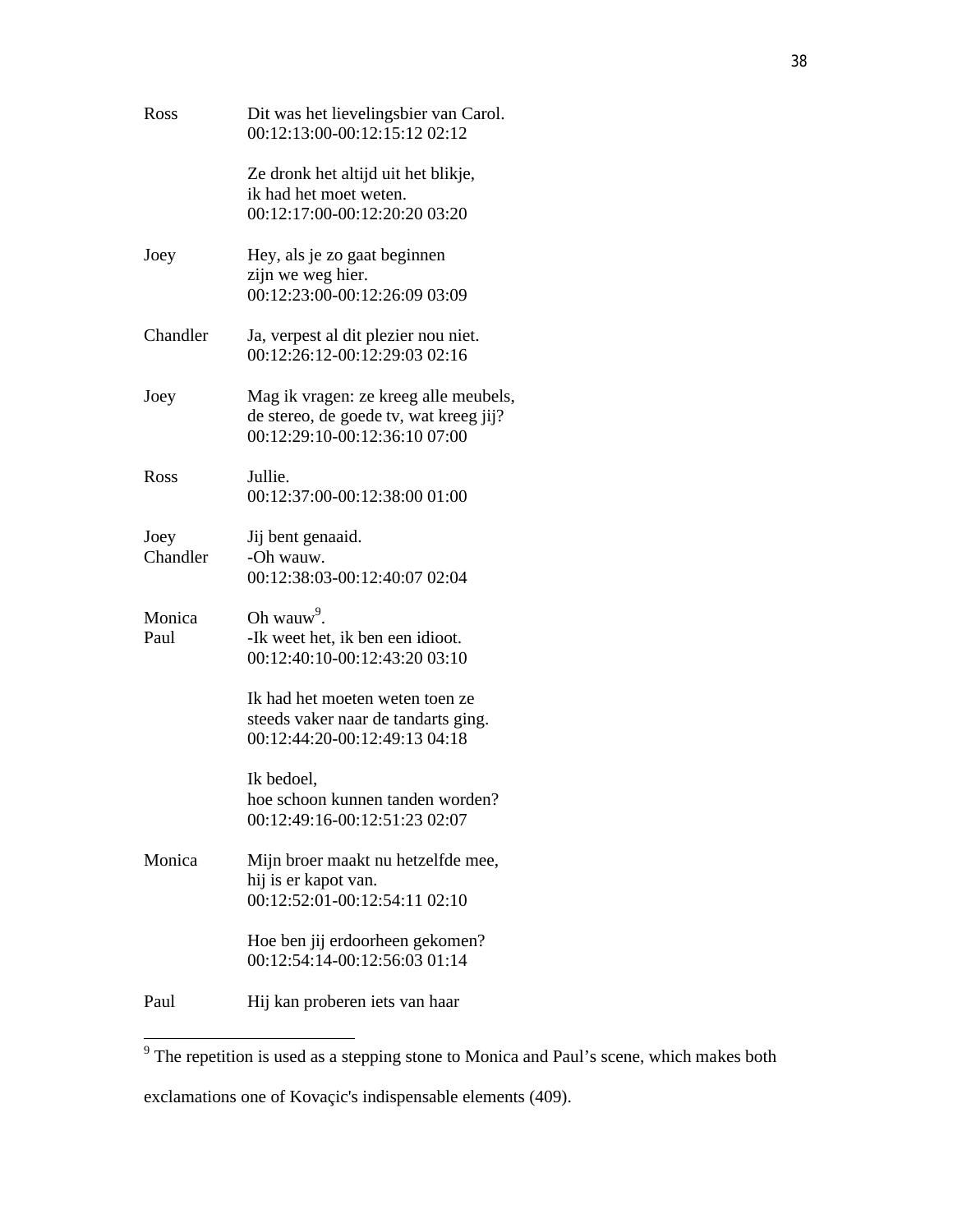|             | kapot te maken. Bijvoorbeeld haar<br>00:12:56:06-00:13:00:08 04:02                                            |
|-------------|---------------------------------------------------------------------------------------------------------------|
| Monica      | -Been?<br>00:13:00:11-00:13:01:11 01:00                                                                       |
| Paul        | Dat is één oplossing.<br>Ik ging voor haar horloge.<br>00:13:01:14-00:13:05:08 03:19                          |
| Monica      | Je hebt haar horloge kapotgemaakt?<br>00:13:05:11-00:13:07:13 02:02                                           |
|             | Het ergste wat ik ooit gedaan heb<br>is zijn lievelingshanddoek verscheuren.<br>00:13:07:16-00:13:12:22 05:06 |
| Paul        | Zo, bij jou moet je uitkijken.<br>00:13:13:00-00:13:15:06 02:06                                               |
| Rachel      | Het spijt me zo erg, Barry.<br>Je denkt waarschijnlijk dat dit<br>00:13:16:14-00:13:20:19 04:05               |
|             | gaat om wat ik laatst zei over<br>dat je altijd je sokken aan houdt<br>00:13:20:22-00:13:23:22 03:00          |
|             | maar daar gaat het niet om.<br>Het gaat om mij. Ik-<br>00:13:24:00-00:13:27:14 03:14                          |
|             | Hoi, het apparaat brak me weer af.<br>00:13:34:01-00:13:36:21 02:20                                           |
|             | Luister, ik weet dat er ooit<br>iemand ontzettend gelukkig<br>00:13:39:23-00:13:44:13 04:15                   |
|             | zal worden als Mrs Finkle.<br>00:13:44:16-00:13:46:11 01:20                                                   |
|             | Maar ik ben het niet. Niet dat ik<br>momenteel weet wie ik ben<br>00:13:46:14-00:13:52:00 05:11               |
|             | Maar als je me nou een kans geeft op-<br>00:13:52:03-00:13:54:18 02:15                                        |
| <b>Ross</b> | Ik ben gescheiden.                                                                                            |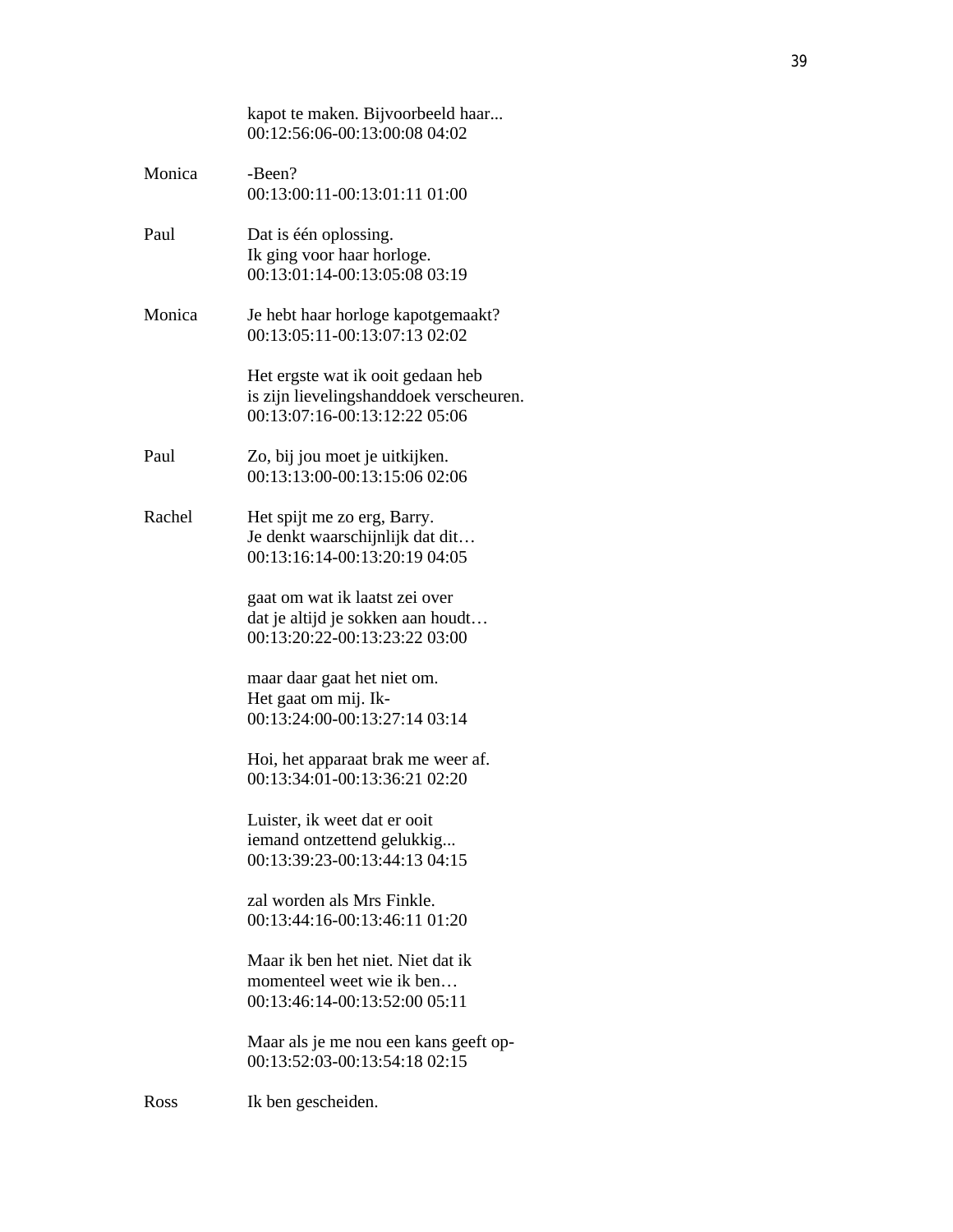|             | 26 en gescheiden.<br>00:13:56:20-00:14:01:00 04:05                                                                           |
|-------------|------------------------------------------------------------------------------------------------------------------------------|
| Joey        | Houd je kop.<br>00:14:01:03-00:14:03:11 02:08                                                                                |
| <b>Ross</b> | Daar heb ik maar een uur over gedaan.<br>00:14:08:24-00:14:11:16 02:17                                                       |
| Chandler    | Je moet begrijpen dat onze relaties<br>nooit langer duurden dan een zuurtje <sup>10</sup> .<br>00:14:11:19-00:14:16:22 05:03 |
|             | Jij, daarentegen,<br>hebt vier jaar lang liefde gekend.<br>00:14:19:20-00:14:23:12 03:17                                     |
|             | Vier jaar nabijheid en alles delen.<br>00:14:23:15-00:14:26:11 02:21                                                         |
|             | Waarna ze keihard je hart brak<br>en daarom doen wij het niet.<br>00:14:26:15-00:14:30:22 04:07                              |
|             | Volgens mij was dat niet mijn punt.<br>00:14:32:04-00:14:34:20 02:16                                                         |
| Ross        | Weet je wat het engst is? Wat als<br>er voor iedereen maar één vrouw is?<br>00:14:35:19-00:14:40:07 04:13                    |
|             | Wat als je maar één vrouw krijgt<br>en dat is het.<br>00:14:40:10-00:14:43:10 03:00                                          |
|             | In mijn geval was er helaas<br>maar één vrouw voor haar.<br>00:14:43:13-00:14:47:13 04:00                                    |
| Joey        | Waar heb je het over, één vrouw.<br>00:14:49:20-00:14:52:06 02:11                                                            |
|             | Dat is net als zeggen                                                                                                        |

l,  $10$  "Mentos" is a known concept in Dutch. In order to transfer the denotation, the literal meaning of the concept, the strategy core translation is used (Grit 193; my translation). "Zuurtje" captures the denotation better.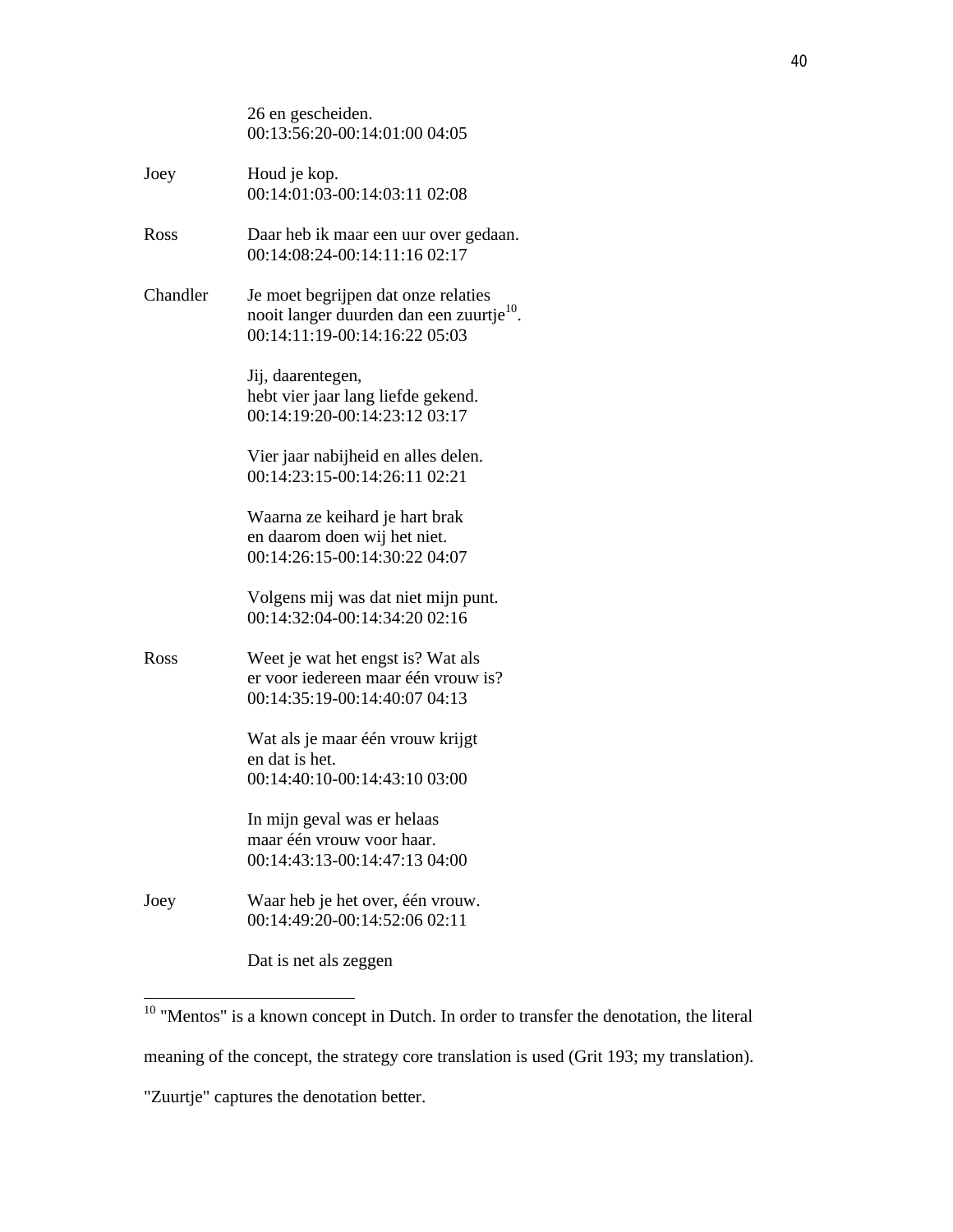|                | dat er maar één smaak ijs is.<br>00:14:53:15-00:14:57:02 03:12                                                |
|----------------|---------------------------------------------------------------------------------------------------------------|
|                | Laat me je dit vertellen:<br>Er zijn vele smaken ijs in de wereld.<br>00:14:57:05-00:15:01:05 04:00           |
|                | Je hebt marshmallow en koekjesdeeg <sup>11</sup> ,<br>en kersen met vanille.<br>00:15:01:08-00:15:05:20 04:12 |
|                | Je kunt het met popcorn,<br>nootjes, of slagroom krijgen.<br>00:15:06:00-00:15:10:01                          |
|                | Dit is het beste<br>wat je ooit is overkomen.<br>00:15:10:04-00:15:13:01 02:22                                |
|                | Je bent getrouwd toen je wat,<br>acht jaar oud was?<br>00:15:13:04-00:15:16:15 03:11                          |
|                | Welkom in de wereld,<br>neem een lepel.<br>00:15:17:18-00:15:20:21 03:03                                      |
| Ross           | Ik weet eerlijk gezegd niet<br>of ik nu honger heb of geil ben.<br>00:15:21:17-00:15:24:19 03:02              |
| Chandler       | Blijf dan maar weg van mijn vriezer.<br>00:15:24:22-00:15:27:17 02:20                                         |
| Paul<br>Monica | Sinds ze weg is heb ik<br>-Wat? Wil je het spellen met je soep?<br>00:15:30:10-00:15:37:10 07:00              |
| Paul           | Het is meer een onthulling<br>voor tijdens een vijfde date.<br>00:15:38:22-00:15:42:10 03:13                  |
| Monica         | Komt er een vijfde date?                                                                                      |

l,

 $11$  Both Rocky Road and Cookie Dough are brand names for ice cream. However, as Dutch viewers may not have this knowledge, Grits description strategy is used, which means the concept's denotation is defined (192).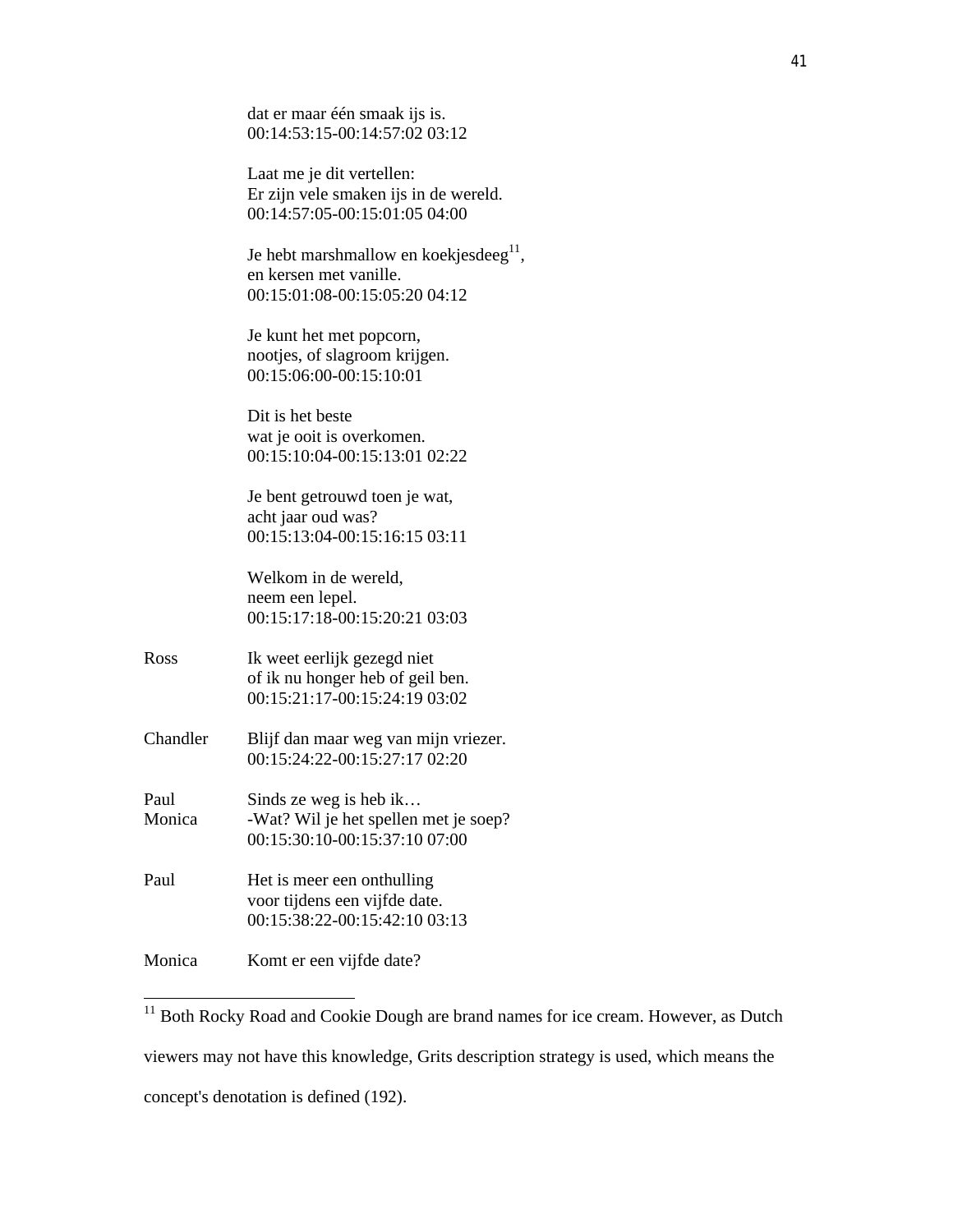| Paul           | -Niet dan?<br>00:15:42:16-00:15:48:06 05:15                                                             |
|----------------|---------------------------------------------------------------------------------------------------------|
| Monica         | Ja ik, ik $^{12}$ denk het wel.<br>Wat wilde je zeggen?<br>00:15:48:20-00:15:53:20 05:00                |
| Paul           | Sinds ze me verlaten heeft heb ik<br>niet meer kunnen presteren<br>00:15:58:17-00:16:04:14 05:22        |
|                | in bed $^{13}$ .<br>00:16:05:19-00:16:07:02 01:08                                                       |
| Monica<br>Paul | Oh, jeetje. Sorry.<br>-Het geeft niet.<br>00:16:09:17-00:16:12:20 03:03                                 |
| Monica         | Je kunt het nu vast niet gebruiken<br>om bespuugd te worden. Hoe lang?<br>00:16:12:23-00:16:19:13 06:15 |
| Paul           | Twee jaar.<br>00:16:19:21-00:16:21:03 01:07                                                             |
| Monica         | Ik ben blij dat je haar horloge<br>kapot gemaakt hebt.<br>00:16:23:06-00:16:26:24 03:18                 |
| Paul           | Denk je dat je nog steeds<br>die vijfde date wil?<br>00:16:27:21-00:16:31:23 04:02                      |
| Monica         | Ja. Ik denk het wel.<br>00:16:33:13-00:16:37:05 03:17                                                   |
| TV             | We zijn vandaag bijeengekomen om<br>Joni Louise Cunningham en Charles<br>00:16:38:10-00:16:44:09 05:24  |
|                | Chachichachi in de echt te verbinden.<br>00:16:45:01-00:16:51:14 06:13                                  |
| Rachel         | Maar kijk, Joni hield van Chachi.<br>Dat is het verschil.                                               |

 $12$  This repetition displays nervousness and is therefore retained.

<sup>&</sup>lt;sup>13</sup> In order to maintain the surprise effect this sentence is cut up into two subtitles.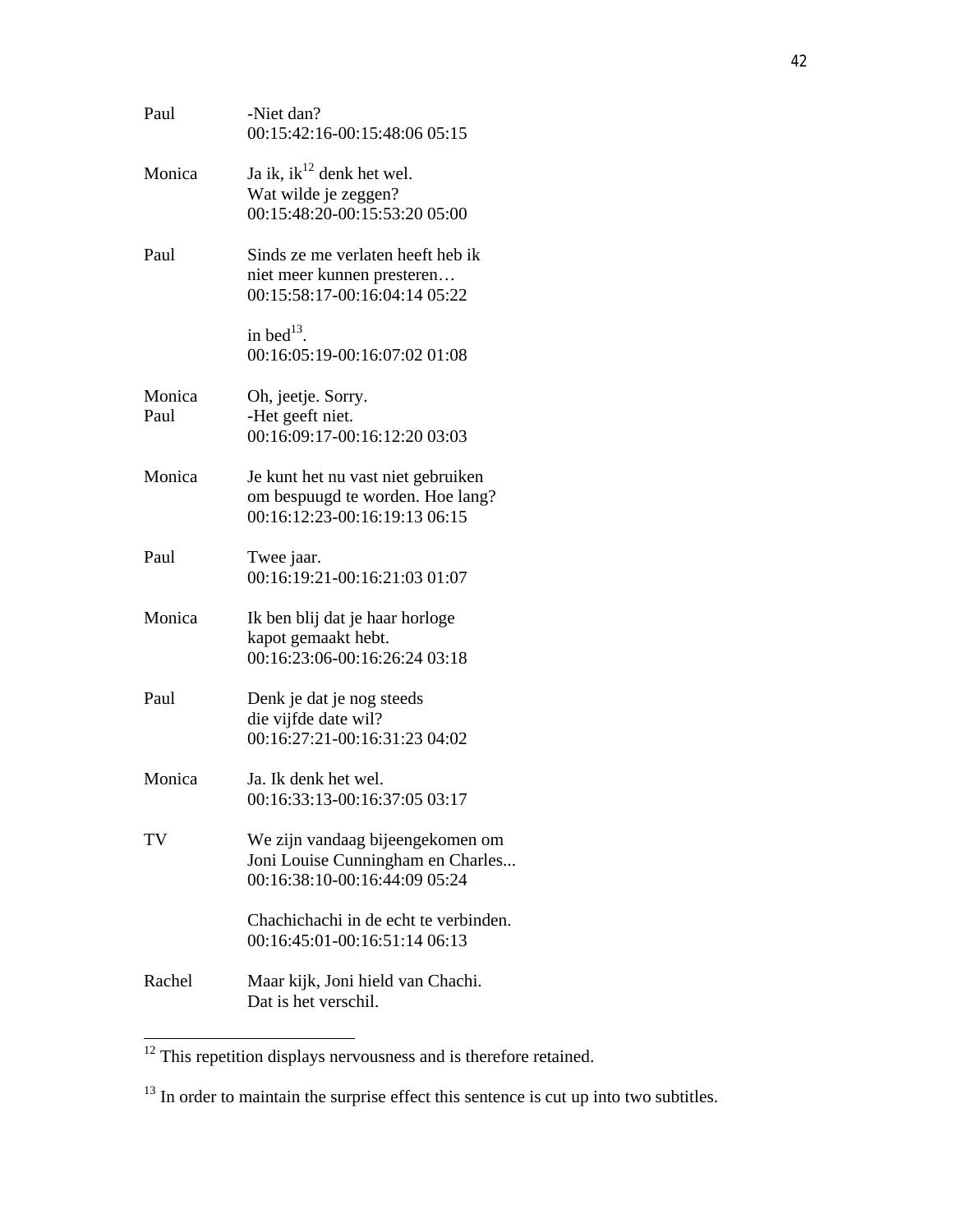00:16:53:14-00:16:58:24 05:10

| Ross     | Neem een lepel.<br>Weet je hoelang dat geleden is?<br>00:17:01:05-00:17:06:03 04:23<br>Zeggen de woorden<br>'dromen zijn bedrog' <sup>14</sup> je iets?<br>00:17:06:17-00:17:10:08 03:16 |
|----------|------------------------------------------------------------------------------------------------------------------------------------------------------------------------------------------|
| Joey     | Goed verhaal, maar ik moet weg.<br>Ik heb een date met Andrea. Angela?<br>00:17:14:12-00:17:20:03 04:23                                                                                  |
| Chandler | Andrea is de krijser,<br>Angela heeft katten.<br>00:17:22:07-00:17:25:15 03:08                                                                                                           |
| Joey     | Juist, bedankt. Het is Julie.<br>Ik ben weg.<br>00:17:25:20-00:17:28:23 03:03                                                                                                            |
| Ross     | Weet je wat het is, zelfs als ik<br>mezelf genoeg bij elkaar raap om<br>00:17:31:16-00:17:36:06 04:15                                                                                    |
|          | iemand mee uit te vragen,<br>wie zou ik moeten vragen?<br>00:17:36:09-00:17:40:16 04:07                                                                                                  |
| Rachel   | Is het niet geweldig?                                                                                                                                                                    |

 $\overline{a}$  $14$  "Billy, don't be a hero" is a line from a song by Paper Lace which came out in 1974. In order to decide a translation strategy, Grit states the translator should consider which meaning is more important: the denotation, the literal meaning, or the connotation, the associations connected to the concept (190; my translation). As Ross clearly emphasizes it has been a long time since he "grabbed a spoon", the song's connotation is of great importance. However, the song did not reach any charts in Holland, which means Dutch viewers will not grasp the connotation. Since the semantic content is not of much importance, I chose an approximation, an existing analogous expression (Grit 192; my translation), in this case a famous, yet 20 years old song by Dutch artist Marco Borsato, called *Dromen zijn bedrog*.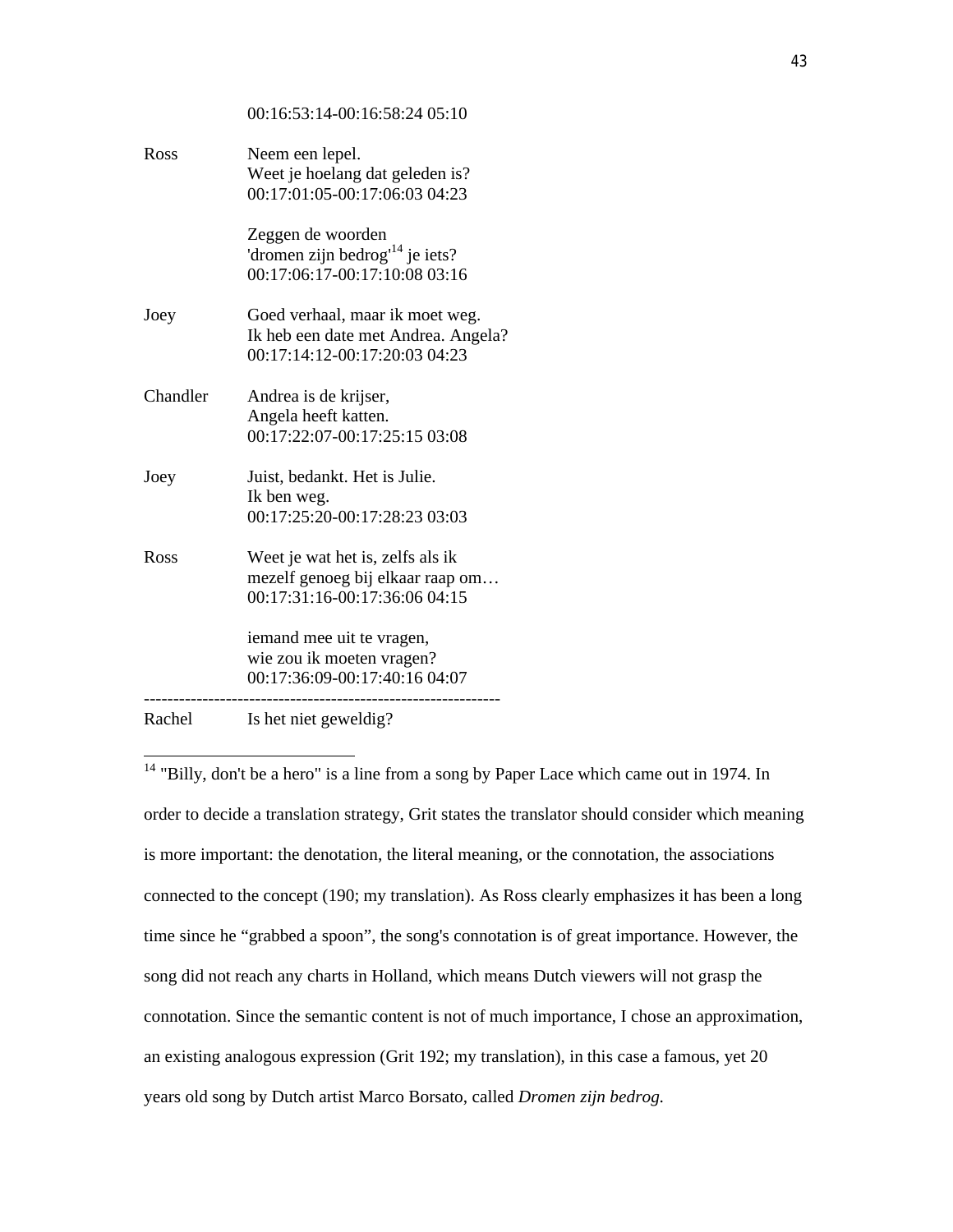|                  | Ik heb nog nooit koffie gemaakt.<br>00:18:03:13-00:18:07:15 04:02                                          |
|------------------|------------------------------------------------------------------------------------------------------------|
| Chandler<br>Joey | Dat is inderdaad geweldig.<br>-Gefeliciteerd.<br>00:18:07:18-00:18:10:11 02:18                             |
| Rachel           | Ik denk als ik koffie kan maken,<br>is er niets wat ik niet kan.<br>00:18:10:14-00:18:14:07 03:18          |
| Chandler         | Volgens mij is het: als ik<br>Polen kan binnenvallen<br>00:18:14:10-00:18:16:11 02:01                      |
|                  | is er niets wat ik niet kan.<br>00:18:16:14-00:18:18:14 02:00                                              |
| Joey             | Als je toch bezig bent, als je<br>bijvoorbeeld een omelet wil maken<br>00:18:19:00-00:18:23:14 04:14       |
|                  | Of nou, eigenlijk heb ik<br>helemaal geen honger.<br>00:18:26:14-00:18:29:20 03:06                         |
| Monica           | Oh mooi, Lenny en Squiggy <sup>15</sup> zijn er.<br>00:18:31:00-00:18:33:16 02:16                          |
|                  | Goedemorgen.<br>00:18:35:01-00:18:37:00 01:24                                                              |
| Joey             | Goedemorgen Paul.<br>00:18:39:17-00:18:41:15 01:23                                                         |
| Chandler         | Paul was het, toch?<br>00:18:41:18-00:18:43:05 01:12                                                       |
| Paul             | Dankje. Dankjewel.<br>00:18:50:10-00:18:53:04 02:19                                                        |
|                  | Nee echt. Afgelopen nacht was als<br>als al mijn verjaardagen, afstuderen<br>00:18:53:07-00:18:58:07 05:00 |

 $\overline{\phantom{a}}$ 

<sup>1</sup> <sup>15</sup> Two characters from the sitcom *Laverne & Shirley*, which aired late 70s. In the series the two live upstairs from Laverne and Shirley and act rather goofy and obnoxious.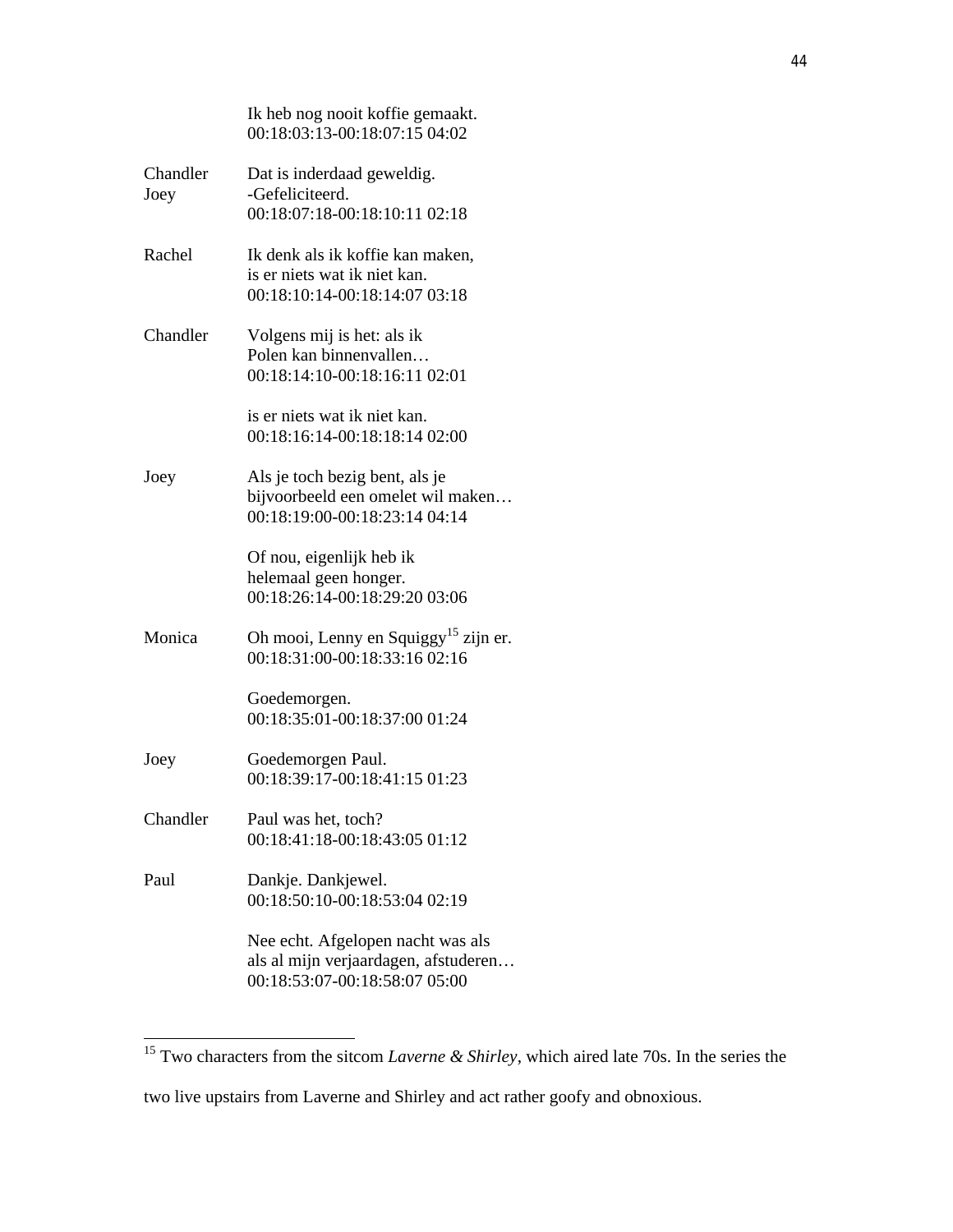|          | en de euforische scène <sup>16</sup><br>uit de film Witness tezamen.<br>00:18:58:10-00:19:01:11 03:01     |
|----------|-----------------------------------------------------------------------------------------------------------|
| Monica   | We spreken elkaar later.<br>00:19:06:04-00:19:07:23 01:19                                                 |
| Joey     | Dat was geen echte date. Wat doe jij<br>in hemelsnaam op een echte date?<br>00:19:21:00-00:19:26:08 05:08 |
| Monica   | Hou je mond en zet mijn tafel terug.<br>00:19:28:04-00:19:30:18 02:14                                     |
| Chandler | Kinderen, ik moet naar mijn werk.<br>Als ik die cijfers niet invoer<br>00:19:31:24-00:19:36:13 04:14      |
|          | maakt het bar weinig uit.<br>00:19:36:16-00:19:38:12 01:21                                                |
| Rachel   | Dus jullie hebben allemaal een baan <sup>17</sup> ?<br>00:19:42:05-00:19:44:24 02:19                      |
| Monica   | Ja <sup>18</sup> . Kijk, op die manier<br>kunnen wij dingen kopen.<br>00:19:45:23-00:19:50:02 04:04       |

 $\overline{a}$ 

<sup>16</sup>Witness is a movie on the Amish with Harrison Ford, the barn-raising scene is a joyful scene where the people raise a barn together. It became an iconic scene and is used often as a reference when people feel ecstatic, as it is here. However, because the Dutch audience may not be familiar with this scene, Grits description strategy is used (192; my translation), the barn-raising scene is therefore defined as a euforic scene from a movie.

<sup>17</sup> "Dus jullie werken allemaal?" being the other option, I chose the option closest to the source text, in order to maintain word order. As Diaz Cintas and Remael pointed out, the audience will recognize this word order from the screen and be most content with the translation.

<sup>18</sup> The omitted phrase is a repetition from the last one and not essential to the viewer, therefore dispensable.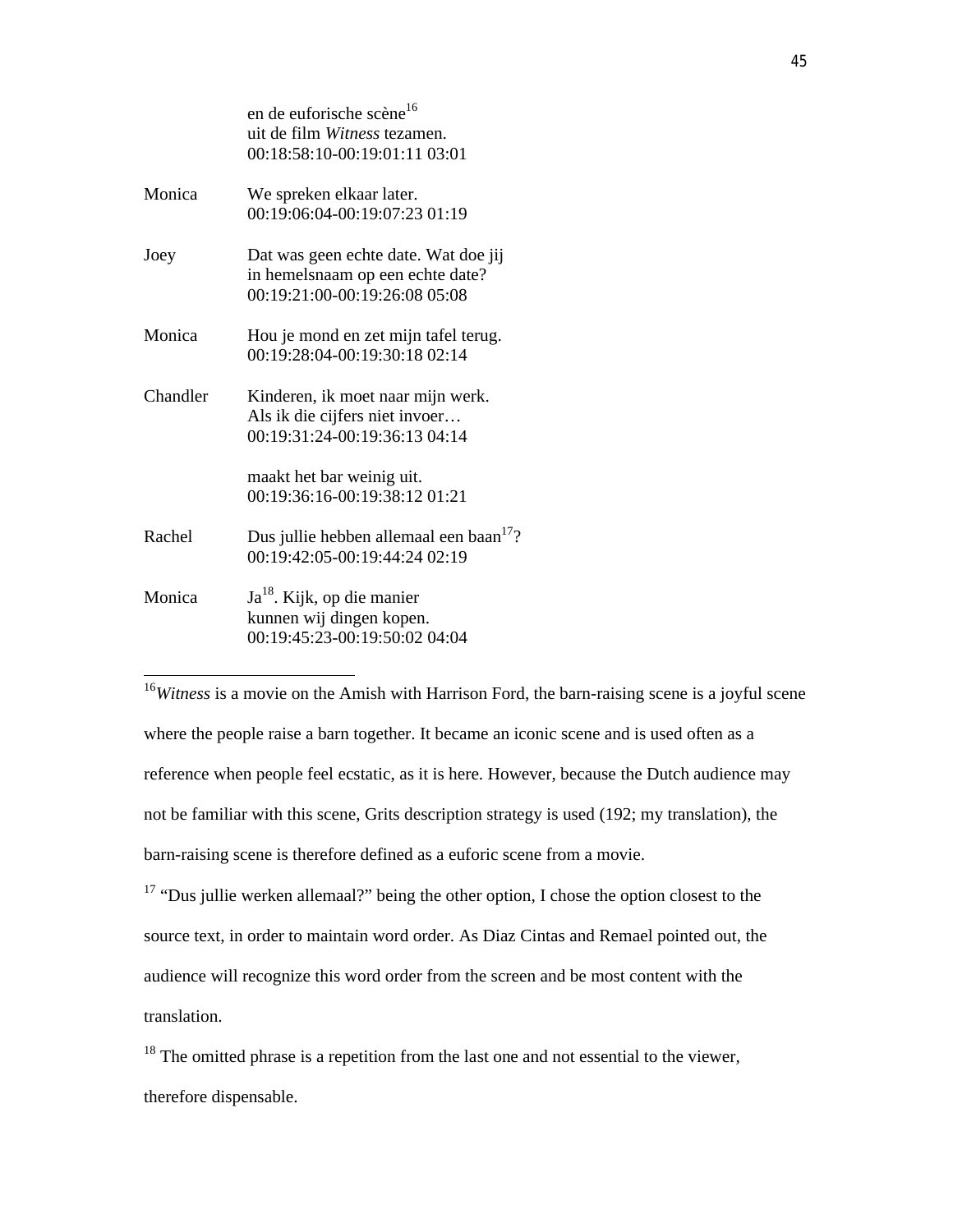| Joey             | Ik ben acteur.<br>00:19:52:05-00:19:53:09 01:04                                                                |
|------------------|----------------------------------------------------------------------------------------------------------------|
| Rachel           | Wow. Ken ik je ergens van?<br>00:19:56:10-00:19:58:18 02:08                                                    |
| Joey             | Dat betwijfel ik,<br>Ik doe vooral <sup>19</sup> regionaal werk.<br>00:19:56:10-00:19:58:18 02:08              |
| Monica           | Tenzij je toevallig de kleuterversie<br>van Pinokkio hebt gezien in het park.<br>00:19:58:21-00:20:04:07 05:11 |
| Joey             | Het was een klus, oké?<br>00:20:05:10-00:20:06:20 01:10                                                        |
| Chandler         | Kijk, Gepetto, ik ben een echte jongen.<br>00:20:06:23-00:20:10:00 03:02                                       |
| Joey<br>Chandler | Ik pik dit niet.<br>-Je hebt gelijk, het spijt me.<br>00:20:12:04-00:20:15:17 03:13                            |
|                  | Ooit was ik een jongen van hout,<br>Een kleine jongen van hout.<br>00:20:16:03-00:20:20:08 04:05               |
| Joey             | Jullie moeten weten,<br>dat deze man straks dood is.<br>00:20:20:15-00:20:24:06 03:16                          |
| Monica           | Hoe gaat het vandaag?<br>Goed geslapen, Barry al gesproken?<br>00:20:29:05-00:20:33:05 04:00                   |
|                  | Ik kan niet ophouden met glimlachen.<br>00:20:33:08-00:20:36:02 02:19                                          |
| Rachel           | Ik zie het, het lijkt alsof je met<br>een kleerhanger hebt geslapen.<br>00:20:36:05-00:20:41:07 05:02          |
| Monica           | Hij is gewoon zo                                                                                               |

 $\mathcal{L}(\mathcal{L})$ 

 $19$  "Voornamelijk" might be a closer translation, however, this expression seems too eloquent for Joey's character.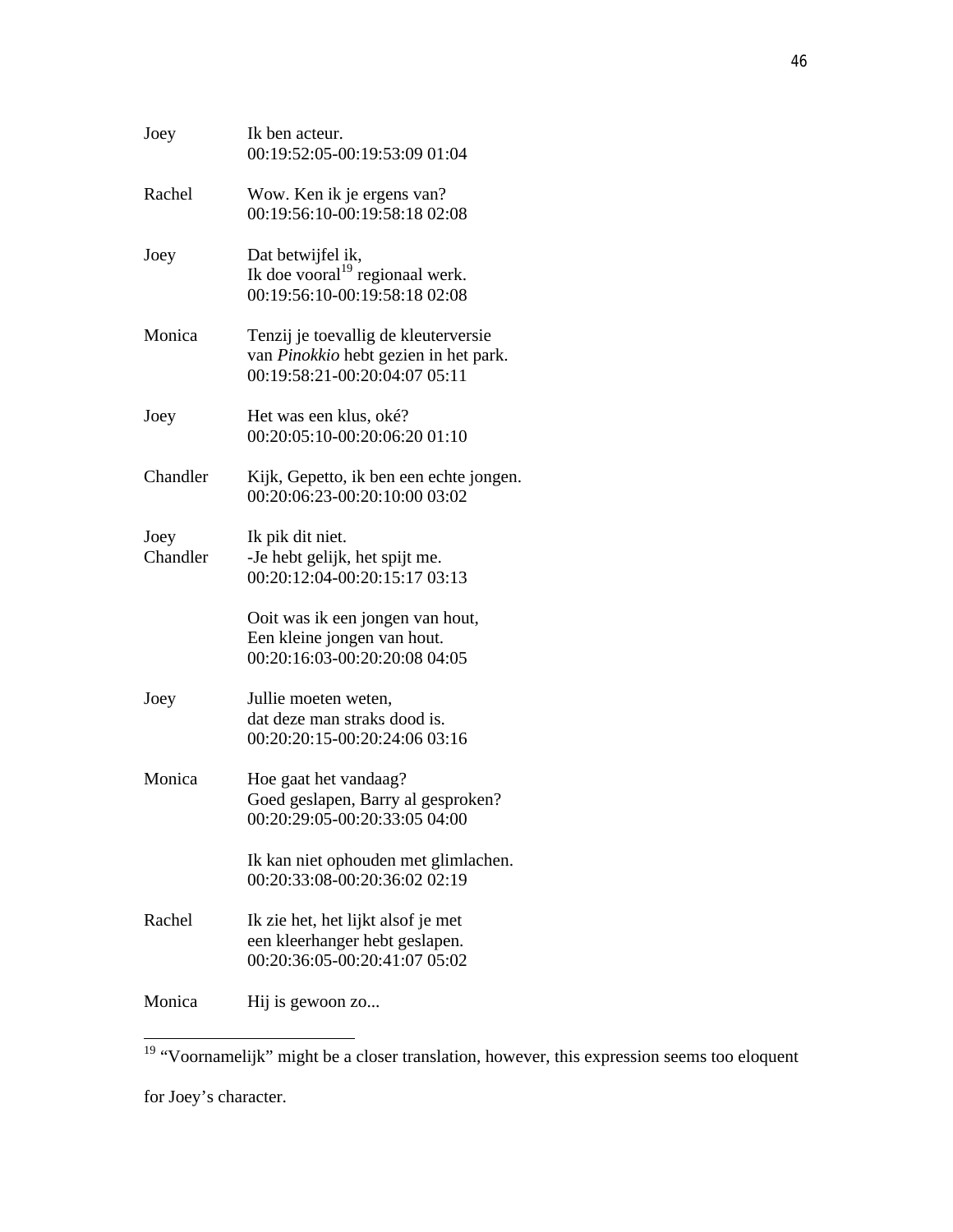## 00:20:45:01-00:20:47:12 02:11

|                  | weet je nog<br>hoe het met jou en Tony DeMarco was?<br>00:20:48:00-00:20:50:21 02:21                                     |
|------------------|--------------------------------------------------------------------------------------------------------------------------|
|                  | Daar lijkt het op,<br>maar dan met gevoelens.<br>00:20:50:24-00:20:54:03 03:04                                           |
| Rachel<br>Monica | Oh, jij zit in de problemen.<br>-Echt wel.<br>00:20:55:00-00:20:57:22 02:22                                              |
| Rachel           | Wil je nog een bruidsjurk?<br>Bijna nooit gebruikt.<br>00:20:58:15-00:21:02:00 03:10                                     |
| Monica           | Laten we nou niet<br>te hard van stapel lopen.<br>00:21:02:03-00:21:04:13 02:10                                          |
|                  | Oké, ik ga gewoon opstaan, werken,<br>en de hele dag niet aan hem denken.<br>00:21:04:16-00:21:09:17 05:01               |
|                  | Of anders ga ik gewoon opstaan<br>en werken.<br>00:21:10:23-00:21:13:23 03:00                                            |
| Rachel<br>Monica | Duim voor me.<br>-Waarom?<br>00:21:14:00-00:21:15:20 01:20                                                               |
| Rachel           | Ik ga zo'n baan dinges regelen.<br>00:21:15:23-00:21:18:13 02:15                                                         |
| Monica           | -----------------------------------<br>Franny, welkom terug.<br>Hoe was het in Florida?<br>00:21:30:17-00:21:33:21 03:04 |
| Franny<br>Monica | Jij hebt seks gehad.<br>-Hoe doe je dat?<br>00:21:33:24-00:21:38:05 04:06                                                |
| Franny           | Ik haat je. Ik duw mijn tante                                                                                            |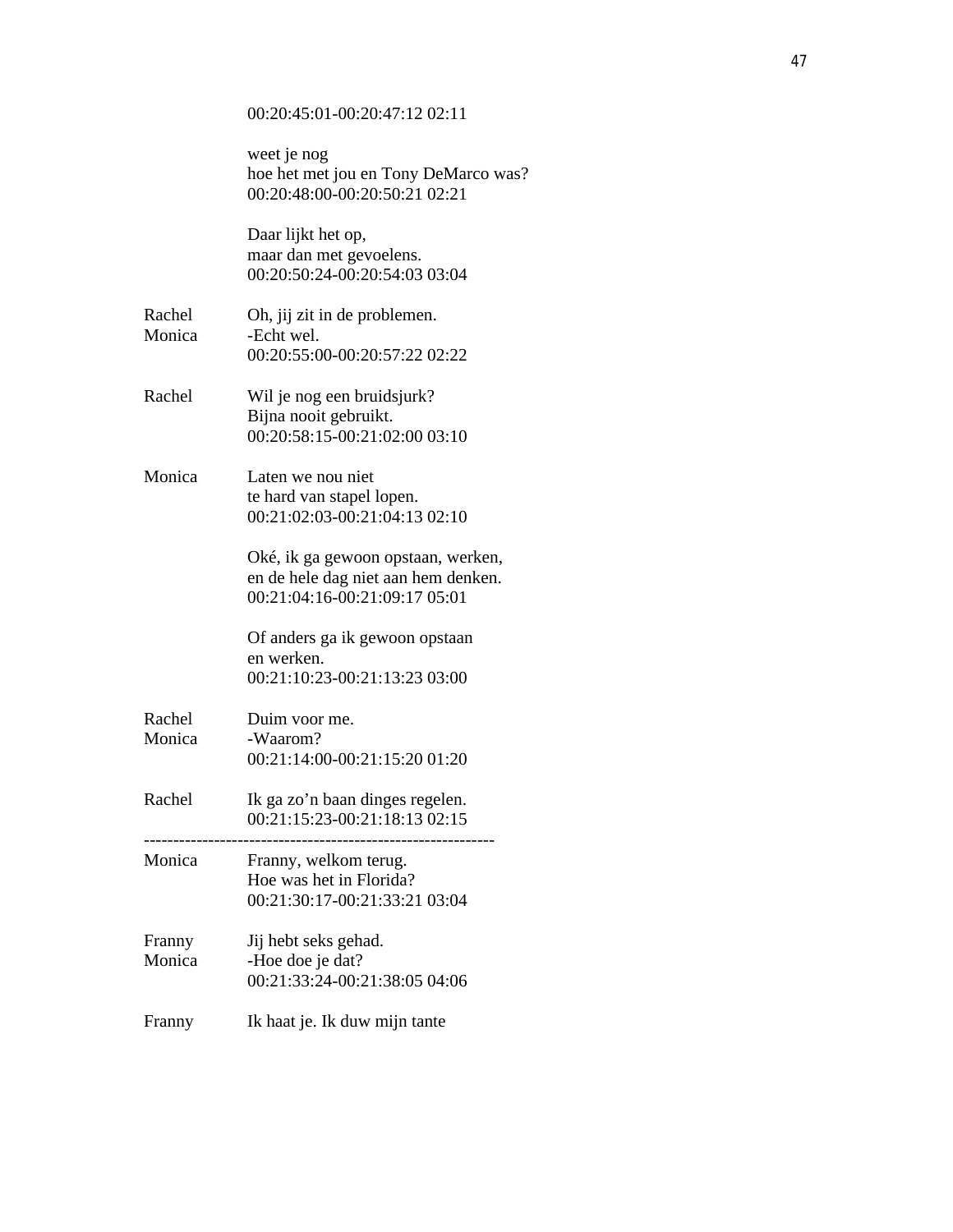|        | door de dierentuin $20$<br>00:21:38:08-00:21:41:16 03:08                                               |
|--------|--------------------------------------------------------------------------------------------------------|
|        | en jij hebt gewoon seks.<br>Dus, met wie?<br>00:21:41:19-00:21:45:16 03:22                             |
| Monica | Ken je Paul?<br>00:21:46:18-00:21:48:09 01:16                                                          |
| Franny | Paul van de wijn?<br>Oh ja, ik ken Paul wel.<br>00:21:48:17-00:21:51:22 03:05                          |
| Monica | Bedoel je dat je hem kent<br>zoals ik hem ken?<br>00:21:54:09-00:21:56:21 02:12                        |
| Franny | Ben je gek?<br>Paul is me eeuwig dankbaar. <sup>21</sup><br>00:21:56:24-00:21:59:11 02:12              |
|        | Voor mij had hij hem al twee jaar<br>niet omhoog gekregen.<br>00:21:59:14-00:22:03:15 04:01            |
| Joey   | Natuurlijk was het een<br>versiertruc.<br>00:22:06:07-00:22:09:02 02:20                                |
| Monica | Waarom? Waarom zou iemand<br>zoiets doen?<br>00:22:09:05-00:22:11:24 02:19                             |
| Ross   | Ik neem aan dat we op zoek zijn<br>naar een smaakvoller antwoord dan:<br>00:22:12:02-00:22:14:20 02:18 |
|        | om je in bed te krijgen.                                                                               |

 $\overline{a}$  $20$  Parrot Jungle is the old name of a zoological park in Florida. As many Dutch viewers will not have this prior knowledge, Grits strategy core translation is used (193; my translation).  $21$  There is no similar expression for "I take credit for Paul" in Dutch. With this translation it is clear what Franny means and it also refers back to Paul's gratefulness towards Monica when she said goodbye to him earlier.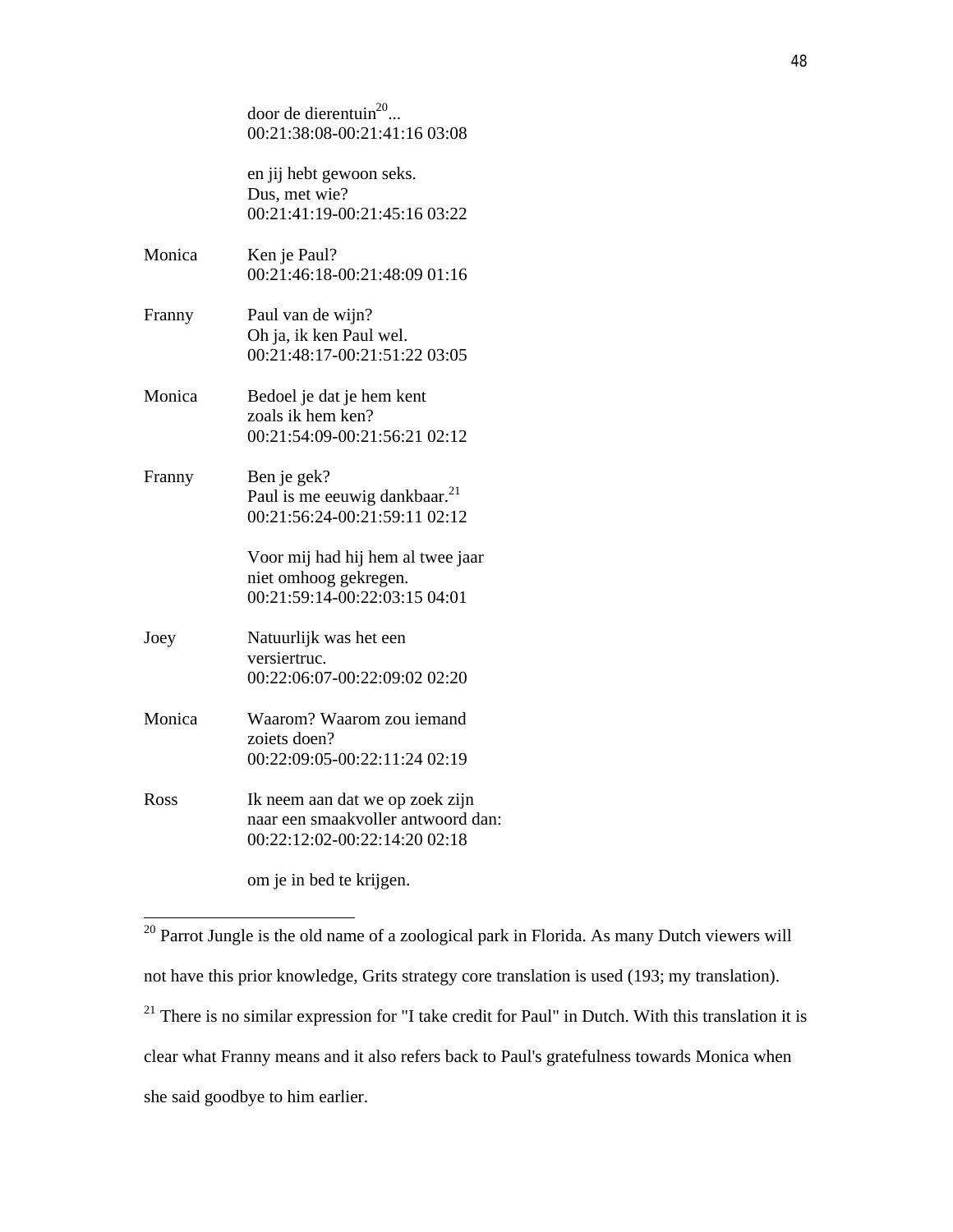## 00:22:14:23-00:22:16:16 01:18

| Monica           | Ik haat mannen.<br>00:22:18:04-00:22:20:18 02:14                                                              |
|------------------|---------------------------------------------------------------------------------------------------------------|
| Phoebe           | Niet haten. Dat wil je niet<br>in het universum brengen.<br>00:22:20:21-00:22:24:17 03:21                     |
| Monica           | Ligt het aan mij? Zend ik soms<br>een signaal uit dat alleen honden<br>00:22:24:23-00:22:30:05 05:07          |
|                  | en ernstig problematische mannen<br>kunnen horen?<br>00:22:30:08-00:22:32:23 02:15                            |
| Phoebe           | Kom maar hier met je voeten.<br>00:22:33:01-00:22:35:02 02:01                                                 |
| Monica           | Ik dacht dat hij aardig was, snap je?<br>00:22:41:23-00:22:44:18 02:20                                        |
| Joey             | Niet te geloven dat je niet doorhad<br>dat het een versiertruc was.<br>00:22:47:20-00:22:52:07 04:12          |
| Rachel<br>Monica | Raad eens?<br>-Je hebt een baan gevonden?<br>00:22:55:04-00:22:57:04 02:00                                    |
| Rachel           | Ben je gek?<br>Ik ben nergens voor opgeleid.<br>00:22:57:07-00:23:00:06 02:24                                 |
| Chandler         | Ik ben vandaag 12 keer uitgelachen.<br>-Toch ben je verrassend uitbundig.<br>00:23:01:12-00:23:05:13 04:01    |
| Rachel           | Dat zou jij ook zijn als je laarzen<br>met 50 procent korting had gevonden.<br>00:23:05:16-00:23:10:19 05:03  |
| Chandler         | Wat ken je me toch goed.<br>00:23:10:22-00:23:12:18 01:21                                                     |
| Rachel           | Het zijn mijn 'ik heb geen baan of<br>ouders nodig, ik heb laarzen'-laarzen.<br>00:23:14:20-00:23:20:01 05:06 |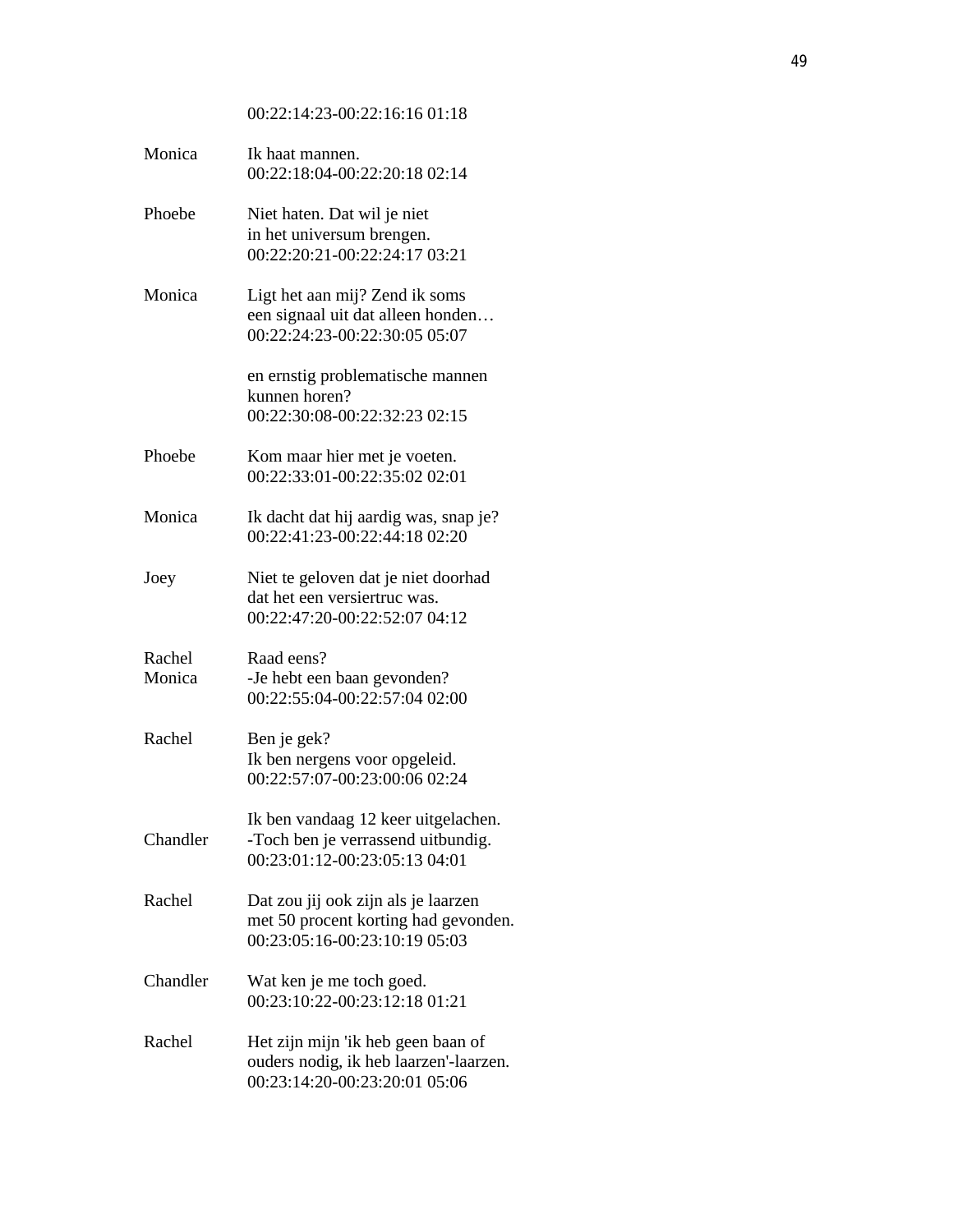| Monica<br>Rachel | Hoe heb je ervoor betaald?<br>-Eh, met een creditcard.<br>00:23:20:18-00:23:23:18 03:00                        |
|------------------|----------------------------------------------------------------------------------------------------------------|
| Monica<br>Rachel | En wie betaalt daarvoor?<br>$-Eh22$ , mijn vader.<br>00:23:23:21-00:23:27:14 03:18                             |
| Rachel           | Kom op jongens, is dit echt nodig?<br>Ik kan stoppen wanneer ik wil.<br>00:23:31:13-00:23:35:08 03:20          |
| Monica           | Kom op, Rachel, je kunt niet je hele<br>leven afhankelijk zijn van je ouders.<br>00:23:35:11-00:23:37:17 02:06 |
| Rachel           | Dat weet ik wel.<br>Daarom ging ik ook trouwen.<br>00:23:37:20-00:23:40:19 02:24                               |
| Phoebe           | Laat haar nou, het is niet makkelijk<br>om voor het eerst op jezelf te zijn.<br>00:23:41:06-00:23:44:22 03:16  |
|                  | Graag gedaan. Ik weet nog<br>dat ik voor het eerst in de stad kwam.<br>00:23:45:23-00:23:48:15 02:17           |
|                  | Ik was 14, mijn moeder had net<br>zelfmoord gepleegd<br>00:23:48:18-00:23:50:20                                |
|                  | en mijn stiefvader zat weer in de<br>gevangenis. Ik kende niemand.<br>00:23:50:23-00:23:54:17 03:19            |
|                  | Uiteindelijk woonde ik bij<br>een illegale albino.<br>00:23:54:20-00:23:59:10 04:15                            |
|                  | En toen pleegde hij óók zelfmoord,<br>en ontdekte ik aromatherapie.<br>00:23:59:13-00:24:03:03 03:15           |
|                  | Dus geloof me maar,<br>ik weet precies hoe je je voelt.<br>00:24:03:00-00:24:06:10 03:10                       |

 $\overline{a}$ 

 $22$  De repetition displays Rachel's discomfort and should therefore return in the subtitles.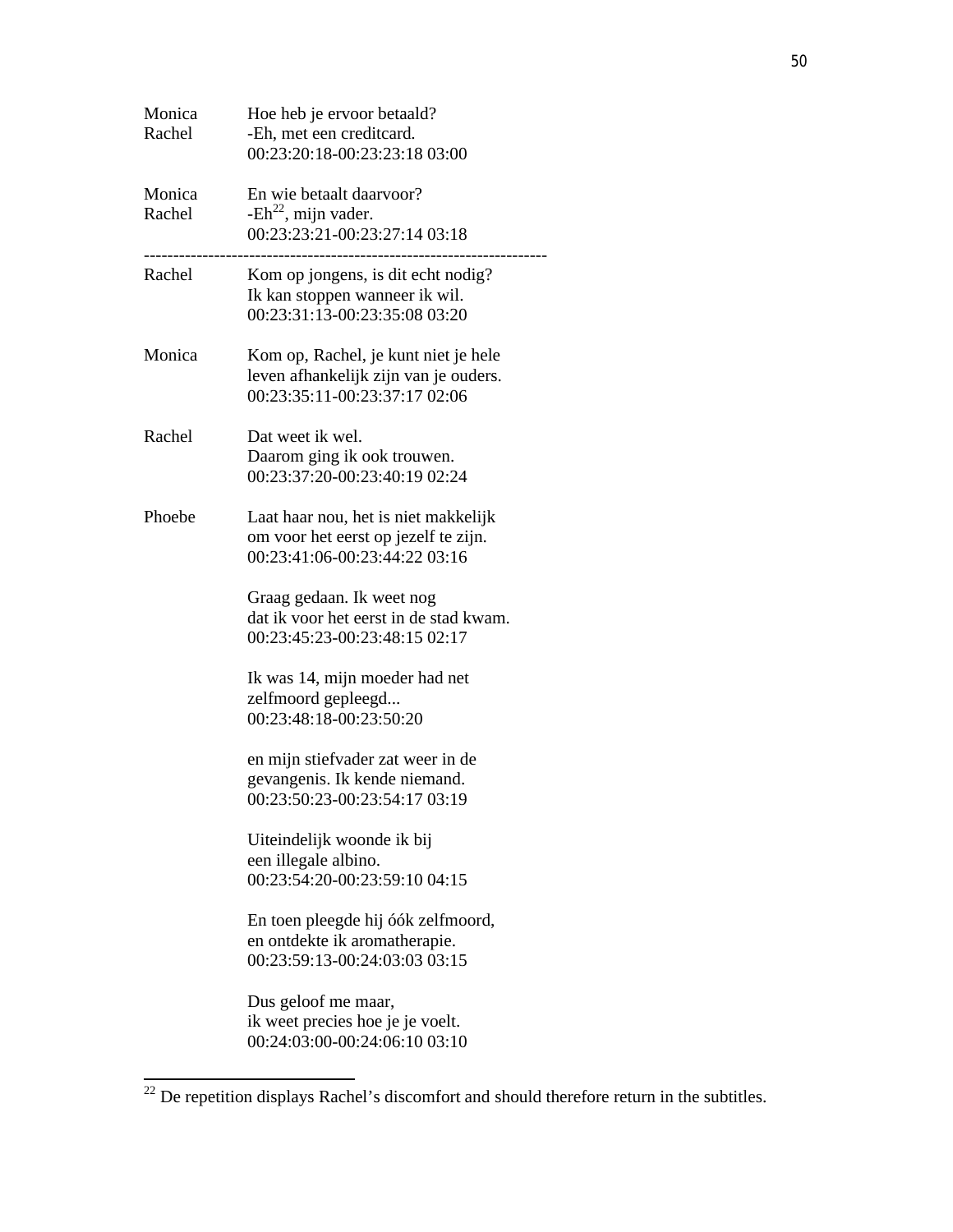| Ross             | De uitdrukking die je nu zoekt is:<br>Hoe dan ook<br>00:24:08:18-00:24:13:15 04:22                         |
|------------------|------------------------------------------------------------------------------------------------------------|
| Monica           | Ben je er klaar voor?<br>00:24:18:00-00:24:31:13 03:03                                                     |
| Rachel           | Hoe kan ik hier nou klaar voor zijn?<br>00:24:19:13-00:24:22:00 02:12                                      |
|                  | Ben je klaar om te springen zonder<br>parachute? Kom op, ik kan dit niet.<br>00:24:22:03-00:24:26:01 03:23 |
| Monica<br>Rachel | Ik weet dat je het kunt.<br>-Ik dacht het niet.<br>00:24:26:04-00:24:28:07 02:03                           |
| <b>Ross</b>      | Kom op, je hebt koffie gemaakt.<br>Je kunt alles.<br>00:24:28:10-00:24:31:13 03:03                         |
| Iedereen         | Knip, knip, knip.<br>Goed zo.<br>00:24:32:17-00:24:39:17 07:00                                             |
| Rachel           | Weet je wat, ik denk dat we het<br>hierbij kunnen laten.<br>00:24:40:10-00:24:44:00 03:15                  |
|                  | Als een soort symbolisch gebaar.<br>00:24:44:03-00:24:46:10 02:07                                          |
| Monica           | Rachel, dat was een bieb pasje.<br>00:24:46:13-00:24:48:22 02:09                                           |
| Iedereen         | Knip, knip, knip.<br>00:24:50:19-00:24:54:03 03:09                                                         |
| Chandler         | Als je goed luistert,<br>hoor je duizenden verkopers gillen.<br>00:24:54:06-00:24:58:10 04:04              |
| Monica           | Welkom in de echte wereld.<br>Het is kut. Het wordt geweldig.<br>00:25:02:02-00:25:06:15 04:13             |
| Monica           | Dat was het.<br>00:25:14:09-00:25:15:09 01:00                                                              |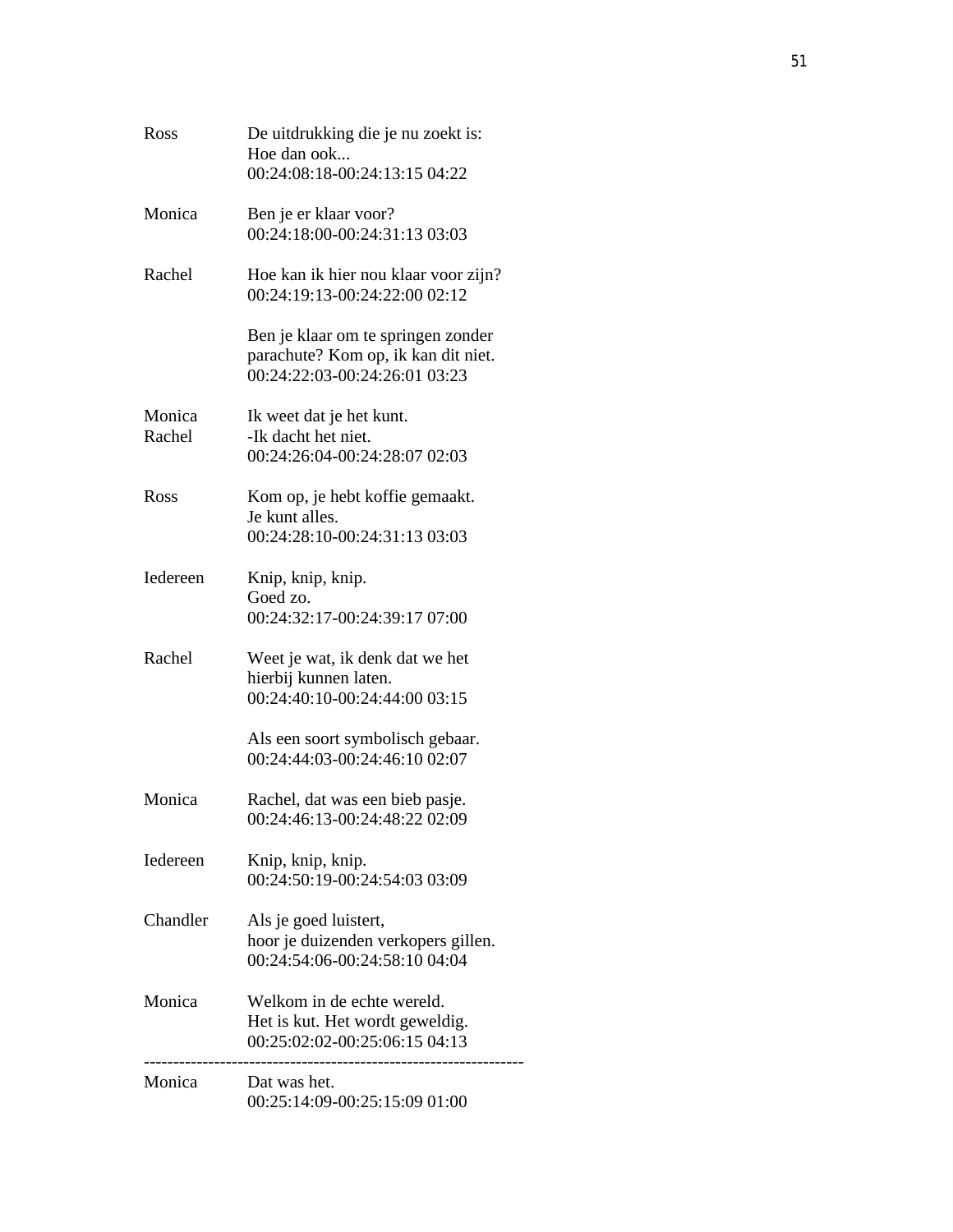| Ross           | Wil je hier op de bank slapen?<br>-Nee, ik moet toch ooit naar huis.<br>00:25:16:16-00:25:20:02 03:11           |
|----------------|-----------------------------------------------------------------------------------------------------------------|
| Monica         | Gaat het met je?<br>00:25:20:05-00:25:21:10 01:05                                                               |
| Rachel         | Kijk wat ik net op de vloer vond.<br>00:25:24:07-00:25:26:15 02:08                                              |
| Monica         | Dat is het horloge van Paul.<br>Leg het maar terug waar je het vond.<br>00:25:28:24-00:25:33:22 04:23           |
|                | Welterusten iedereen.<br>00:25:36:20-00:25:38:11 01:16                                                          |
| Ross<br>Rachel | Oh.<br>-Oh, sorry, neem jij het maar.<br>00:25:49:16-00:25:50:24 01:08                                          |
| <b>Ross</b>    | Nee, ik hoef niet.<br>-Delen?<br>00:25:51:02-00:25:53:02 02:00                                                  |
|                | Weet je, waarschijnlijk weet je niet<br>dat ik op school<br>00:25:58:08-00:26:02:01 03:18                       |
|                | enorm verliefd op je was.<br>00:26:02:04-00:26:04:10 02:06                                                      |
| Rachel         | Dat wist ik.<br>00:26:05L17-00:26:06:24 01:07                                                                   |
| Ross           | Oh. Ik dacht altijd dat je me zag als<br>de nerderige oudere broer van Monica.<br>00:26:10:11-00:26:14:00 03:14 |
| Rachel         | Klopt<br>00:26:14:03-00:26:15:09 01:06                                                                          |
| Ross           | Denk je<br>00:26:20:02-00:26:21:09 01:07                                                                        |
|                | en laat mijn huidige kwetsbaarheid<br>hier geen enkele rol in spelen<br>00:26:22:01-00:26:26:18 04:17           |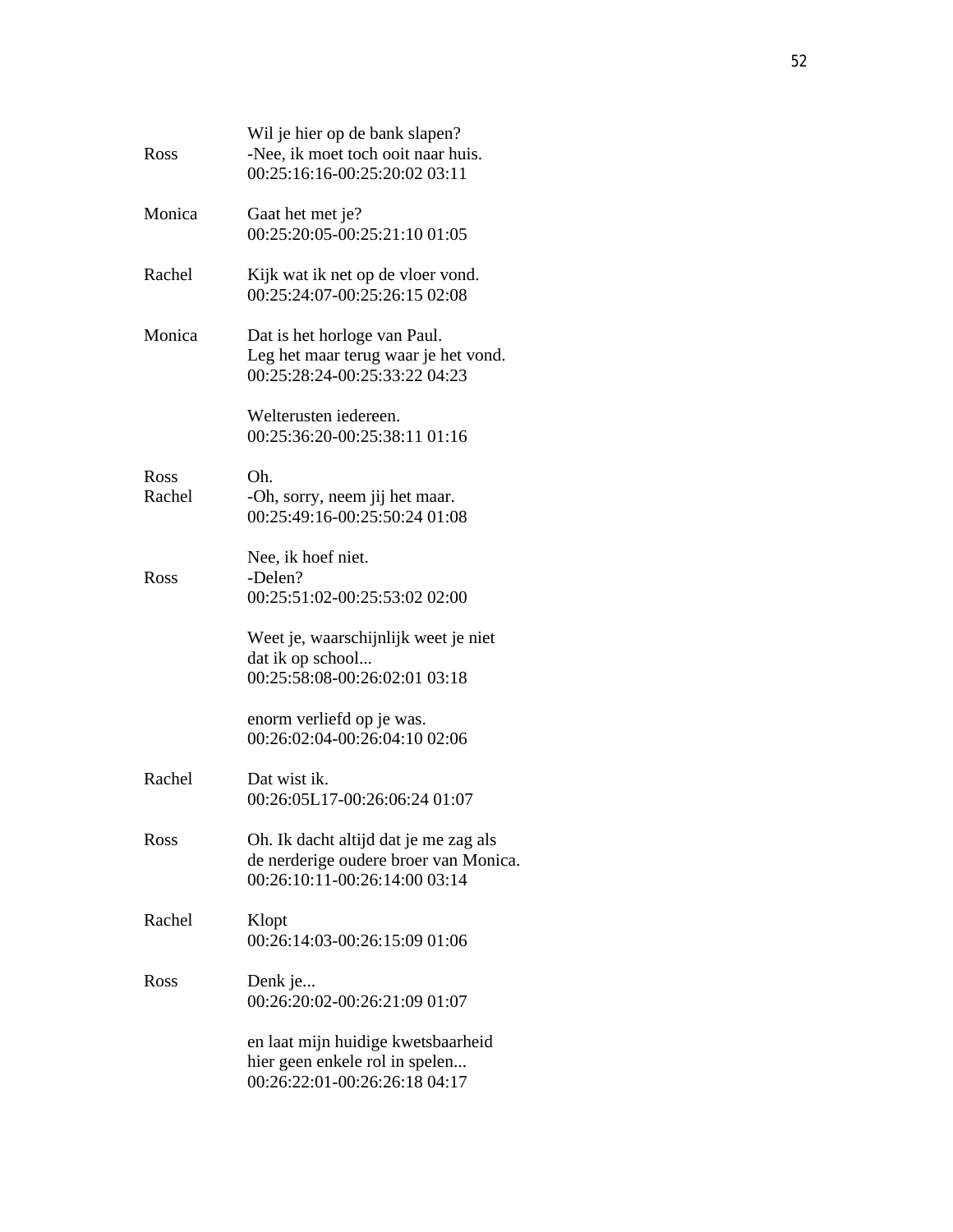|                    | vind je het misschien goed als ik je<br>een keer mee uit zou vragen?<br>00:26:27:12-00:26:31:22 04:10 |
|--------------------|-------------------------------------------------------------------------------------------------------|
| Rachel             | Misschien wel.<br>00:26:34:08-00:26:35:12 01:04                                                       |
| Ross               | Oké, misschien doe ik dat dan wel.<br>00:26:43:07-00:26:45:15 02:08                                   |
| Monica             | Tot snel. Wacht, wat heb jij?<br>00:27:05:00-00:27:10:24 05:24                                        |
| Ross               | Ik heb net een lepel genomen.<br>00:27:13:00-00:27:15:05 02:05                                        |
| Joey<br>Phoebe     | Niet te geloven wat ik nu hoor.<br>-Wat ik nu hoor.<br>00:27:24:02-00:27:27:07 03:05                  |
| Monica<br>Phoebe   | Wat, ik zei dat je<br>$-.$ Dat je.<br>00:27:27:10-00:27:29:20 02:10                                   |
| Monica             | Wil je daarmee ophouden?<br>00:27:30:14-00:27:31:16 01:02                                             |
| Phoebe             | Oh, deed ik het weer?<br>00:27:32:02-00:27:33:15 01:13                                                |
| Monica             | Ik zei dat je een mooie kont had,<br>alleen geen geweldige.<br>00:27:35:19-00:27:40:01 04:07          |
| Joey               | Die zou je nog niet zien als die<br>recht voor je neus stond.<br>00:27:40:04-00:27:43:01              |
| <b>Ross</b>        | Dat zou me een uitzicht zijn.<br>00:27:43:04-00:27:45:00 01:21                                        |
| Rachel             | Wil er iemand nog meer koffie?<br>00:27:46:21-00:27:49:00 02:04                                       |
| Chandler           | Heb je het zelf gemaakt?<br>00:27:50:14-00:27:53:00 02:11                                             |
| Rachel<br>Iedereen | Ik serveer het alleen.<br>-Ja, graag.                                                                 |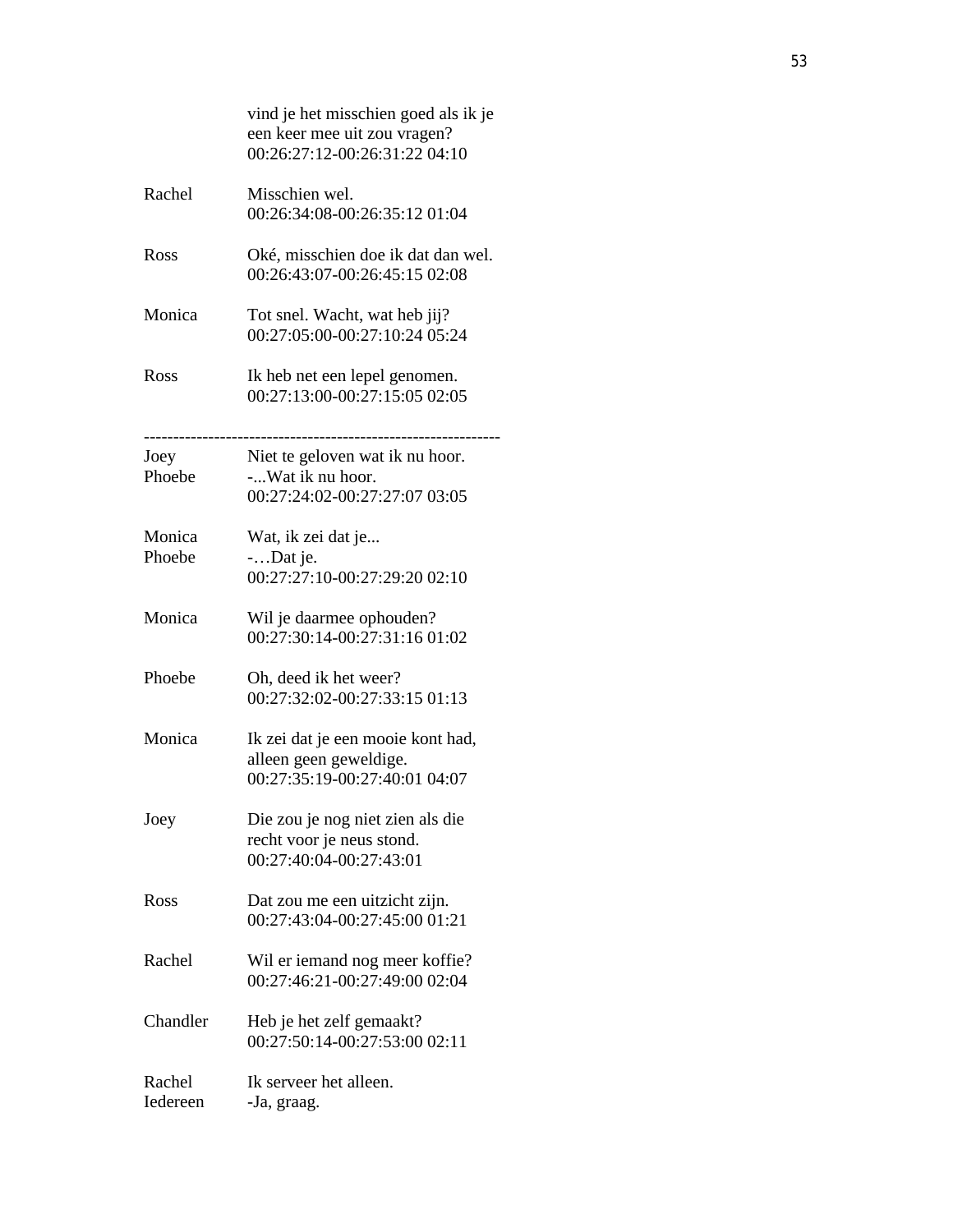00:27:53:03-00:27:55:18 02:15

| Chandler | Kinderen, een nieuwe droom:<br>ik ben in Las Vegas<br>00:27:56:17-00:27:59:10 02:18 |
|----------|-------------------------------------------------------------------------------------|
| Klant    | -Mevrouw, koffie graag?<br>00:27:59:13-00:28:01:08 01:20                            |
| Rachel   | Sorry, zou u dit naar die man<br>kunnen brengen?<br>00:28:02:13-00:28:06:00 03:12   |
| Chandler | Ik ben dus in Las Vegas.<br>00:28:12:08-00:28:14:00 01:17                           |
|          | Ik ben Liza Minnelli.<br>00:28:14:21-00:28:16:10 01:14                              |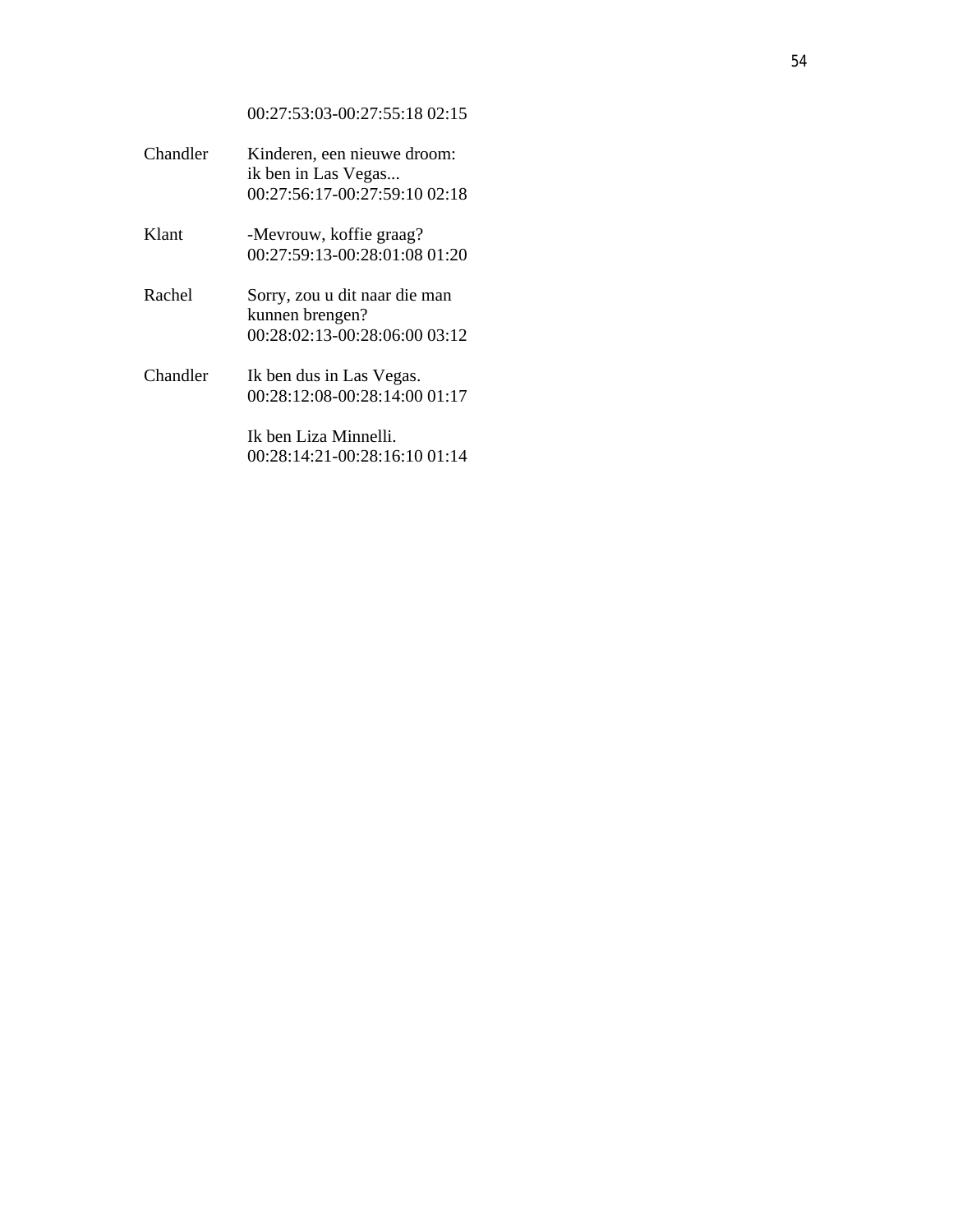## **Aflevering 2: Die ene met de echo aan het einde**

| Monica   | Wat jongens niet begrijpen, is:<br>voor ons is zoenen<br>00:00:01:23-00:00:04:19 02:21                                 |
|----------|------------------------------------------------------------------------------------------------------------------------|
| Joey     | net zo belangrijk als de rest.<br>-Ja, vast.<br>00:00:04:22-00:00:07:17 02:20                                          |
| Phoebe   | Serieus?<br>-Oh, echt wel.<br>00:00:10:10-00:00:13:15 03:05                                                            |
| Rachel   | Alles wat je moet weten<br>zit in die eerste zoen.<br>00:00:13:18-00:00:16:24 03:06                                    |
| Chandler | Voor ons is zoenen denk ik meer<br>als het voorprogramma.<br>00:00:17:02-00:00:20:10 03:08                             |
|          | Het is als het bandje <sup>23</sup> waar je<br>doorheen moet voor Pink Floyd op komt.<br>00:00:20:13-00:00:25:19 05:06 |
| Ross     | En het is niet dat we<br>het bandje niet leuk vinden<br>00:00:28:00-00:00:31:18 03:18                                  |
|          | maar dat is niet<br>waarom we het kaartje hebben gekocht.<br>00:00:32:04-00:0036:10 04:06                              |
| Chandler | Het probleem is,<br>als het concert voorbij is<br>00:00:38:02-00:00:41:00 02:23                                        |
|          | hoe goed het ook was, jullie<br>zoeken altijd weer het bandje.<br>00:00:41:03-00:00:45:19 04:16                        |

l,

<sup>&</sup>lt;sup>23</sup> Use of Grits approximation (192; my translation) and Chesterman's cultural filter (168; my translation): in the Netherlands the opening act of a great band such as Pink Floyd is hardly ever a comedian. More often it is a still upcoming band, less popular than the main act.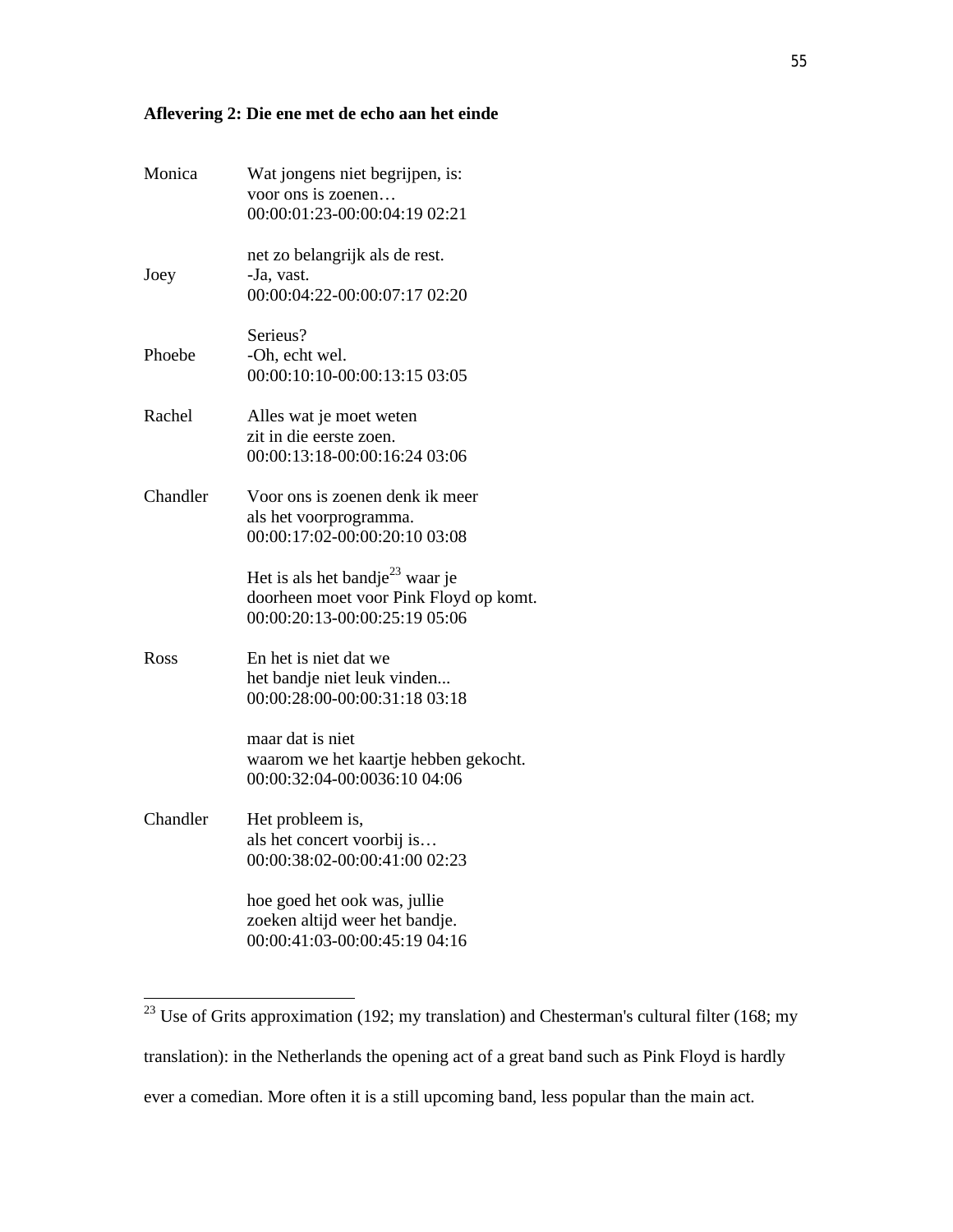|        | Terwijl wij in de auto zitten,<br>en proberen wakker te blijven.<br>00:00:45:22-00:00:50:13 04:16    |
|--------|------------------------------------------------------------------------------------------------------|
| Rachel | Nou, laat het bandje maar terugkomen.<br>00:00:52:16-00:00:55:14 02:23                               |
|        | Anders zit je de volgende keer<br>thuis alleen de CD te luisteren.<br>00:00:55:17-00:01:00:05 04:13  |
| Joey   | Hebben we het nog steeds over seks?<br>00:01:04:12-00:01:07:00 02:13                                 |
| Ross   | Het ziet er goed uit. Alleen<br>ziet ze er niet wat boos uit?<br>00:01:56:07-00:02:01:22 05:15       |
| Marsha | Ze heeft problemen.<br>00:02:02:00-00:02:03:14 01:14                                                 |
| Ross   | Is dat zo?<br>00:02:04:23-00:02:06:00 01:02                                                          |
| Marsha | Ze probeert met Mr evolutie te leven.<br>00:02:06:03-00:02:08:22 02:19                               |
|        | Hij knuppelt andere vrouwen neer,<br>terwijl zij thuis zit<br>00:02:10:03-00:02:13:02 02:24          |
|        | en de stank van de mastodont<br>uit het tapijt probeert te krijgen.<br>00:02:13:05-00:02:16:07 03:02 |
| Ross   | Dit zijn holbewoners.<br>Ze hebben problemen zoals:<br>00:02:16:10-00:02:21:07 04:22                 |
|        | goh, die gletsjer<br>komt best dichtbij.<br>00:02:22:00-00:02:24:24 02:24                            |
| Marsha | Over problemen gesproken,<br>is dat niet je ex-vrouw?<br>00:02:26:03-00:02:29:17 03:14               |
|        | Ja dat is ze. Carol, hoi.<br>00:02:29:20-00:02:31:23 02:03                                           |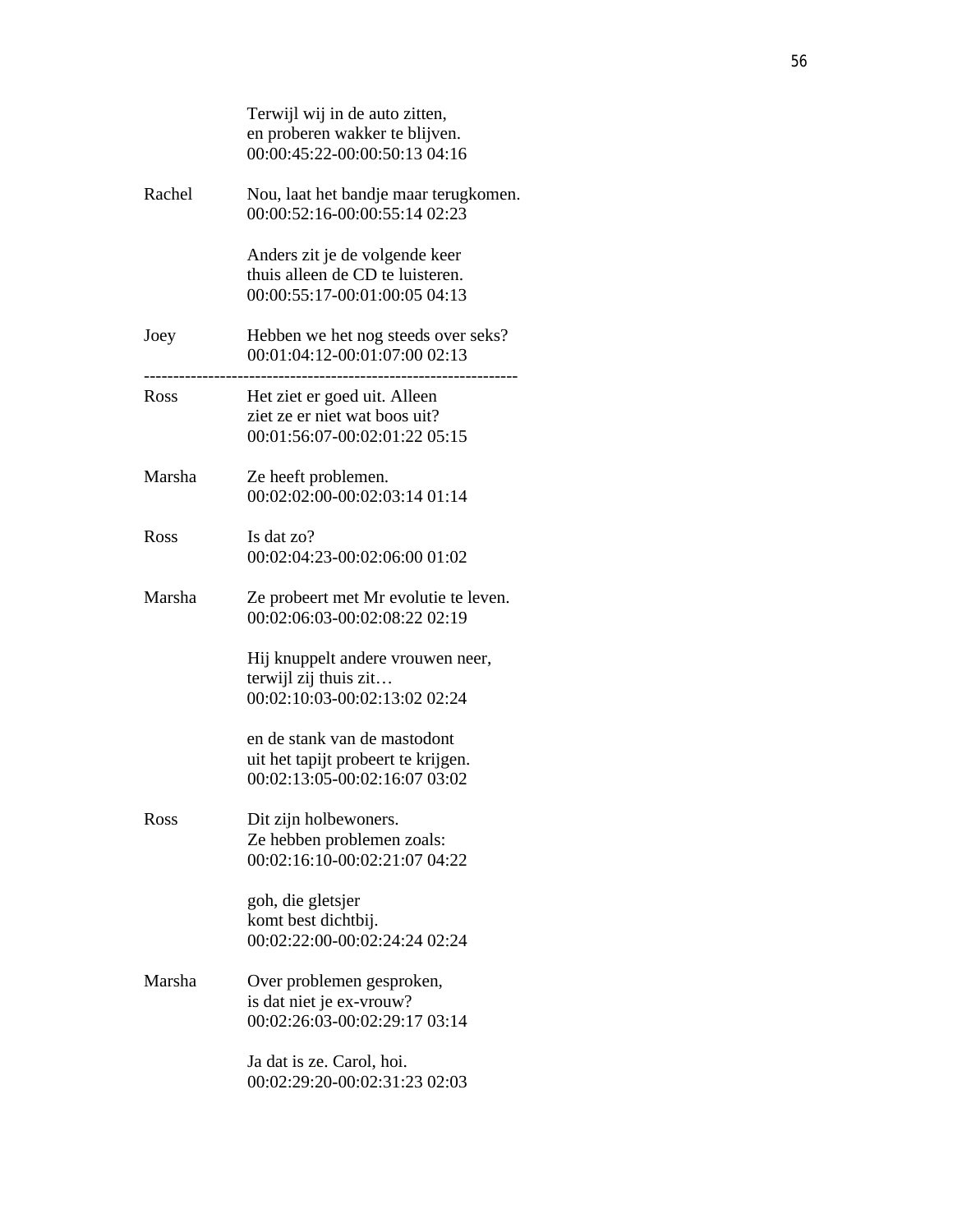| Ross           | Ik zoek je anders<br>wel weer op in de IJstijd.<br>00:02:32:24-00:02:35:12 02:13           |
|----------------|--------------------------------------------------------------------------------------------|
| Marsha<br>Ross | Kan ik niet blijven?<br>-Absoluut niet.<br>00:02:35:15-00:02:38:10 02:20                   |
| Carol<br>Ross  | Is dit een verkeerde tijd?<br>-Nee, het is<br>00:03:00:00-00:03:02:12 02:12                |
|                | de steentijd.<br>00:03:03:05-00:03:04:08 01:03                                             |
|                | Je ziet er goed uit.<br>Ik eh, $^{24}$ ik baal daarvan.<br>00:03:07:14-00:03:11:00 03:11   |
| Carol          | Sorry. Dank je.<br>Jij ziet er ook goed uit.<br>00:03:12:00-00:03:15:03 03:03              |
| Ross           | Nou ja, dat doet iedereen hier die<br>00:03:15:11-00:03:18:01 02:15                        |
|                | rechtop staat. <sup>25</sup><br>00:03:19:20-00:03:21:00 01:05                              |
|                | Dus, nog nieuws?<br>Nog steeds<br>00:03:24:07-00:03:25:17 01:10                            |
| Carol          | Lesbisch?<br>00:03:25:20-00:03:27:00 01:05                                                 |
| <b>Ross</b>    | Je weet het nooit. Hoe, eh,<br>hoe is het met je familie?<br>00:03:28:17-00:03:32:10 03:18 |
| Carol          | Marty is nog steeds paranoïde.                                                             |

 $^{24}$  Initially one of Kovaçic's dispensable elements (409). However, it represents Ross's

discomfort and is therefore not omitted.

 $\overline{a}$ 

 $25$  In the image is a small pause. In order to not detract from the joke, the pause is upheld in the subtitles.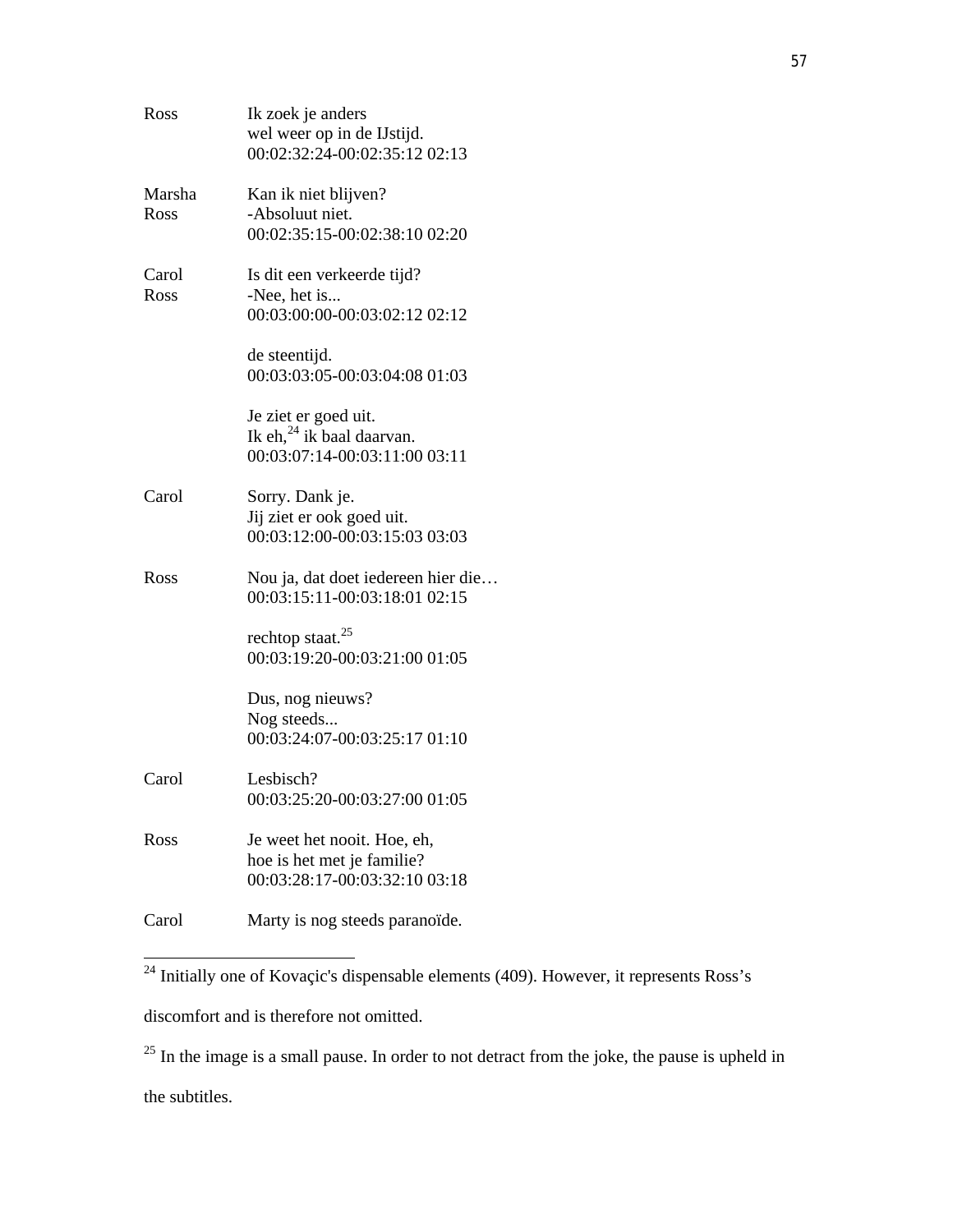|             | En Matt is, ehm<br>00:03:32:16-00:03:35:16 03:00                                                          |
|-------------|-----------------------------------------------------------------------------------------------------------|
| <b>Ross</b> | Waarom ben je hier, Carol?<br>00:03:35:19-00:03:37:20 02:01                                               |
| Carol       | Ik ben zwanger.<br>00:03:39:08-00:03:40:13                                                                |
| TV          | Blijkbaar is ze toch niet<br>zo haastig vertrokken.<br>00:03:49:08-00:03:52:17 03:09                      |
| Chandler    | Volgens mij is dit de aflevering<br>waarbij er een soort misverstand is.<br>00:03:53:03-00:03:58:04 05:01 |
| Phoebe      | Dan heb ik deze al gezien.<br>00:03:59:24-00:04:01:23 01:24                                               |
| Monica      | Ben je daar klaar mee?<br>00:04:03:19-00:04:05:08 01:14                                                   |
| Joey        | Sorry, het slikken hield me op.<br>00:04:05:22-00:04:08:14 02:17                                          |
| Monica      | Van wie is dit propje papier?<br>00:04:09:16-00:04:11:14 01:23                                            |
| Chandler    | Van mij, ik schreef een briefje.<br>00:04:11:17-00:04:14:03 02:11                                         |
|             | Maar ik had hem toch niet nodig<br>dus ik verfrommelde het<br>00:04:14:06-00:04:16:17 02:11               |
|             | en nu wou ik dat ik dood was.<br>00:04:16:20-00:04:18:20 02:00                                            |
| Phoebe      | Ze heeft dat kussen al opgeschud.<br>Die heb je al- maar het is prima.<br>00:04:20:01-00:04:24:19 04:18   |
| Monica      | Sorry, maar ik wil ze niet<br>meer munitie geven dan ze al hebben.<br>00:04:25:05-00:04:28:18 03:13       |
| Chandler    | En we weten allemaal hoe wreed<br>ouders kunnen zijn<br>00:04:28:21-00:04:30:19 01:23                     |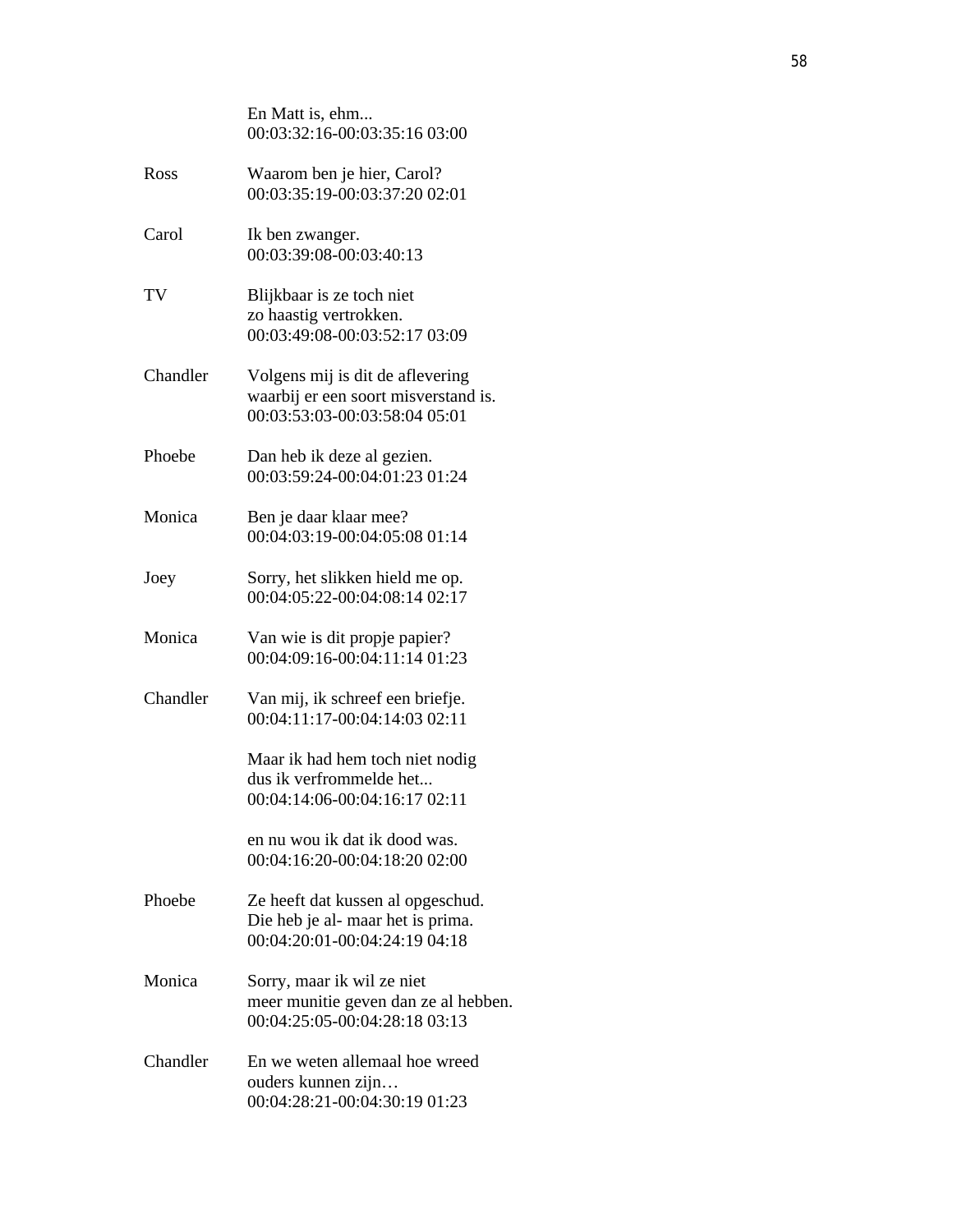|        | over de platheid van<br>het kussen van hun kind.<br>00:04:30:22-00:04:33:24 03:02                                      |
|--------|------------------------------------------------------------------------------------------------------------------------|
| Joey   | Dit doe je elke keer als ze komen,<br>het ziet er goed uit hier.<br>00:04:34:02-00:04:38:05 04:03                      |
|        | Je hebt een prachtige lasagne die er<br>goed genoeg uit ziet om<br>00:04:38:08-00:04:41:10 03:02                       |
|        | niet aan te raken.<br>00:04:41:13-00:04:42:22 01:09                                                                    |
| Phoebe | Monica, je maakt me bang.<br>Je bent helemaal chaotisch en springerig <sup>26</sup> .<br>00:04:49:15-00:04:55:11 05:21 |
|        | En niet op een goede manier.<br>00:04:56:00-00:04:58:00 02:00                                                          |
| Joey   | Doe eens rustig, Ross wordt ook niet<br>helemaal chaotisch en springerig<br>00:04:59:12-00:05:03:20 04:08              |
|        | elke keer als ze langskomen.<br>00:05:03:23-00:05:05:02 01:04                                                          |
| Monica | Dat is omdat, bij mijn ouders,<br>Ross niks fout kan doen.<br>00:05:05:05-00:05:09:03                                  |
|        | Hij is de prins. Blijkbaar<br>hadden ze een grote ceremonie<br>00:05:09:06-00:05:12:20 03:14                           |
|        | voor ik werd geboren.<br>00:05:12:23-00:05:14:12 01:14                                                                 |

 $\overline{a}$ <sup>26</sup>Here Phoebe makes up a word: "twirly", to describe Monica's behaviour. In order to not confuse the viewers too much and to not attract to much attention to the subtitles, I will not make up words. For this translation Grits strategy approximation, a somewhat similar expression, is used (192; my translation).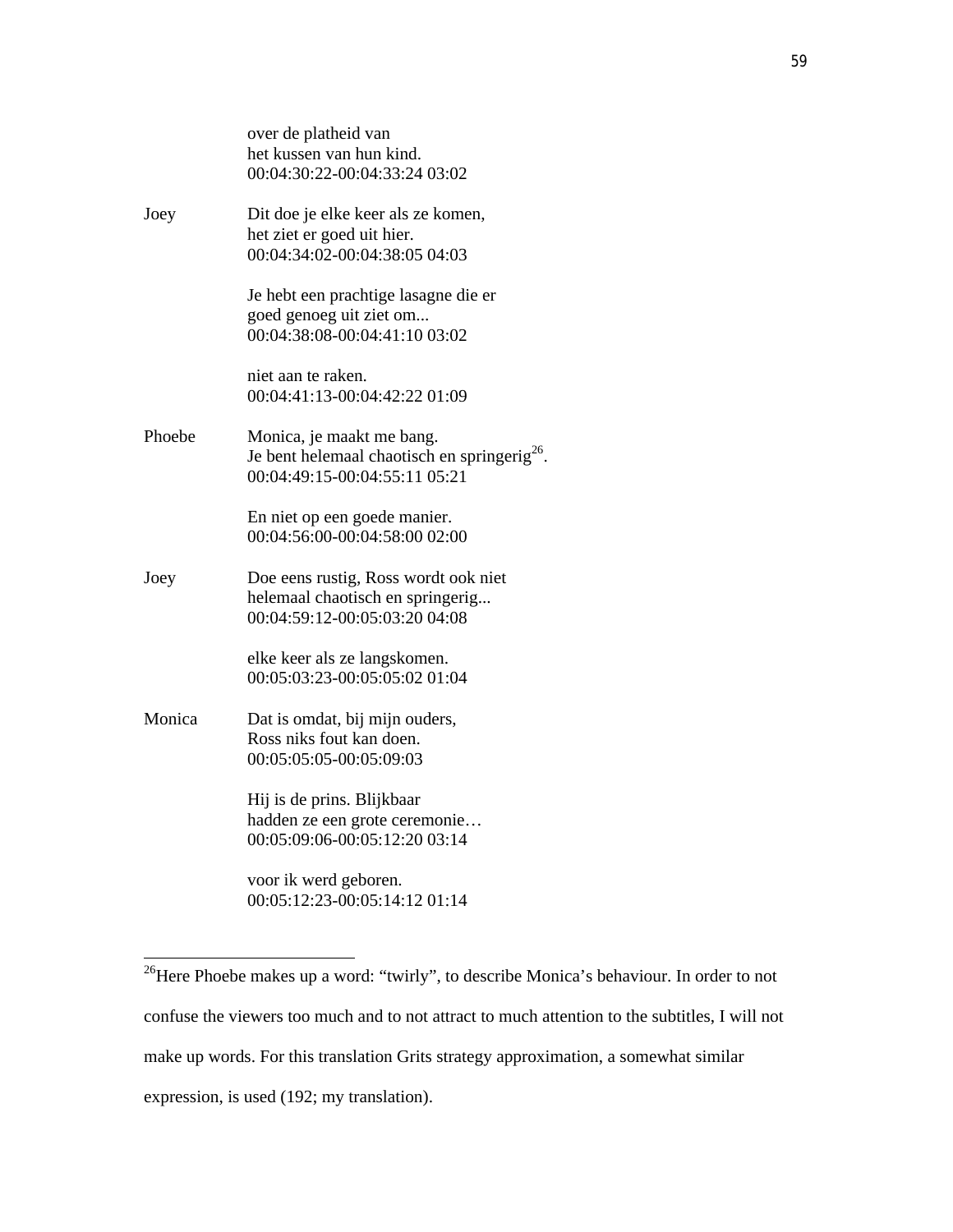| Chandler         | Lelijke, naakte man heeft<br>een Thighmaster <sup>27</sup> .<br>00:05:18:13-00:05:21:18 03:05                  |
|------------------|----------------------------------------------------------------------------------------------------------------|
| Rachel<br>Phoebe | Heeft iemand mijn ring gezien?<br>-Ja, hij is prachtig.<br>00:05:25:00-00:05:29:01 04:01                       |
| Rachel<br>Phoebe | Oh, god. Oh, god. Oh, god.<br>-Niet daaraan zitten.<br>00:05:32:22-00:05:38:06 05:09                           |
| Rachel           | Alsof ik er nog niet genoeg tegen<br>opzag de ring terug te moeten geven.<br>00:05:40:00-00:05:44:18 04:18     |
|                  | Hoi Barry, ken je mij nog,<br>het meisje met de sluier.<br>00:05:44:21-00:05:47:02 02:06                       |
|                  | Ik vertrapte je hart<br>waar je hele familie bij was.<br>00:05:47:05-00:05:49:14 02:09                         |
|                  | En nu moet ik de ring teruggeven,<br>zonder dat ik de ring heb<br>00:05:50:20-00:05:53:09 02:14                |
|                  | wat het veel moeilijker maakt.<br>00:05:53:12-00:05:55:20 02:08                                                |
| Monica           | Rustig maar, we vinden hem wel.<br>00:05:56:23-00:05:59:08 02:10                                               |
|                  | Komt goed. Je gaat hem teruggeven,<br>dan is het voorbij en gaan we ijs eten.<br>00:05:59:20-00:06:04:21 05:01 |
| Rachel           | Het is een peervormige diamant<br>00:06:04:24-00:06:07:01 02:02                                                |
| Monica           | Weet je wat, we laten je<br>elke diamanten ring zien die we vinden.<br>00:06:07:04-00:06:11:11 04:07           |

 $\overline{\phantom{a}}$ 

<sup>&</sup>lt;sup>27</sup> This is a brand name. Grits retention strategy is used (192; my translation), since Dutch viewers are familiar with the concept.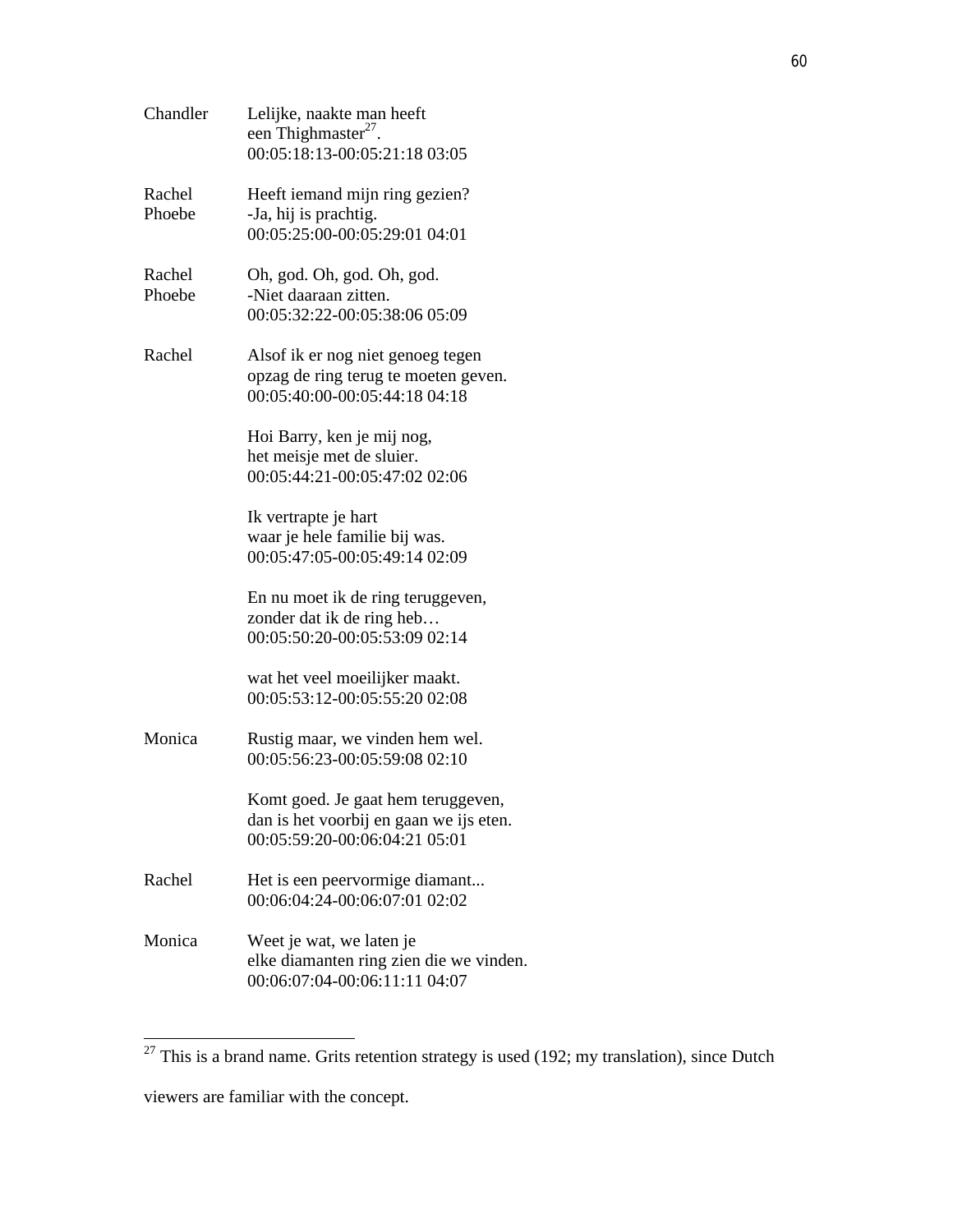| Joey     | Wanneer had je                         |
|----------|----------------------------------------|
|          | hem voor het laatst om?                |
|          | 00:06:11:24-00:06:13:15 01:16          |
| Phoebe   | Duh, waarschijnlijk                    |
|          | vlak voor ze hem verloor.              |
|          | 00:06:13:18-00:06:17:02                |
| Chandler | Dat hoor je tegenwoordig               |
|          | niet vaak meer: 'duh'.                 |
|          | 00:06:18:11-00:06:21:19 03:08          |
| Rachel   | Ik had hem vanochtend nog om,          |
|          | 28<br>ook toen ik in de keuken was met |
|          | 00:06:23:03-00:06:27:14 04:11          |
| Rachel   | Oh, wees alsjeblieft niet boos.        |
| Monica   | -Dit meen je niet. $^{29}$             |
|          | 00:06:32:08-00:06:36:02 03:19          |
| Rachel   | Oh, het spijt me.                      |
| Monica   | -Ik heb je één taak gegeven.           |
|          | 00:06:36:05-00:06:40:05 04:00          |
| Rachel   | Oh <sup>30</sup> , maar kijk nou       |
|          | hoe recht die bladen liggen.           |
|          | 00:06:41:13-00:06:44:14 03:01          |
|          |                                        |

 $\overline{a}$ 

<sup>29</sup> "Didn't" and "dit" contain some phonetical similarity, the translation is also close to the source text.

 $30$  Chesterman, in his list of grammatical strategies names G10: translating figures of speech. he states there are three options: to preserve the repetition here, to replace it with a more fitting or comparable figure of speech or to omit the repetition completely (160). The repetition of the "[o]h" shows Rachel horrification and is therefore sustained in translation.

 $28$  Chandler finishes Rachel's sentence with "Dinah", which is a reference to "Someone's in the Kitchen with Dinah", a line from an old American folk song entitled "I've Been Working on the Railroad". This song is however not well-known in The Netherlands, a replacement is hard to find and the joke irrelevant to the plot. That is why Grits omission strategy is used, the joke is omitted from translation (193; my translation).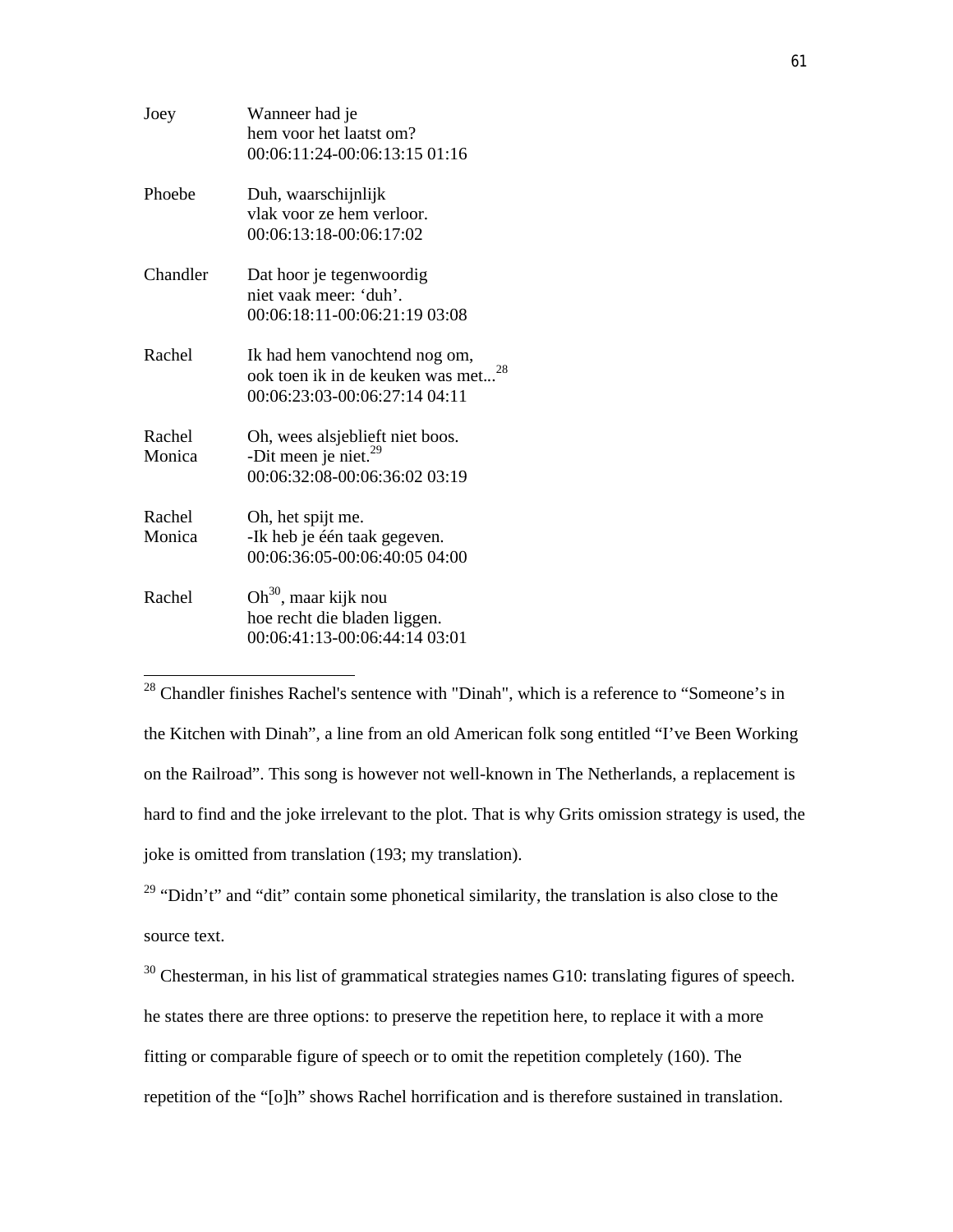| Chandler              | Je weet dat je zo niet<br>moet zoeken naar een verlovingsring.<br>00:06:44:22-00:06:49:07 04:10      |
|-----------------------|------------------------------------------------------------------------------------------------------|
| Monica                | Ik kan het niet.<br>00:06:51:07-00:06:53:03 01:21                                                    |
| Chandler              | Jongens, we gaan naar binnen.<br>00:06:54:01-00:06:57:05 03:04                                       |
| Monica                | Dat is geen hoopvolle hoi <sup>31</sup> .<br>00:07:08:15-00:07:10:07 01:17                           |
| <b>Ross</b><br>Phoebe | Carol is zwanger.<br>-Gevonden.<br>00:07:10:10-00:07:13:10 03:00                                     |
| Monica                | Wat, wie? Wat, hoe, wie-<br>00:07:16:00-00:07:19:00 03:00                                            |
| Ross                  | Doe dat nog twee uur lang,<br>dan voel je misschien wat ik nu voel.<br>00:07:21:03-00:07:25:13 04:10 |
| Chandler              | Opeens lijkt dat kussen<br>niet meer zo belangrijk, toch, Mon?<br>00:07:26:17-00:07:30:00 03:08      |
| Rachel                | Hoe pas jij nu in dit plaatje?<br>00:07:31:13-00:07:33:19 02:06                                      |
| Ross                  | Carol zegt dat zij en Susan willen<br>dat ik betrokken ben<br>00:07:33:22-00:07:37:06 03:09          |
|                       | maar als ik me daar niet comfortabel<br>bij voel hoeft het niet.<br>00:07:37:09-00:07:41:22 04:13    |
|                       | Oftewel, het is helemaal aan mij.<br>00:07:42:00-00:07:43:22 01:22                                   |
| Phoebe                | Wat is het ook een goed mens.<br>Ik mis haar.                                                        |

 $31$ The source text "a happy hi" contains assonance. From Chesterman's G10 (160), preserving the assonance is preferred, since "a happy hi" has a certain symphonic effect.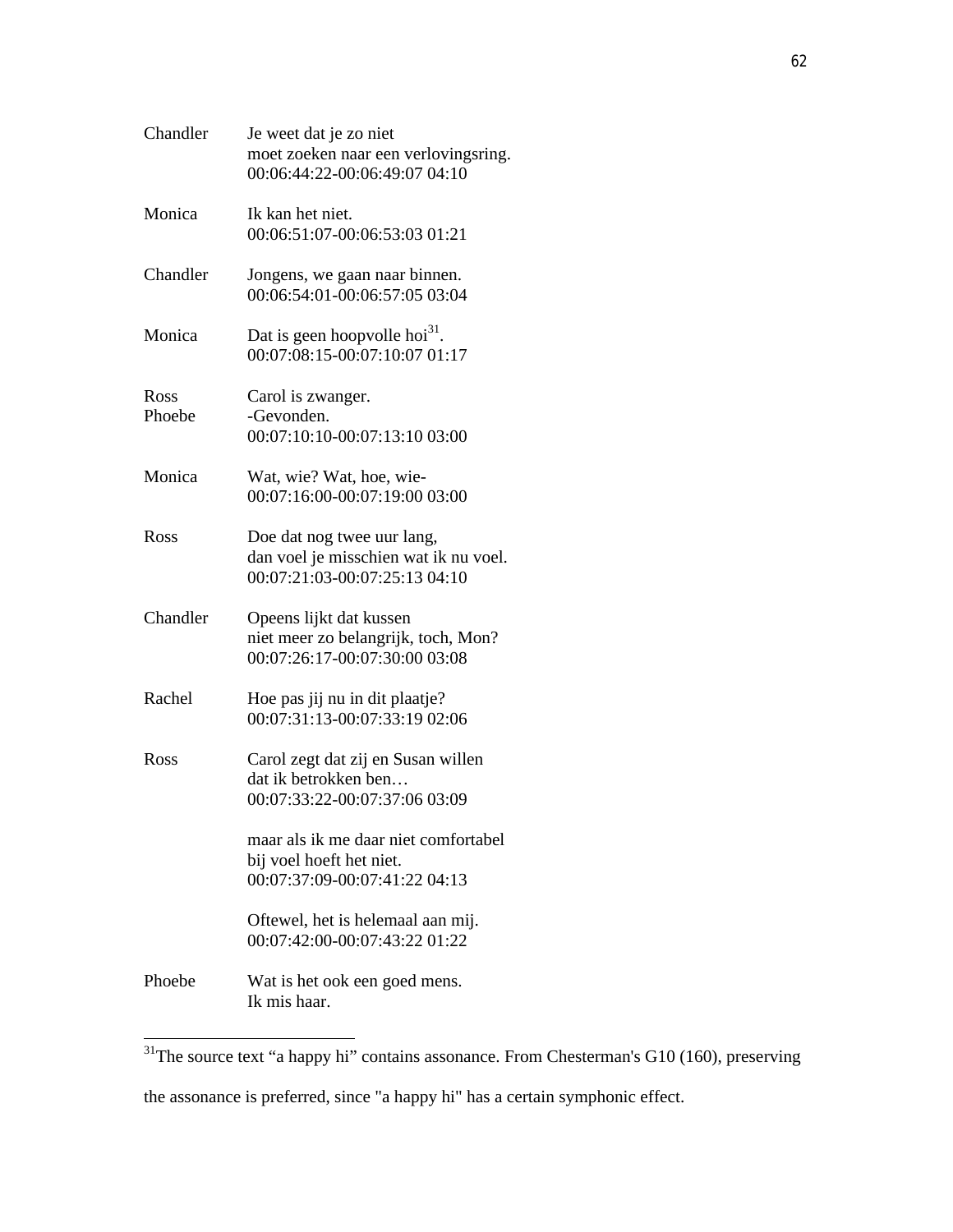## 00:07:44:00-00:07:46:04 02:04

| Monica               | Wat bedoelt ze met betrokken zijn?<br>00:07:50:04-00:07:52:17 02:13                                      |
|----------------------|----------------------------------------------------------------------------------------------------------|
| Chandler             | Het grootste deel van jouw taak<br>is al wel gedaan.<br>00:07:52:20-00:07:56:10 03:15                    |
| Joey                 | En het leukste deel.<br>00:07:57:06-00:07:58:20 01:14                                                    |
|                      | Phoebe, zeg iets.<br>00:08:00:07-00:08:01:22 01:15                                                       |
| Ross                 | Ze willen dat ik morgen<br>met ze meega naar de echo.<br>00:08:03:12-00:08:07:12 04:00                   |
|                      | Weet je nog toen het simpel was,<br>en zij gewoon lesbisch was?<br>00:08:07:20-00:08:12:11 04:16         |
| Chandler             | Dat waren nog eens tijden.<br>00:08:13:15-00:08:15:15 02:00                                              |
| Rachel               | Dus wat ga je doen?<br>00:08:16:06-00:08:17:15 01:09                                                     |
| <b>Ross</b>          | Geen idee. Wat ik ook doe,<br>ik word nog steeds vader.<br>00:08:17:21-00:08:22:22 05:01                 |
| Joey                 | Deze is nu mislukt, toch?<br>00:08:33:01-00:08:34:22 01:21                                               |
| Moeder               | De dochter van Martha Ludwin<br>gaat je bellen.<br>00:08:41:03-00:08:44:12 03:09                         |
|                      | Wat is die kerrie smaak?<br>00:08:46:18-00:08:48:12                                                      |
| <b>Ross</b><br>Vader | Ik vind ze heel lekker, echt waar.<br>-Ken je de Ludwins nog<br>00:08:54:11-00:08:58:21 04:10            |
| Moeder               | dat dikke meisje vond je wel leuk.<br>-Ze vonden hem allemaal wel leuk.<br>00:08:58:24-00:09:03:10 04:11 |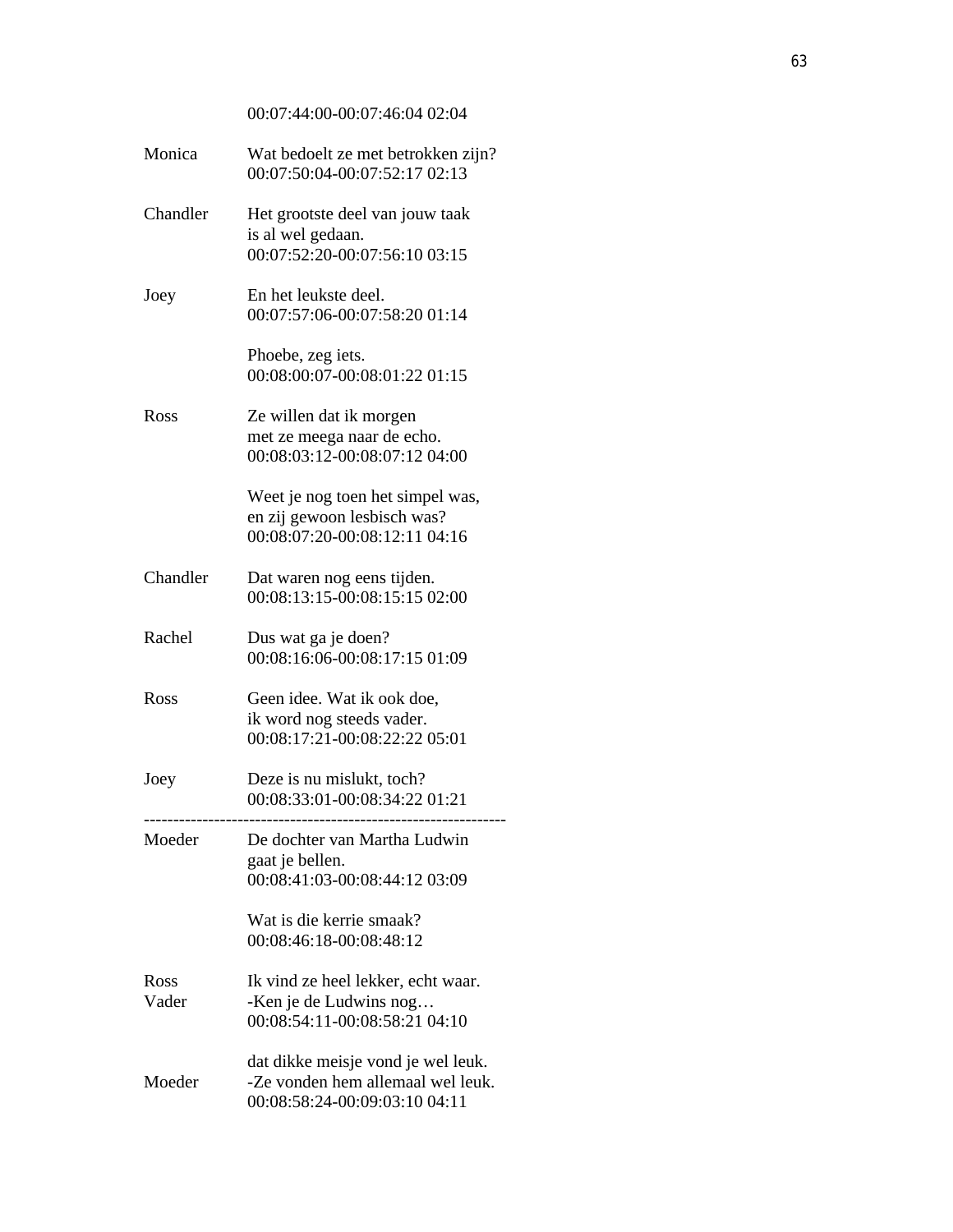| Monica          | Sorry, waarom gaat ze mij bellen?<br>00:09:04:22-00:09:06:15 01:18                                    |
|-----------------|-------------------------------------------------------------------------------------------------------|
| Moeder          | Ze is net afgestudeerd,<br>en ze wil iets met koken doen<br>00:09:06:18-00:09:10:18 04:00             |
|                 | of voedsel of weet ik veel.<br>00:09:10:21-00;09:12:09 01:13                                          |
|                 | Hoe dan ook, ik heb verteld<br>dat jij een restaurant hebt<br>00:09:12:12-00:09:14:18 02:06           |
| Monica          | -Ik heb geen restaurant, ik werk er.<br>00:09:14:21-00:09:17:17 02:21                                 |
| Moeder          | Dat hoeven zij toch niet te weten.<br>00:09:17:20-00:09:20:05 02:10                                   |
| Monica          | Ross, kun je me komen helpen<br>met de spaghetti alsjeblieft?<br>00:09:23:11-00:09:26:14 03:03        |
| Moeder          | We eten spaghetti. Wat<br>00:09:27:04-00:09:29:00 01:21                                               |
|                 | makkelijk.<br>00:09:29:03-00:09:30:03 01:00                                                           |
| Monica<br>Vader | We zouden eigenlijk lasagne eten.<br>-Oh, ik ben gek op lasagne.<br>00:09:31:21-00:09:35:01 03:05     |
| Monica          | Maar dat gaan we niet eten<br>00:09:35:04-00:09:37:02 01:23                                           |
| Moeder          | Waarom begon je er dan over?<br>Je weet hoe hij eraan blijft denken.<br>00:09:37:15-00:09:40:15 03:00 |
| Monica          | Ik weet dat dit<br>ongelooflijk egoïstisch klinkt<br>00:09:41:16-00:09:45:15 03:24                    |
|                 | maar ga je nog over je baby bij de<br>lesbienne vertellen?<br>00:09:45:18-00:09:49:00 03:07           |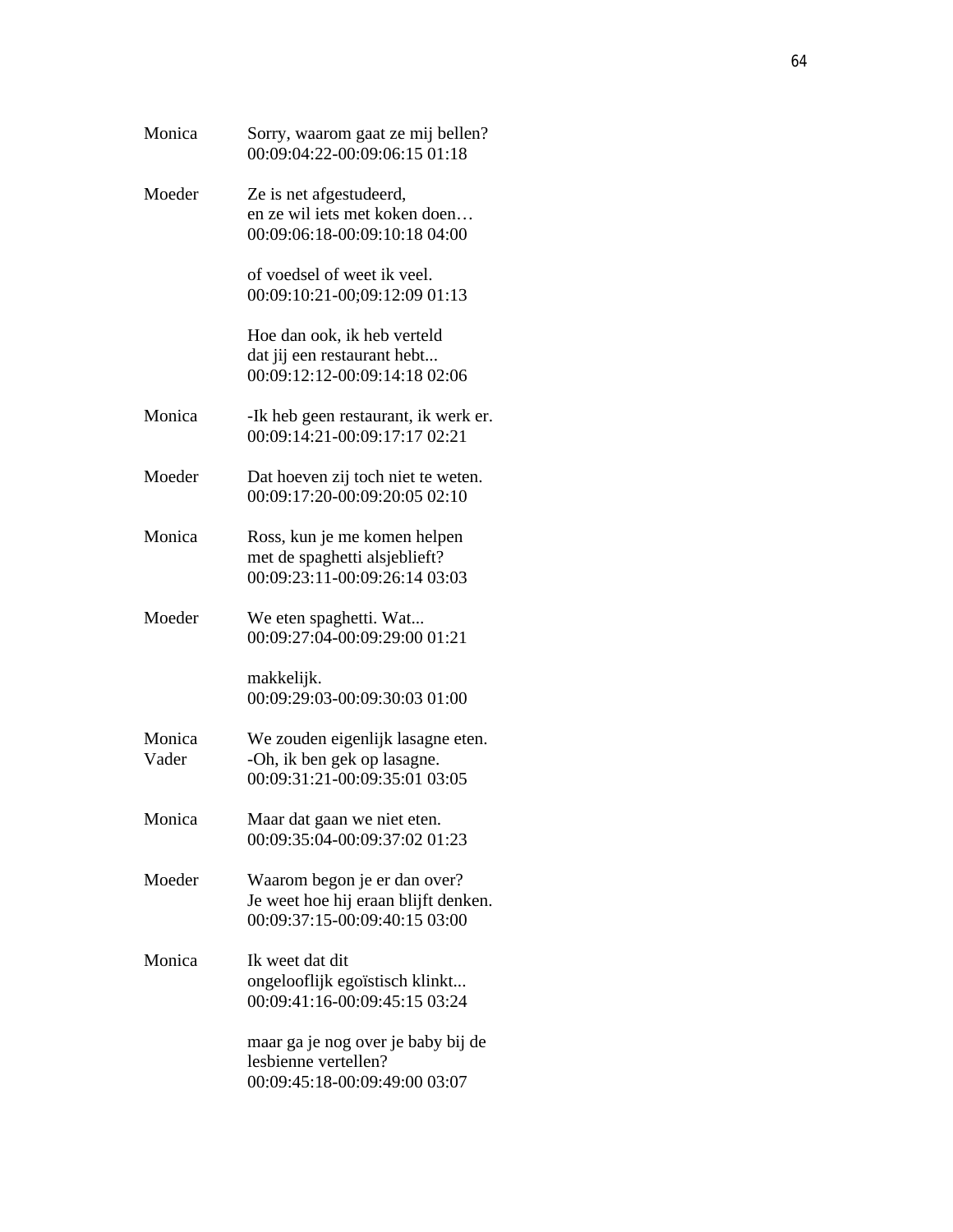|                  | Want ik denk dat het een beetje<br>van mij zal afleiden.<br>00:09:49:03-00:09:52:22 03:19                    |
|------------------|--------------------------------------------------------------------------------------------------------------|
| Moeder           | Wat die Rachel doet.<br>We zagen haar ouders bij de club<br>00:09:54:18-00:09:58:14 03:21                    |
|                  | ze speelden niet erg goed.<br>00:09:58:17-00:10:00:13 01:21                                                  |
| Vader            | Ik ga jullie niet vertellen<br>wat die bruiloft ze gekost heeft<br>00:10:00:16-00:10:02:22 02:06             |
|                  | maar 40 duizend dollar is veel geld.<br>00:10:03:00-00:10:05:16 02:16                                        |
| Moeder           | Ach, ze had tenminste de kans om<br>iemand bij het altaar te laten staan.<br>00:10:08:05-00:10:13:03 04:23   |
| Monica<br>Moeder | Wat wil je daarmee zeggen?<br>-Niets, het is een gezegde. $32$<br>00:10:14:18-00:10:19:11 04:18              |
| Vader            | Luister maar niet naar je moeder.<br>Jij bent altijd onafhankelijk geweest.<br>00:10:20:23-00:10:24:05 03:07 |
|                  | Zelfs als kind al. Het ging prima<br>toen je dik was, en geen vrienden had.<br>00:10:24:08-00:10:29:12 05:04 |
|                  | En dan ging je alleen in je kamer<br>lezen of een puzzel maken.<br>00:10:31:04-00:10:35:07 04:03             |
|                  | Er zijn mensen als Ross,<br>die voor het hoogst haalbare gaan.<br>00:10:38:03-00:10:41:15 03:12              |
|                  | Met zijn museumwerk<br>en zijn gepubliceerde referaten.<br>00:10:41:18-00:10:44:15 02:22                     |

 $32$  Monica following answer: "no, it isn't" is omitted from translation as it contains of

Kovaçic's dispensable elements (409) and there is too little time to display the translation.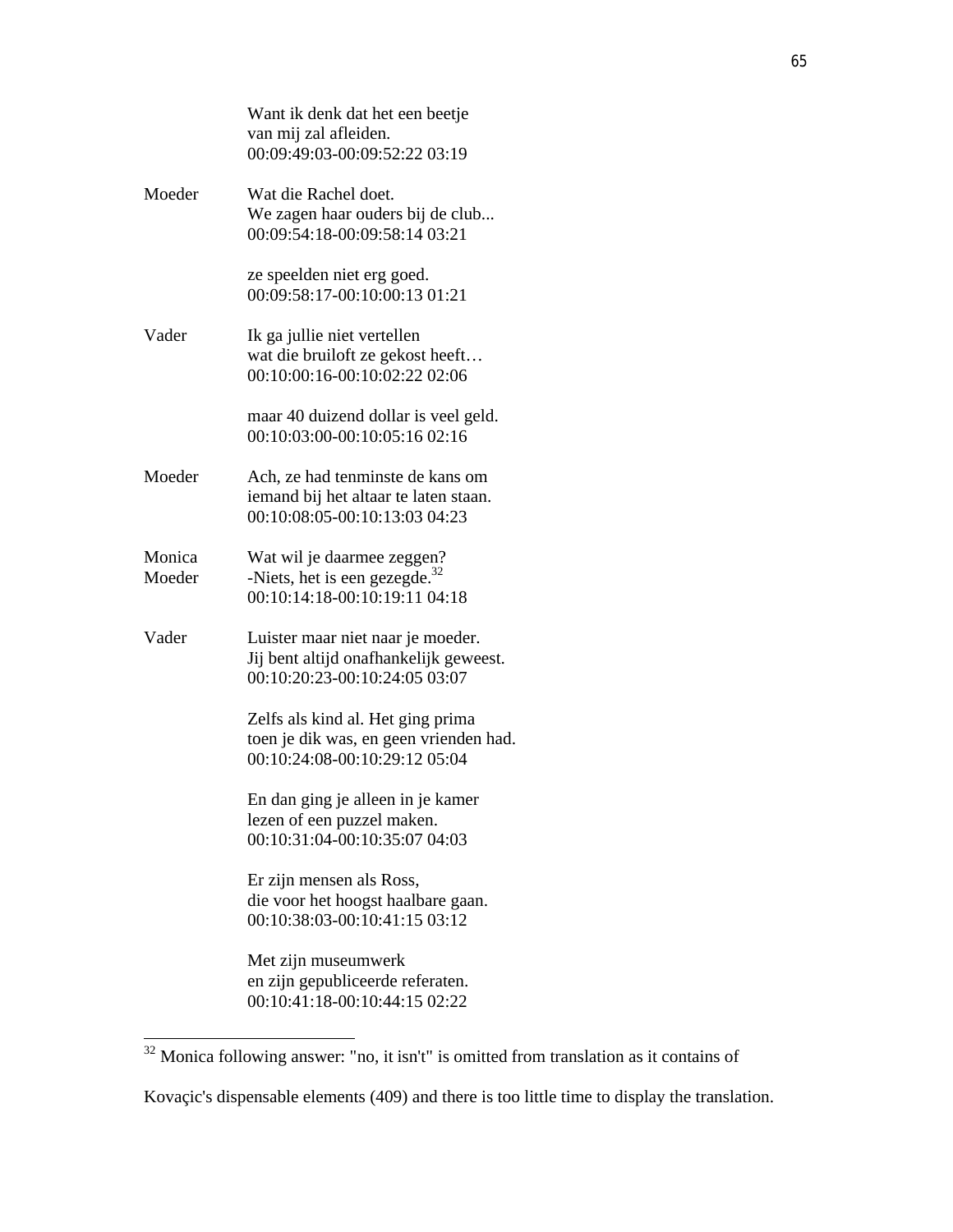|             | Anderen nemen genoegen met<br>waar ze nu zijn. Ik zeg je<br>00:10:44:18-00:10:47:17 02:24                  |
|-------------|------------------------------------------------------------------------------------------------------------|
|             | deze mensen krijgen nooit kanker.<br>00:10:47:20-00:10:50:10 02:15                                         |
|             | Ze zijn blij met wat ze hebben.<br>Tevreden, net als koeien.<br>00:10:51:14-00:10:56:19 05:05              |
| <b>Ross</b> | Koeien, pap?<br>00:10:58:10-00:10:59:22 01:12                                                              |
| Vader       | Ze weet hoe gek ik ben op koeien.<br>00:11:00:04-00:11:02:09 02:05                                         |
|             | En ik lees over vrouwen die<br>proberen om alles te hebben<br>00:11:05:11-00:11:08:06 02:20                |
|             | en ik dank God dat onze Harmonica<br>dat probleem niet schijnt te hebben.<br>00:11:08:09-00:11:12:21 04:12 |
|             | Ik zeg je, lieverd,<br>het komt helemaal goed met je.<br>00:11:14:03-00:11:17:13 03:10                     |
| Moeder      | Dus deze werkt wel.<br>00:11:19:07-00:11:21:20                                                             |
| Monica      | Ross, hoe gaat het met jou?<br>00:11:25:03-00:11:27:15 03:12                                               |
|             | Nog verhalen? Nieuws, anekdotes<br>om te delen met de ouwelui?<br>00:11:28:20-00:11:33:10 04:15            |
| Ross        | Ik snap dat jullie je afvragen wat<br>er is gebeurd tussen mij en Carol.<br>00:11:38:08-00:11:43:11        |
|             | Nou, het zit zo:<br>00:11:43:14-00:11:45:15 02:01                                                          |
|             | Carol is lesbisch.<br>00:11:47:22-00:11:49:08 01:11                                                        |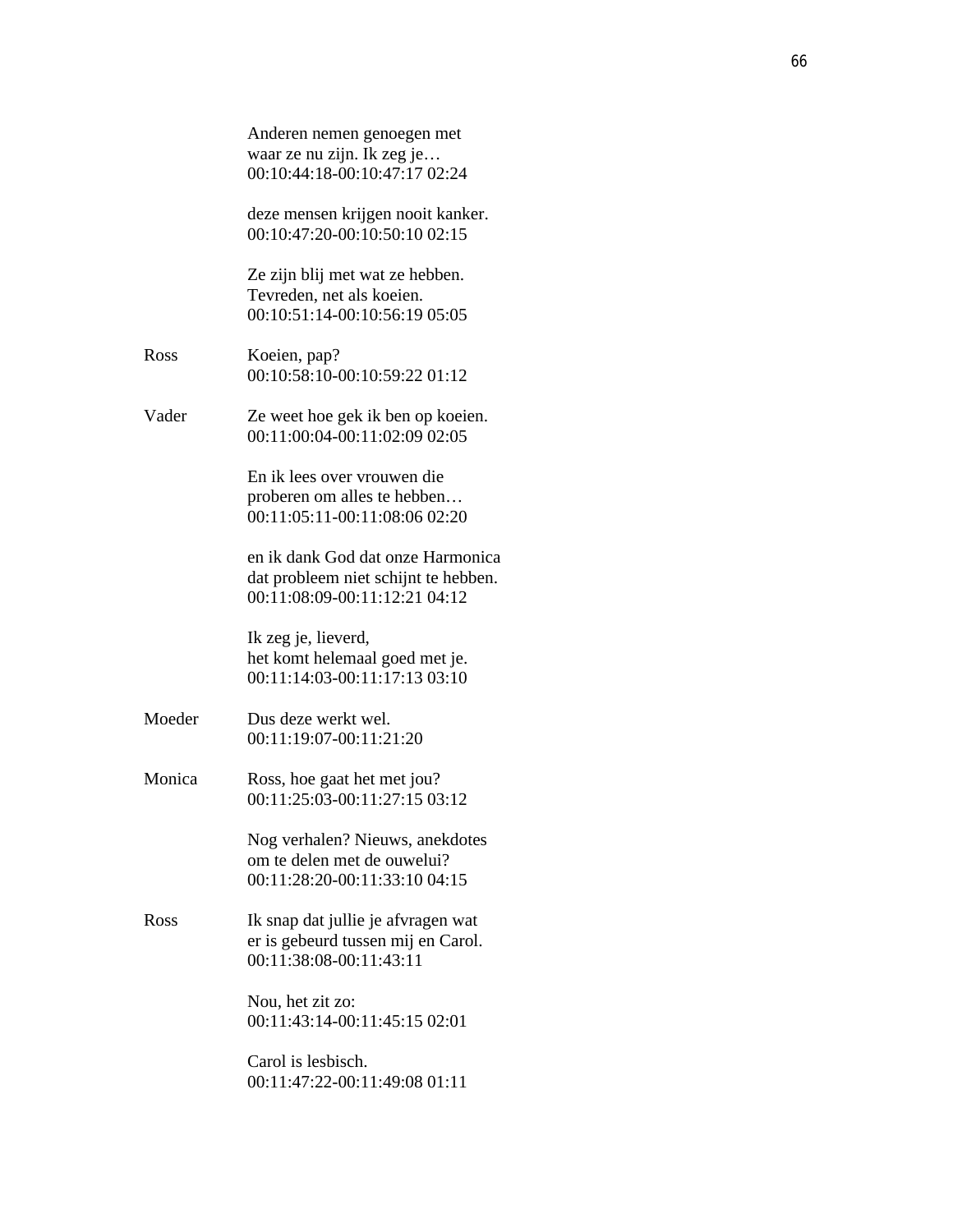|                    | Ze woont samen met een vrouw,<br>genaamd Susan.<br>00:11:51:12-00:11:53:20 02:08                      |
|--------------------|-------------------------------------------------------------------------------------------------------|
|                    | Ze is zwanger van mij, en ze<br>gaan de baby samen opvoeden.<br>00:11:55:12-00:12:02:01 06:14         |
| Mother             | En jij wist hiervan?<br>00:12:05:22-00:12:07:13 01:16                                                 |
| Joey               | Je ouwelui zijn dus echt zo erg?<br>00:12:15:07-00:12:17:14 02:07                                     |
| Ross               | Deze mensen zijn professionals.<br>00:12:17:24-00:12:20:09 02:10                                      |
|                    | Ze weten wat ze doen, nemen de tijd,<br>en krijgen de klus geklaard.<br>00:12:22:12-00:12:28:03 05:16 |
| Monica             | Ik weet dat ze zeggen<br>dat je je ouders niet kunt kiezen.<br>00:12:29:14-00:12:32:13 02:24          |
|                    | Maar als het kon,<br>zou ik de jouwe willen.<br>00:12:32:24-00:12:35:18 02:19                         |
| Phoebe<br>Rachel   | Het is nog erger als een tweeling.<br>-Ben jij van een tweeling?<br>00:12:40:00-00:12:43:00 03:00     |
| Phoebe             | We spreken elkaar niet.<br>Ze is zo'n gedreven carrière type.<br>00:12:43:03-00:12:47:10 04:07        |
| Chandler<br>Phoebe | Wat doet ze?<br>-Ze is serveerster.<br>00:12:47:13-00:12:50:01                                        |
| Phoebe             | Men zegt dat we op elkaar lijken,<br>maar ik zie het niet.<br>00:12:52:10-00:12:55:11 03:01           |
| Rachel             | Jongens, ik moet opruimen.<br>00:12:56:19-00:12:59:08 02:14                                           |
| Monica             | Chandler, jij bent toch enig kind?<br>Jij hebt hier geen last van.                                    |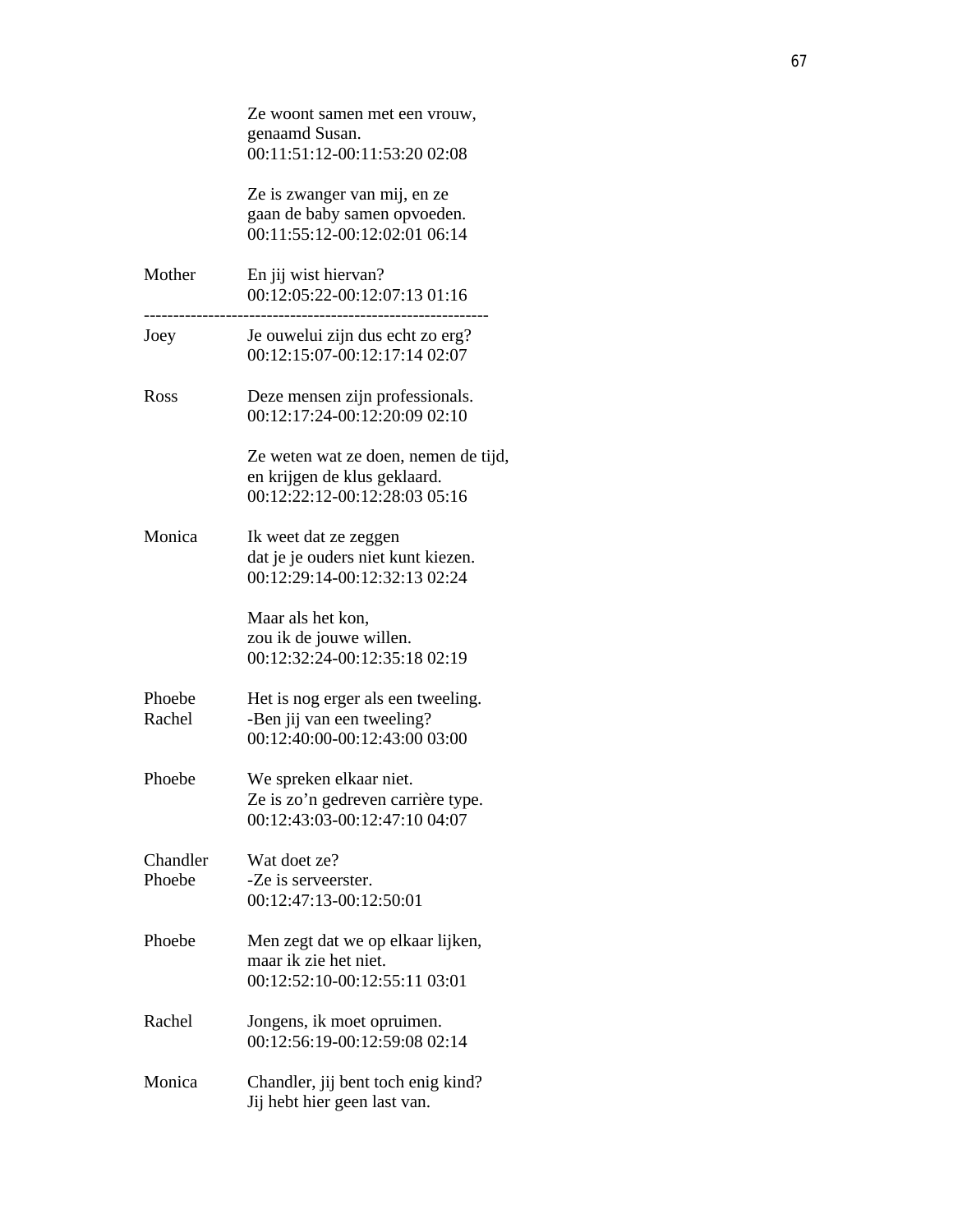00:12:59:11-00:13:02:09 02:23

| Chandler | Ik had wel een denkbeeldig vriendje,<br>die mijn ouders stiekem liever hadden.<br>00:13:02:12-00:13:08:01 05:14 |
|----------|-----------------------------------------------------------------------------------------------------------------|
| Rachel   | Licht uit, graag.<br>00:13:10:05-00:13:11:14 01:09                                                              |
| Ross     | Hoe lang was ik weg?<br>00:13:18:12-00:13:19:20 01:08                                                           |
| Rachel   | Ik ben net aan het schoonmaken.<br>00:13:21:06-00:13:23:13 02:07                                                |
| Ross     | Heb je hulp nodig?<br>00:13:23:16-00:13:25:11 01:20                                                             |
| Rachel   | Nou graag, dank je.<br>00:13:27:15-00:13:29:10 01:20                                                            |
| Ross     | Ben je zenuwachtig voor morgen?<br>00:13:36:15-00:13:39:04 02:14                                                |
| Rachel   | Een beetje.<br>00;13:40:00-00:13:41:00 01:00                                                                    |
|          | Heel erg. Heb je nog advies?<br>00:13:43:00-00:13:47:11 04:11                                                   |
|          | Als iemand die net is gedumpt?<br>00:13:48:13-00:13:51:07 02:19                                                 |
| Ross     | Ik zou het woord 'gedumpt' ontwijken.<br>00;13:52:11-00:13:55:09 02:23                                          |
|          | Hij is er waarschijnlijk kapot van.<br>00:13:57:00-00:14:01:05 04:05                                            |
|          | Probeer er dus niet al te<br>geweldig uit te zien.<br>00:14:01:08-00:14:04:10 03:02                             |
|          | Hij zal het al moeilijk zat hebben<br>00:14:04:13-00:14:06:12 01:24                                             |
|          | Ik kan ook daarheen gaan<br>en Barry zijn ring teruggeven<br>00:14:08:15-00:14:13:04 04:14                      |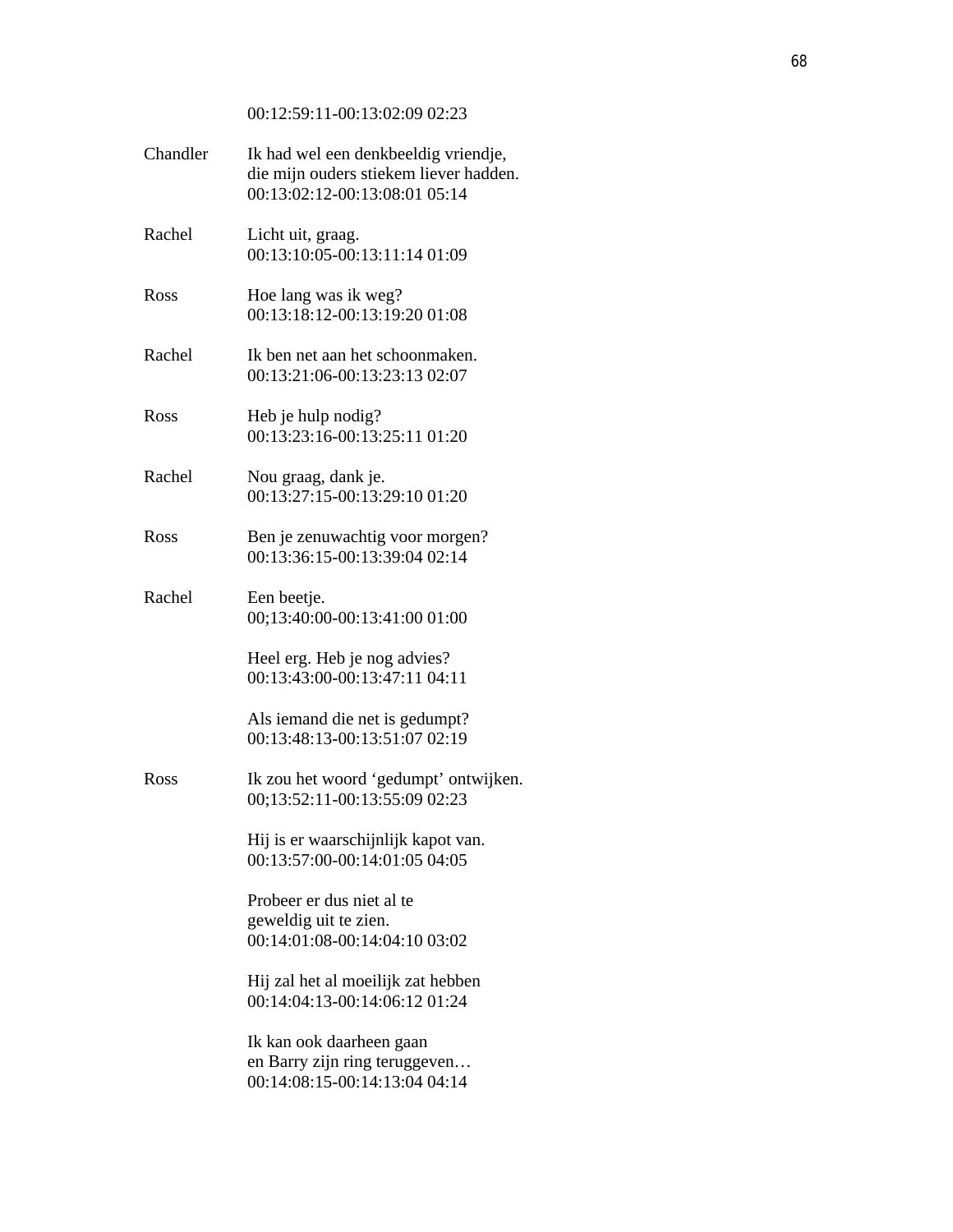|               | en dan kun jij met Carol en Susan<br>naar de gynaecoloog.<br>00:14:13:07-00:14:17:06 03:24           |
|---------------|------------------------------------------------------------------------------------------------------|
| Rachel        | Jij moet naar Carol morgen.<br>00:04:19:08-00:14:21:08 02:00                                         |
|               | Sinds wanneer is alles<br>zo gecompliceerd?<br>00:14:21:16-00:14:24:14 02:23                         |
| Ross          | Geen idee.<br>00:14:24:17-00:14:25:17 01:00                                                          |
| Rachel        | Weet je nog<br>toen we samen op school zaten?<br>00:14:26:15-00:14:29:00 02:10                       |
|               | Dacht je niet dat je gewoon<br>iemand zou ontmoeten<br>00:14:29:03-00:14:31:18 02:15                 |
|               | verliefd zou worden<br>en dat dat het zou zijn.<br>00:14:31:21-00:14:34:17 02:21                     |
|               | Ik dacht nooit dat het zo zou gaan.<br>00:14:45:00-00:14:47:13                                       |
| Ross          | Ik ook niet.<br>00:14:53:14-00:14:54:24                                                              |
| Ross          | Sorry dat ik laat ben, werk liep uit,<br>er was iets met de dino's.<br>00:15:12:14-00:15:17:13 04:24 |
| Carol<br>Ross | Ross, je kent Susan al.<br>-Hoe zou ik het kunnen vergeten?<br>00:15:20:12-00:15:24:12 04:00         |
|               | Hallo Susan, ferme handdruk.<br>00:15:24:20-00:15:26:20 02:00                                        |
|               | Dus we wachten nog op?<br>00:15:29:10-00:15:32:01 02:16                                              |
| Carol<br>Ross | Dokter Oberman.<br>-Oké. En is hij<br>00:15:32:04-00:15:34:10 02:06                                  |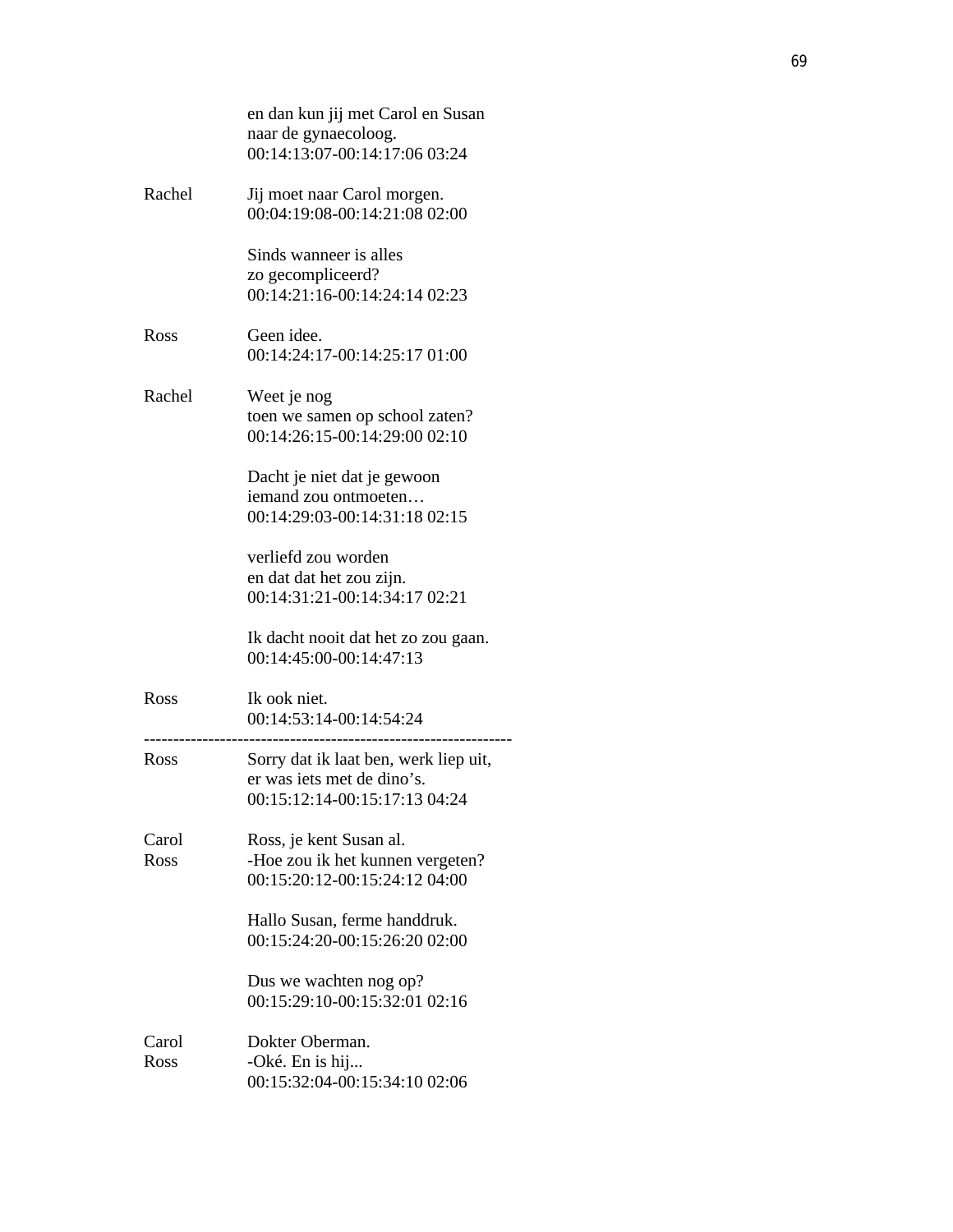| Susan<br>Ross            | -Zij.<br>Uiteraard zij.<br>00:15:34:13-00:15:36:06 01:18                                   |
|--------------------------|--------------------------------------------------------------------------------------------|
|                          | Is ze bekend met onze situatie?<br>00:15:38:04-00:15:42:01 03:22                           |
| Carol                    | Ja, en ze is zeer begripvol.<br>00:15:42:04-00:15:44:06 02:02                              |
| Ross                     | Dat is mooi.<br>00:15:44:16-00:15:45:16 01:00                                              |
| Carol                    | Ross, dat ding opent mijn baarmoeder.<br>00:16:10:22-00:16:13:05 02:08                     |
| Rachel<br><b>Barry</b>   | Barry?<br>-Kom binnen.<br>00:16:18:22-00:16:20:10 01:13                                    |
| Rachel<br><b>Barry</b>   | Weet je het zeker?<br>-Het is geen probleem.<br>00:16:21:19-00:16:24:03 02:09              |
|                          | Robbie zit hier nog uren.<br>00:16:24:06-00:16:26:00 01:19                                 |
|                          | Hoe gaat het?<br>00:16:29:10-00:16:31:01 01:16                                             |
| Rachel                   | Prima. Jij ziet er goed uit.<br>00:16:34:12-00:16:38:07 03:20                              |
| <b>Barry</b><br>Intercom | Ja, nou ja.<br>-Dr., Jason Greenspan kotst bijna.<br>00:16:38:14-00:16:42:33 04:09         |
| Barry                    | Ik kom eraan. Ben zo terug.<br>00:16:43:00-00:16:45:01 02:01                               |
| Rachel                   | Ik heb hem gedumpt.<br>00:16:50:11-00:16:51:20 01:09                                       |
| Ross                     | Dus, hoe gaat dit in zijn werk?<br>00:17:10:00-00:17:12:22 02:22                           |
| Susan                    | Nou, de baby groeit op een<br>speciale plek in de moeder.<br>00:17:13:00-00:17:16:23 03:23 |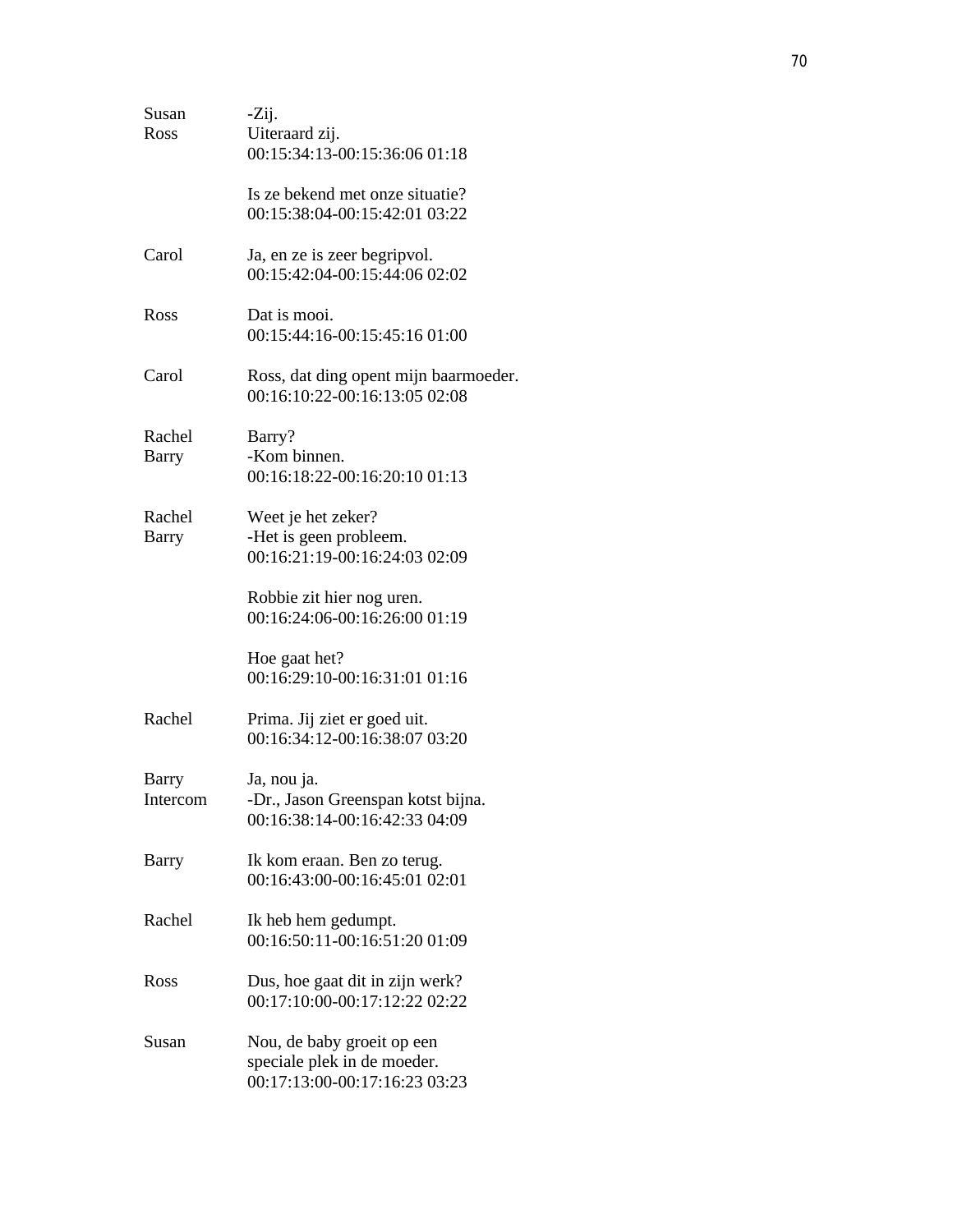| Ross        | Ik bedoel, hoe gaat dit in zijn werk,<br>wat ons betreft? Als er bijvoorbeeld<br>00:17:18:08-00:17:22:10 04:02 |
|-------------|----------------------------------------------------------------------------------------------------------------|
|             | belangrijke beslissingen<br>genomen moeten worden?<br>00:17:22:13-00:17:24:11 01:23                            |
| Carol       | Geef eens een voorbeeld.<br>00:17:24:14-00:17:26:00 01:11                                                      |
| Ross        | Nou, ik weet niet. Bijvoorbeeld<br>als we een babynaam gaan kiezen.<br>00:17:26:03-00:17:29:21 03:18           |
| Carol       | Marlon.<br>00:17:29:24-00:17:31:01 01:02                                                                       |
|             | Als het een jongen is.<br>Als het een meisje is Minnie.<br>00:17:31:04-00:17:34:22 03:18                       |
| Ross        | Als in Minnie Muis?<br>00:17:35:22-00:17:37:02 01:05                                                           |
| Carol       | Als in mijn oma.<br>00:17:38:24-00:17:40:08 01:09                                                              |
| <b>Ross</b> | Toch, je zegt Minnie, je hoort Muis.<br>00:17:40:24-00:17:43:21 02:22                                          |
|             | Wat dachten jullie van Julia?<br>00:17:46:01-00:17:49:17 03:16                                                 |
| Susan       | We hadden Minnie afgesproken.<br>00:17:51:15-00:17:53:04 01:14                                                 |
| Ross        | Grappig, wij hadden afgesproken<br>ons leven lang samen te blijven.<br>00:17:53:07-00:17:55:22 02:15           |
|             | Dingen veranderen, zet je eroverheen.<br>00:17:56:00-00:17:58:22 02:22                                         |
|             | Ik geloof dat Julia een optie is?<br>00:17:59:01-00:18:00:24 01:23                                             |
| Barry       | Sorry daarvoor.<br>00:18:03:24-00:18:05:06 01:07                                                               |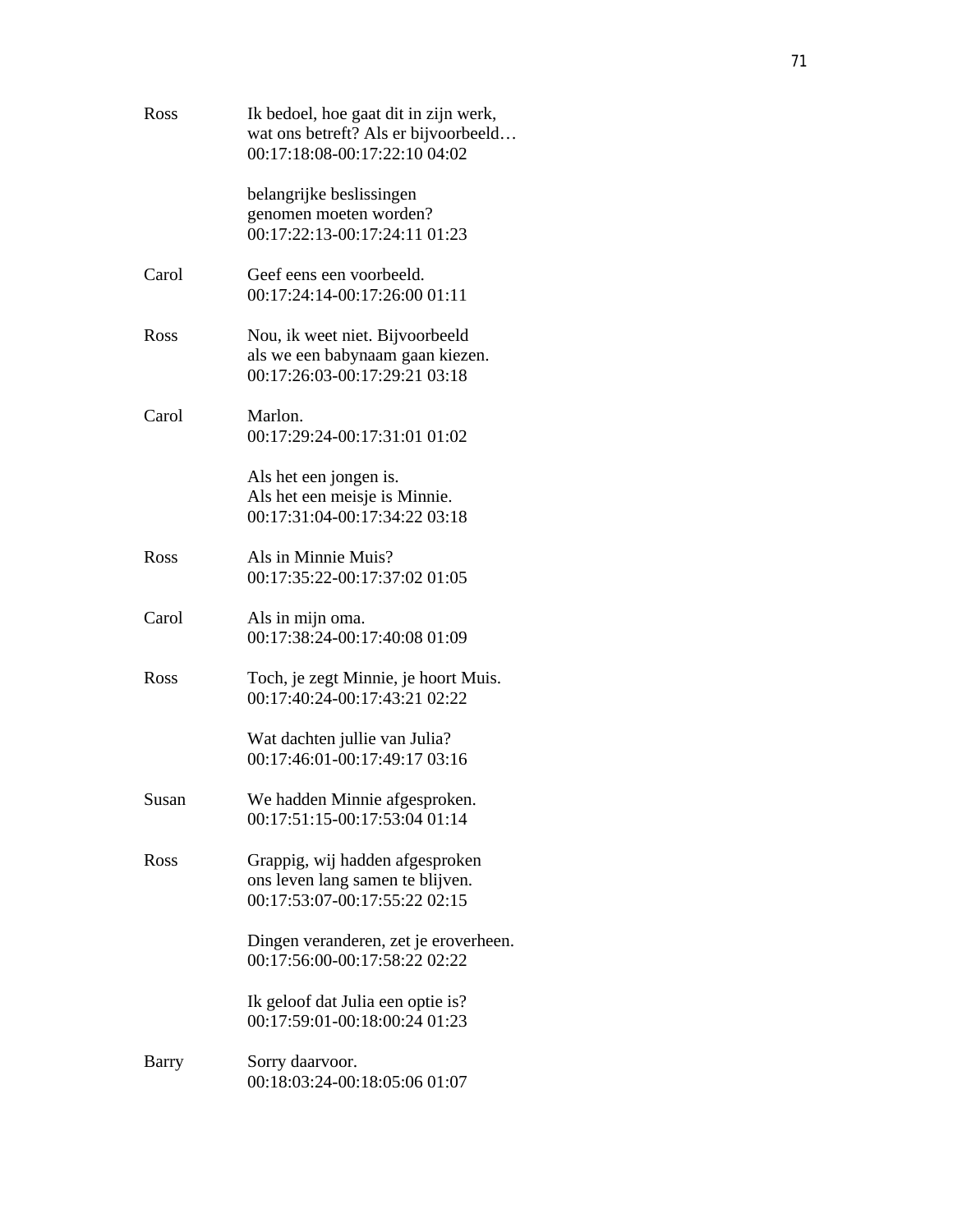|                        | Dus, wat heb jij allemaal gedaan?<br>00:18:08:05-00:18:10:18 02:13                                |
|------------------------|---------------------------------------------------------------------------------------------------|
| Rachel<br><b>Barry</b> | Ik heb een baan gevonden.<br>-Dat is mooi.<br>00:18:12:00-00:18:15:14 03:14                       |
| Rachel                 | Hoe kom je aan dat kleurtje?<br>00:18:17:09-00:18:19:10 02:01                                     |
| <b>Barry</b>           | Ik ben naar Aruba geweest.<br>00:18:21:20-00:18:23:15 01:20                                       |
| Rachel                 | Oh nee. Ben je in je eentje<br>op onze huwelijksreis gegaan?<br>00:18:23:18-00:18:26:15 02:22     |
| <b>Barry</b>           | Ik ben met<br>dit is misschien een beetje pijnlijk.<br>00:18:31:05-00:18:35:06 04:01              |
|                        | Ik ben met Mindy gegaan.<br>00:18:39:23-00:18:41:14 01:16                                         |
| Rachel                 | Mijn bruidsmeisje?<br>00:18:43:24-00:18:45:11 01:12                                               |
| <b>Barry</b>           | Ja, we zijn een soort van samen.<br>00:18:45:14-00:18:48:06 02:17                                 |
| Rachel                 | Je hebt implantaten.<br>00:18:52:13-00:18:54:04 01:16                                             |
| <b>Barry</b>           | Pas op, ze hebben zich<br>nog niet helemaal geworteld.<br>00:18:54:07-00:18:57:23 03:16           |
| Rachel                 | En je hebt lenzen.<br>00:18:58:01-00:18:59:08 01:07                                               |
|                        | Maar je hebt er een hekel aan<br>om je vinger in je oog stoppen.<br>00:19:00:00-00:19:02:23 02:23 |
| Barry                  | Voor haar niet.<br>00:19:03:01-00:19:04:09 01:08                                                  |
|                        | Luister, ik wil je echt bedanken.<br>00:19:08:13-00:19:10:20 02:07                                |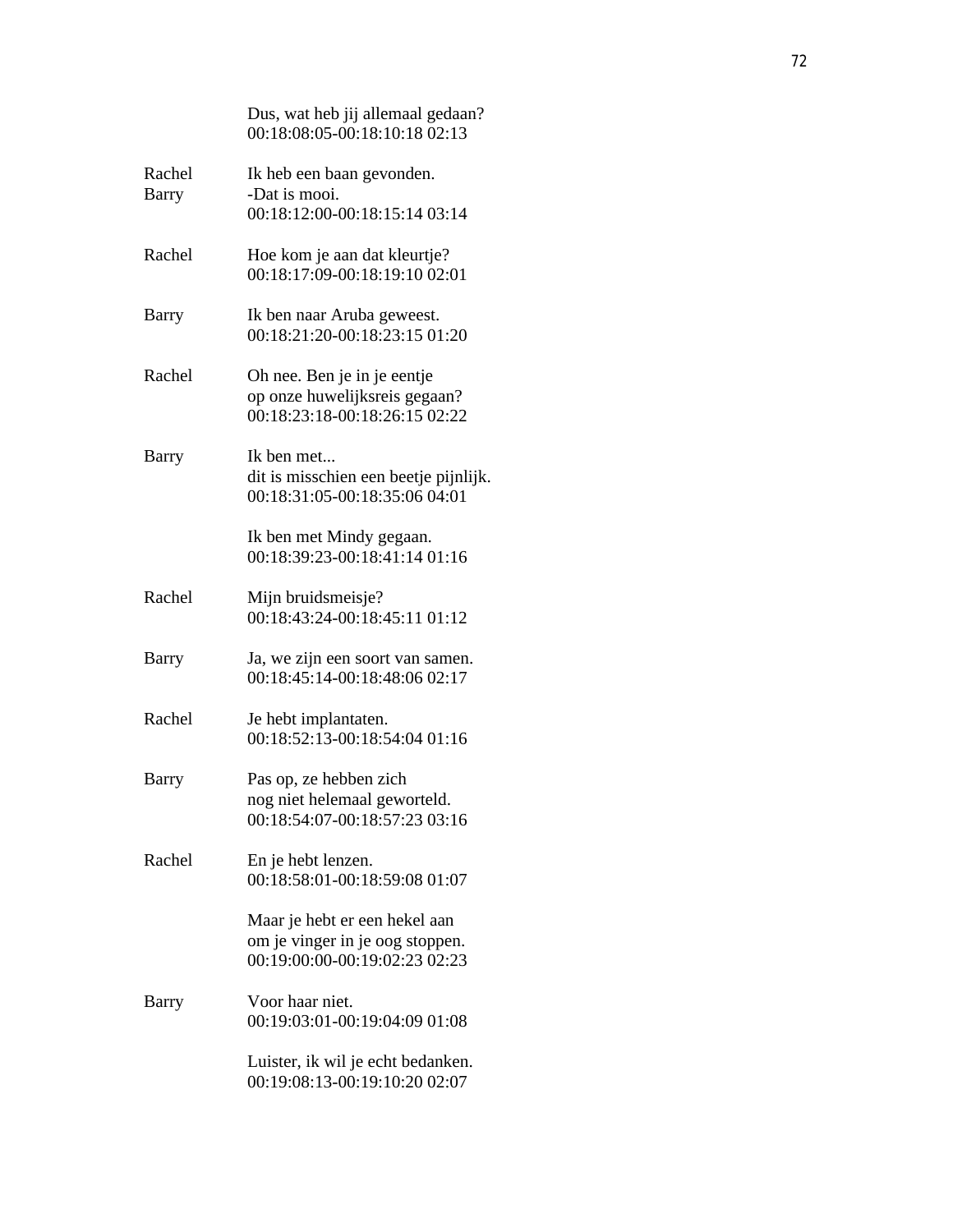|              | Een maand geleden wou ik je pijn doen.<br>00:19:13:13-00:19:15:17 02:04                                  |
|--------------|----------------------------------------------------------------------------------------------------------|
|              | Meer dan ik dat ooit iemand<br>heb willen doen.<br>00:19:15:20-00:19:18:12 02:17                         |
|              | En ik ben nog wel orthodontist.<br>00:19:18:15-00:19:20:09 01:19                                         |
|              | Je had gelijk.<br>Ik dacht dat we gelukkig waren.<br>00:19:22:03-00:19:25:12 03:09                       |
|              | Dat waren we niet. Maar met Mindy<br>ben ik nu echt gelukkig.<br>00:19:25:19-00:19:32:02                 |
| Robbie       | Spuug.<br>-Ik.<br>00:19:33:17-00:19:35:17 02:00                                                          |
| Rachel       | Ik geloof dat dit van jou is.<br>Of misschien ooit van Mindy.<br>00:19:41:12-00:19:46:09 04:22           |
| <b>Barry</b> | Ja, alsof ze daar genoegen mee neemt.<br>00:19:46:14-00:19:49:08 02:19                                   |
| Rachel       | Nou, ik vind het een mooie ring.<br>Bedankt dat je hem me hebt gegeven.<br>00:19:56:15-00:20:02:00 05:10 |
| <b>Barry</b> | Jij bedankt dat je hem teruggeeft<br>00:20:03:08-00:20:05:23 02:15                                       |
| Susan        | Wat is er mis met Helen?<br>00:20:13:14-00:20:14:23 01:09                                                |
| Ross         | Helen Geller?<br>00:20:15:01-00:20:16:03 01:02                                                           |
| Carol        | Dat lijkt me niet.<br>-Het wordt niet Helen Geller.<br>00:20:17:12-00:20:20:19 03:07                     |
|              | Ik bedoel, het wordt niet Geller.<br>00:20:22:09-00:20:24:20 02:11                                       |
| Ross         | Wordt het Helen Willick?                                                                                 |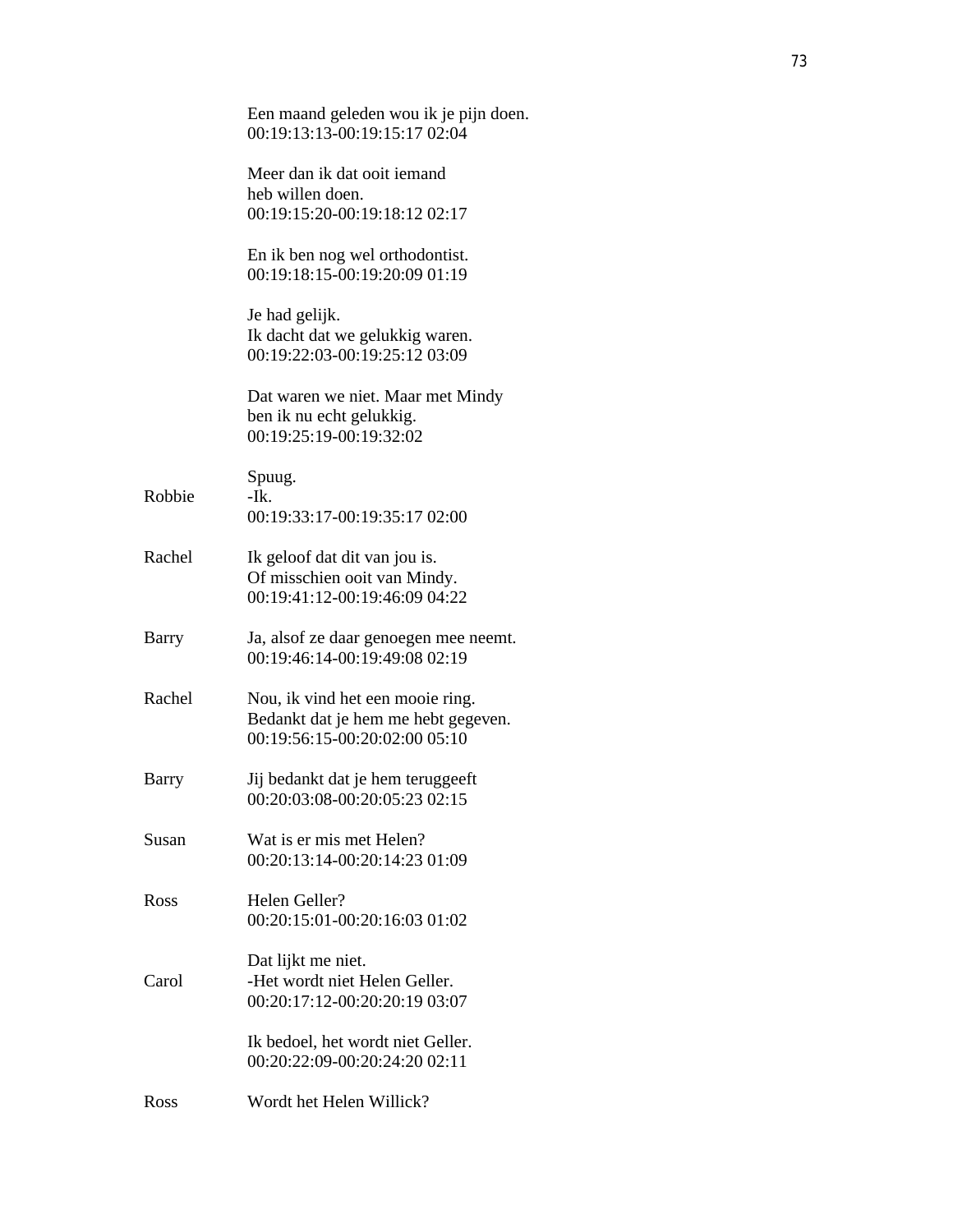00:20:24:23-00:20:26:19 01:21

| Carol                | Nou, we hebben het gehad over<br>Hellen Willick-Bunch.<br>00:20:27:00-00:20:31:01 04:01                 |
|----------------------|---------------------------------------------------------------------------------------------------------|
| Ross                 | Wacht even,<br>waarom mag zij in de naam?<br>00:20:33:02-00:20:35:17 02:15                              |
| Susan                | Omdat het ook mijn baby is.<br>00:20:35:20-00:20:37:05 01:10                                            |
| <b>Ross</b>          | Echt? Ik kan me niet herinneren<br>dat jij ooit sperma hebt gemaakt.<br>00:20:38:12-00:20:42:24 04:12   |
| Susan                | En we weten allemaal<br>wat een uitdaging dat is.<br>00:20:43:02-00:20:46:07 03:05                      |
| Carol<br><b>Ross</b> | Stop hiermee.<br>-Nee, zij krijgt haar erkenning<br>00:20:46:14-00:20:48:20 02:06                       |
|                      | Ik zit daar ook in.<br>00:20:48:23-00:20:50:04 01:06                                                    |
| Carol                | Je stelt toch niet<br>Helen Willick-Bunch-Geller voor.<br>00:20:50:07-00:20:54:02 03:20                 |
|                      | Dat is bijna kindermishandeling.<br>00:20:54:05-00:20:56:03 01:23                                       |
| Ross                 | Natuurlijk niet. Ik stel voor<br>Geller-Willick-Bunch.<br>00:20:56:05-00:20:59:21 03:15                 |
| Susan                | Oh, nee. Zie je wat hij doet,<br>niemand gaat al die namen opnoemen.<br>00:20:59:24-00:21:04:03 04:04   |
|                      | Hij weet dat ze haar Geller gaan noemen<br>en dan krijgt hij zijn zin.<br>00:21:04:06-00:21:06:24 02:18 |
| Ross                 | Denk je dat dit mijn zin is?<br>00:21:07:02-00:21:08:23 01:21                                           |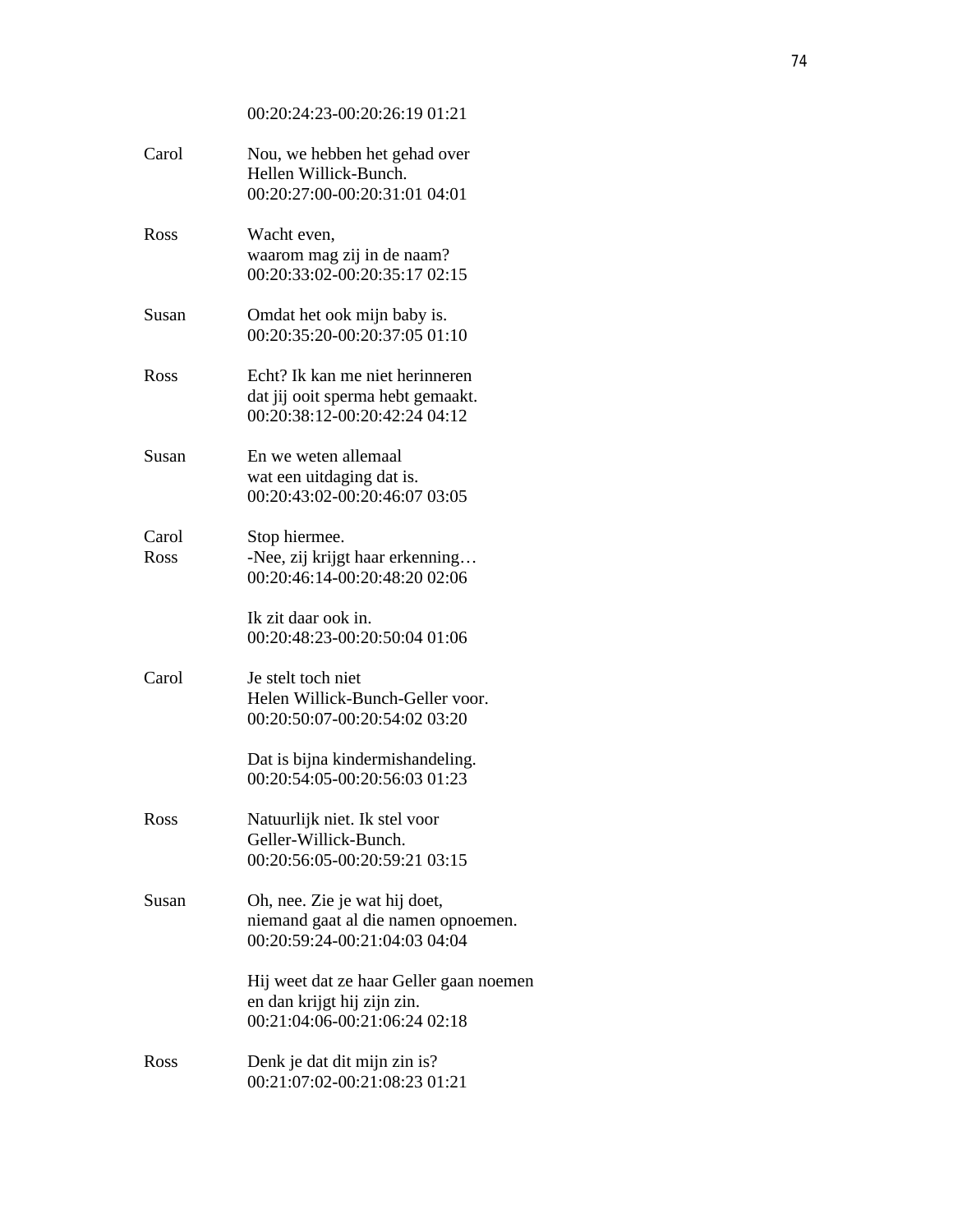|                | Geloof me, dit moment in mijn leven is<br>absoluut niet naar mijn- weet je wat?<br>00:21:09:01-00:21:14:14 05:13 |
|----------------|------------------------------------------------------------------------------------------------------------------|
| Dokter         | Dit is te moeilijk, ik kan niet<br>-Klop, klop. Hoe gaat het?<br>00:21:14:17-00:21:18:08                         |
| Ross/Susan     | Misselijk?<br>-Een beetje.<br>00:21:18:11-00:21:20:10 01:24                                                      |
| Dokter         | Het ging me eigenlijk om de moeder,<br>maar bedankt voor het meedelen.<br>00:21:22:16-00:21:27:16 05:00          |
| <b>Ross</b>    | Ga maar liggen.<br>-Weet je wat, ik ga maar weg.<br>00:21:27:17-00:21:30:11 02:19                                |
|                | Ik denk niet dat ik hier nu bij<br>betrokken kan zijn.<br>00:21:30:21-00:21:34:18 03:22                          |
| Susan<br>Carol | Kijk nou.<br>-Ik zie het.<br>00:21:47:05-00:21:49:16                                                             |
| Ross           | Is dat niet wonderbaarlijk?<br>00:22:00:00-00:22:02:03 02:03                                                     |
| Joey           | Wat moeten we hier kunnen zien?<br>00:22:05:07-00:22:07:11 02:04                                                 |
| Chandler       | Ik weet het niet, maar volgens mij<br>wil het de Enterprise gaan aanvallen.<br>00:22:08:15-00:22:13:15 05:00     |
| Phoebe         | Als je het hoofd naar links buigt<br>en je ogen ontspant<br>00:22:16:02-00:22:19:12 03:10                        |
|                | lijkt het een beetje<br>op een oude aardappel.<br>00:22:19:15-00:22:22:18 03:03                                  |
| Ross           | Doe dat dan maar niet.<br>00:22:22:21-00:22:24:03 01:07                                                          |
|                | Monica, wat vind je?                                                                                             |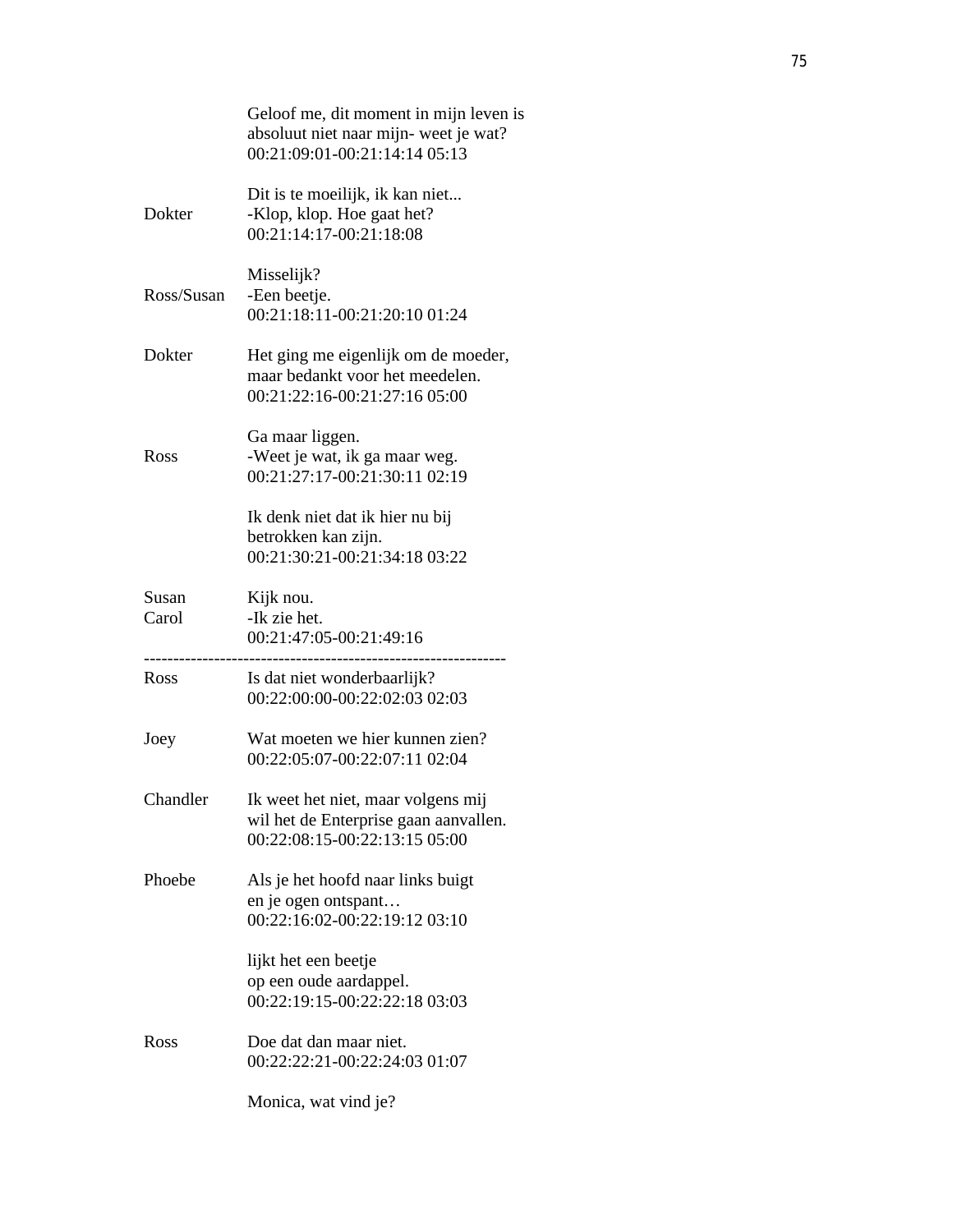### 00:22:26:19-00:22:29:07 02:13

Schieten je ogen vol? 00:22:32:15-00:22:34:01 01:11

Jawel, ze schieten vol. 00:22:34:15-00:22:36:20 02:05

Je wordt tante. Monica -Houd je kop. 00:22:37:24-00:22:40:05 02:06

Rachel Hé, Mindy, met Rachel. 00:22:42:00-00:22:45:04 03:04

> Gaat wel goed. Ik zag Barry vandaag. Ja, hij heeft het verteld. 00:22:45:22-00:22:51:12 05:15

Nee, het is niet erg, ik hoop dat jullie gelukkig zijn. 00:22:51:15-00:22:57:11 05:21

Als alles goed gaat, en jullie zijn getrouwd en hebben kinderen en alles… 00:22:58:01-00:23:04:16 06:15

dan hoop ik dat ze zijn oude haarlijn en jouw oude neus hebben. 00:23:05:11-00:23:09:17 04:06

Oké, dat was gemeen en onnodig $^{33}$ , maar ik voel me veel beter nu. 00:23:13:01-00:23:17:02 04:01

1

 $33$  To translate "a cheap shot", Grits description strategy is used, which means the Dutch translation is a description of the English concept (192; my translation).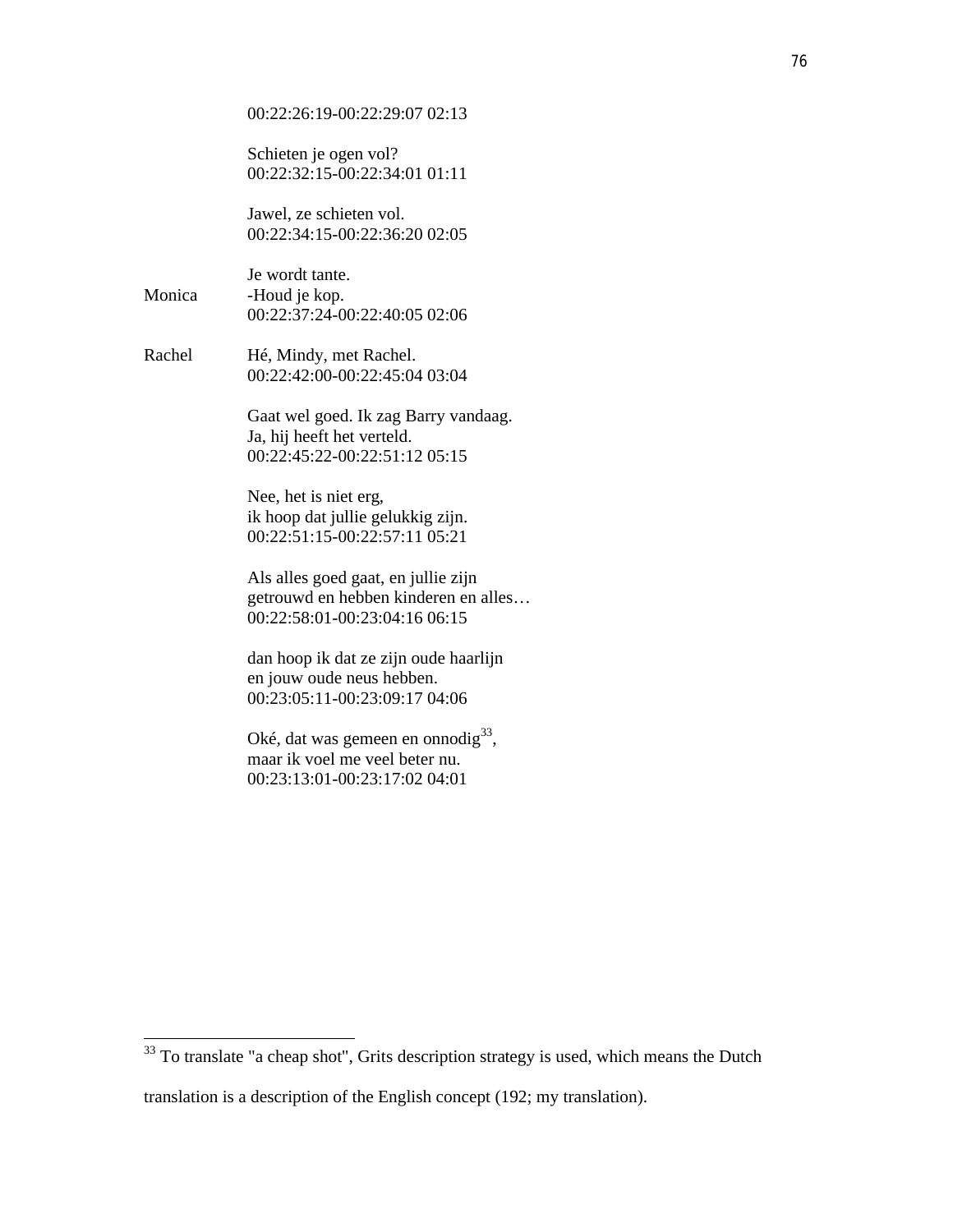#### **Bibliography**

- Nornes, A. M. "For an Abusive Subtitling." *Film Quarterly*, Vol. 52, No. 3, pp. 17-34. University of California Press,1999. Web. Feb. 2014.
- Chesterman, Andrew. "Tekstanalyse en de moeilijkheidsgraad van een vertaling." *Denken over Vertalen*. Naaijkens, T., Koster, C., Bloemen, H. and Meijer, C. 2nd ed. Nijmegen: Vantilt, 2010. 153-172. Print. Mar. 2014.
- Díaz Cintas, J., Remael, A. *Audiovisual Translation: Subtitling*. Manchester: St. Jerome Publishing, 2007. Feb. 2014.
- Donahue, A. T. "Friends: 20 Years Old and Still the Best-ever Show about Twentysomethings." *The Guardian*. Guardian News and Media, 8 Jan. 2014. Web. Mar. 2014.
- Duncan, A. "The One After The 10 Year Break: Friends Fans Get Really, Really Angry as Yet More False Reunion Rumours emerge." *Metro*. Associated Newspapers Limited, n.d. Web. Mar. 2014.
- "Friends." *IMDb*. IMDb.com, n.d. Web. Mar. 2014.
- "Friends Awards and Nominations." *Television Academy*. Academy Of Television Arts & Sciences, 2002. Web. Mar. 2014.
- "Friends Finale Is Decade's Most-Watched TV Show." *Chicago Tribune*, 4 Dec. 2009. Web. Mar. 2014.
- Georgakopoulou, P. "Subtitling for the DVD Industry." *Audiovisual Translation: Language Transfer on Screen.* Chippenham and Eastbourne: CPI Antony Rowe, 2009. Web. Feb. 2014.
- Gottlieb, Henrik. *Texts, Translation and Subtitling in Theory, and in Denmark.* Copenhagen: University of Copenhagen, 2001. Web. Feb. 2014.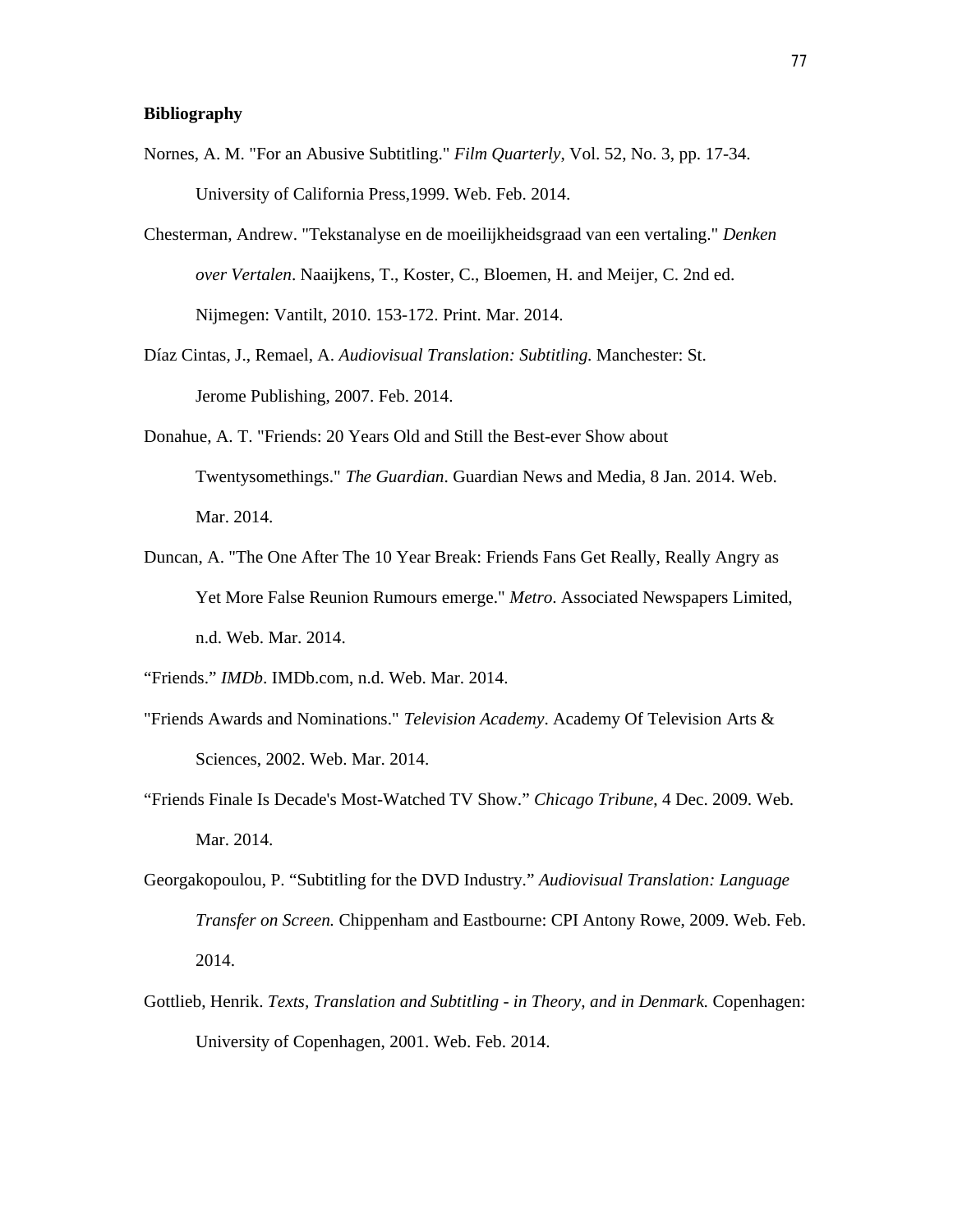- Grit, Diederik. "De Vertaling van Realia." *Denken over Vertalen*. Naaijkens, T., Koster, C., Bloemen, H. and Meijer, C. 2nd ed. Nijmegen: Vantilt, 2010. 190-194. Print. Mar. 2014.
- "Huisstijl Hoek&Sonépouse Ondertiteling BV". *Spotter H.S*. n.p. n.d. Web. Feb. 2014.
- "Jennifer Aniston." *Golden Globe Awards.* Hollywood Foreign Press Association, n.d. Web. Mar. 2014.
- Kovaçiç, I. "Subtitling and contemporary linguistic theories" *Translation, A Creative Profession: Proceedings XIIth World Congress of FIT - Belgrade 1990.* Beograd: Prevodilac, 1991. Web. Feb. 2014.
- Linde, Zoé de, and Neil Kay. *The Semiotics of Subtitling.* Manchester: St. Jerome Publishing, 1999. Mar. 2014.
- Luyken, Georg-Michael. *Overcoming Language Barriers in Television: Dubbing and Subtitling for the European Audience.* Manchester: European Institute for the Media, 1991. Feb. 2014.
- Mulders, Angelique. "Goed vertalen is razend moeilijk." *Bartho Kriek.* Haagse Courant, 4 Apr. 2003. Web. Feb. 2014.
- Sánchez, Diana. "Subtitling Methods and Team Translation" *Topics in Audiovisual Translation.* Amsterdam, The Netherlands: John Benjamins Publishing, 2004. Web. Feb. 2014
- "Television | International Programme or Series in 1998." *BAFTA Awards.* British Academy of Film and Television Arts, n.d. Web. Mar. 2014.
- Törnqvist, E. *Ingmar Bergman Abroad: The Problems of Subtitling.* Amsterdam: Vossiuspers AUP, 1998. Feb. 2014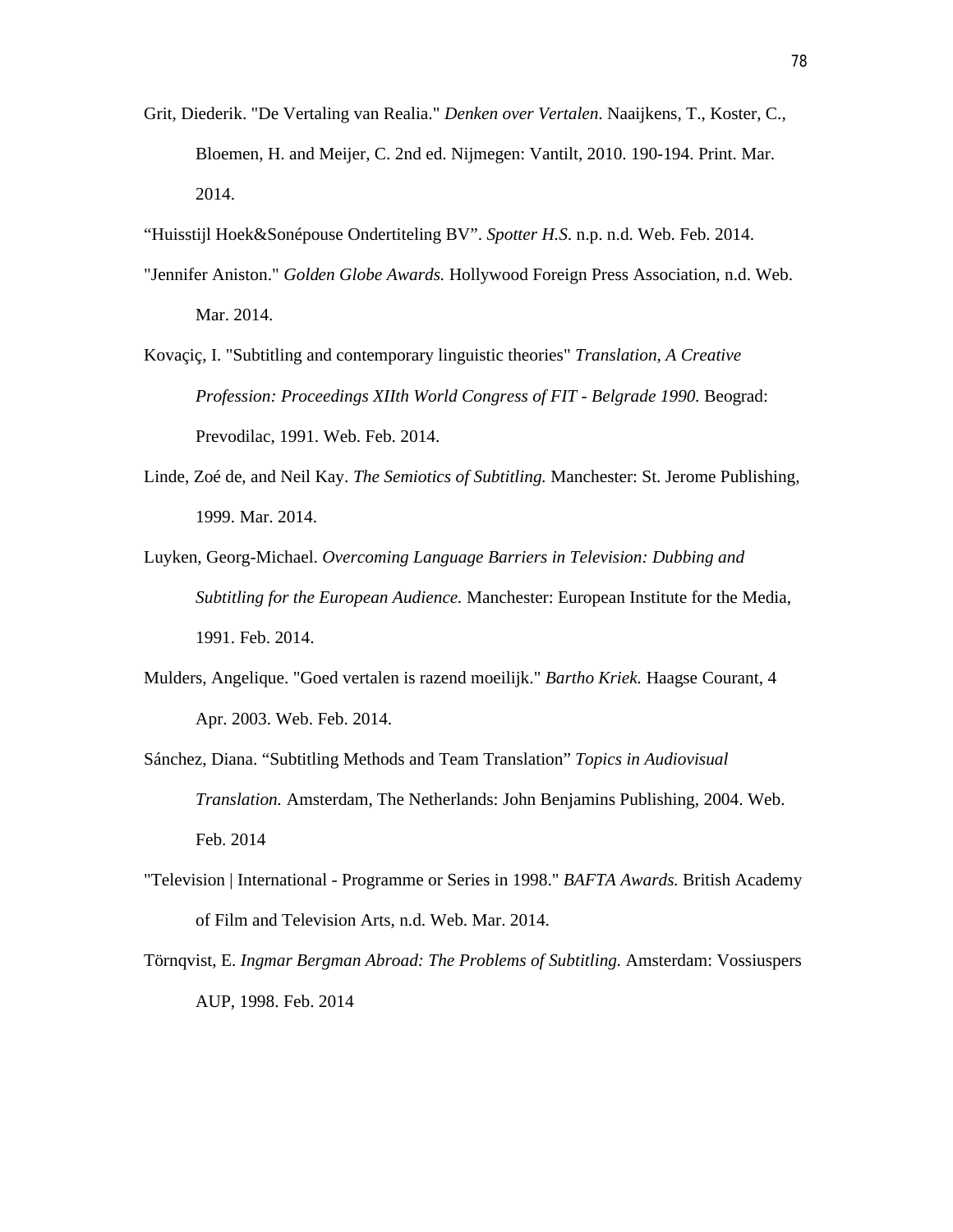### **Source Text**

# **Episode 1: Pilot - The One Where It All Began**

| Monica   | There's nothing to tell! I, I, ah., just some guy I work with.                    |
|----------|-----------------------------------------------------------------------------------|
| Joey     | Come on! You're going out with the guy, there's gotta be something wrong          |
|          | with him.                                                                         |
| Chandler | Alright, Joey, be nice. So does he have a hump, a hump and a hairpiece?           |
| Phoebe   | Wait, does he eat chalk?                                                          |
|          | Just 'cause I don't want her to go through what I went through with Carl! Ohh     |
| Monica   | Okay, everybody relax, relax, this is not even a date. It's not! It's just two    |
|          | people going out to dinner and not having sex.                                    |
| Chandler | Sounds like a date to me.                                                         |
|          |                                                                                   |
| Chandler | Alright, so, I'm back in high school, I'm standing in the middle of the cafeteria |
|          | and I realize I am totally naked.                                                 |
| P,M,J    | Oh, yeah, yeah, that dream.                                                       |
| Chandler | Then I look down and I realize there is a phone there.                            |
| Joey     | Instead of                                                                        |
| Chandler | That's right!                                                                     |
| P,M,J    | Never had that dream!                                                             |
| Chandler | All of a sudden the phone starts to ring. Now I don't know what to do,            |
|          | everybody starts looking at me                                                    |
| Monica   | They weren't looking at you before?                                               |
| Chandler | Finally I figure I'd better answer it. And it turns out it's my mother. Which is  |
|          | very, very weird because she never calls me.                                      |
|          |                                                                                   |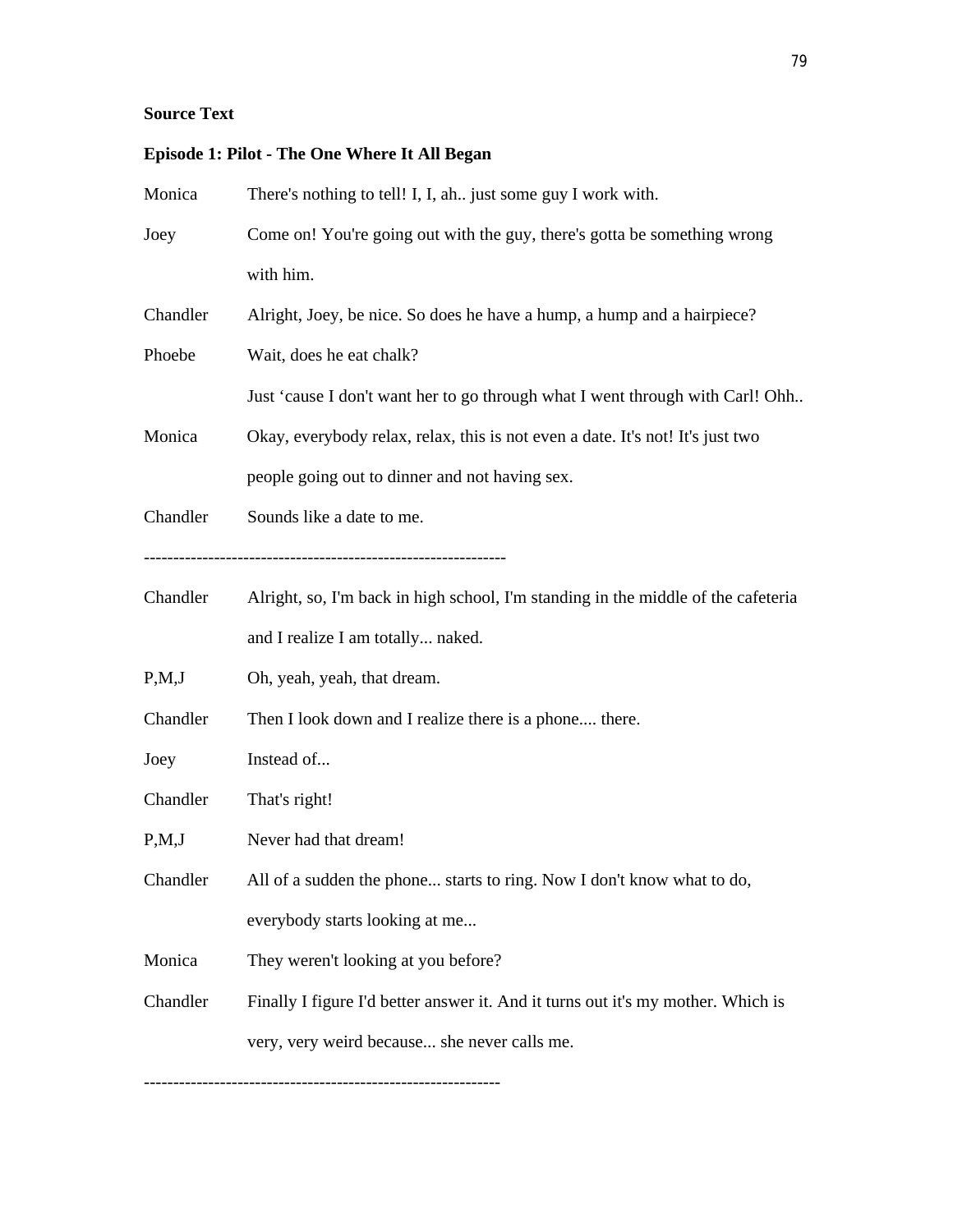| Ross     | $$ Hi.                                                                       |
|----------|------------------------------------------------------------------------------|
| Joey     | Whooh. This guy says hello, I wanna kill myself.                             |
| Monica   | You okay, sweetie?                                                           |
| Ross     | I just feel like someone reached down my throat, grabbed my small intestine, |
|          | pulled it out of my mouth and tied it around my neck.                        |
| Chandler | Cookie?                                                                      |
| Monica   | Carol moved her stuff out today.                                             |
| J, C, P  | Ohhh.                                                                        |
| Monica   | Let me get you some coffee.                                                  |
| Ross     | Thanks.                                                                      |
| Phoebe   | Ssss, ew, ah.                                                                |
| Ross     | Na-ah. No, no, don't, stop cleansing my aura.                                |
| Phoebe   | But still!                                                                   |
| Ross     | No, just leave my aura alone. Kay?                                           |
| Phoebe   | Fine! Be murky.                                                              |
| Ross     | I'll be fine, alright, really everyone, I hope she'll be very happy.         |
| Monica   | No, you don't.                                                               |
| Ross     | No, I don't, to hell with her, she left me!                                  |
| Joey     | And you never knew she was a lesbian!                                        |
| Ross     | No! Okay? Why does everyone keep fixating on that?                           |
|          | She didn't know, how should I know?                                          |
| Chandler | Sometimes I wish I was a lesbian.                                            |
|          | Did I say that out loud?                                                     |
| Ross     | I told mom and dad last night. They they seemed to take it pretty well.      |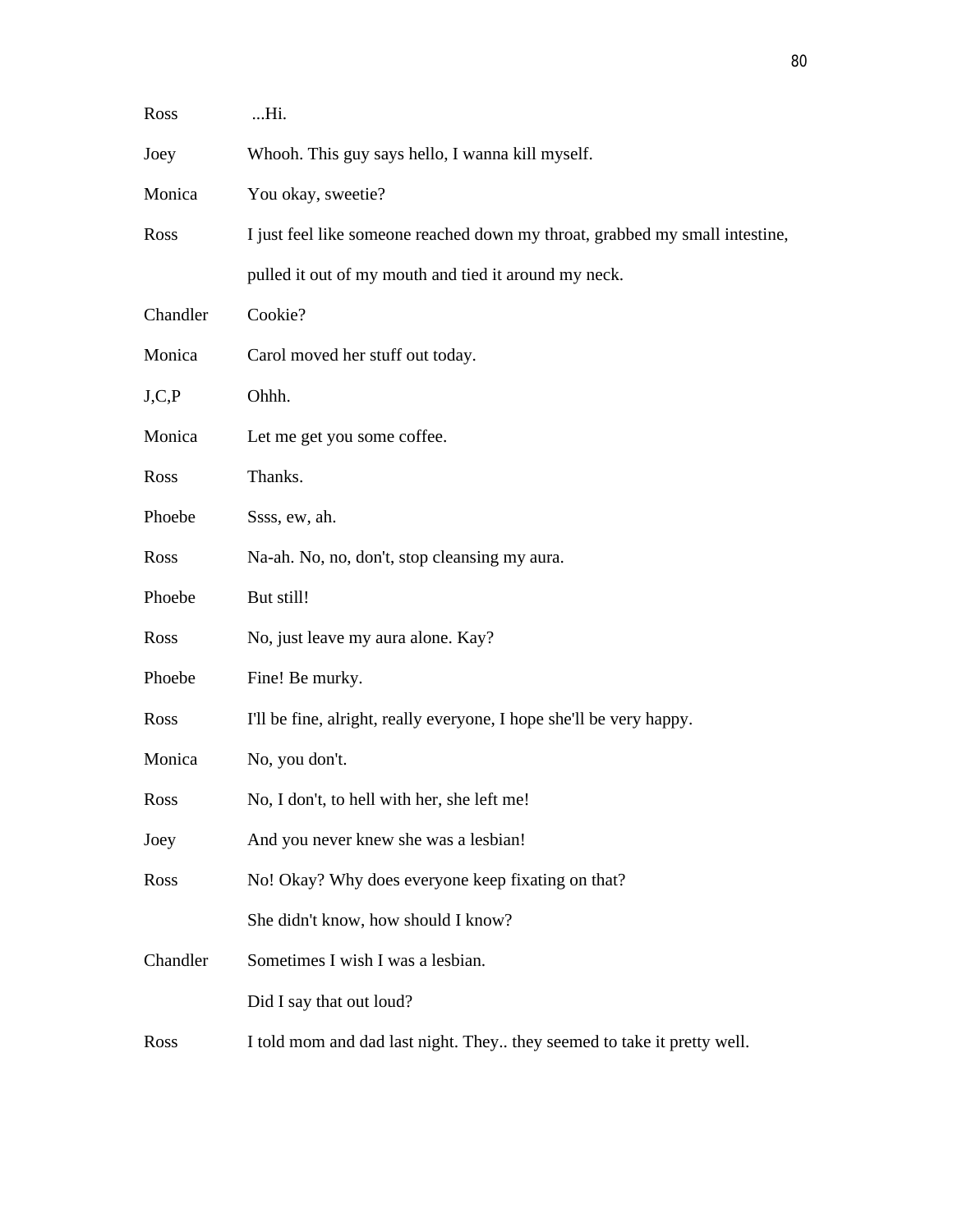| Monica   | Oh really? So that hysterical phone call I got from a woman sobbing at 3 am:      |
|----------|-----------------------------------------------------------------------------------|
|          | T'll never have grandchildren, I'll never have grandchildren', was what, a wrong  |
|          | number?                                                                           |
| Ross     | Sorry.                                                                            |
| Joey     | Alright, Ross, look: you're feeling a lotta pain right now. You're angry. You're  |
|          | hurting. Can I tell you what the answer is? Stripjoints! Come on, you're single!  |
|          | Have some hormones!                                                               |
| Ross     | See, but I don't want to be single, okay? I just, I just, I just wanna be married |
|          | again.                                                                            |
| Chandler | And I just want a million dollars!                                                |
| Monica   | Rachel?                                                                           |
| Rachel   | Oh god, Monica, Hi! Thank God! I just went to your building and you weren't       |
|          | there and then this guy with the big hammer said that you might be here and       |
|          | you are, you are!                                                                 |
| Employee | Can I get you some coffee?                                                        |
| Monica   | Decaf!                                                                            |
|          | Okay, everybody, this is Rachel, another Lincoln High survivor. This, this is     |
|          | everybody. This is Chandler and Phoebe and, and Joey and you remember my          |
|          | brother Ross?                                                                     |
| Rachel   | Sure!                                                                             |
| Ross     | Hey!                                                                              |
| Rachel   | Hi, (umbrella opens) Oh!                                                          |
| Ross     | Oh, God.                                                                          |
| Monica   | So you wanna tell us now, or are we waiting for four wet bridesmaids?             |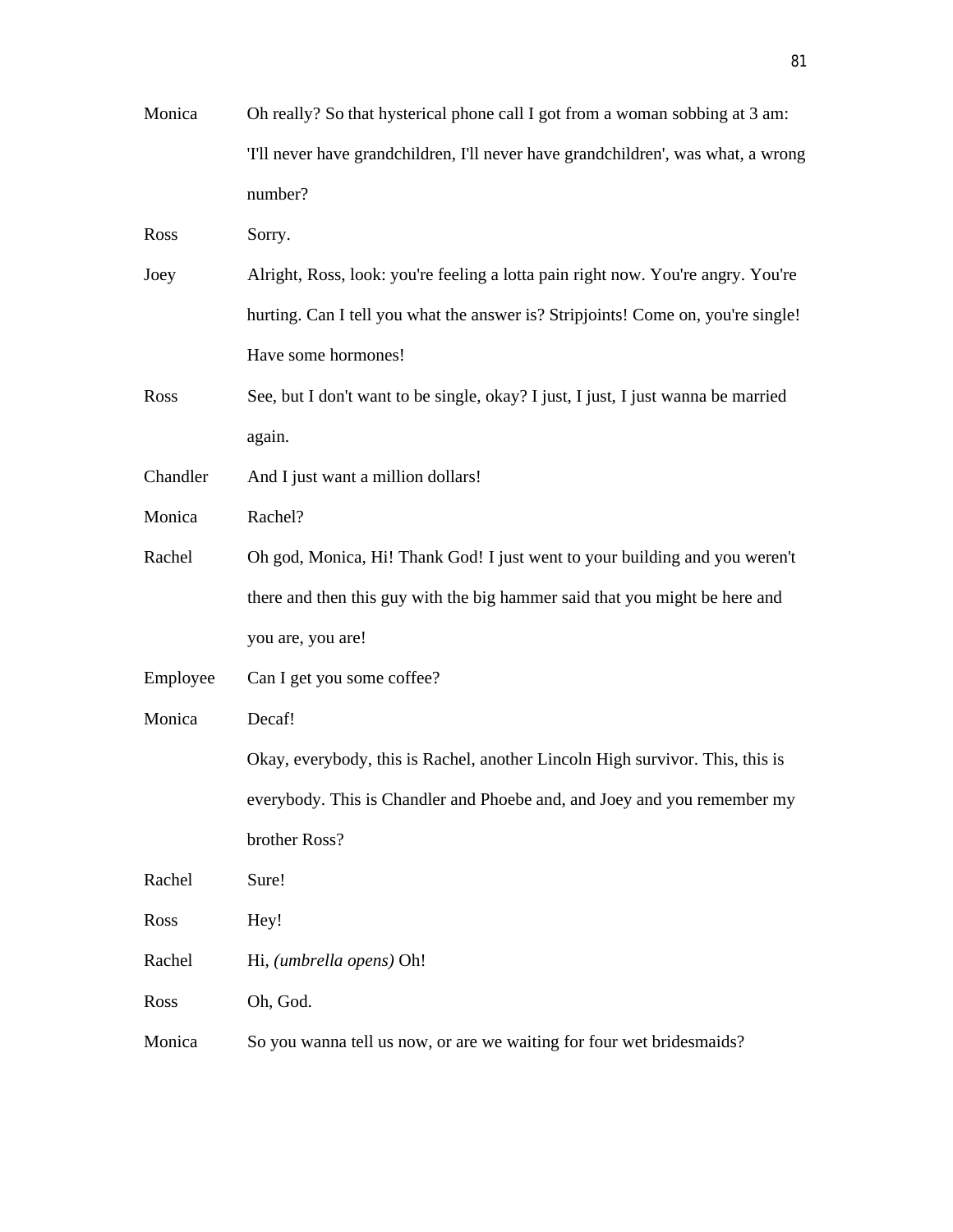Rachel Oh God, well, it started about a half hour before the wedding. I was in this room where we were keeping all the presents, and I was looking at this gravy boat. This really gorgeous la Manche gravy boat. And all of a sudden I realized - Sweet'n low?- I realized, I realized I was more turned on by this gravy boat than by Barry! And then I get really freaked out, and that's when it hit me: how much Barry looks like Mr. Potatohead! You know, I mean, I always knew he looked familiar but... anyway, I just had to get outta there and I started wondering: why am I doing this and who am I doing this for? So anyway, I just didn't know where to go and I know you and I have kind of drifted apart, but you're the only person I knew lived here in the city.

Monica Who wasn't invited to the wedding.

Rachel Ohh, I was kinda hoping that wouldn't be an issue.

-----------------------------------------------------------------------------------

(Spanish talking on the TV)

| Monica | Right now, I'm guessing that he bought her the big pipe organ and she's really |
|--------|--------------------------------------------------------------------------------|
|        | not happy about it.                                                            |

Chandler Tuna or egg salad, decide!

Ross I'll have whatever Christine is having.

Rachel Daddy, I just... I can't marry him! I'm sorry. I just don't love him. Well, it matters to me!

Phoebe If I let go of my hair my head will fall off.

Chandler Ooohhhh she should not be wearing those pants.

- Joey I say, push her down the stairs!
- C,J,P,R,M Push her down the stairs, push her down the stairs, yeaaaahh!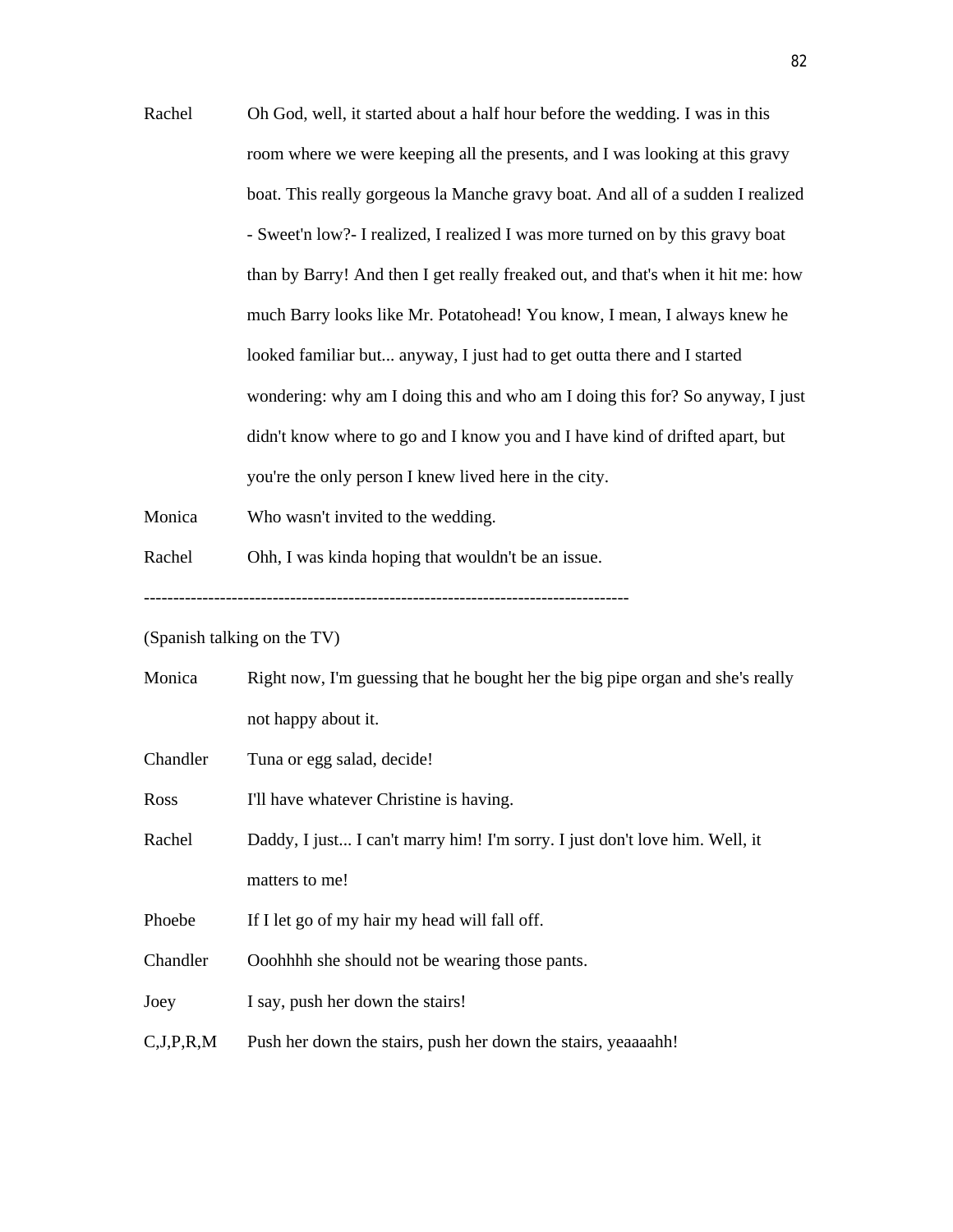| Rachel     | Come on, daddy, listen to me! It's like, It's like all of my life everyone has   |  |  |
|------------|----------------------------------------------------------------------------------|--|--|
|            | always told me: you're a shoe! you're a shoe, you're a shoe, you're a shoe! And  |  |  |
|            | then today I just stopped and I said: what if I don't wanna be a shoe? What if I |  |  |
|            | wannabe a a purse! You know or, or, or, or, or, or a hat! No I don't want you    |  |  |
|            | to buy me a hat, I'm saying that I am a ha- it's a metaphor, daddy!              |  |  |
| Ross       | You can see where he'd have trouble.                                             |  |  |
| Rachel     | Look, daddy, it's my life. Well, well, maybe I'll just stay here with Monica.    |  |  |
| Monica     | Well, I guess we've established she's staying here with Monica.                  |  |  |
| Rachel     | Well, maybe that's my decision. Well, maybe I don't need your money. Wait!       |  |  |
|            | Wait, I said maybe!                                                              |  |  |
| Monica     | Okay, just breathe, breathe. That's it, just try to think of nice, calm things.  |  |  |
| Phoebe     | Raindrops on roses and whiskers on kittens, doorbells and sleigh bells and       |  |  |
|            |                                                                                  |  |  |
|            | something with mittens. Lalala, something and noodles with string, these are a   |  |  |
|            | $f-$                                                                             |  |  |
| Rachel     | I'm all better now.                                                              |  |  |
| Phoebe     | I helped!                                                                        |  |  |
| Monica     | Okay, look, this is probably for the best, you know? Independence, taking        |  |  |
|            | control of your life, the whole hat thing.                                       |  |  |
| Joey       | And hey, you need anything, you can always come to Joey. Me and Chandler         |  |  |
|            | live right across the hall, and he's away a lot.                                 |  |  |
| Monica     | Joey, stop hitting on her, it's her wedding day!                                 |  |  |
| Joey       | What, like there's a rule or something?                                          |  |  |
| (Doorbell) |                                                                                  |  |  |
| Chandler   | I got it. Please don't do that again, it's a horrible sound.                     |  |  |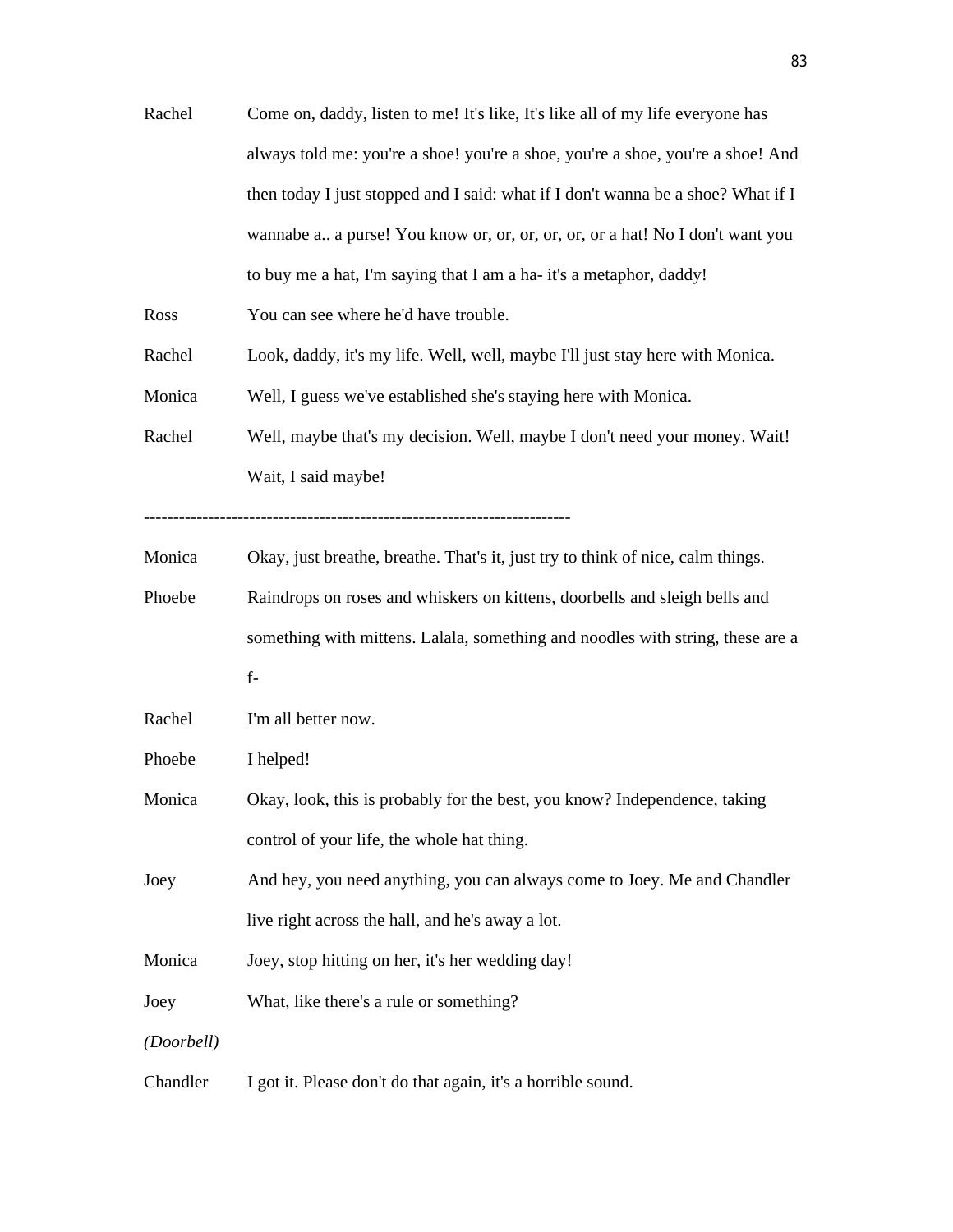| Paul     | Ah, it's, ah, it's Paul?                                                   |
|----------|----------------------------------------------------------------------------|
| Monica   | Oh God, is it 6.30? Buzz him in!                                           |
| Joey     | Who's Paul?                                                                |
| Ross     | Paul the wine guy, Paul?                                                   |
| Monica   | Maybe.                                                                     |
| Joey     | Wait a minute, your not-a-real-date tonight is with Paul the wine guy?     |
| Ross     | He finally asked you out?                                                  |
| Monica   | Yes!                                                                       |
| Chandler | Ohh, this is a dear diary moment.                                          |
| Monica   | Rach, wait, I, I, I can cancel.                                            |
| Rachel   | Oh God, please, no, go, I'll be fine!                                      |
| Monica   | I, eh, Ross, will you be okay, ah, do you want me to stay?                 |
| Ross     | That'd be good.                                                            |
| Monica   | Really?                                                                    |
| Ross     | No, go on, it's Paul the wine guy!                                         |
| Phoebe   | What does that mean, does he sell it, drink it or he just complains a lot? |
| Monica   | Hi, come in! Paul this is everybody. Everybody this is Paul!               |
| Everyone | Hey Paul, hi!                                                              |
| Joey     | Paul the wine guy!                                                         |
| Chandler | I'm sorry, I didn't get your name. Paul, was it?                           |
| Monica   | Okay, I, I'm, I'll be right back, I'm just gonna go, eh, go, eh            |
| Ross     | Wandering?                                                                 |
| Monica   | Change. Okay, sit down. Two seconds!                                       |
| Phoebe   | Ooh I just pulled out four eyelashes, that can't be good.                  |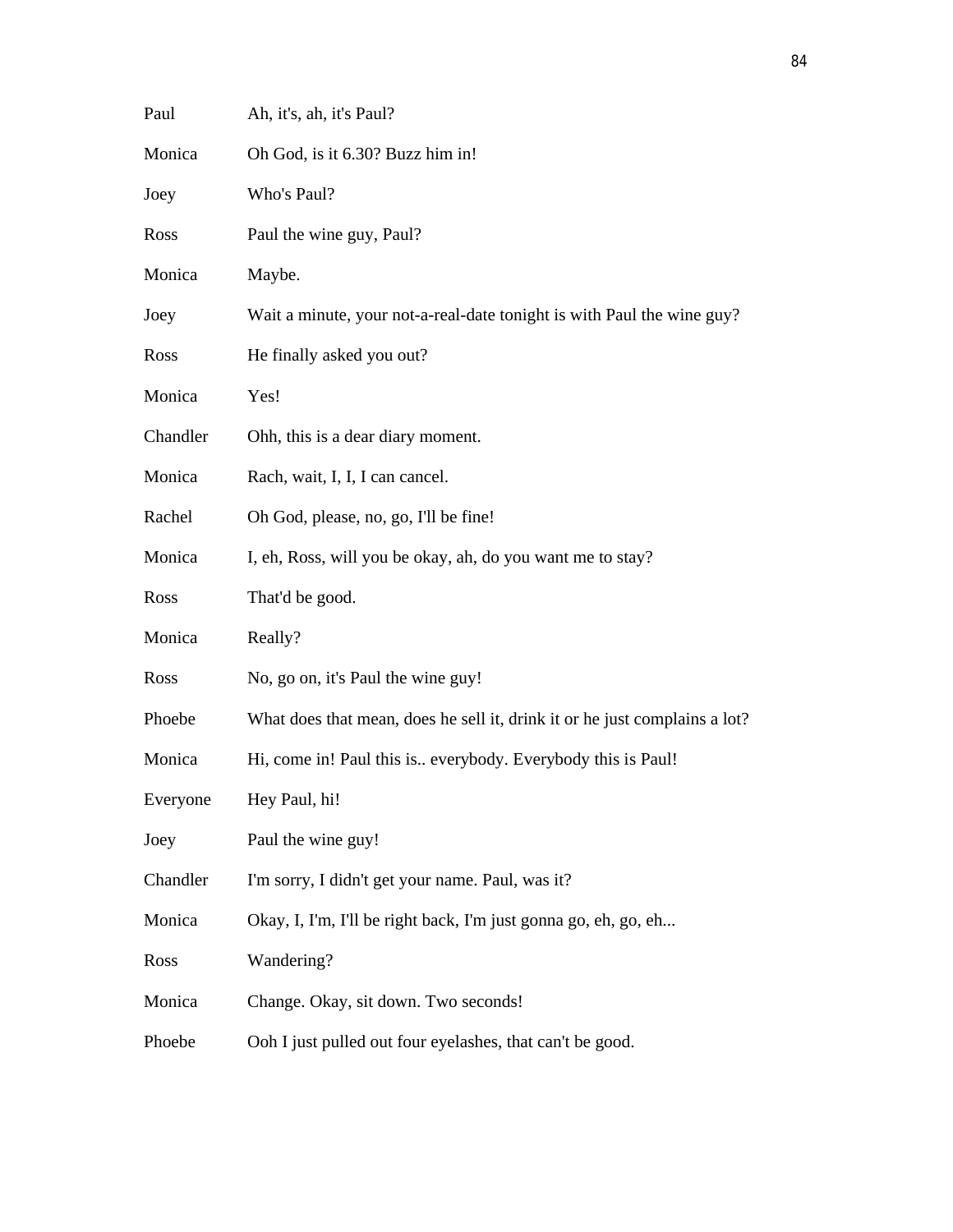|             | same spot over and over and over again till it starts to get a little red.         |
|-------------|------------------------------------------------------------------------------------|
| Monica      | Shut up, Joey!                                                                     |
| Ross        | So Rachel, what are you, eh, what are you up to tonight?                           |
| Rachel      | Well, I was kinda supposed to be headed for Aruba on my honeymoon so               |
|             | nothing!                                                                           |
| Ross        | Right, you're not even getting your honeymoon, God. No, no, Aruba, pff, this       |
|             | time a year? Yeah, talk about your big lizards. Anyway, if you, if you don't       |
|             | feel like being alone tonight, Joey and Chandler are coming over to help me put    |
|             | together my, my new furniture.                                                     |
| Chandler    | Yes, and we're very excited about it.                                              |
| Rachel      | Well, actually thanks, but I think I'm just gonna hang out here tonight, it's been |
|             | a long day.                                                                        |
|             |                                                                                    |
| Ross        | Oh, sure, oh, sure.                                                                |
| Joey        | Hey Pheebs, you wanna help?                                                        |
| Phoebe      | Oh, I wish I could, but I don't want to.                                           |
| Phoebe      | Love is sweet as summer showers, love is a wondrous work of art. But your          |
|             | love, oh, your love, your love, is like a giant pidgeon crapping on my heart.      |
|             | Lalalalala, thank you! Lalalalalalala! Ooohhhh!                                    |
| <b>Ross</b> | I'm supposed to attach a brackety thing to the side things, using a bunch of       |
|             | these little worm guys. I have no brackety thing, I see no worm guys               |
|             | whatsoever, and I cannot feel my legs.                                             |
| Joey        | I think we got a bookcase here.                                                    |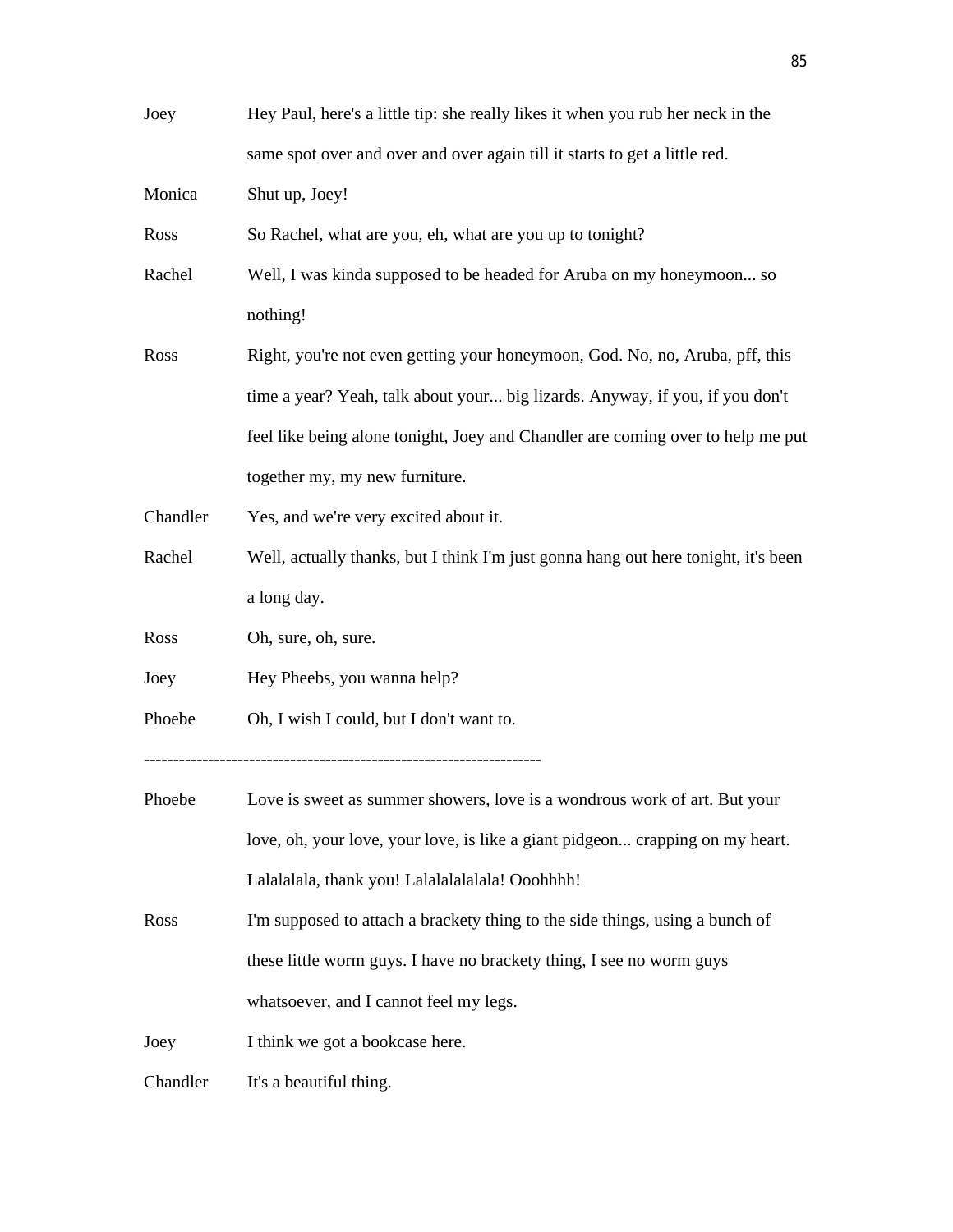| Joey     | What's this?                                                                     |
|----------|----------------------------------------------------------------------------------|
| Chandler | I would have to say that is an L-shaped bracket.                                 |
| Joey     | Which goes where?                                                                |
| Chandler | I have no idea.                                                                  |
| Joey     | Done with the bookcase!                                                          |
| Chandler | Okay!                                                                            |
| Ross     | This was Carol's favorite beer. She always drank it outta the can, I should've   |
|          | known.                                                                           |
| Joey     | Hey. Hey, hey, hey, hey, hey, If you're gonna start with that stuff we're        |
|          | outta here.                                                                      |
| Chandler | Yeah, please don't spoil all this fun.                                           |
| Joey     | Ross, let me ask you a question: she got the furniture, the stereo, the good tv, |
|          | what did you get?                                                                |
| Ross     | You guys.                                                                        |
| Chandler | Oh God.                                                                          |
| Joey     | You got screwed.                                                                 |
| Chandler | Oh my God!                                                                       |
| Monica   | Oh my God!                                                                       |
| Paul     | I know, I know, I'm such an idiot. I guess I should have caught on when she      |
|          | started going to the dentist, 4 to 5 times a week. I mean, how clean can teeth   |
|          | get?                                                                             |
| Monica   | My brother's going through that right now, he's such a mess. How did you get     |
|          | through it?                                                                      |
| Paul     | Well he might try accidentally breaking something valuable of hers. Say her      |
| Monica   | Leg?                                                                             |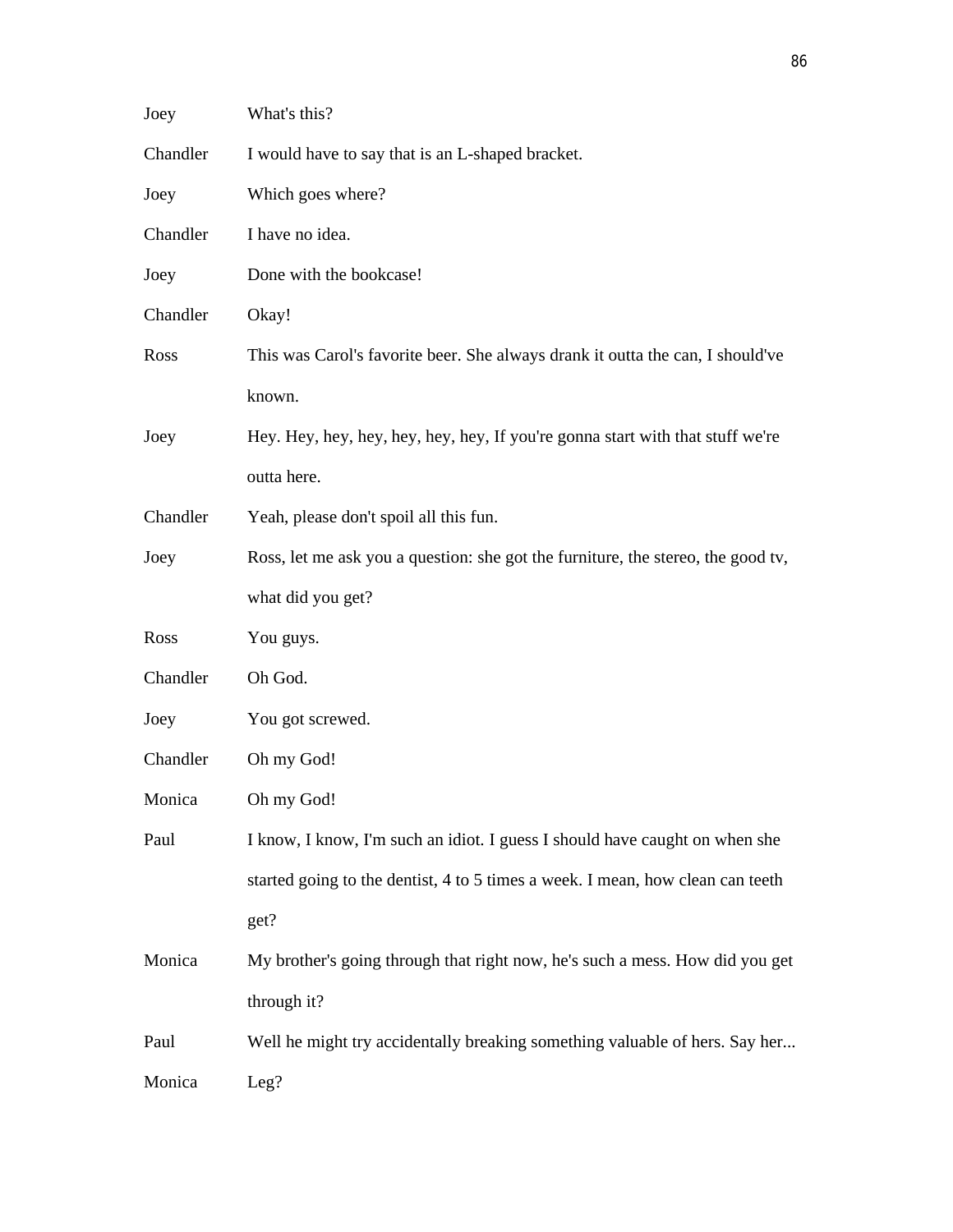| Paul     | That's one way of going through it, yeah. Me I, I went for the watch.              |
|----------|------------------------------------------------------------------------------------|
| Monica   | You actually broke her watch?                                                      |
| Paul     | Hmhm.                                                                              |
| Monica   | Wow, then the worst thing I ever did was, I shredded my old boyfriend's            |
|          | favourite bath towel.                                                              |
| Paul     | Ooohh, steer clear of you!                                                         |
| Monica   | That's right.                                                                      |
| Rachel   | Barry, I'm sorry, I'm so sorry. I know you probably think this is all about what I |
|          | said the other night about you making love with your socks on, but it isn't. It    |
|          | isn't, it's about me, and I, I did                                                 |
|          | Hi! Machine cut me off again! Anyway, look. Look, I know that some girl is         |
|          | going to be incredibly lucky to become Mrs. Barry Finkle. But it isn't me, it's    |
|          | not me. And not that I have any idea who me is right now, but you just have to     |
|          | give me a chance to a-                                                             |
| Ross     | I'm divorced! I'm only 26 and I'm divorced!                                        |
| Joey     | Shut up!                                                                           |
| Chandler | You must stop!                                                                     |
| Ross     | That only took me an hour.                                                         |
| Chandler | Ross, you gotta understand, between us, we haven't had a relationship that         |
|          | lasted longer than a mentos. You, however, have had the love of a woman for 4      |
|          | years. 4 years of closeness and sharing! At the end of which she ripped your       |
|          | heart out and that is why we don't do it! I don't think that was my point!         |
| Ross     | You know what the scariest part is? What if there's only one woman for             |
|          | everybody, you know? I mean what if you get one woman and that's it!               |
|          | Unfortunately in my case there was only one woman for her!                         |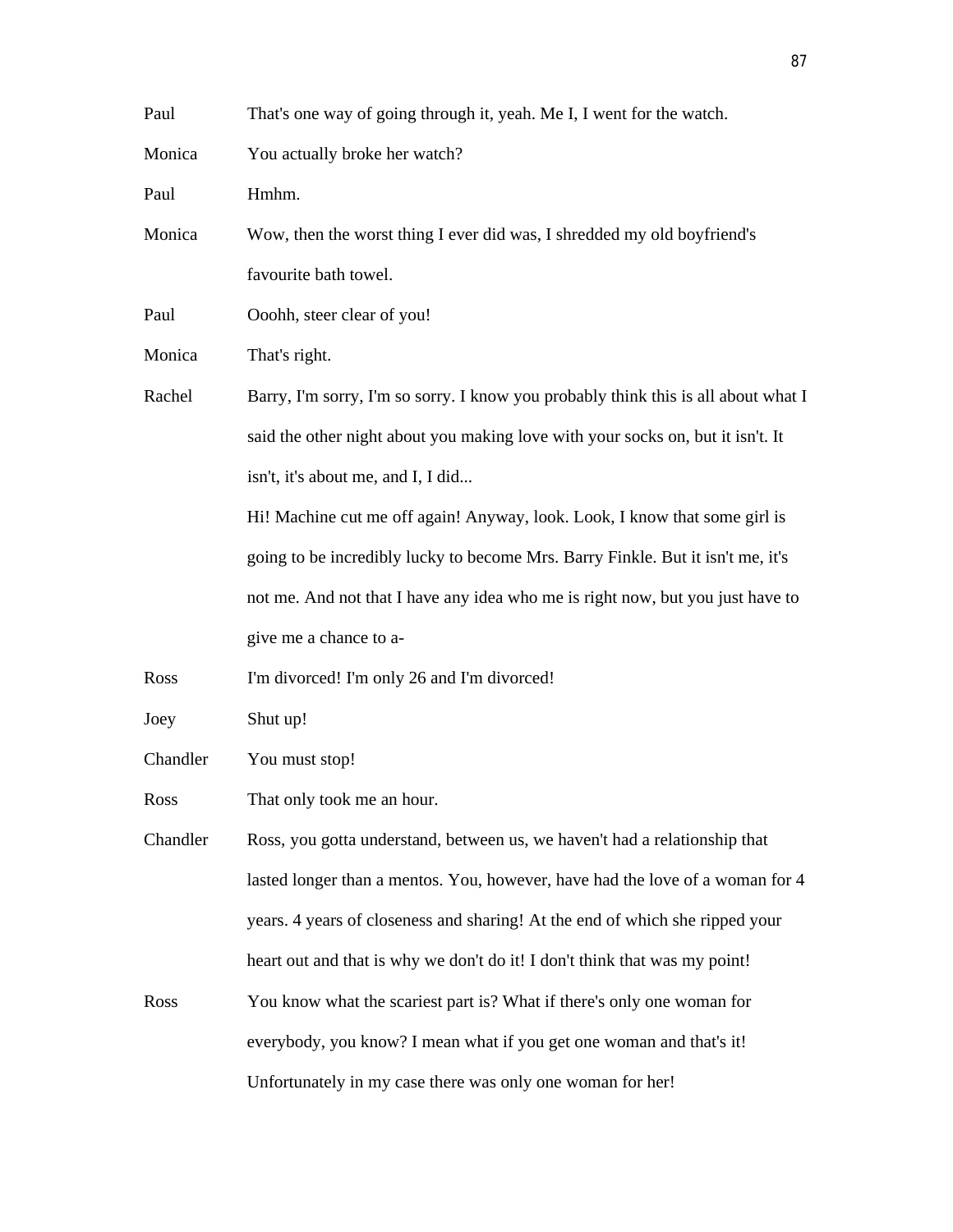| Joey     | What are you talking about, one woman. That's like saying, there's only one    |
|----------|--------------------------------------------------------------------------------|
|          | flavour of ice cream for you. Let me tell you something Ross. There's lots of  |
|          | flavours out there. There's Rocky Road and Cookie Dough and Ping, Cherry       |
|          | Vanilla. You can get them with Jimmy's, or nuts, or whipped cream. This is the |
|          | best thing that ever happened to you! You got married, you were like, what,    |
|          | eight? Welcome back to the world, grab a spoon!                                |
| Ross     | I honestly don't know if I'm hungry or horny.                                  |
| Chandler | Then stay outta my freezer.                                                    |
| Paul     | Ever since she walked out on me, I                                             |
| Monica   | What? what, what, you wanna spell it out with noodles?                         |
| Paul     | No it's, it's, it's, it's more of a fifth date kinda revelation.               |
| Monica   | Oh, so, there's gonna be a fifth date?                                         |
| Paul     | Isn't there?                                                                   |
| Monica   | Yeah, yeah, I-I, I think there is. Wha, what were you gonna say?               |
| Paul     | Well, eh, ever since she left me, ehm, I have, I haven't been able to eh,      |
|          | perform. Sexually.                                                             |
| Monica   | Oh God, oh God I am s I'm so sorry!                                            |
| Paul     | It's okay.                                                                     |
| Monica   | I know being spit on is probably not what you need right now. Ehm, pfff. How   |
|          | long?                                                                          |
| Paul     | 2 years.                                                                       |
| Monica   | Wow. I, I, I'm glad you've smashed her watch!                                  |
| Paul     | So you still think you, ehm, might want that fifth date?                       |
| Monica   | Yeah. Yeah, I do.                                                              |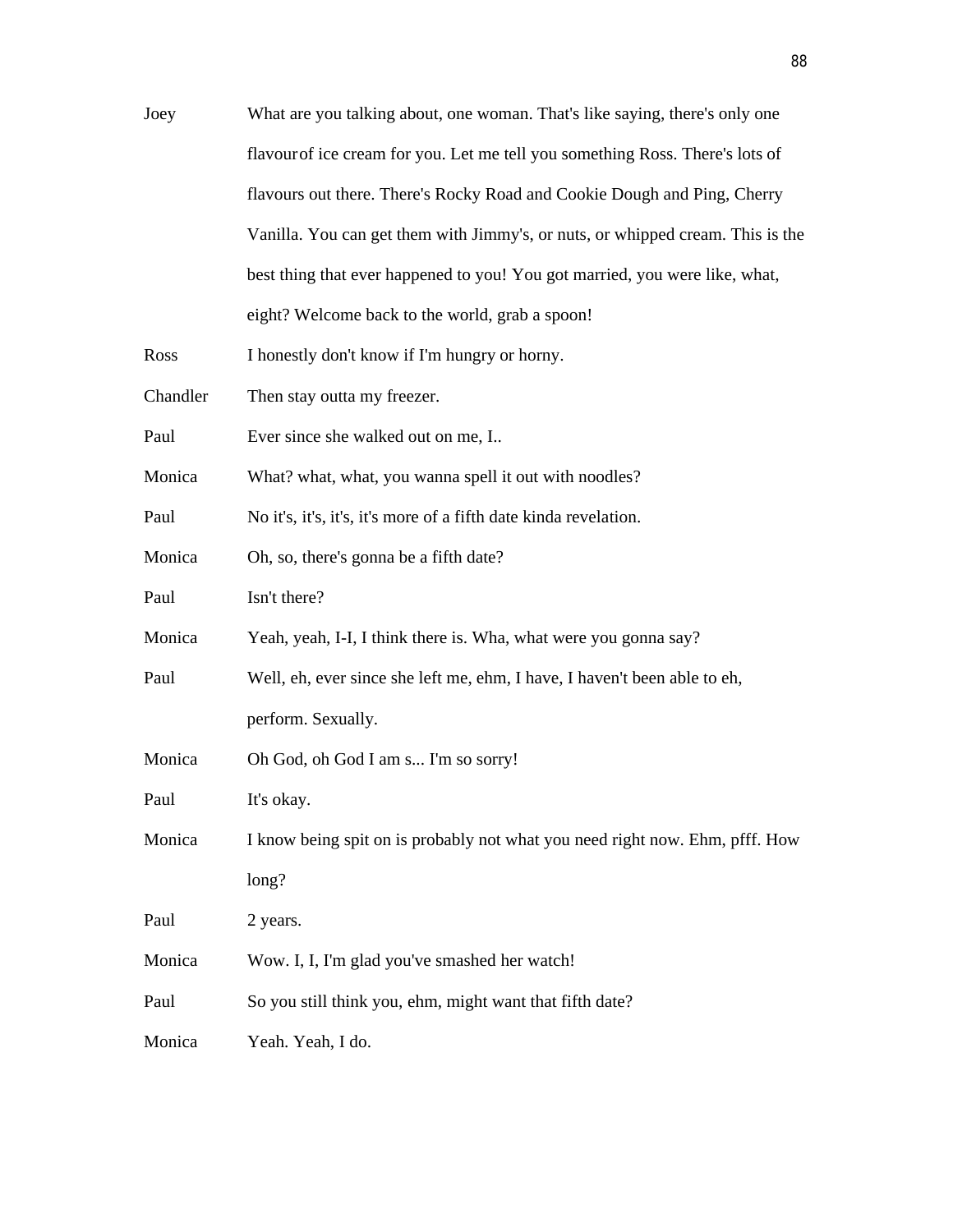| TV       | We have gathered here to join together Joni Louise Cunningham and Charles        |
|----------|----------------------------------------------------------------------------------|
|          | Chachichachichachi in the bound of holy matrimony.                               |
| Rachel   | Ah., see., but Joni loved Chachi. That's the difference!                         |
| Ross     | Grab a spoon. Do you know how long it's been since I grabbed a spoon! Do the     |
|          | words 'Billy, don't be a hero' mean anything to you?                             |
| Joey     | Great story, but I, I gotta go. I got a date with Andrea. Angela. Andrea. Oh,    |
|          | man.                                                                             |
| Chandler | Andrea's the screamer, Angela has cats.                                          |
| Joey     | Right, thanks. It's Julie. I'm outta here.                                       |
| Ross     | You know, here's the thing. Even if I could get it together enough to you know   |
|          | to, to ask a woman out. Who am I gonna ask?                                      |
| Rachel   | Isn't this amazing? I mean, I never made coffee before in my entire life.        |
| Chandler | That is amazing.                                                                 |
| Joey     | Congratulations.                                                                 |
| Rachel   | You know, I figure: if I can make coffee, there isn't anything I can't do.       |
| Chandler | No I think it's: if I can invade Poland, there isn't anything I can't do.        |
| Joey     | Listen, while you're on a roll, if you feel like you gotta make, like, a western |
|          | omelet or something although actually I'm really not that hungry.                |
| Monica   | Oh good, Lenny and Squiggy are here.                                             |
| Rachel   | Good morning!                                                                    |
| Monica   | Good morning!                                                                    |
| C, J     | Morning!                                                                         |
| Paul     | Morning!                                                                         |
| Joey     | Morning, Paul!                                                                   |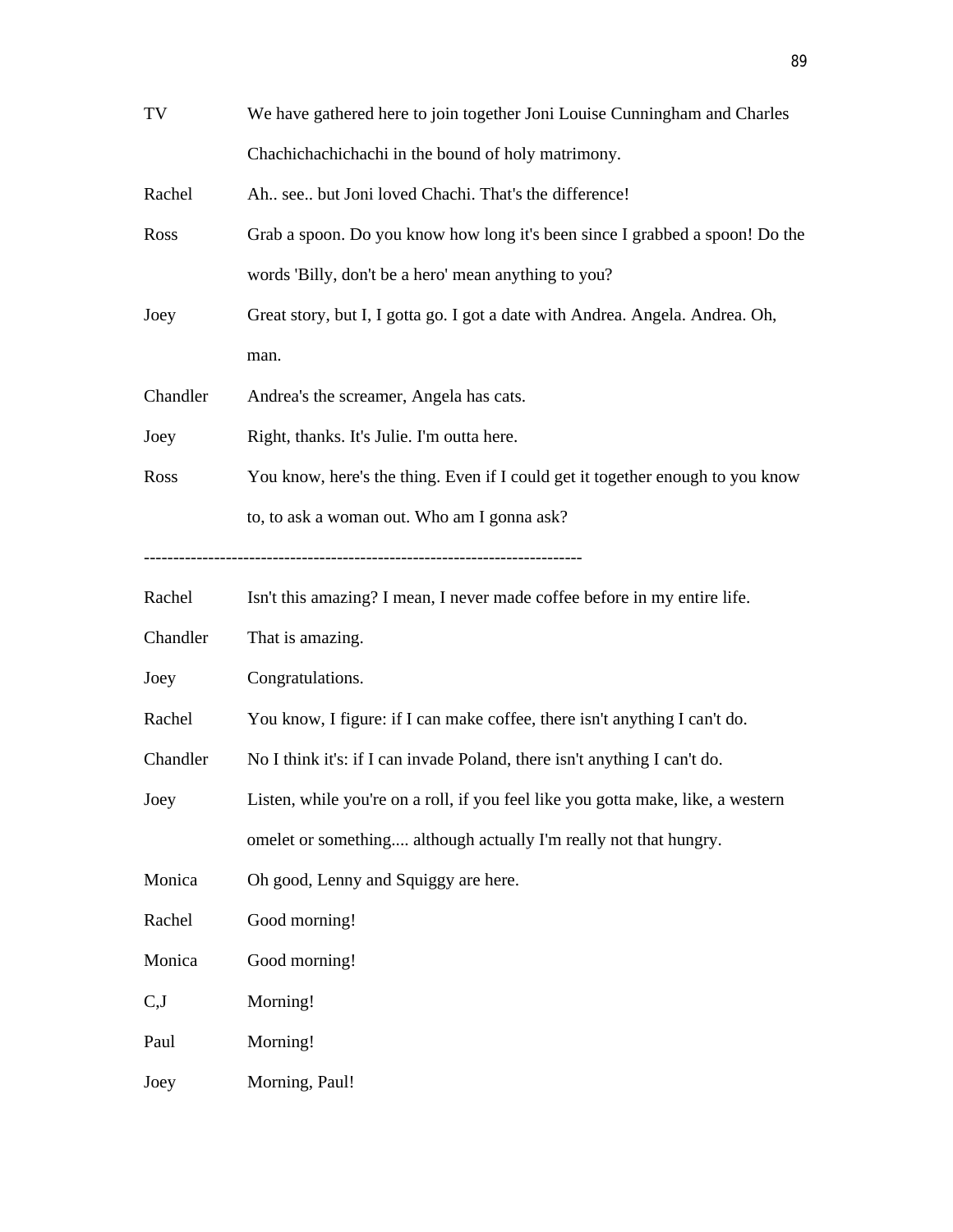| Rachel   | Hello Paul!                                                                     |
|----------|---------------------------------------------------------------------------------|
| Chandler | Hi, Paul is it?                                                                 |
| Paul     | Thank you. Thank you so much!                                                   |
| Monica   | Stop!                                                                           |
| Paul     | No I'm telling ya, last night was like, ehm like all my birthdays, both         |
|          | graduations, plus the barn-raising scene in Witness.                            |
| Monica   | We'll talk later.                                                               |
| Paul     | Yeah. Thank you.                                                                |
| Joey     | That wasn't a real date. What the hell do you do on a real date?                |
| Monica   | Shut up and put my table back.                                                  |
| Chandler | Alright, kids, I gotta get to work. If I don't input those numbers doesn't make |
|          | much of a difference.                                                           |
| Rachel   | So, like you guys all have jobs?                                                |
| Monica   | Yeah, we all have jobs. See, that's how we buy stuff.                           |
| Joey     | Yeah, I'm an actor.                                                             |
| Rachel   | Woooooow. Would I have seen you in anything?                                    |
| Joey     | Oh, I doubt it. Mostly regional work.                                           |
| Monica   | Hey, hey, unless you happened to catch the reruns production of Pinocchio, at   |
|          | the Little Theater in the park.                                                 |
| Joey     | It was a job, alright?                                                          |
| Chandler | Look Gepetto, I'm a real live boy!                                              |
| Joey     | I will not take this abuse!                                                     |
| Chandler | You're right, I'm sorry. Once I was a wooden boy, a little wooden boy.          |
| Joey     | You should both know, that he's a dead man. Oh, Chandler!                       |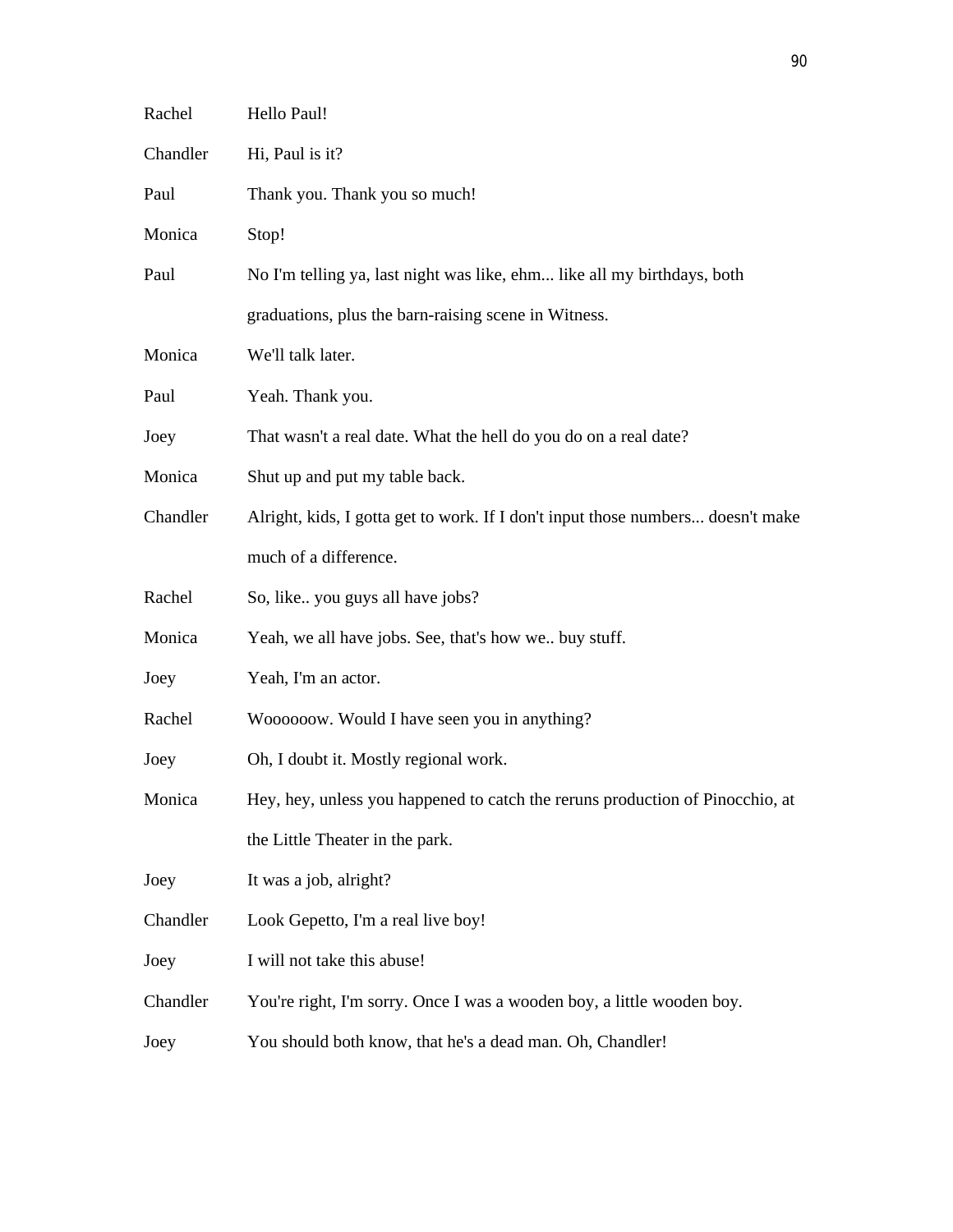| Monica | So, how you doing today? Did you sleep okay, did you talk to Barry? I can't      |
|--------|----------------------------------------------------------------------------------|
|        | stop smiling.                                                                    |
| Rachel | I can see that, you look like you slept with a hanger in your mouth.             |
| Monica | I know, he, he's just so you remember you and Tony DeMarco?                      |
| Rachel | Oh, yeah!                                                                        |
| Monica | Well, it's like that, with feelings.                                             |
| Rachel | Oh, wow, are you in trouble.                                                     |
| Monica | Big time!                                                                        |
| Rachel | Want a wedding dress? Hardly used!                                               |
| Monica | I think we're getting a little ahead of ourselves here. Okay, I am just going to |
|        | get up, go to work, and not think about him all day.  Or else I'm just gonna get |
|        | up and go to work.                                                               |
| Rachel | Oh, wish me luck!                                                                |
| Monica | What for?                                                                        |
| Rachel | I'm gonna go get one of those job things!                                        |
| Franny | Hey Monica!                                                                      |
| Monica | Hey Franny, welcome back! How was Florida?                                       |
| Franny | You had sex, didn't you?                                                         |
| Monica | How do you do that?                                                              |
| Franny | Oh, I hate you, I'm pushing my aunt Roz through Parrot jungle and you're         |
|        | having sex!                                                                      |
|        | So? who?                                                                         |
| Monica | You know Paul?                                                                   |
| Franny | Paul the wine guy? Ohhh yeah, I know Paul.                                       |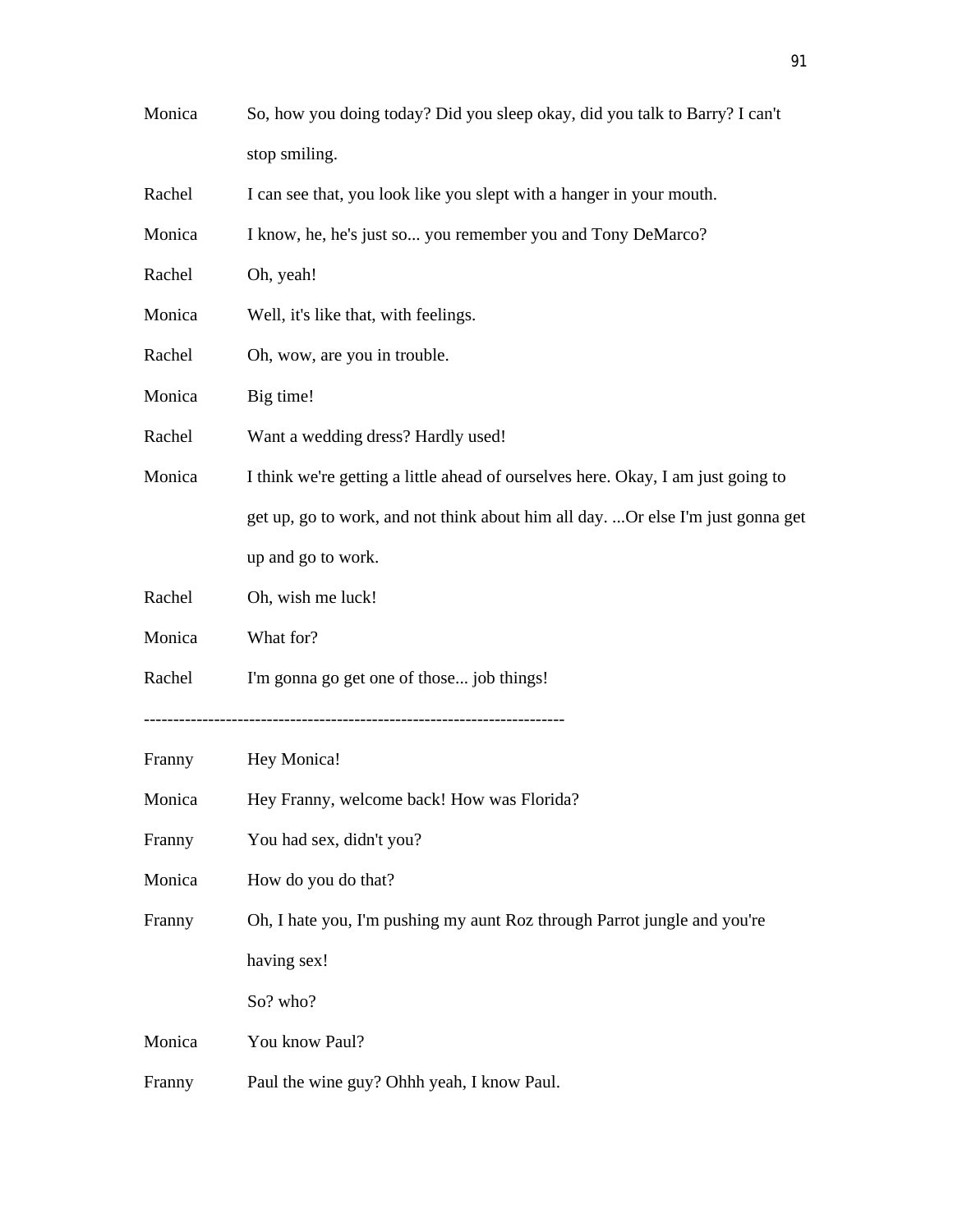| Monica   | You mean, you know Paul like I know Paul?                                         |
|----------|-----------------------------------------------------------------------------------|
| Franny   | Are you kidding? I take credit for Paul. You know before me there was no snap     |
|          | in his turtle for two years.                                                      |
| Joey     | Of course it was a line!                                                          |
| Monica   | Why! Why-why would anybody do something like that!                                |
| Ross     | I assume we're looking for an answer more sophisticated than: to get you into     |
|          | bed.                                                                              |
| Monica   | I hate men. I hate men.                                                           |
| Phoebe   | Oh, no, don't hate. You don't wanna put that out in the universe.                 |
| Monica   | Is it me? Is it like I have some sort of beacon that, that only dogs and men with |
|          | severe emotional problems can hear?                                               |
| Phoebe   | Alright, come here, gimme your feet.                                              |
| Monica   | I just thought he was nice, you know?                                             |
| Joey     | I can't believe you didn't know it was a line.                                    |
| Rachel   | Guess what?                                                                       |
| Ross     | You got a job?                                                                    |
| Rachel   | Are you kidding? I'm trained for nothing! I was laughed at 12 interviews today.   |
| Chandler | And yet you're surprisingly upbeat.                                               |
| Rachel   | Well, you would be too if you found John&David boots on sale, 50 percent off.     |
| Chandler | Oh, how well you know me.                                                         |
| Rachel   | They're my new I don't need a job, I don't need my parents, I got boots-boots!    |
| Monica   | How'd you pay for them?                                                           |
| Rachel   | Eh, creditcard.                                                                   |
| Monica   | And who pays for that?                                                            |
| Rachel   | Ehm, my father.                                                                   |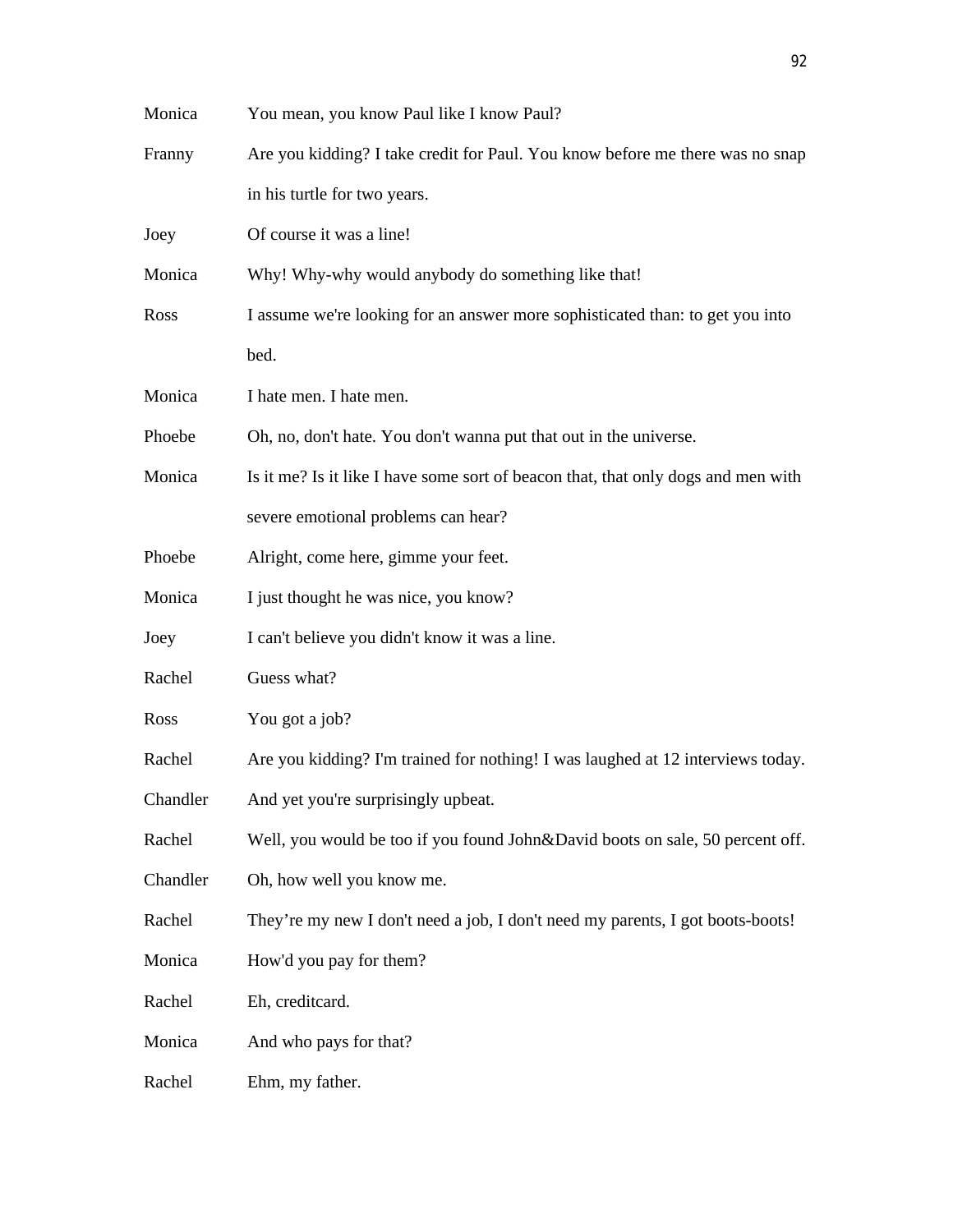| Rachel   | Oh God, come on you guys, is this really necessary? I mean, I can stop        |
|----------|-------------------------------------------------------------------------------|
|          | charging anytime I want.                                                      |
| Monica   | Come on, Rachel, you can't live off of your parents your whole life.          |
| Rachel   | I know that! That's why I was getting married.                                |
| Phoebe   | Come on, give her a break, it's hard being on your own for the first time.    |
| Rachel   | Thank you!                                                                    |
| Phoebe   | You're welcome. I remember when I first came to this city. I was fourteen, my |
|          | mom had just killed herself and my stepdad was back in prison. And I got here |
|          | and I didn't know anybody. And I ended up living with this albino guy who     |
|          | was, like, cleaning windshields outside port authority. And then he killed    |
|          | himself, and then I found aromatherapy. So believe me, I know exactly how     |
|          | you feel.                                                                     |
| Ross     | The word you're looking for is: anyway                                        |
| Monica   | Alright, you ready?                                                           |
| Rachel   | No no, no I'm not ready, how can I be ready? Hey Rach, you ready to jump      |
|          | outta the airplane without a parachute? Come on, I can't do this!             |
| Monica   | You can! I know you can!                                                      |
| Rachel   | I don't think so.                                                             |
| Ross     | Come on, you made coffee! You can do anything!                                |
| Everyone | Cut, cut, cut, cut, cut, cut (cutting) Allright!                              |
| Rachel   | You know what? I think we can just leave it at that! Kind of like a symbolic  |
|          | gesture.                                                                      |
| Monica   | Rachel, that was a library card.                                              |
| Everyone | Cut, cut, cut, cut, cut, cut, cut, cut!                                       |

------------------------------------------------------------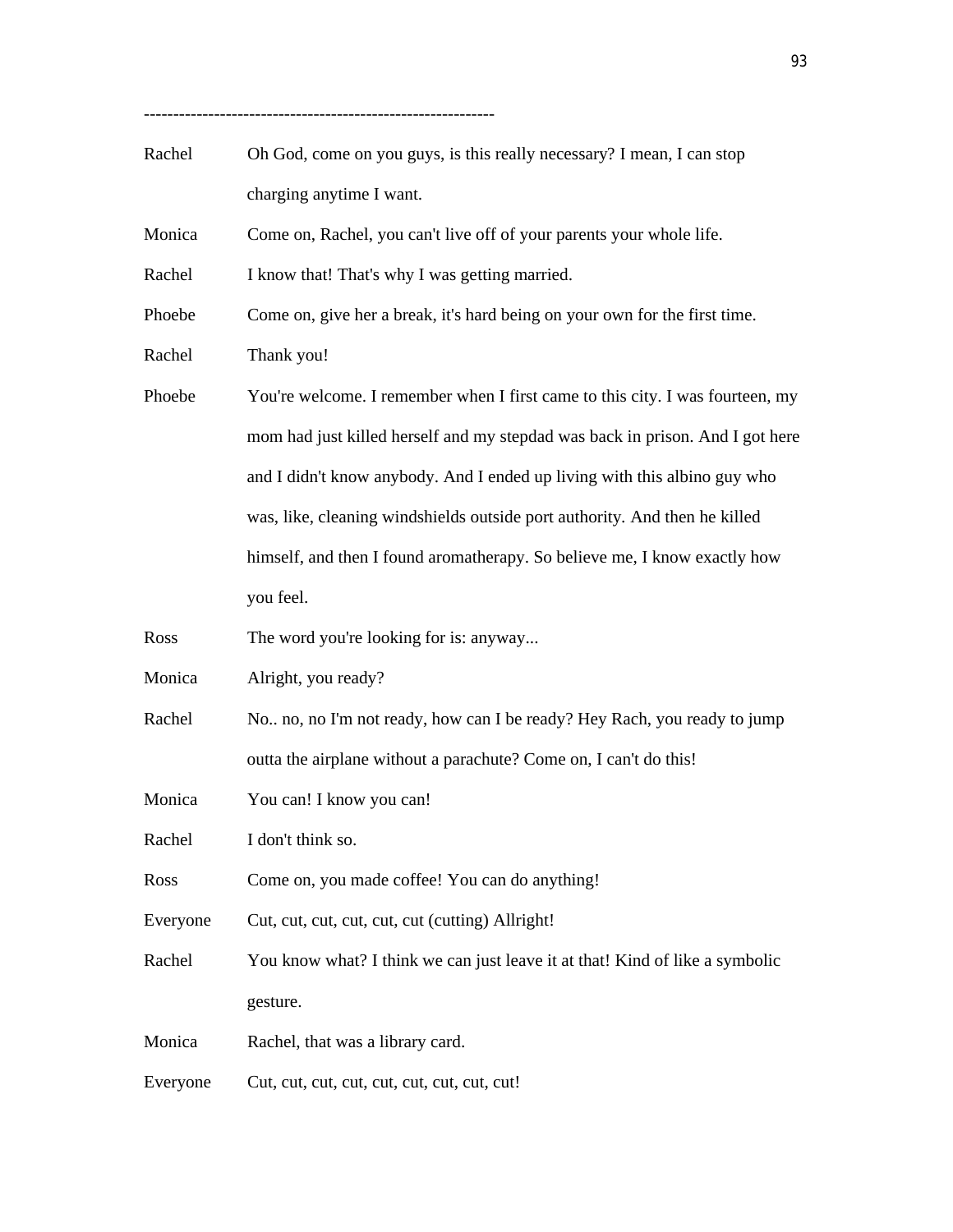| Chandler                | You know, if you listen very closely you can hear a thousand retailers scream. |
|-------------------------|--------------------------------------------------------------------------------|
| Everyone                | Cut, cut, cut, cut Heeeey!                                                     |
| Monica                  | Alright! Welcome to the real world! It sucks! You're gonna love it.            |
|                         |                                                                                |
| Monica                  | That's it. You wanna crash on the couch?                                       |
| Ross                    | No. Nah, I gotta go home sometime.                                             |
| Monica                  | Are you gonna be okay?                                                         |
| Ross                    | Yeah.                                                                          |
| Monica                  | Night.                                                                         |
| Rachel                  | Hey Mon, look what I just found on the floor. What?                            |
| Monica                  | That's Paul's watch. You-you just put it back where you found it.              |
|                         | Oh boy. All right! Goodnight everybody!                                        |
| Rachel, Ross Goodnight! |                                                                                |
| Ross                    | Oh!                                                                            |
| Rachel                  | Oh I'm sorry, you have it.                                                     |
| Ross                    | No, go go go.                                                                  |
| Rachel                  | No, I don't want it.                                                           |
| Ross                    | Split it?                                                                      |
| Rachel                  | Okay.                                                                          |
| <b>Ross</b>             | Okay. You know you probably don't know this but back in high school I had a    |
|                         | eh major crush on you.                                                         |
| Rachel                  | I knew.                                                                        |
| <b>Ross</b>             | You did, oh. I always figured you just thought I was Monica's geeky older      |
|                         | brother.                                                                       |
| Rachel                  | I did.                                                                         |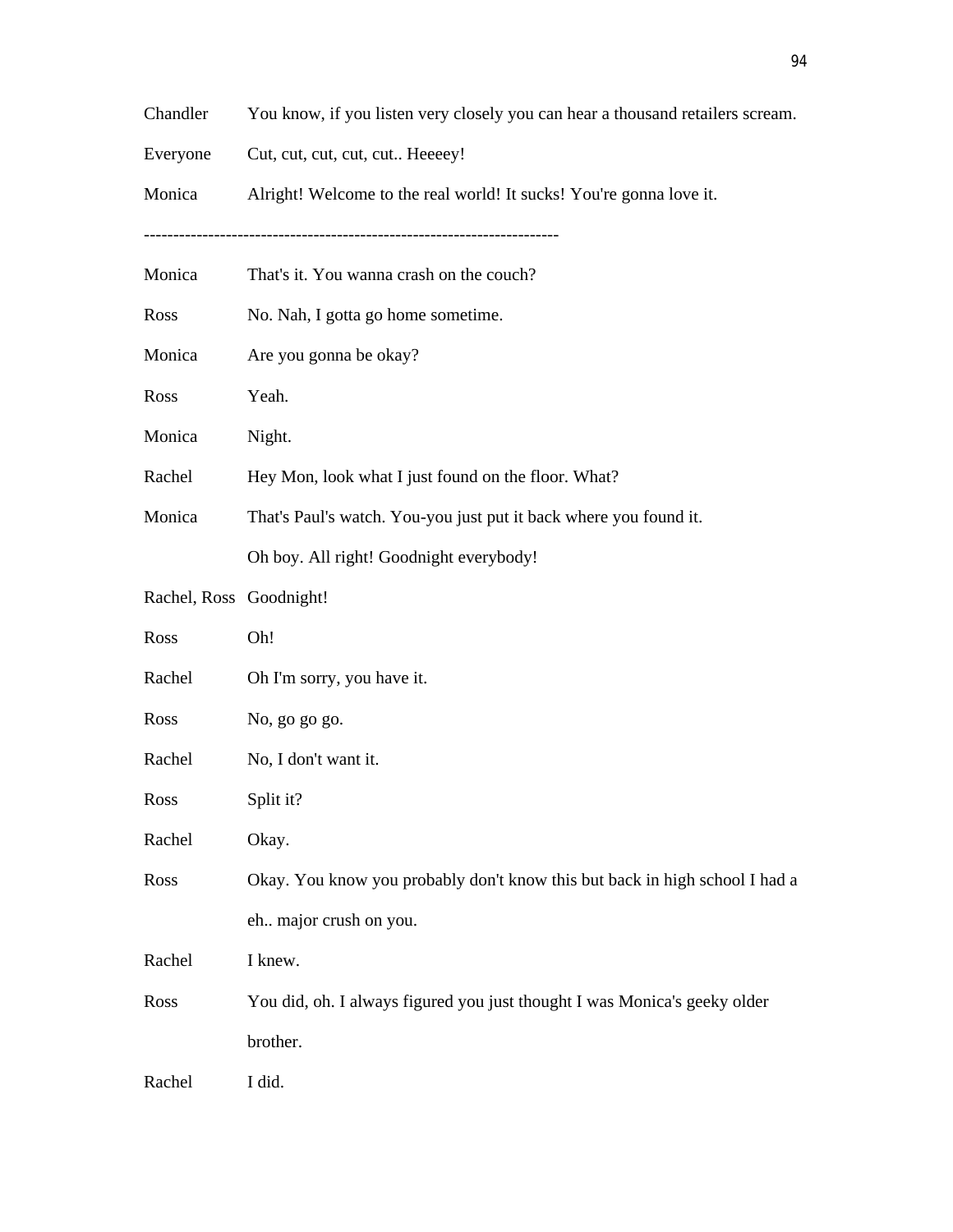| Ross       | Oh. Listen do you think- and don't let my intense vulnerability become any |
|------------|----------------------------------------------------------------------------|
|            | kind of factor here. But do you think it would be okay if I asked you out  |
|            | sometime, maybe?                                                           |
| Rachel     | Yeah. Maybe.                                                               |
| Ross       | Okay okay, maybe I will.                                                   |
| Rachel     | Goodnight.                                                                 |
| Ross       | Night.                                                                     |
| Monica     | See ya! Wait, wait. Hey, what's with you?                                  |
| Ross       | I just grabbed a spoon.                                                    |
|            |                                                                            |
| Joey       | I can't believe what I'm hearing here!                                     |
| Phoebe     | -Can't believe what I'm hearing here                                       |
| Monica     | What, I-I said you had an-                                                 |
| Phoebe     | -I said you had                                                            |
| Monica     | Would you stop?                                                            |
| Phoebe     | Oh was I doing it again?                                                   |
| M, R, C, J | Yes!                                                                       |
| Monica     | I said that you had a nice butt. It's just not a great butt.               |
| Joey       | Ah, you wouldn't know a great butt if it came up and bit ya.               |
| Ross       | There's an image                                                           |
| Rachel     | Would anybody like more coffee?                                            |
| Chandler   | Did you make it or you're just serving it?                                 |
| Rachel     | I'm just serving it.                                                       |
| Everyone   | Yeah, I'll have some                                                       |
| Chandler   | Kids, new dream. I'm in Las Vegas                                          |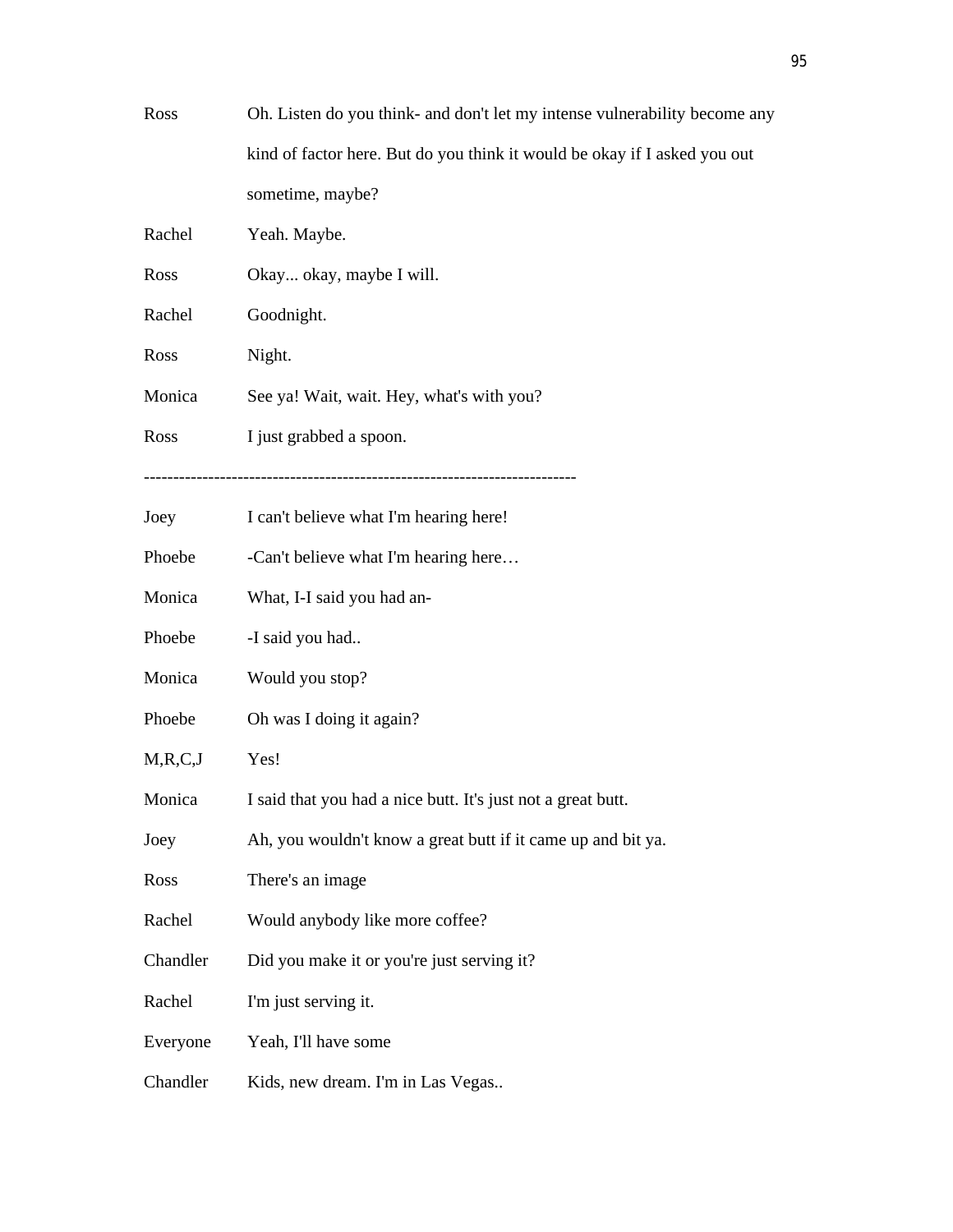Costumer Ah, miss, more coffee?

Rachel Ah. Excuse me, could you get this to that guy over there? Go ahead! Thank you. Sorry. Okay, Las Vegas.

Chandler Okay, so. I'm in Las Vegas, I'm Liza Minelli.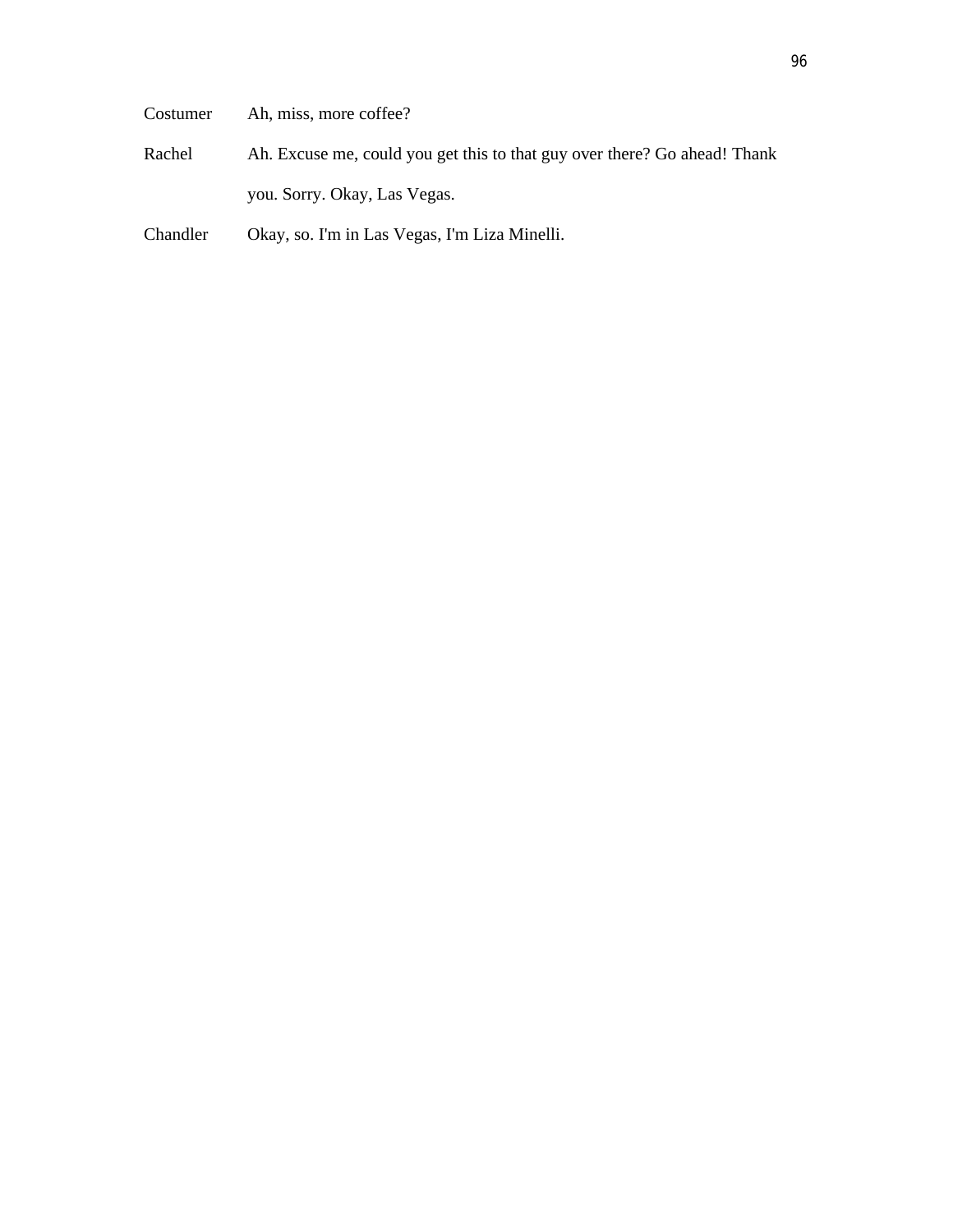## **Episode 2: The One with the Sonogram at the End**

| Monica   | What you guys don't understand is: for us kissing is as important as any part of       |
|----------|----------------------------------------------------------------------------------------|
|          | it.                                                                                    |
| Joey     | Yeah, right! Serious?                                                                  |
| Phoebe   | Oh yeah!                                                                               |
| Rachel   | Everything you need to know is in that first kiss.                                     |
| Monica   | Absolutely.                                                                            |
| Chandler | Yeah, I think for us kissing is pretty much like an opening act. You know, I           |
|          | mean, it's like the stand-up comedian you have to sit through before Pink Floyd        |
|          | comes out.                                                                             |
| Ross:    | Yeah, and, and it's not that we don't like the comedian, it's just that that's         |
|          | that's not why we bought the ticket.                                                   |
| Chandler | You see the problem is, though, after the concert's over, no matter how great          |
|          | the show was, you girls are always looking for the comedian again. You know            |
|          | we're in the car, we're fighting traffic, basically just trying to stay awake.         |
| Rachel   | Yeah, well, word of advice. Bring back the comedian. Otherwise next time               |
|          | you're gonna find yourself sitting at home, listening to that album alone.             |
| Joey     | Are we still talking about sex?                                                        |
| Ross     | No, it's good. It-it is good. Ah, it's just that, hm, doesn't she seem a little angry? |
| Marsha   | Well, she has issues.                                                                  |
| Ross     | Does she?                                                                              |
| Marsha   | She's trying to live with mr. Hey, I'm evolving. He's out banging other women          |
|          | over the head with a club, while she sits at home trying to get the mastodont          |
|          | smell outta the carpet.                                                                |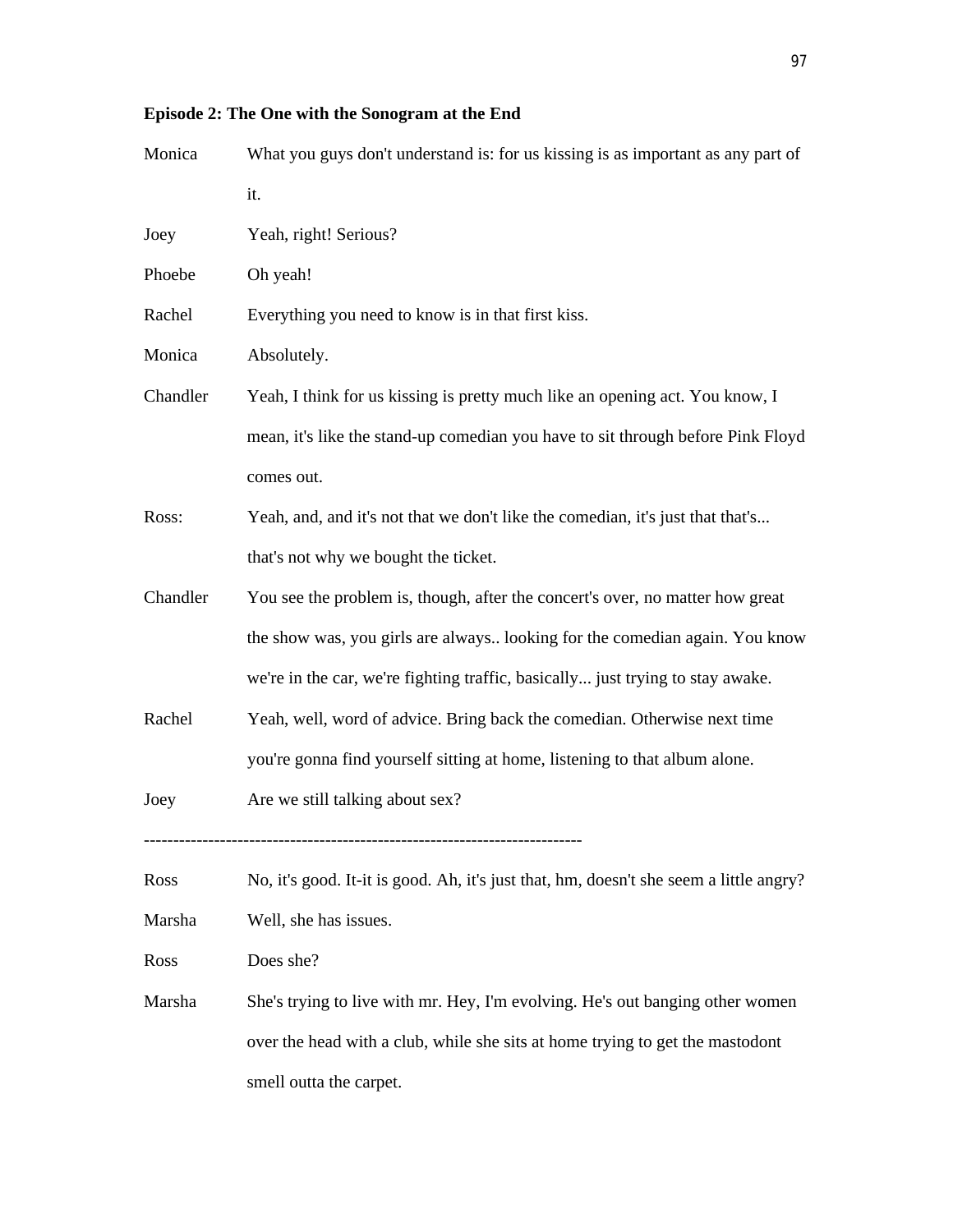| Ross     | Marsha, these are cave people. See, they have issues like: Gee, that glacier is |
|----------|---------------------------------------------------------------------------------|
|          | getting kinda close. See?                                                       |
| Marsha   | Speaking of issues, isn't that your ex-wife?                                    |
| Ross     | My-No. No.                                                                      |
| Marsha   | Yes it is! Carol, hi!                                                           |
| Ross     | Okay, yes it is. How 'bout I catch up with you in the Ice Age.                  |
| Marsha   | Can't I stay?                                                                   |
| Ross     | That would be no.                                                               |
|          | Hi.                                                                             |
| Carol    | Hi. Is this a bad time?                                                         |
| Ross     | No! It's, it's, it's the Stone Age.                                             |
|          | You look great. I eh, I hate that.                                              |
| Carol    | Sorry. Thanks! You look good too.                                               |
| Ross     | Ah well, you know in here anyone who stands erect. So what's new? Still eh      |
| Carol    | A lesbian?                                                                      |
| Ross     | Well eh you never know. How's ehm. How's the family?                            |
| Carol    | Marty is still totally paranoid. Oh and Matt's ehm, eh                          |
| Ross     | Why-Why are you here, Carol?                                                    |
| Carol    | I'm pregnant.                                                                   |
| Ross     | Pregnant.                                                                       |
| TV       | Huh, looks like she didn't leave in such a hurry after all.                     |
| Chandler | Oh, I think this is the episode of Three's Company where there's some kind of   |
|          | misunderstanding.                                                               |
| Phoebe   | Then I've already seen this one.                                                |
| Monica   | Are you through with that?                                                      |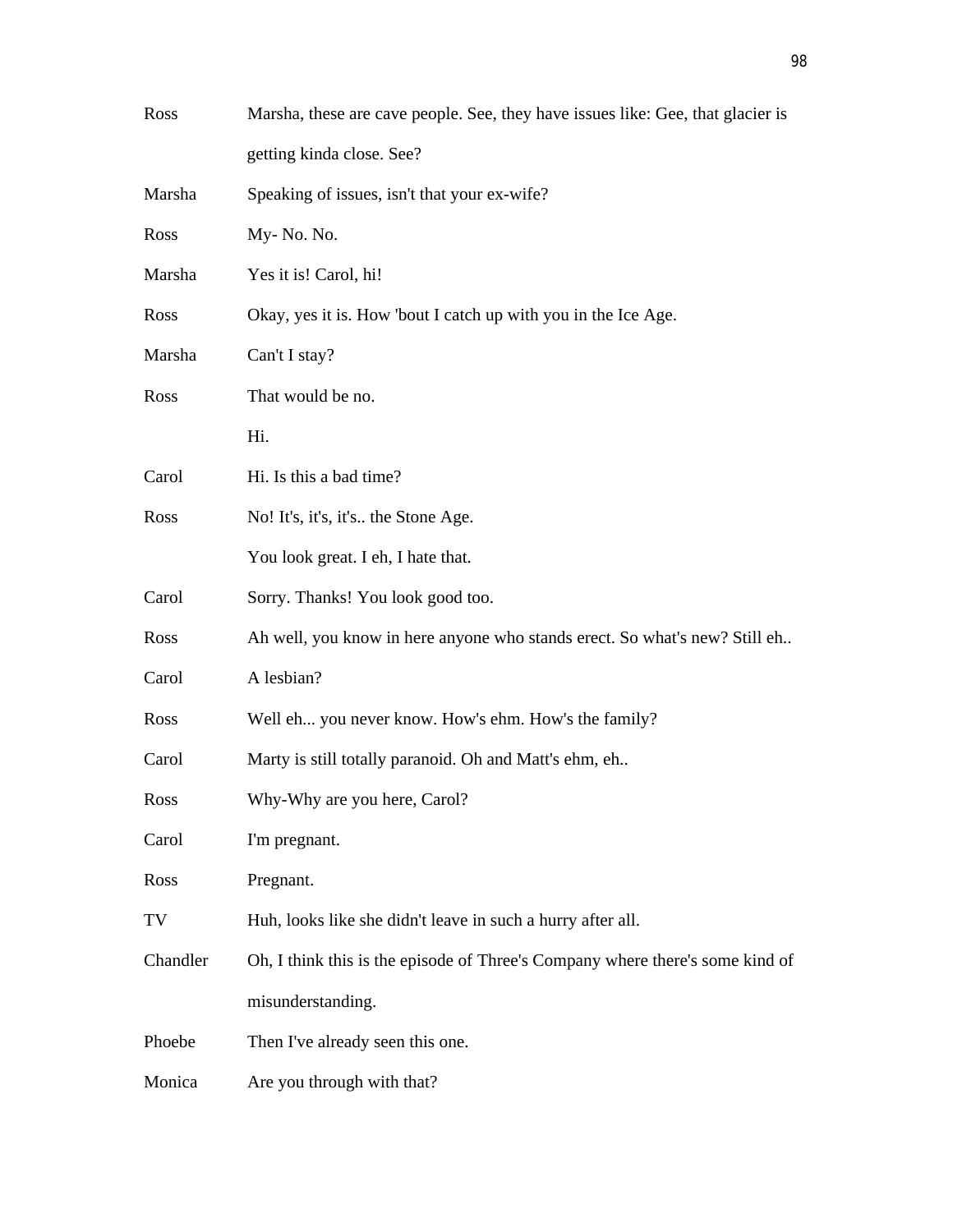Joey Yeah, sorry the swallowing slowed me down.

Monica Whose little ball of paper is this?

Chandler Oh, that would be mine. See ah, I wrote a note to myself, then I realized I didn't need the note, so I balled it up and.. now I wish I was dead.

Phoebe She already fluffed that pillow. Monica, you know, you already fluff- but it's fine.

- Monica Look, I'm sorry guys, I just don't wanna give them anymore ammunition than they already have.
- Chandler Yes and we all know how cruel a parent can be about the flatness of a child's pillow.

Joey Would you relax? You do this every time they come, the place looks great. You got a beautiful lasagna here that looks good enough to... avoid touching.

- Phoebe Monica, Hi! Um.. Monica, um.. you're scaring me. I mean you're like, you're like, all chaotic and twirly, you know. And not, not in a good way.
- Joey Yeah, calm down, you don't see Ross getting all chaotic and twirly every time they come.
- Monica That's because as far as my parents are concerned: Ross can do no wrong. You see, he's the prince, Apparently they had some big ceremony before I was born.
- Chandler Iew, iew, iew iew iew iew iew iew!
- Monica What?
- Chandler Ugly naked guy got a thigh master.

P,M,J Ieeeew.

Rachel Has anybody seen my engagement ring?

Phoebe Yeah, it's beautiful.

Rachel Oh God. Oh God, oh God, oh God, oh God, oh God, God, God, God.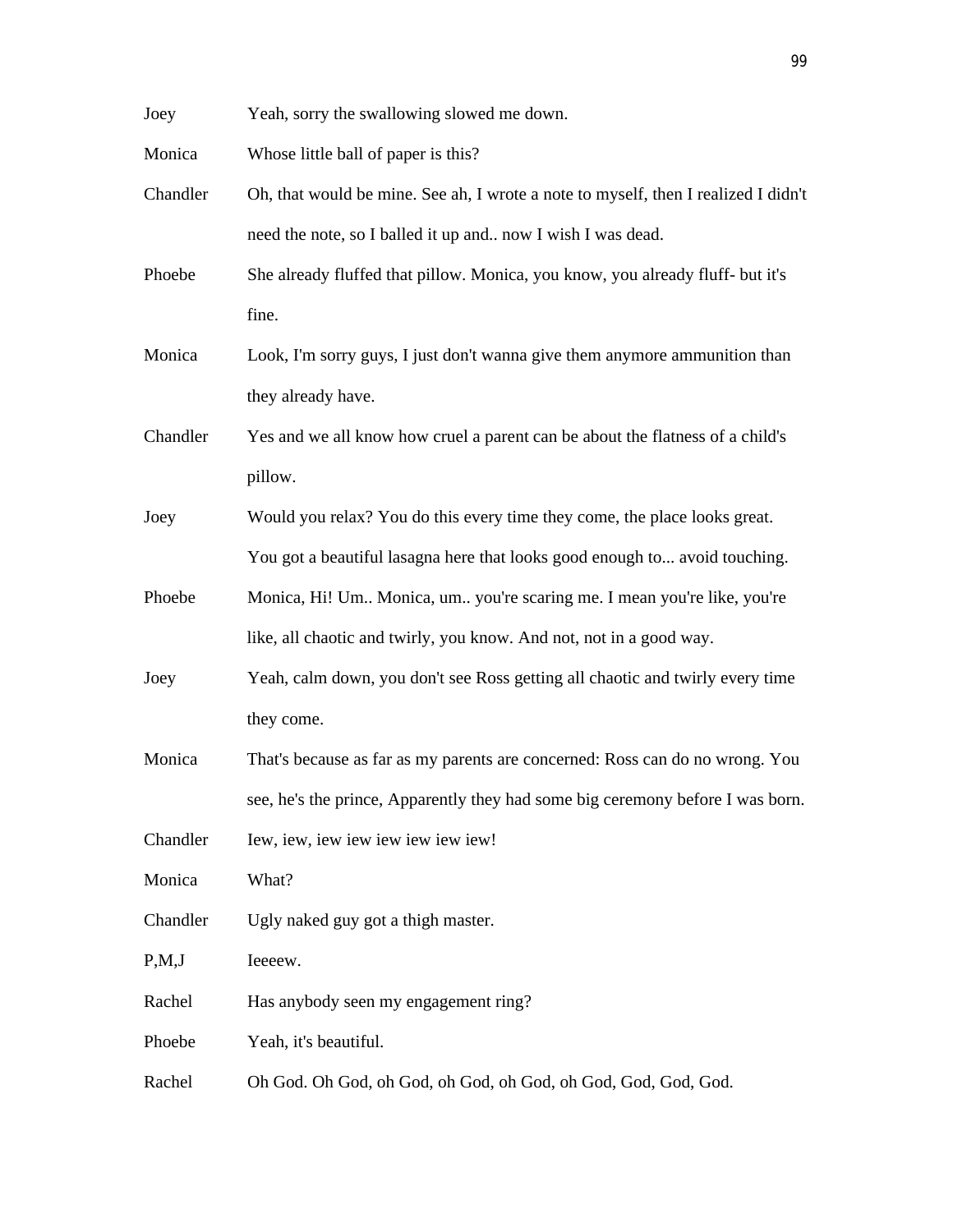Phoebe No, no, don't touch that.

- Rachel Oh, like I wasn't dreading tomorrow enough having to give it back to him. Hi Barry, remember me, I'm the girl in the veil, that stomped on your heart in front of your entire family! Oh God, and now I'm gonna have to return the ring, without the ring, which makes it so much harder.
- Monica Easy Rach, we'll find it, won't we?
- J,C Oh yeah.
- Monica Okay, look. It's gonna be okay. You're gonna give it back to him, it'll all be over and we'll eat a lot of ice cream.
- Rachel Okay, okay. It's a little pear-shaped diamond...
- Monica I'll tell you what: any diamond ring we find, we'll run it by you.
- Joey Alright, when did ya have it on last?
- Phoebe Doy, probably right before she lost it!
- Chandler You don't get a lot of doy these days.
- Rachel I know I had it this morning, and I know I had it when I was in the kitchen with...
- Chandler Dina?
- Rachel Ooh, don't be mad.
- Monica You didn't.
- Rachel Oh I'm sorry.
- Monica I gave you one job!
- Rachel Oh, but look how straight those noodles are!
- Chandler Now, Monica, you know that's not how you look for an engagement ring in a lasagna.
- Monica I just can't do it.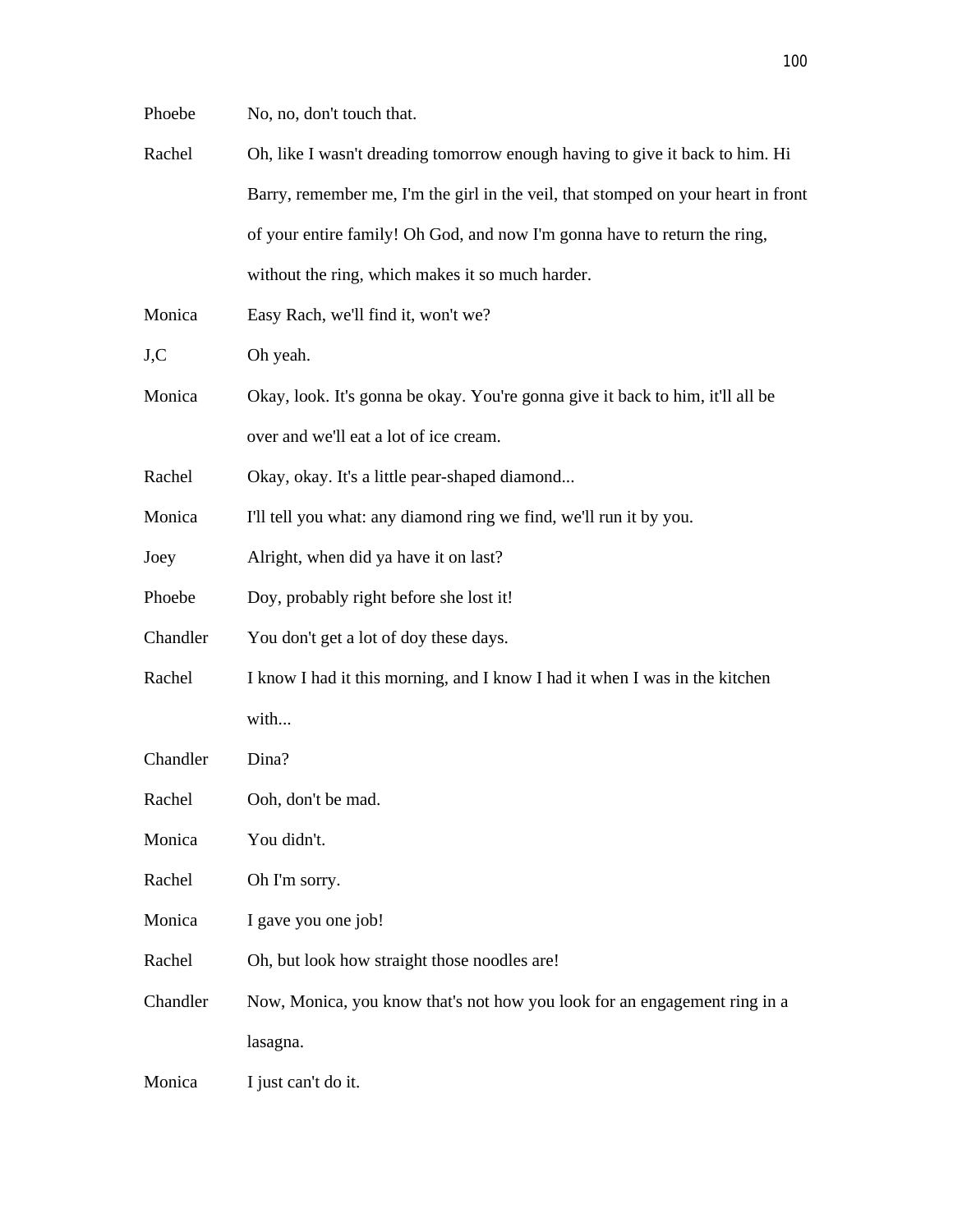| Chandler | Boys, we're going in.                                                               |
|----------|-------------------------------------------------------------------------------------|
| Ross     | Hi.                                                                                 |
| Monica   | Wow that is not a happy hi.                                                         |
| Ross     | Carol's pregnant.                                                                   |
| Phoebe   | Ooh, I found it!                                                                    |
| Monica   | Who, wha-wha? Wha-wha-wha? Wo-wha-                                                  |
| Ross     | Yah. Do that for another two hours, you might be where I am right about now.        |
| Chandler | Kinda puts that whole pillow thing in perspective, ha Mon?                          |
| Rachel   | Well, now, how do you fit into this whole thing?                                    |
| Ross     | Well, Carol says she and Susan want me to be involved, but if I'm not               |
|          | comfortable with it, I don't have to be involved. Basically, it's totally up to me. |
| Phoebe   | She is so great! I miss her.                                                        |
| Monica   | Well, what does she mean by involved?                                               |
| Chandler | I mean, presumably, the biggest part of your job is done!                           |
| Joey     | And the most enjoyable! Phoebe, say something.                                      |
| Ross     | Anyway, they want me to go down with this sonogram thing with them                  |
|          | tomorrow. Yeah, remember back when life was simpler and she was just a              |
|          | lesbian?                                                                            |
| Chandler | Ha, those were the days.                                                            |
| Rachel   | So what are you gonna do?                                                           |
| Ross     | I have no idea. No matter what I do, though, I'm still gonna be a father.           |
| Joey     | Well, this is still ruined, right?                                                  |
|          |                                                                                     |

Mother Geller Oh! Martha Ludwin's daughter is gonna call you.

Hmmmm, what's that curry taste?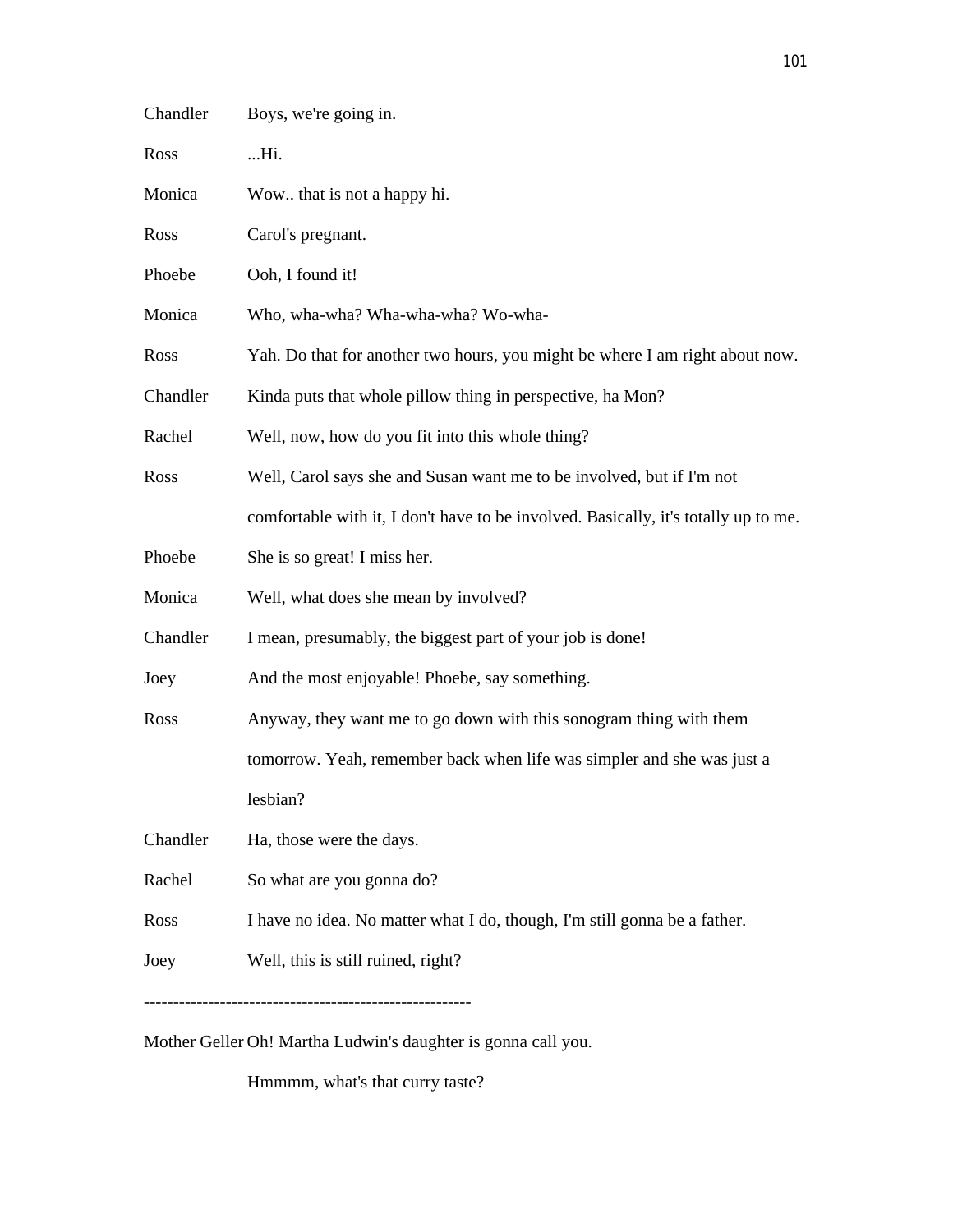|        | Mother Geller Hmmmmmmmmm!                                                            |
|--------|--------------------------------------------------------------------------------------|
| Ross   | I-I-I think they're great, I-I, I really do, I-                                      |
|        | Father Geller You remember the Ludwins, the big one had a thing for you, didn't she? |
| Mother | They all had a thing for him!                                                        |
| Ross   | Oh, mom.                                                                             |
| Monica | I'm sorry, why is this girl going to call me?                                        |
| Mother | Oh, she just graduated, and she wants to be something in cooking, or food or I       |
|        | don't know. Anyway, I told her you have a restaurant-                                |
| Monica | No mom, I don't have a restaurant, I work in a restaurant.                           |
| Mother | Well they don't have to know that.                                                   |
| Monica | Ross, could you come and help me with the spaghetti, please?                         |
| Mother | Oh, we're having spaghetti! That's easy                                              |
| Monica | Actually we were going to have lasagna.                                              |
| Father | Oh, I love lasagna!                                                                  |
| Monica | Well, we're not having it.                                                           |
| Mother | Then why did you bring it up? You know how he latches on.                            |
| Monica | I know this is going to sound unbelievably selfish on my part, but were you          |
|        | planning on bringing up the whole baby, lesbian thing? Cause I-I think it might      |
|        | take some of the heat off me.                                                        |
| Mother | What that Rachel did to her life. We ran into her parents at the club, they were     |
|        | not playing very well.                                                               |
| Father | I'm not gonna tell you what they spent on that wedding. But 40 thousand              |
|        | dollars is a lot of money.                                                           |
| Mother | Well, at least she had the chance to leave a man at the altar.                       |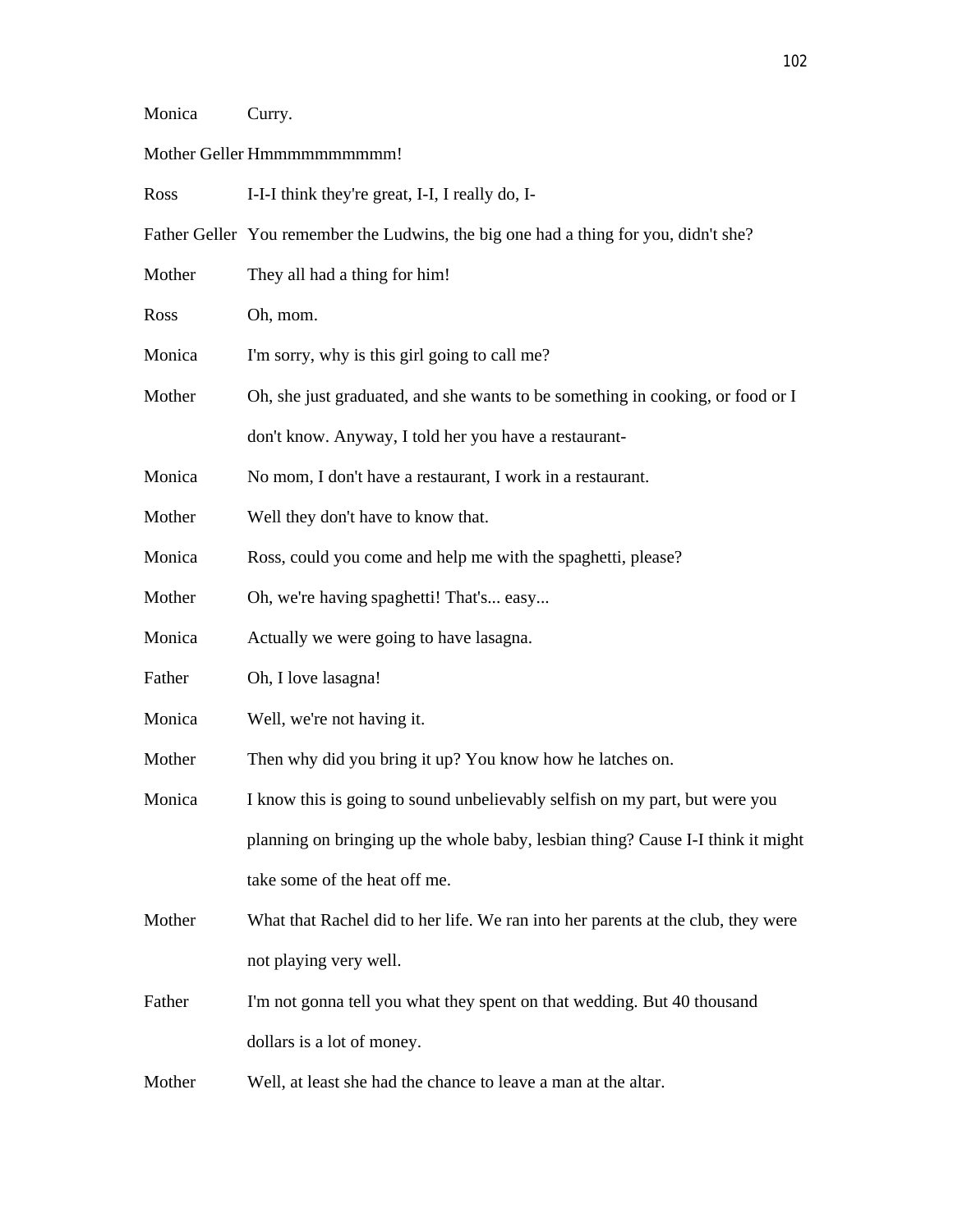Monica What's that supposed to mean?

Mother Nothing. It's an expression!

Monica No, it's not.

Father Don't listen to your mother. You're independent and you always have been! Even when you were a kid. And you were chubby, and you had no friends, you were just fine! And you would read alone in your room, and your puzzles. Look, there are people like Ross who need to shoot for the stars. With his museum and his papers getting published. Other people are satisfied with staying where they are. I'm telling you, these are the people who never get cancer. They're happy with what they have. They're basically content, like cows.

Ross Cows, dad?

Father She knows how much I love cows.

And I read about these women trying to have it all, and thank God our little Harmonica doesn't seem to have that problem! I'm telling you sweetheart, you're gonna be fine!

Monica Thank you, daddy.

Mother Oh, so this does work.

Monica So Ross, what's going on with you? Any stories? No news, no little anecdotes to share with the folks?

Ross Okay, okay! Look, I eh, I realize, you guys have been wondering what exactly happened between Carol and me, and so, well, here's the deal. Carol's a lesbian. She's living with a woman named Susan. She's pregnant with my child and she and Susan are going to raise the baby.

Mother And you knew about this?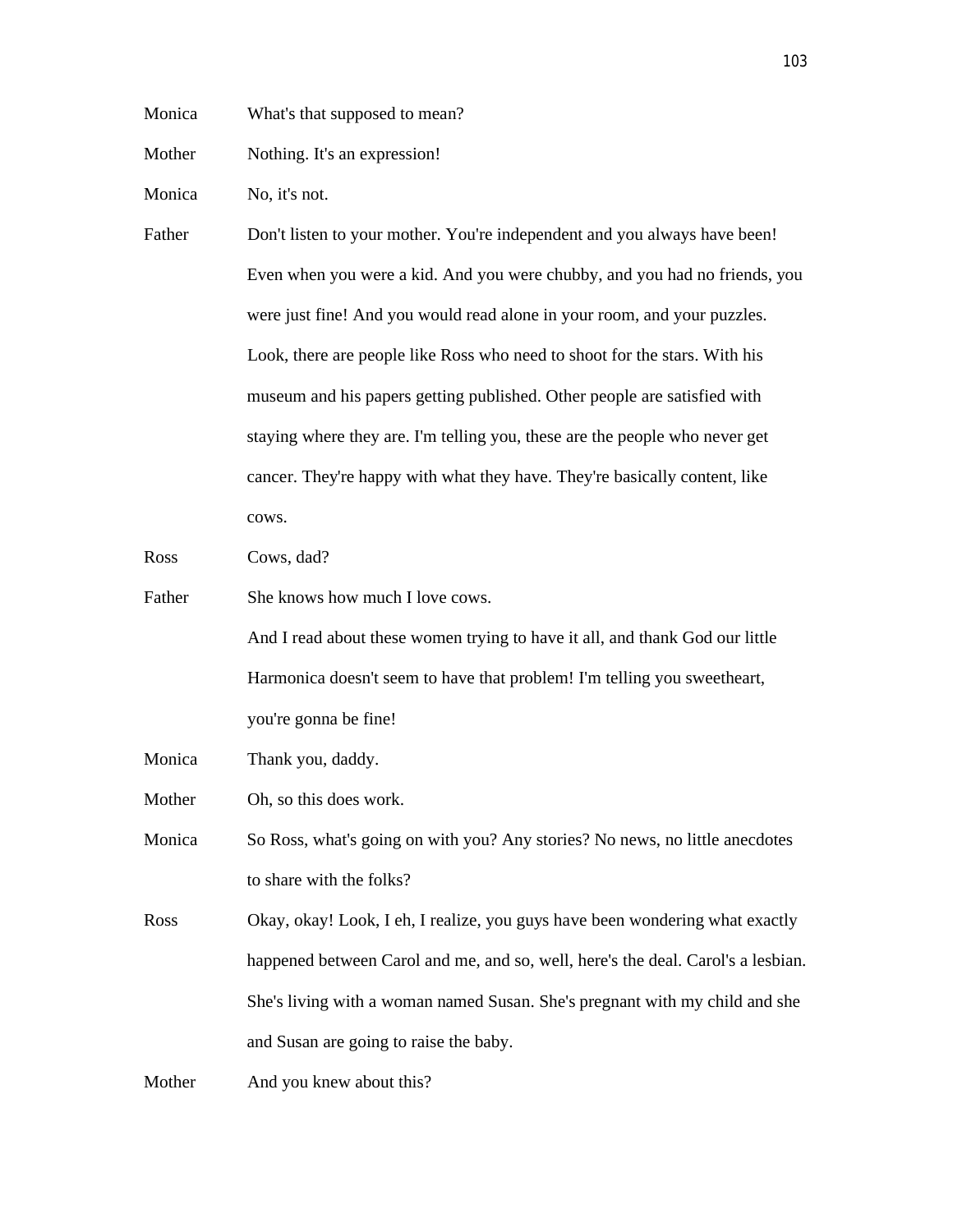-------------------------------------------------------------------- Joey Folks are really that bad, huh?

| JOEY     | FOIKS are really that bad, num.                                                 |
|----------|---------------------------------------------------------------------------------|
| Ross     | Well you know, these people are pros. They know what they're doing, they take   |
|          | their time, they get the job done.                                              |
| Monica   | Boy, I know they say that you can't change your parents. But boy, if you could, |
|          | I'd want yours.                                                                 |
| Ross     | Must pee.                                                                       |
| Phoebe   | You know, it's even worse when you're twins.                                    |
| Rachel   | You're a twin?                                                                  |
| Phoebe   | Oh yeah, we don't speak. She's like this high-powered, driven career type.      |
| Chandler | What does she do?                                                               |
| Phoebe   | She's a waitress.                                                               |
| Joey     | Identical?                                                                      |
| Phoebe   | Yeah, people say we look alike, but I don't see it.                             |
| Rachel   | Alright, you guys, I, I kinda gotta clean up now.                               |
| Monica   | Chandler, you're an only child, right? You don't have any of this.              |
| Chandler | Well, no, although I did have an imaginary friend, who my parents actually      |
|          | preferred.                                                                      |
| Rachel   | The lights, please                                                              |
| Ross     | How long was I in there?                                                        |
| Rachel   | I'm just cleaning up.                                                           |
| Ross     | Oh you eh, you need any help?                                                   |
| Rachel   | Eh, okay. Sure, thanks!                                                         |
| Ross     | Anyway eh, so you eh, you nervous about Barry tomorrow?                         |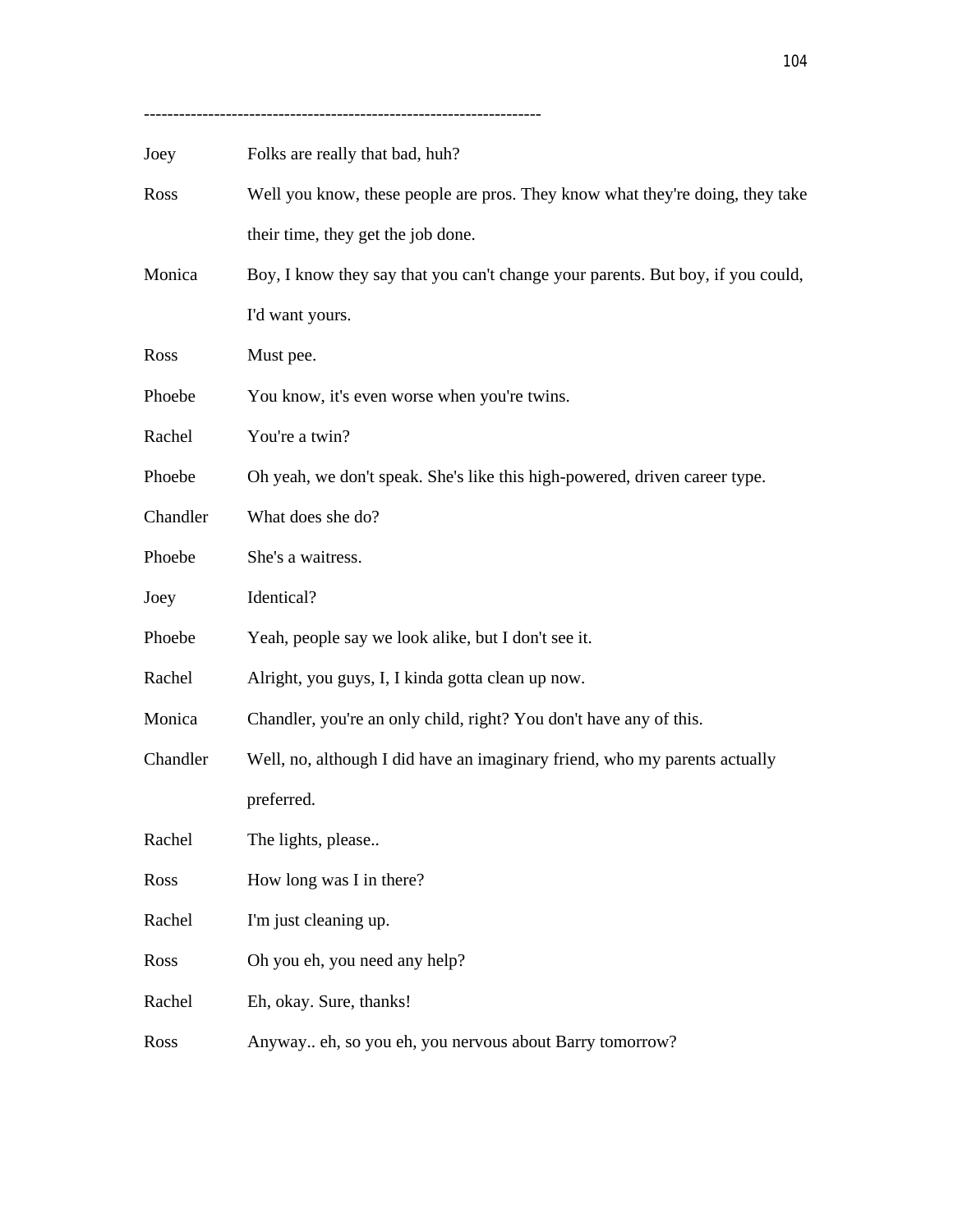| Rachel | Ooh, a little a lot. So, got any advice? You know as someone who's recently        |
|--------|------------------------------------------------------------------------------------|
|        | been dumped?                                                                       |
| Ross   | Well you may wanna steer clear of the word 'dumped'. Chances are he's going        |
|        | to be this, this broken shell of a man you know so you, so try not to look too     |
|        | terrific. I know it'll be hard. Or you know, I can eh, hey, I'll go down there and |
|        | I'll give Barry back his ring and eh, you can go with Carol and Susan to the eh,   |
|        | OB-GYN.                                                                            |
| Rachel | You've got Carol tomorrow. Oh, when did it get so complicated?                     |
| Ross   | You got me.                                                                        |
| Rachel | Remember when we were in high school together?                                     |
| Ross   | Yeah?                                                                              |
| Rachel | I mean didn't you think you were just gonna meet someone, fall in love, and        |
|        | that'd be it! Ross?                                                                |
| Ross   | Yes, yes, yes!                                                                     |
| Rachel | Oh, man. I never thought I'd be here.                                              |
| Ross   | Me neither.                                                                        |
|        |                                                                                    |
| Ross   | Hi, oh, sorry I'm late, I got stuck at work, there was this big dinosaur thing,    |
|        | anyway.                                                                            |
| Susan  | Hi.                                                                                |
| Carol  | Ross, you remember Susan.                                                          |
| Ross   | How could I forget?                                                                |
| Susan  | Ross.                                                                              |
| Ross   | Hello Susan, good shake, good shake. So, eh, we're just waiting for                |
| Carol  | Dr. Oberman.                                                                       |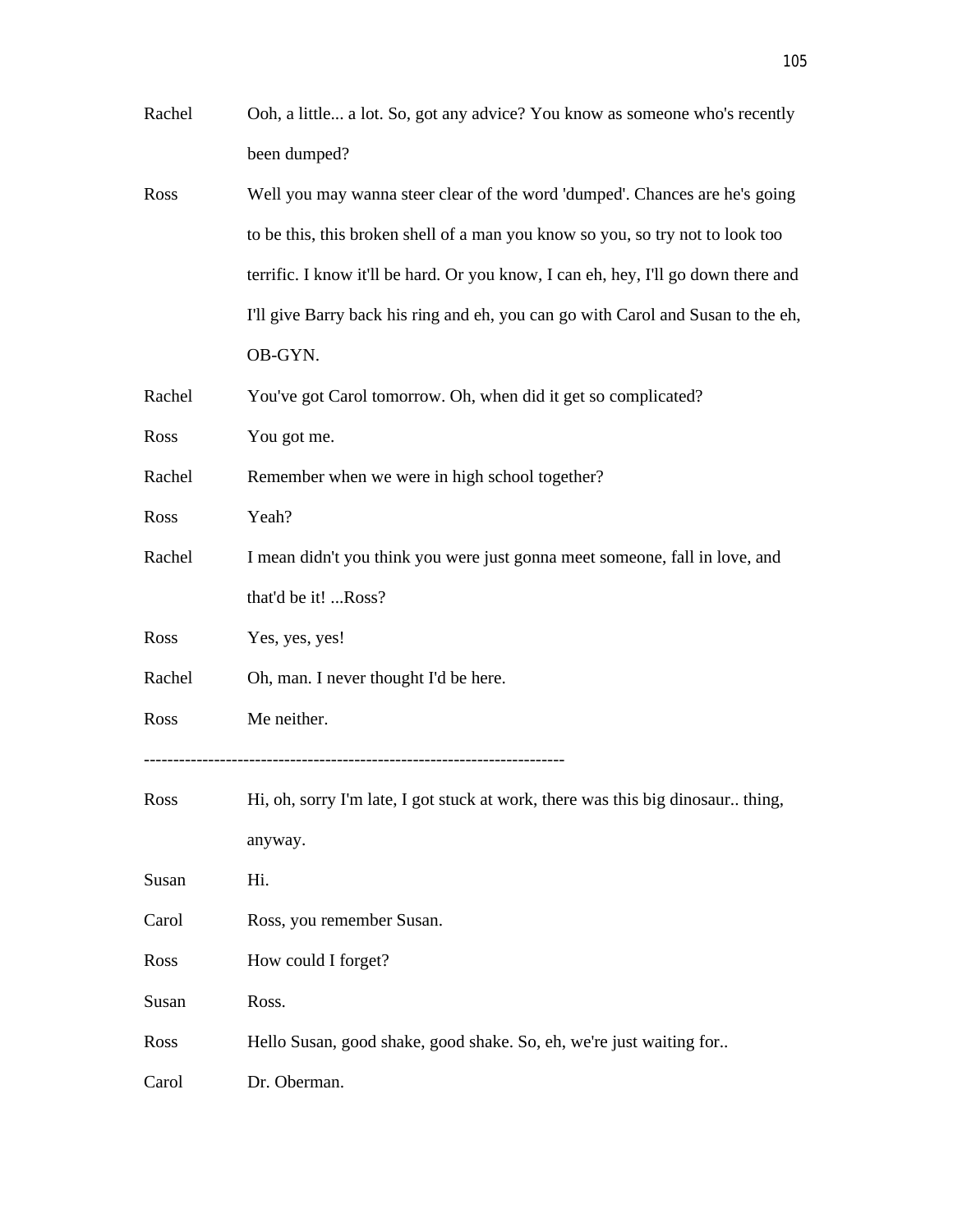| Ross         | Dr. Oberman. Okay, and is he                                           |
|--------------|------------------------------------------------------------------------|
| Susan        | -She.                                                                  |
| Ross         | She, of course she. She, ah, familiar with our special situation?      |
| Carol        | Yeah, and she's very supportive.                                       |
| Ross         | Great. Okay, that's great.                                             |
|              | No I'm-Oh.                                                             |
| Carol        | Thanks.                                                                |
| Ross         | Quack-quack. Quack-quack-quack.                                        |
| Carol        | Ross. That opens my cervix.                                            |
| Rachel       | Barry?                                                                 |
| Barry        | Come on in!                                                            |
| Rachel       | Are you sure?                                                          |
| Barry        | Yeah! It's fine, it's fine. Robbie's gonna be here for hours.          |
| Robbie       | Huh?                                                                   |
| <b>Barry</b> | So, how you doing?                                                     |
| Rachel       | I'm, ah. I'm, I'm okay! You look great!                                |
| <b>Barry</b> | Yeah, well.                                                            |
| Intercom     | Dr. Farber, Jason Greenspan's gagging.                                 |
| <b>Barry</b> | Be right there! Be back in a second.                                   |
| Rachel       | I dumped him.                                                          |
| Robbie       | Hmm okay.                                                              |
| Ross         | So, uhm, so how's this eh, how's this all gonna work?                  |
| Susan        | Well, the baby grows in a special place inside the mommy's             |
| Ross         | -Thank you. I mean how's this gonna work? You know, with us. You know, |
|              | when, when important decisions have to be made.                        |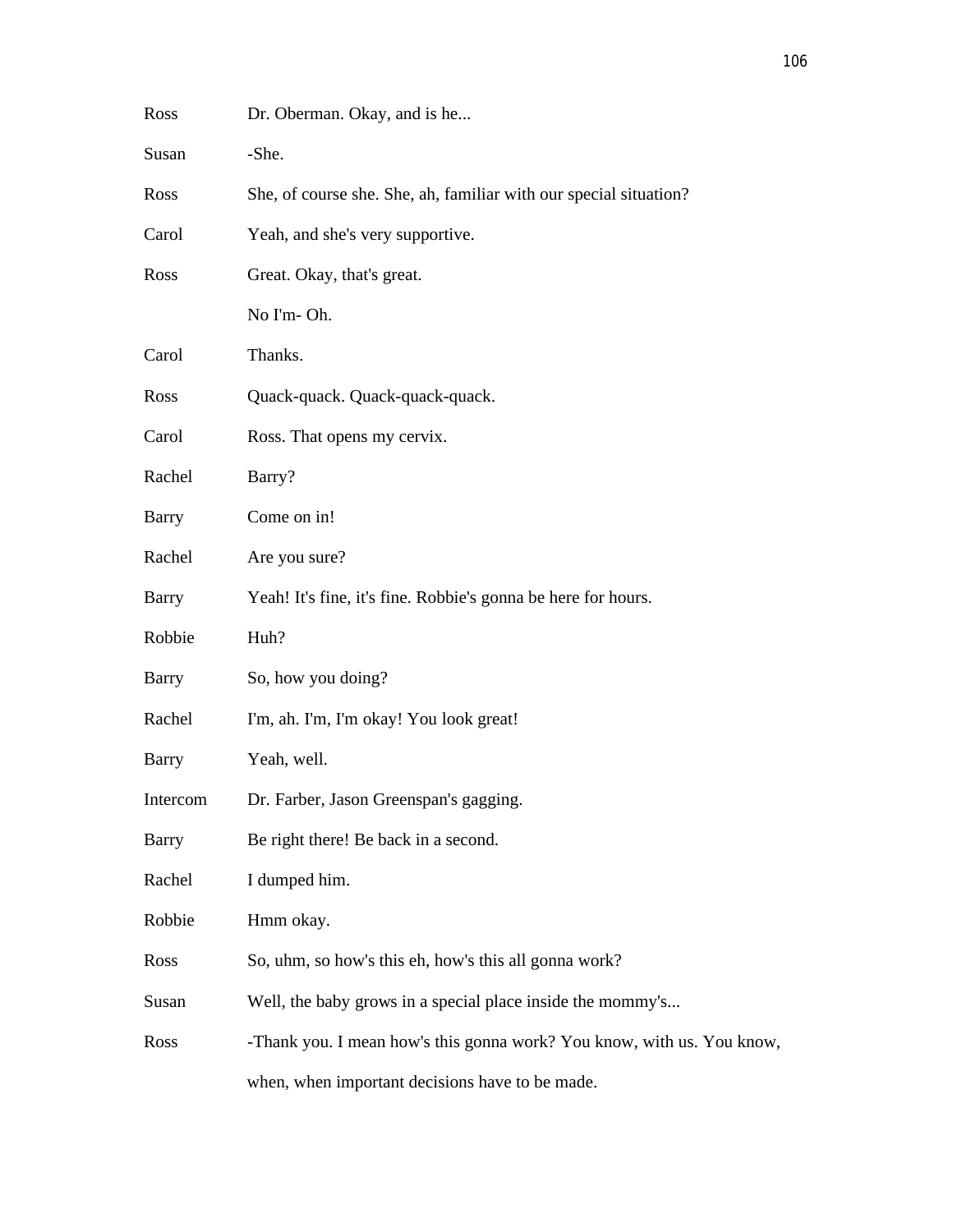| Carol        | Give me a for instance.                                                      |
|--------------|------------------------------------------------------------------------------|
| Ross         | Well, I-I don't know, ehm, okay, okay! How about with the eh, the baby's     |
|              | name.                                                                        |
| Carol        | Marlon.                                                                      |
| Ross         | Marlon.                                                                      |
| Carol        | If it's a boy, Minnie if it's a girl!                                        |
| Ross         | As in Mouse?                                                                 |
| Carol        | As in my grandmother.                                                        |
| Ross         | Still you, you say Minnie, you hear Mouse. Ehm, how about ehm, how about     |
|              | Julia?                                                                       |
| Carol        | Julia.                                                                       |
| Susan        | We agreed on Minnie.                                                         |
| Ross         | That's funny, ehm, we agreed to spend the rest of our lives together, things |
|              | change, roll with the punches. I believe Julia's on the table?               |
| <b>Barry</b> | Oh, sorry about that. So, what have you been up to?                          |
| Rachel       | Oh, not much. I-I got a job-                                                 |
| Barry        | Oh, that's great.                                                            |
| Rachel       | Why, why are you so tan?                                                     |
| Barry        | Oh, I eh, I went to Aruba.                                                   |
| Rachel       | Oh no. You went on our honeymoon alone?                                      |
| <b>Barry</b> | No. I went with eh now this may hurt.                                        |
| Robbie       | Me?                                                                          |
| Barry        | No! I went with Mindy.                                                       |
| Rachel       | Mindy? My maid of honour, Mindy?                                             |
| <b>Barry</b> | Yeah. We're kind of a thing now.                                             |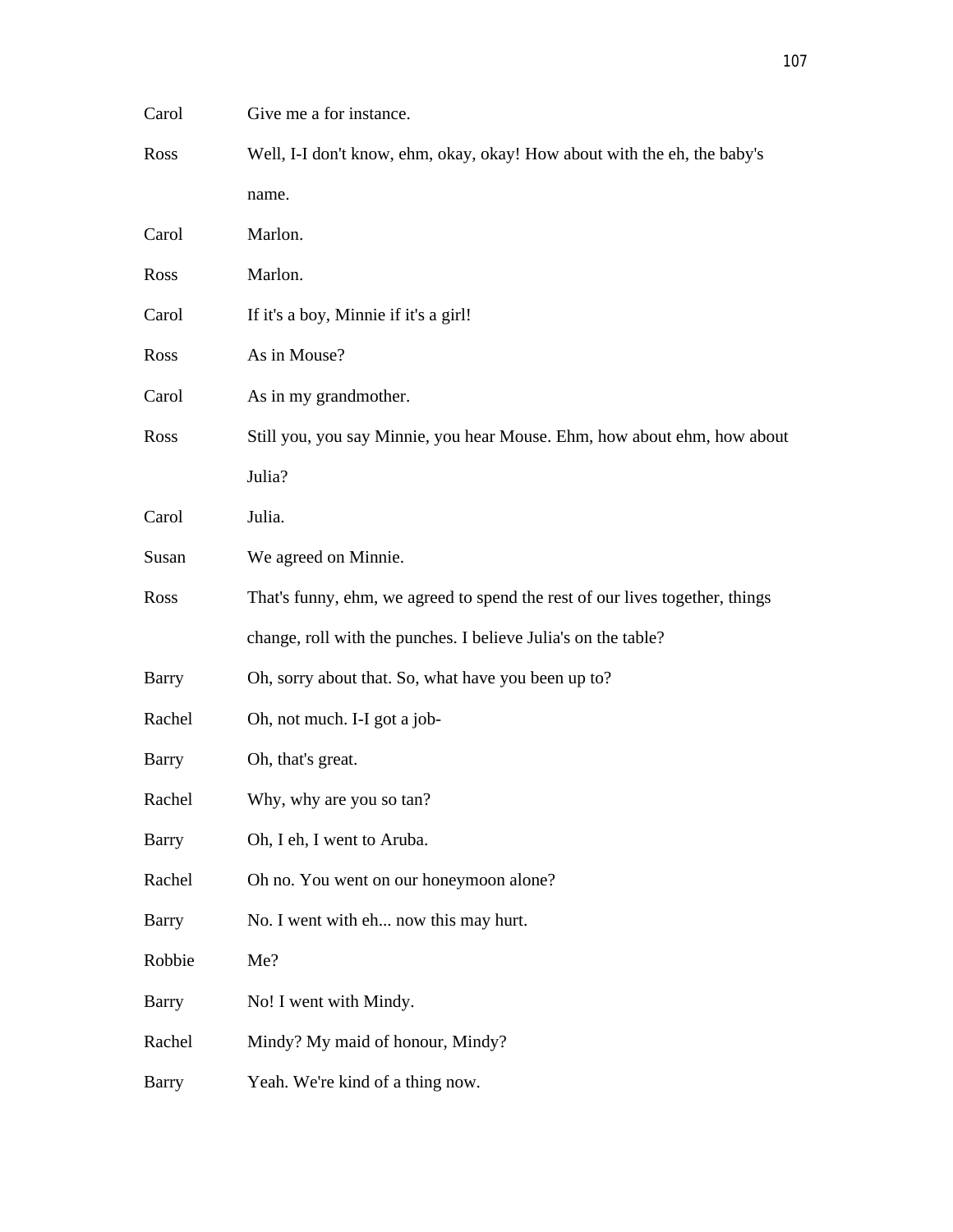| Rachel       | Oh! Well, ehm you got plugs!                                                   |
|--------------|--------------------------------------------------------------------------------|
| Barry        | Careful, careful, they haven't quite taken yet.                                |
| Rachel       | And you got lenses. But you hate sticking your finger in your eye.             |
| Barry        | Not for her. Listen I I really wanted to thank you.                            |
| Rachel       | Okay.                                                                          |
| <b>Barry</b> | See, about a month ago I wanted to hurt you. More than I have ever wanted to   |
|              | hurt anyone in my life. And I'm an orthodontist.                               |
| Barry        | You know you were right. I mean, I thought we were happy. We weren't           |
|              | happy. But with Mindy, now I'm happy. Spit.                                    |
| Rachel       | What?                                                                          |
| Robbie       | Me.                                                                            |
| Rachel       | Wow, ehm, anyway, ehm. I guess eh, I guess this belongs to you. Or, hey,       |
|              | maybe someday Mindy.                                                           |
| Barry        | Yeah, like she'd settle for that.                                              |
| Rachel       | Oh! Yeah, that's true. Ehm but eh, I think it's, I think it's a nice ring. And |
|              | thank you for giving it to me.                                                 |
| <b>Barry</b> | Well, thank you for giving it back.                                            |
| Robbie       | Hello?                                                                         |
| Susan        | Oh please, what's wrong with Helen?                                            |
| Ross         | Helen Geller? I don't think so.                                                |
| Carol        | Hello, it's not gonna be Helen Geller.                                         |
| Ross         | Thank you!                                                                     |
| Carol        | No, I mean it's not Geller.                                                    |
| Ross         | What, it's gonna be Helen Willick?                                             |
| Carol        | No, actually we talked about Helen Willick-Bunch.                              |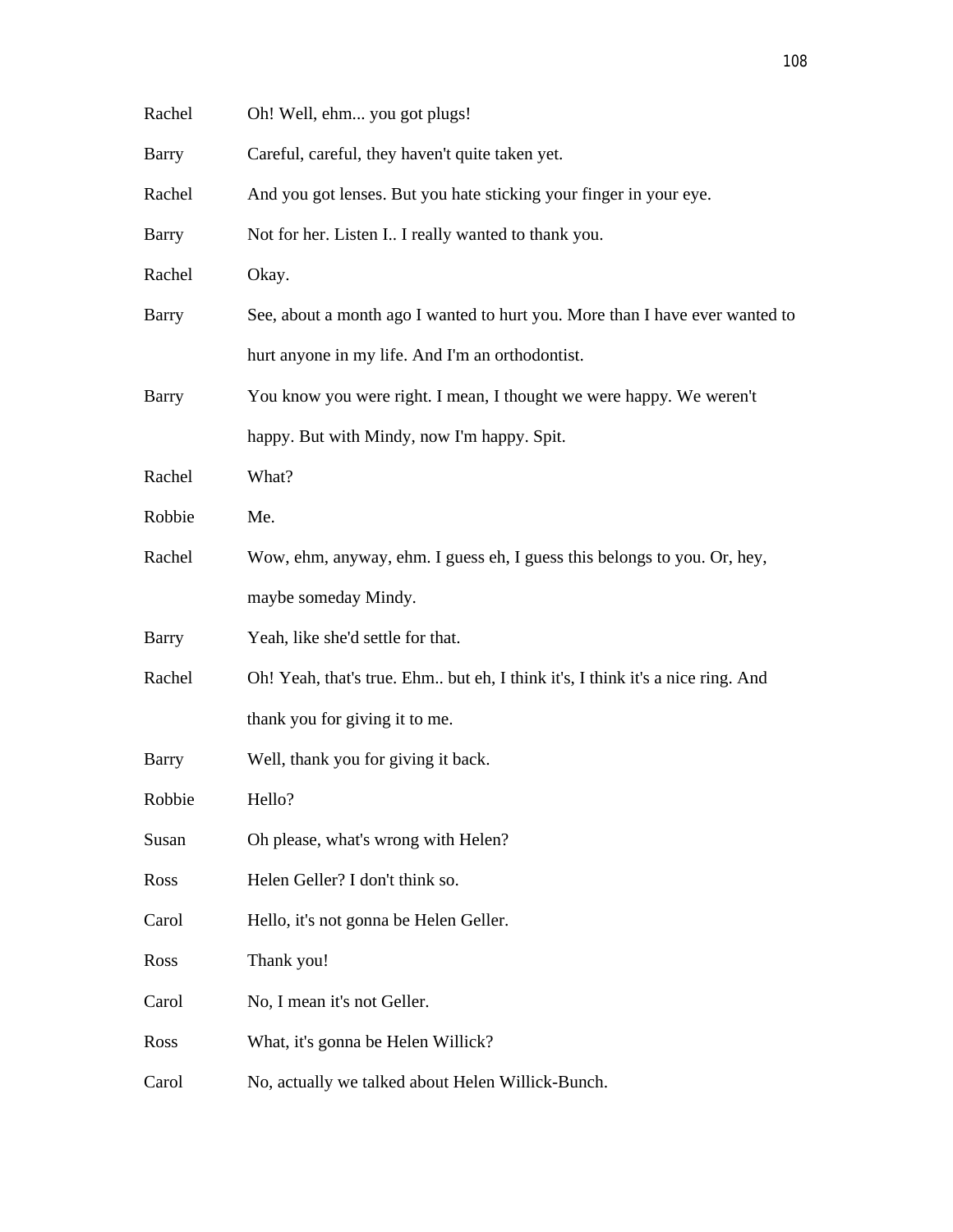| Ross  | Well wait a minute, wha- why is she in the title?                                        |
|-------|------------------------------------------------------------------------------------------|
| Susan | Cause it's my baby too.                                                                  |
| Ross  | Oh, that's fu-really? I don't remember you making any sperm!                             |
| Susan | Yeah, and we all know what a challenge that is.                                          |
| Carol | Alright you two, stop it.                                                                |
| Ross  | No, no, no, she gets her credit, hey I'm in there too.                                   |
| Carol | Ross, you're not actually suggesting Helen Willick-Bunch-Geller, 'cause I think          |
|       | that borders on child abuse.                                                             |
| Ross  | Of course not. I'm suggesting Geller-Willick-Bunch.                                      |
| Susan | Oh no, no, no, no, no, you-you see what he's doing, he knows no one's gonna              |
|       | say all those names. He knows they'll wind up calling him Geller, than he gets           |
|       | his way.                                                                                 |
| Ross  | My way? You-you think this is my way? Believe me of all the ways I ever                  |
|       | imagined this moment in my life being, this is not my w- You know what? I'm,             |
|       | this is too hard, I'm not, I can't do-                                                   |
|       | Dr. Oberman Knock-knock, how are we today? Any nausea?                                   |
| Ross  | A little.                                                                                |
| Susan | Yes.                                                                                     |
|       | Dr. Oberman Well I was just wondering about the mother-to-be but eh, thanks for sharing. |
|       | Lie back.                                                                                |
| Ross  | You, ah. You know what I'm gonna go. I ehm I don't think I can be involved in            |
|       | this particular thing right now.                                                         |
|       | Oh my God.                                                                               |
| Susan | Look at that.                                                                            |
| Carol | I know.                                                                                  |